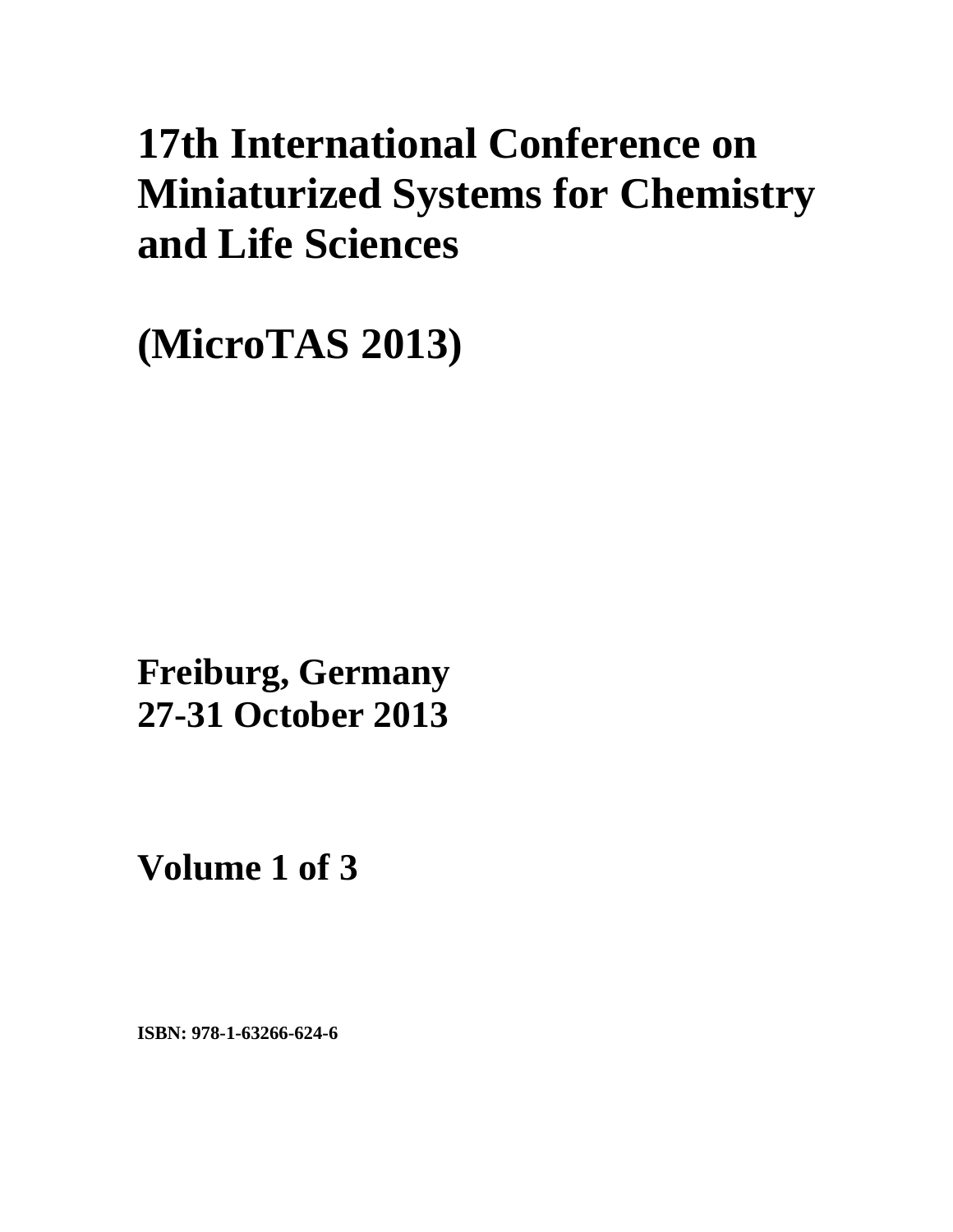**Printed from e-media with permission by:** 

Curran Associates, Inc. 57 Morehouse Lane Red Hook, NY 12571



**Some format issues inherent in the e-media version may also appear in this print version.** 

Copyright© (2013) by the Chemical and Biological Microsystems Society All rights reserved.

Printed by Curran Associates, Inc. (2014)

For permission requests, please contact the Chemical and Biological Microsystems Society at the address below.

Chemical and Biological Microsystems Society c/o Preferred Meeting Management, Inc. 307 Laurel Street San Diego, California 92101-1630

Phone: (619) 232-9499 Fax: (619) 232-0799

info@cbmsociety.org

### **Additional copies of this publication are available from:**

Curran Associates, Inc. 57 Morehouse Lane Red Hook, NY 12571 USA Phone: 845-758-0400 Fax: 845-758-2634 Email: curran@proceedings.com Web: www.proceedings.com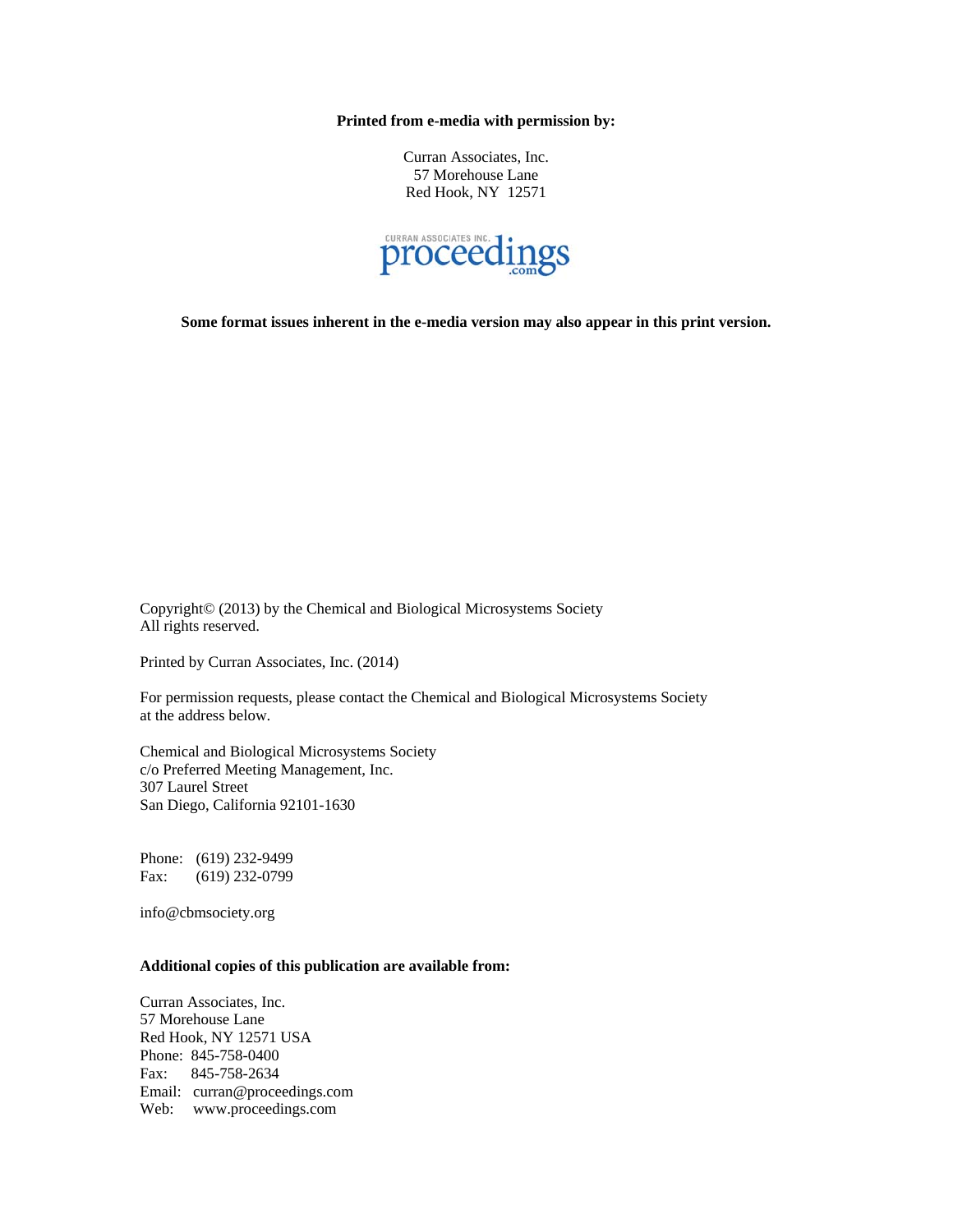# **TABLE OF CONTENTS**

Scroll to the title and select a **Blue** link to open a paper. After viewing the paper, use the bookmarks to the left to return to the beginning of the Table of Contents.

## **Day 1 - Monday 28 October**

| <b>Plenary Presentation I</b>                                                                                                                                                                                                                                                                                                                                                                           |
|---------------------------------------------------------------------------------------------------------------------------------------------------------------------------------------------------------------------------------------------------------------------------------------------------------------------------------------------------------------------------------------------------------|
| Antoine M. van Oijen<br>University of Groningen, THE NETHERLANDS                                                                                                                                                                                                                                                                                                                                        |
| <b>Session 1A1 - Tools for Single Molecule Manipulation</b>                                                                                                                                                                                                                                                                                                                                             |
| NANOFLUIDIC DEVICE ARCHITECTURES FOR THE CONTROLLED TRANSPORT AND<br>HIGH THROUGHPUT ANALYSIS OF SINGLE DNA MOLECULES IN NANOCHANNELS  2<br>L.D. Menard and J.M. Ramsey<br>University of North Carolina, USA                                                                                                                                                                                            |
| WHAT DO PHOTONS DO TO FLUORESCENTLY STAINED DNA IN CONFINEMENT?  5<br>J.P. Beech <sup>1</sup> , L. Nyberg <sup>2</sup> , J. Fritzsche <sup>2</sup> , F. Westerlund <sup>2</sup> , and J.O. Tegenfeldt <sup>1</sup><br>${}^{1}$ Lund University, SWEDEN and ${}^{2}$ Chalmers University, SWEDEN                                                                                                         |
| MICROFLUIDIC PARALLEL STRETCHING AND STAMPING OF SINGLE<br>H. Yasaki <sup>1</sup> , D. Onoshima <sup>1</sup> , T. Yasui <sup>1</sup> , T. Naito <sup>2</sup> , N. Kaji <sup>1</sup> , and Y. Baba <sup>1,3</sup><br><sup>1</sup> Nagoya University, JAPAN, ${}^{2}$ Kyoto University, JAPAN, and<br>$3^3$ National Institute of Advanced Industrial Science and Technology (AIST), JAPAN                |
| <b>Session 1B1 - Chemical and Electrochemical Sensing</b>                                                                                                                                                                                                                                                                                                                                               |
| <b>PHASE 1 AND 2 DRUG METABOLITES GENERATED USING A MINIATURIZED</b><br>F. van den Brink <sup>1</sup> , L. Büter <sup>2</sup> , M. Odijk <sup>1</sup> , W. Olthuis <sup>1</sup> , U. Karst <sup>2</sup> , and A. van den Berg <sup>1</sup><br>${}^{1}$ MESA+, University of Twente, THE NETHERLANDS and ${}^{2}$ University of Münster, GERMANY                                                         |
| <b>SELF-POWERED MOBILE SENSOR FOR IN-PIPE</b><br>R. Wu <sup>1</sup> , W.W.A. Wan Salim <sup>1</sup> , S. Malhotra <sup>1</sup> , A. Brovont <sup>1</sup> , J.H. Park <sup>1</sup> , S.D. Pekarek <sup>1</sup> , M.K. Banks <sup>2</sup> , and D.M. Porterfield <sup>1,3</sup><br><sup>1</sup> Purdue University, USA, $^{2}$ Texas A&M University, USA, and $^{3}$ NASA Life and Physical Sciences, USA |
| TIME CAPSULE: A DIFFUSION-REACTION BASED PASSIVE SENSING<br>Y. Chen and S.K.Y. Tang                                                                                                                                                                                                                                                                                                                     |

*Stanford University, USA*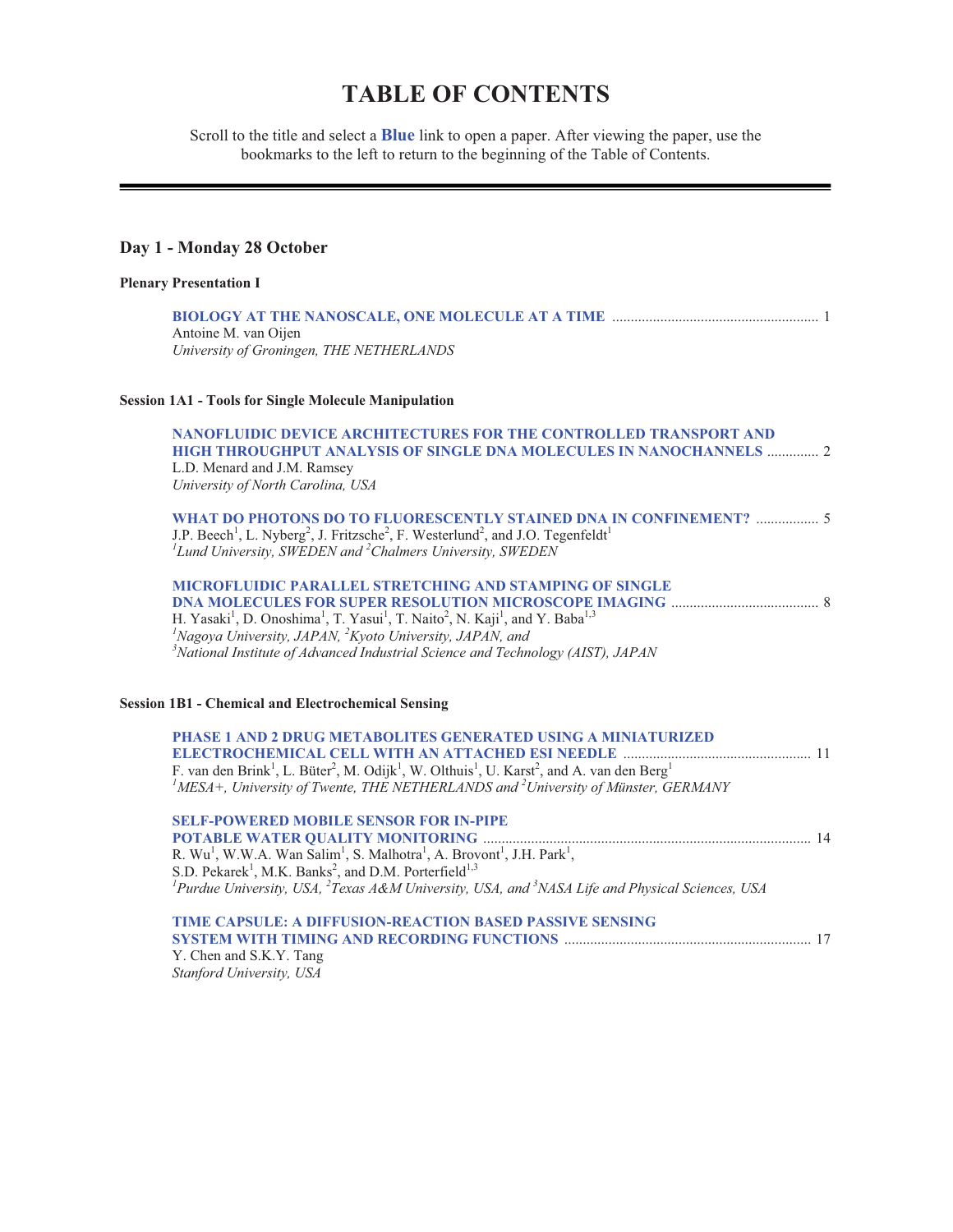### **Session 1C1 - Circulating Tumor Cells**

| <b>PARALLELIZED MICROFLUIDIC IMMUNOCAPTURE OF CIRCULATING</b>                                                                                                                         |  |
|---------------------------------------------------------------------------------------------------------------------------------------------------------------------------------------|--|
| PANCREATIC CELLS FOR GENETIC ANALYSIS AND EARLY DETECTION                                                                                                                             |  |
|                                                                                                                                                                                       |  |
| F.I. Thege <sup>1</sup> , S.M. Santana <sup>1</sup> , T.B. Lannin <sup>1</sup> , S. Tsai <sup>2</sup> , T.N. Saha <sup>2,3</sup> ,                                                    |  |
| M.E. Godla <sup>1</sup> , E.D. Pratt <sup>1</sup> , A.D. Rhim <sup>2,3</sup> , and B.J. Kirby <sup>1</sup>                                                                            |  |
| <sup>1</sup> Cornell University, USA, <sup>2</sup> University of Pennsylvania, USA, and <sup>3</sup> University of Michigan, USA                                                      |  |
|                                                                                                                                                                                       |  |
| HIGH THROUGHPUT CIRCULATING TUMOR CELL ISOLATION                                                                                                                                      |  |
|                                                                                                                                                                                       |  |
|                                                                                                                                                                                       |  |
| ${}^{1}$ Singapore-MIT Alliance for Research and Technology (SMART), SINGAPORE,                                                                                                       |  |
| <sup>2</sup> National University of Singapore, SINGAPORE, and <sup>3</sup> Massachusetts Institute of Technology, USA                                                                 |  |
| <b>TUNEABLE ''NANOSHEARING'': AN INNOVATIVE MECHANISM FOR</b>                                                                                                                         |  |
|                                                                                                                                                                                       |  |
| M.J.A. Shiddiky, R. Vaidyanathan, S. Rauf, Z. Tay, and M. Trau                                                                                                                        |  |
| University of Queensland, AUSTRALIA                                                                                                                                                   |  |
|                                                                                                                                                                                       |  |
|                                                                                                                                                                                       |  |
| <b>Session 1A2 - Single Molecule Characterization</b>                                                                                                                                 |  |
| <b>DNA METHYLATION MAPPING IN NANOSLIT</b>                                                                                                                                            |  |
|                                                                                                                                                                                       |  |
| M. Mizutani <sup>1</sup> , T. Yasui <sup>1</sup> , N. Kaji <sup>1</sup> , S. Rahong <sup>2</sup> , T. Yanagida <sup>2</sup> ,                                                         |  |
| M. Kanai <sup>2</sup> , K. Nagashima <sup>2</sup> , T. Kawai <sup>2</sup> , and Y. Baba <sup>1,3</sup>                                                                                |  |
| <sup>1</sup> Nagoya University, JAPAN, $^{2}$ Osaka University, JAPAN, and                                                                                                            |  |
| $3$ National Institute of Advanced Industrial Science and Technology (AIST), JAPAN                                                                                                    |  |
|                                                                                                                                                                                       |  |
| <b>SINGLE-STRANDED DNA DETECTION VIA CHEMICALLY MODIFIED</b>                                                                                                                          |  |
| R. Kawano <sup>1</sup> , D. Noshiro <sup>2</sup> , T. Osaki <sup>1,3</sup> , K. Kamiya <sup>1</sup> , K. Asami <sup>2</sup> , S. Futaki <sup>2</sup> , and S. Takeuchi <sup>1,3</sup> |  |
| <sup>1</sup> Kanagawa Academy of Science and Technology (KAST), JAPAN, <sup>2</sup> Kyoto University, JAPAN, and                                                                      |  |
| <sup>3</sup> University of Tokyo, JAPAN                                                                                                                                               |  |
|                                                                                                                                                                                       |  |
| SINGLE MOLECULE HYDRODYNAMIC SEPARATION FOR                                                                                                                                           |  |
|                                                                                                                                                                                       |  |
| S.M. Friedrich, K.J. Liu, and T.H. Wang                                                                                                                                               |  |
| Johns Hopkins University, USA                                                                                                                                                         |  |
|                                                                                                                                                                                       |  |
| <b>Session 1B2 - Particle Processing</b>                                                                                                                                              |  |
|                                                                                                                                                                                       |  |
| MICROFABRICATED MAGNETIC POTENTIAL WELL ARRAYS                                                                                                                                        |  |
| AND MECHATRONIC SYSTEM FOR JOYSTICK-BASED MASSIVELY                                                                                                                                   |  |
|                                                                                                                                                                                       |  |
| C. Murray, J. Kong, P. Tseng, and D. Di Carlo                                                                                                                                         |  |
| University of California, Los Angeles, USA                                                                                                                                            |  |
| TWO-DIMENSIONAL ACOUSTOPHORESIS IN SQUARE MICROCHANNEL                                                                                                                                |  |
|                                                                                                                                                                                       |  |
| M. Nordin <sup>1</sup> , P. Augustsson <sup>1</sup> , P.B. Muller <sup>2</sup> , and H. Bruus <sup>2</sup> , and T. Laurell <sup>1</sup>                                              |  |
| ${}^{1}$ Lund University, SWEDEN and ${}^{2}$ Technical University of Denmark, DENMARK                                                                                                |  |
|                                                                                                                                                                                       |  |
| <b>DEVELOPMENT OF MICROFLUIDIC DEVICES WITH THE POLYETHYLENE</b>                                                                                                                      |  |
| <b>GLYCOL-LIPID-MODIFIED ADSORPTION SURFACE FOR HIGH-THROUGHPUT</b>                                                                                                                   |  |
|                                                                                                                                                                                       |  |
| M. Kobayashi <sup>1</sup> , M. Sasaki <sup>1</sup> , N. Kosaka <sup>2</sup> , T. Ochiya <sup>2</sup> , T. Akagi <sup>1</sup> , and T. Ichiki <sup>1</sup>                             |  |
| ${}^{1}$ University of Tokyo, JAPAN and ${}^{2}$ National Cancer Research Institute, JAPAN                                                                                            |  |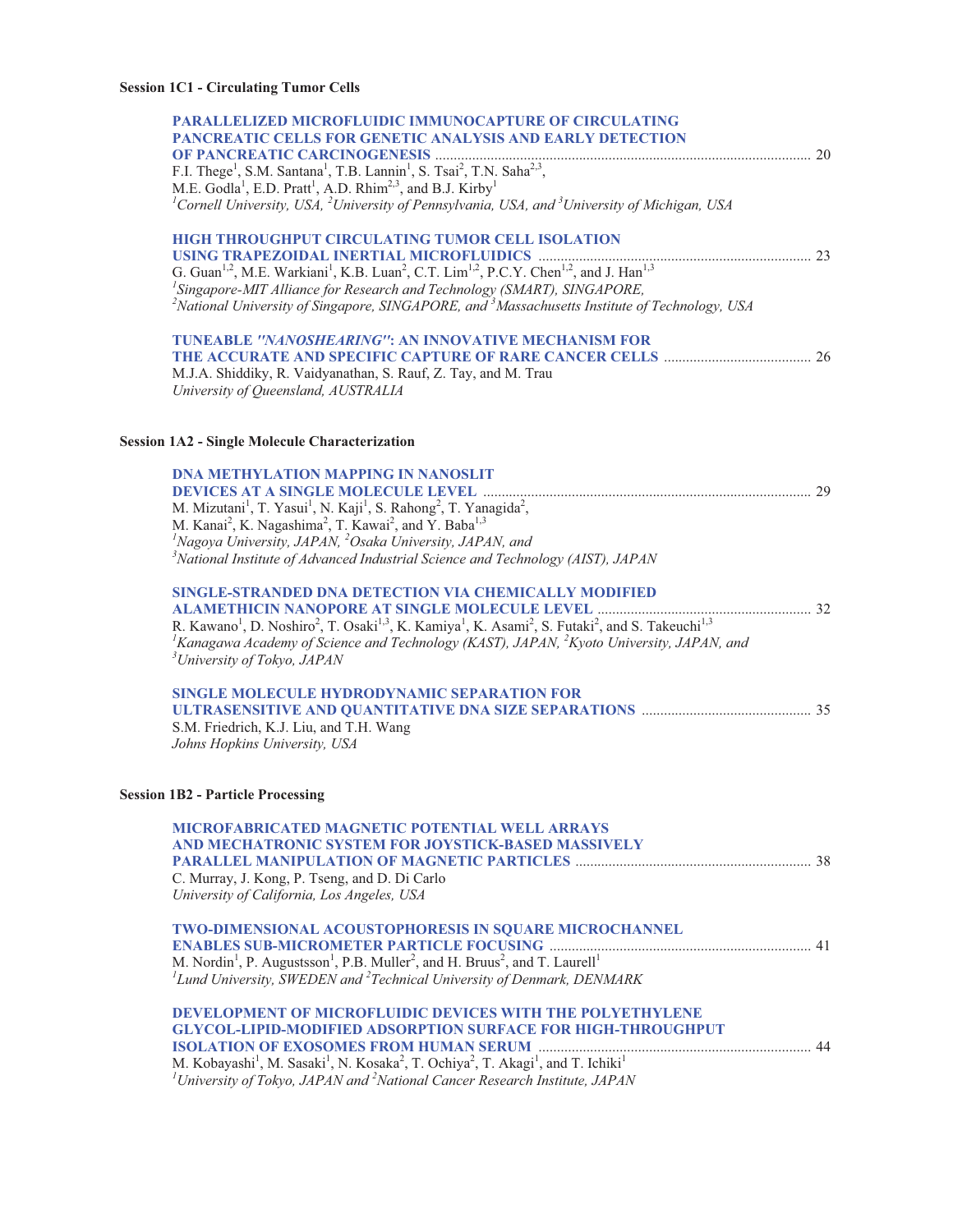## **Session 1C2 - Screening Platforms**

| <b>MICRODEVICE TO ASSESS THE EFFECT OF LINEAR WNT-3A</b>                                                                                   |  |
|--------------------------------------------------------------------------------------------------------------------------------------------|--|
|                                                                                                                                            |  |
| <sup>1</sup> University of North Carolina, USA and $^2$ North Carolina State University, USA                                               |  |
| SHORT-RANGE PARACRINE INTERACTIONS REVEALED IN A                                                                                           |  |
|                                                                                                                                            |  |
| K.H. Spencer and E.E. Hui<br>University of California, Irvine, USA                                                                         |  |
|                                                                                                                                            |  |
| A MICROPATTERNED HUMAN EMBRYONIC STEM CELL MODEL FOR                                                                                       |  |
| Y.-C. Toh <sup>1</sup> , J. Xing <sup>1,2</sup> , S. Xu <sup>2,3</sup> , and H. Yu <sup>1,2,3</sup>                                        |  |
| <sup>1</sup> Institute of Bioengineering and Nanotechnology, SINGAPORE,                                                                    |  |
| <sup>2</sup> Mechanobiology Institute, SINGAPORE,                                                                                          |  |
| <sup>3</sup> National University of Singapore, SINGAPORE, and                                                                              |  |
| <sup>4</sup> Singapore-MIT Alliance for Research and Technology (SMART), SINGAPORE                                                         |  |
| <b>Plenary Presentation II</b>                                                                                                             |  |
|                                                                                                                                            |  |
| Stephen C. Jacobson                                                                                                                        |  |
| Indiana University, USA                                                                                                                    |  |
| Poster Session Fundamentals in Microfluidics and Nanofluidics - Wetting, Capillarity, Priming                                              |  |
| <b>M.001a</b>                                                                                                                              |  |
|                                                                                                                                            |  |
| A. Davanlou, R. Shabani, H.J. Cho, and R. Kumar<br>University of Central Florida, USA                                                      |  |
|                                                                                                                                            |  |
| Poster Session Fundamentals in Microfluidics and Nanofluidics - Electrokinetic Phenomena                                                   |  |
| M.002a                                                                                                                                     |  |
| <b>DUAL FUNCTION MICROFLUIDIC PUMP AND PARTICLE FILTER USING</b>                                                                           |  |
| Y.-L. Sung <sup>1</sup> , S.-C. Lin <sup>1</sup> , W.-Y. Chuang <sup>1</sup> , Y.-C. Tung <sup>2</sup> , and C.-T. Lin <sup>1</sup>        |  |
| <sup>1</sup> National Taiwan University, TAIWAN and <sup>2</sup> Academia Sinica, TAIWAN                                                   |  |
|                                                                                                                                            |  |
| M.003a                                                                                                                                     |  |
| PDMS VALVES AS TUNABLE NANOCHANNELS FOR CONCENTRATION POLARIZATION  65<br>J. Quist, S.J. Trietsch, P. Vulto, and T. Hankemeier             |  |
| Leiden University, THE NETHERLANDS                                                                                                         |  |
| Poster Session Fundamentals in Microfluidics and Nanofluidics - Droplets & Plugs, Multiphase Systems                                       |  |
|                                                                                                                                            |  |
| <b>M.004a</b><br>A SINGLE PARTICLE ENCAPSULATION WITHIN DROPLET                                                                            |  |
|                                                                                                                                            |  |
| H. Lee, L. Xu and K.W. Oh                                                                                                                  |  |
| University of Buffalo, State University of New York, USA                                                                                   |  |
| M.005a                                                                                                                                     |  |
| <b>BUBBLE PINCH-OFF AND BREAKUP DUE TO INSTABILITY IN MICRO-JETTTING  71</b>                                                               |  |
| S. Xiong <sup>1</sup> , T. Tandiono <sup>2</sup> , C.D. Ohl <sup>1</sup> , and A.Q. Liu <sup>1</sup>                                       |  |
| <sup>1</sup> Nanyang Technological University, SINGAPORE and<br><sup>2</sup> Institute of High Performance Computing, $A*STAR$ , SINGAPORE |  |
|                                                                                                                                            |  |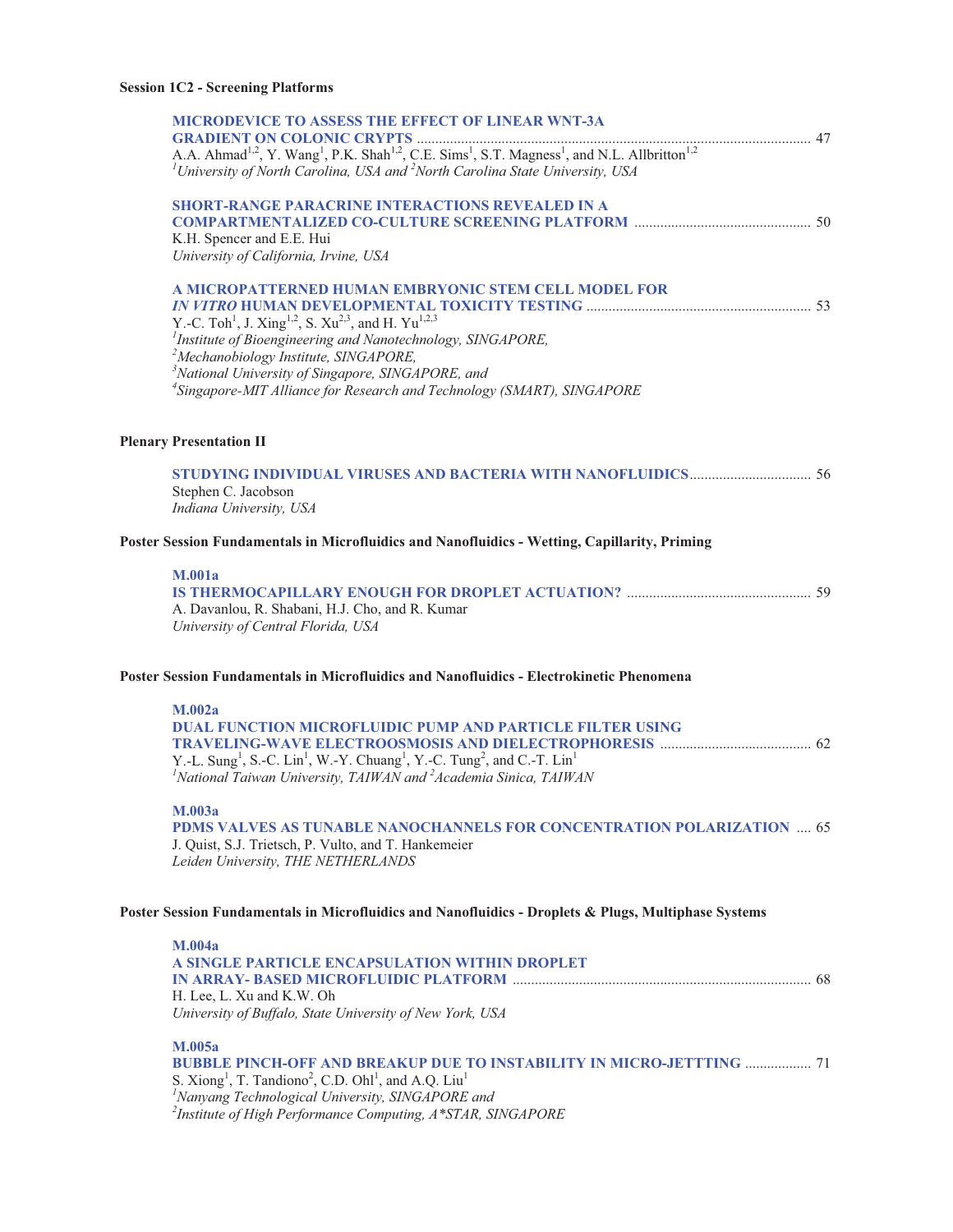| M.006a<br>FORMATION OF PRESSURE DRIVEN PARALLEL AQU/ORG TWO PHASE<br>FLOW IN EXTENDED-NANO SPACE BY A FIB-BASED PARTIAL                                                                                                                     |  |
|---------------------------------------------------------------------------------------------------------------------------------------------------------------------------------------------------------------------------------------------|--|
| T. Ugajin, Y. Kazoe, K. Mawatari, and T. Kitamori<br>University of Tokyo, JAPAN                                                                                                                                                             |  |
| M.007a<br><b>MASS TRANSPORT IN EMULSION STUDIED IN A ONE-DIMENSIONAL MICROARRAY  77</b><br>P. Gruner <sup>1</sup> , B. Semin <sup>2</sup> , J. Lim <sup>1</sup> , and J.C. Baret <sup>1</sup>                                               |  |
| <sup>1</sup> Max-Planck-Institute for Dynamics and Self-Organization, GERMANY and<br>$2L$ aboratoire de Physique Statistique, FRANCE                                                                                                        |  |
| <b>M.008a</b>                                                                                                                                                                                                                               |  |
| H.B. Zhou <sup>1,2</sup> and S.H. Yao <sup>1</sup><br><sup>1</sup> Hong Kong University of Science & Technology, CHINA and <sup>2</sup> Chinese Academy of Science, CHINA                                                                   |  |
| M.009a<br>PRODUCTION OF MONODISPERSE BULK EMULSIONS IN                                                                                                                                                                                      |  |
| R. Dangla and C.N. Baroud<br>Ecole Polytechnique, FRANCE                                                                                                                                                                                    |  |
| <b>M.010a</b><br><b>TUNABLE FABRICATION OF MICROFLUIDIC</b>                                                                                                                                                                                 |  |
| S.K. Yap <sup>1</sup> , A.Z.M. Badruddoza <sup>1</sup> , and S.A. Khan <sup>1,2</sup><br><sup>1</sup> National University of Singapore, SINGAPORE and<br><sup>2</sup> Singapore-MIT Alliance for Research and Technology (SMART), SINGAPORE |  |
| Poster Session Fundamentals in Microfluidics and Nanofluidics - Optofluidics                                                                                                                                                                |  |
| <b>M.011a</b><br>DISTINCTIVE LIGHTWAVE COUPLING IN OPTOFLUIDIC                                                                                                                                                                              |  |
| L.K. Chin, Y. Yang, L. Lei, and A.Q. Liu<br>Nanyang Technological University, SINGAPORE                                                                                                                                                     |  |
| M.012a<br><b>LOCALIZED SURFACE PLASMON RESONANCE (LSPR) OPTOFLUIDIC</b>                                                                                                                                                                     |  |
| B.-R. Oh <sup>1</sup> , N.-T. Huang <sup>1</sup> , W. Chen <sup>1</sup> , J. Seo <sup>2</sup> , J. Fu <sup>1</sup> , and K. Kurabayashi <sup>1</sup><br>${}^{1}$ University of Michigan, USA and ${}^{2}$ Hongik University, SOUTH KOREA    |  |
| M.013a<br><b>OPTICAL MANPULATION OF MICROPARTICLES IN OPTOFLUIDIC WAVEGUIDES  95</b><br>Y.Z. Shi <sup>1</sup> , Y. Yang <sup>2</sup> , and A.Q. Liu <sup>1,2</sup>                                                                          |  |
| ${}^{1}Xi'$ an Jiao Tong University, CHINA and ${}^{2}$ Nanyang Technological University, SINGAPORE                                                                                                                                         |  |
| Poster Session Fundamentals in Microfluidics and Nanofluidics - Magnetofluidics<br>(Magnetic Particles & Related Phenomena)                                                                                                                 |  |
| <b>M.014a</b>                                                                                                                                                                                                                               |  |
| ${}^{1}$ Eindhoven University of Technology, THE NETHERLANDS and ${}^{2}$ Philips Research, THE NETHERLANDS                                                                                                                                 |  |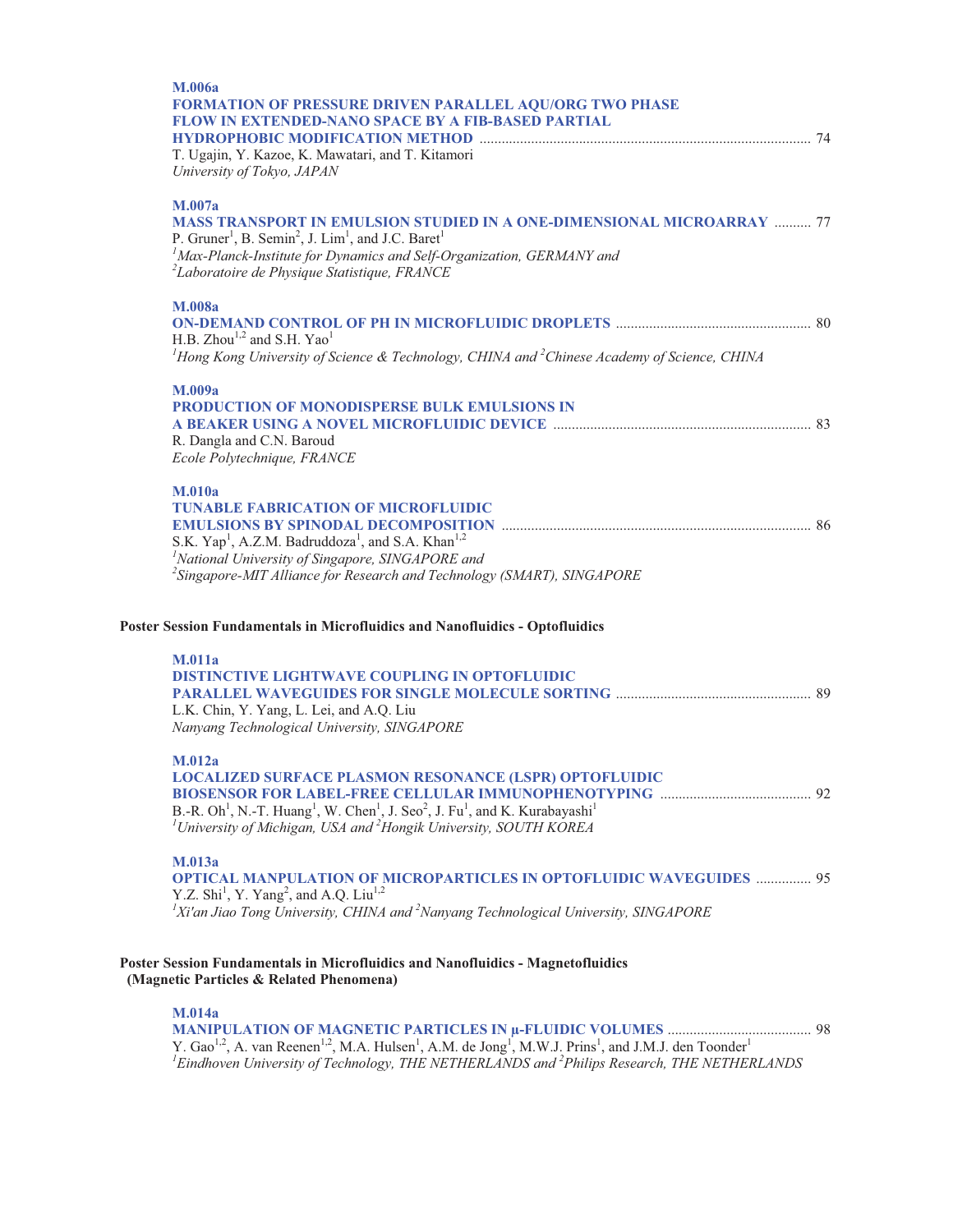### **Poster Session Fundamentals in Microfluidics and Nanofluidics - Acoustic Phenomena (BULK & Surface Based)**

| <b>M.015a</b><br><b>CONTROL OF BLOOD'S RHEOLOGICAL PROPERTIES</b>                                                                                                                                                                                                                                                                                                                                                                                                                                 |  |
|---------------------------------------------------------------------------------------------------------------------------------------------------------------------------------------------------------------------------------------------------------------------------------------------------------------------------------------------------------------------------------------------------------------------------------------------------------------------------------------------------|--|
| M.A. Khalid, J. Reboud, R. Wilson, and J.M. Cooper<br>University of Glasgow, UK                                                                                                                                                                                                                                                                                                                                                                                                                   |  |
| Poster Session Fundamentals in Microfluidics and Nanofluidics - Nanofluidic Phenomena<br>(Nanochannels, -Tubes & -Pores)                                                                                                                                                                                                                                                                                                                                                                          |  |
| <b>M.016a</b>                                                                                                                                                                                                                                                                                                                                                                                                                                                                                     |  |
| A PARTICLE TRACKING VELOCIMETRY FOR EXTENDED NANOCHANNEL                                                                                                                                                                                                                                                                                                                                                                                                                                          |  |
| Y. Kazoe, K. Iseki, K. Mawatari, and T. Kitamori<br>University of Tokyo, JAPAN                                                                                                                                                                                                                                                                                                                                                                                                                    |  |
| M.017a                                                                                                                                                                                                                                                                                                                                                                                                                                                                                            |  |
| <b>MOLECULAR CAPTURE IN EXTENDED NANOCHANNELS</b>                                                                                                                                                                                                                                                                                                                                                                                                                                                 |  |
| K. Shirai <sup>1</sup> , K. Mawatari <sup>1,2</sup> , and T. Kitamori <sup>1,2</sup>                                                                                                                                                                                                                                                                                                                                                                                                              |  |
| <sup>1</sup> University of Tokyo and $2$ Japan Science and Technology Agency (JST), JAPAN                                                                                                                                                                                                                                                                                                                                                                                                         |  |
| <b>M.018a</b>                                                                                                                                                                                                                                                                                                                                                                                                                                                                                     |  |
| SIZE-BASED PROTEIN FRACTIONATION IN NANOFLUIDIC CHANNEL ARRAYS  110                                                                                                                                                                                                                                                                                                                                                                                                                               |  |
| A.T. Woolley, S. Kumar, J. Xuan, M.L. Lee, H.D. Tolley, and A.R. Hawkins<br>Brigham Young University, USA                                                                                                                                                                                                                                                                                                                                                                                         |  |
| <b>Poster Session Fundamentals in Microfluidics and Nanofluidics - Others</b><br><b>M.019a</b><br><b>ON-CHIP ELECTROPORATION DEVICE FOR DIRECT INTRODUCTION OF PLASMIDS</b><br>INTO CELL NUCLEUS AND OBSERVATION OF CELL REPROGRAMMING PROCESS  113<br>K.O. Okeyo <sup>1</sup> , Y. Hayashi <sup>1</sup> , O. Kurosawa <sup>1</sup> , H. Oana <sup>1</sup> , H. Kotera <sup>2</sup> , and M. Washizu <sup>1</sup><br><sup>1</sup> University of Tokyo, JAPAN and ${}^{2}$ Kyoto University, JAPAN |  |
| Poster Session Micro- and Nanoengineering - Micro- & Nanofabrication/ -Patterning/ -Integration                                                                                                                                                                                                                                                                                                                                                                                                   |  |
| M.020 <sub>b</sub><br><b>A FLOW-THROUGH MICROARRAY OF PREFORMED POROUS</b>                                                                                                                                                                                                                                                                                                                                                                                                                        |  |
| E.L. Kendall, E. Wienhold, O. Rahmanian, and D.L. DeVoe<br>University of Maryland, College Park, USA                                                                                                                                                                                                                                                                                                                                                                                              |  |
| <b>M.021b</b>                                                                                                                                                                                                                                                                                                                                                                                                                                                                                     |  |
| ARBITRARY NANOPATTERNING INSIDE NANOCHANNELS BY INTEGRATION<br><b>OF TOP-DOWN AND BOTTOM-UP APPROACHES FOR SINGLE MOLECULE ANALYSIS  119</b>                                                                                                                                                                                                                                                                                                                                                      |  |
| N. Matsumoto and Y. Xu                                                                                                                                                                                                                                                                                                                                                                                                                                                                            |  |
| Osaka Prefecture University, JAPAN                                                                                                                                                                                                                                                                                                                                                                                                                                                                |  |
| M.022b                                                                                                                                                                                                                                                                                                                                                                                                                                                                                            |  |
| <b>EFFECT OF AFFINITY BETWEEN THE STAMP AND</b>                                                                                                                                                                                                                                                                                                                                                                                                                                                   |  |
| T. Inaba, T. Jean, and N. Miki                                                                                                                                                                                                                                                                                                                                                                                                                                                                    |  |
| Keio University, JAPAN                                                                                                                                                                                                                                                                                                                                                                                                                                                                            |  |
| M.023b                                                                                                                                                                                                                                                                                                                                                                                                                                                                                            |  |
| K.B. Teichert <sup>1</sup> and A.J. Hart <sup>1,2</sup>                                                                                                                                                                                                                                                                                                                                                                                                                                           |  |
| <sup>1</sup> University of Michigan, USA and $2^2$ Massachusetts Institute of Technology, USA                                                                                                                                                                                                                                                                                                                                                                                                     |  |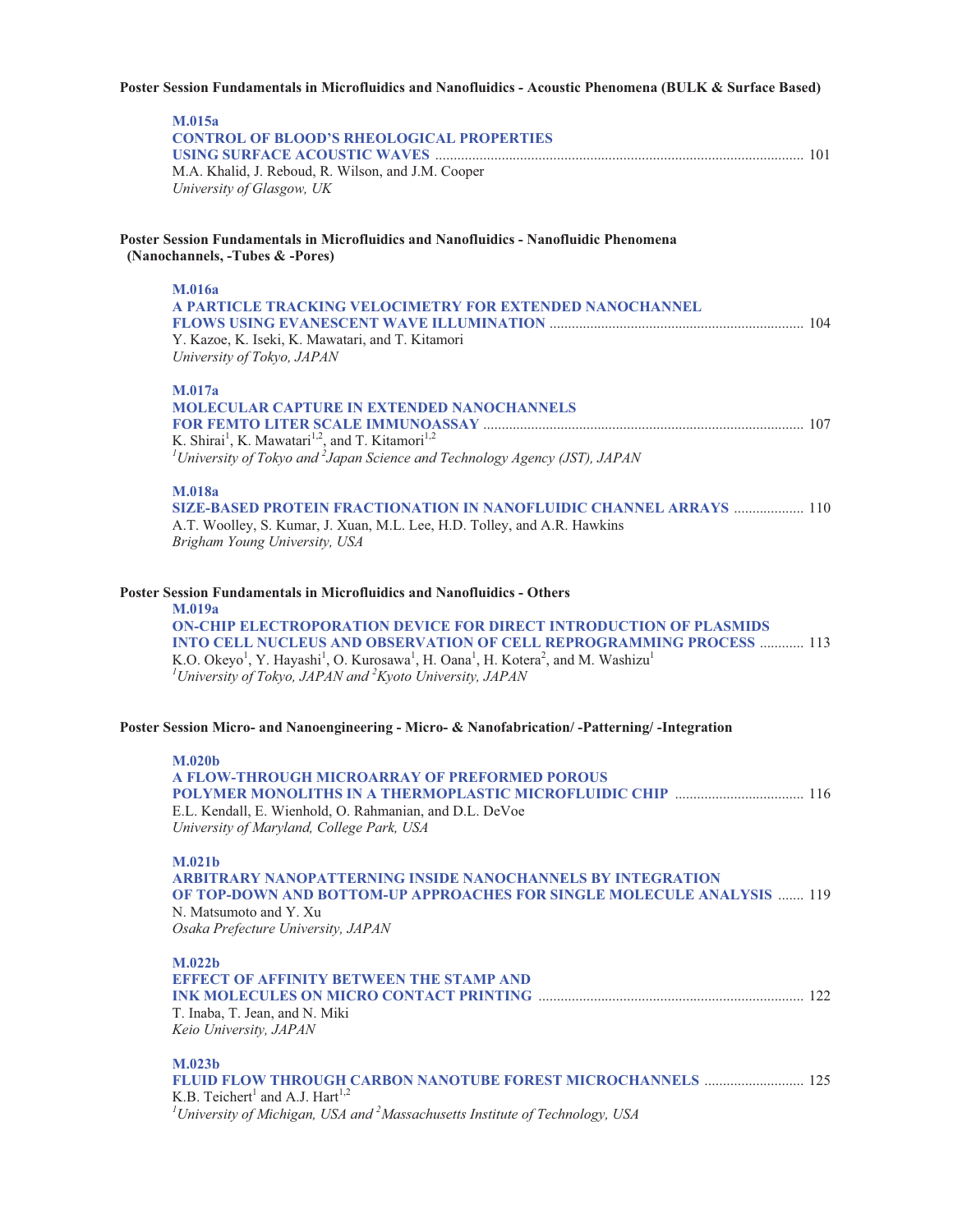| M.024b<br><b>MICRO- AND NANOSTRUCTURED MICROFLUIDIC CHIP</b><br>N.E. Steidle <sup>1</sup> , T. Hahn <sup>2</sup> , C. Bader <sup>1</sup> , M. Schneider <sup>1</sup> , R. Ahrens <sup>1</sup> , M. Worgull <sup>1</sup> , and A.E. Guber <sup>1</sup><br><sup>1</sup> Karlsruhe Institute of Technology, GERMANY and <sup>2</sup> Bürkert Fluid Control Systems GmbH, GERMANY                                                                                                                                                                                                               |  |
|---------------------------------------------------------------------------------------------------------------------------------------------------------------------------------------------------------------------------------------------------------------------------------------------------------------------------------------------------------------------------------------------------------------------------------------------------------------------------------------------------------------------------------------------------------------------------------------------|--|
| M.025b<br><b>ONE-STEP MICROARRAY FABRICATION OF UV-PHOTOPRINTABLE</b><br><b>IONOGELS FOR BIOMOLECULE IMMOBILIZATION ON NON-MODIFIED</b><br>M. Tijero <sup>1,2</sup> , F. Benito-López <sup>1</sup> , R. Díez-Ahedo <sup>1,3</sup> , L. Basabe-Desmonts <sup>1,4</sup> , and V. Castro-López <sup>1</sup><br><sup>1</sup> CIC microGUNE, SPAIN, <sup>2</sup> IK4-IKERLAN, SPAIN, <sup>3</sup> IK4-TEKNIKER, SPAIN, and <sup>4</sup> IKERBASOUE, SPAIN                                                                                                                                        |  |
| M.026b<br><b>RAPID FABRICATION OF OSTE+ MICROFLUIDIC DEVICES WITH</b><br>LITHOGRAPHICALLY DEFINED HYDROPHOBIC/HYDROPHILIC<br>X. Zhou, F. Calborg, N. Sandström, A. Haleem, A. Vastesson, F. Saharil,<br>W. van der Wijngaart, and T. Haraldsson<br>Royal Institute of Technology (KTH), SWEDEN                                                                                                                                                                                                                                                                                              |  |
| M.027b<br>SELF-ROLLED POLY(DIMETHYL SILOXANE) MICROCAPILLARIES WITH ENGINEERED<br><b>INNER SURFACE: NEW FUNCTIONAL ELEMENTS OF MICROFLUIDIC DEVICES  137</b><br>L.P.C. Gomez <sup>1</sup> , P. Bollgruen <sup>2</sup> , A. Egunov <sup>3</sup> , D. Mager <sup>2</sup> , F. Malloggi <sup>4</sup> , J.G. Korvink <sup>2</sup> , and V. Luchnikov <sup>3</sup><br><sup>1</sup> Universidad Nacional de Colombia Bogota, COLOMBIA, $^{2}$ University of Freiburg, GERMANY,<br>$3$ Institut de Science des Matériaux de Mulhouse, FRANCE, and $4$ CEA/CNRS, FRANCE                             |  |
| M.028b<br><b>THREE-DIMENSIONAL FABRICATION OF LONG AND HETEROGENEOUS</b><br>MICROSTRUCTURES USING VERTICAL CONTINUOUS FLOW LITHOGRAPHY  140<br>S. Habasaki <sup>1</sup> , S. Yoshida <sup>1</sup> , W.C. Lee <sup>1,2</sup> , and S. Takeuchi <sup>1,2</sup><br><sup>1</sup> University of Tokyo, JAPAN and $^{2}$ Japan Science and Technology Agency (JST), JAPAN                                                                                                                                                                                                                         |  |
| Poster Session Micro- and Nanoengineering - Novel/Smart/Responsive Materials<br>M.029b<br><b>BIOCOMPATIBILITY OF OSTE POLYMERS</b><br>C. Errando-Herranz <sup>1,2</sup> , A. Vastesson <sup>1,3</sup> , M. Zelenina <sup>1</sup> , G. Pardon <sup>1</sup> , G. Bergström <sup>3</sup> ,<br>W. van der Wijngaart <sup>1</sup> , T. Haraldsson <sup>1</sup> , H. Brismar <sup>1</sup> , and K.B. Gylfason <sup>1</sup><br><sup>1</sup> Royal Institute of Technology (KTH), SWEDEN, <sup>2</sup> Universidad Politécnica de Valencia, SPAIN, and<br><sup>3</sup> Linköping University, SWEDEN |  |
| <b>M.030b</b><br><b>MAGNETOPHORETIC MANIPULATION IN MICROSYSTEM</b><br>R. Gelszinnis, M. Faivre, J. Degouttes, N. Terrier, R. Ferrigno, and A.-L. Deman<br>Université de Lyon, FRANCE                                                                                                                                                                                                                                                                                                                                                                                                       |  |
| <b>M.031b</b><br>PHOTO-CLEAVABLE CROSSLINKER CAPABLE OF PREPARING<br>PHOTODEGRADABLE HYDROGEL BY A TWO COMPONENT<br>F. Yanagawa, S. Sugiura, T. Takagi, K. Sumaru, and T. Kanamori<br>National Institute of Advanced Industrial Science and Technology (AIST), JAPAN                                                                                                                                                                                                                                                                                                                        |  |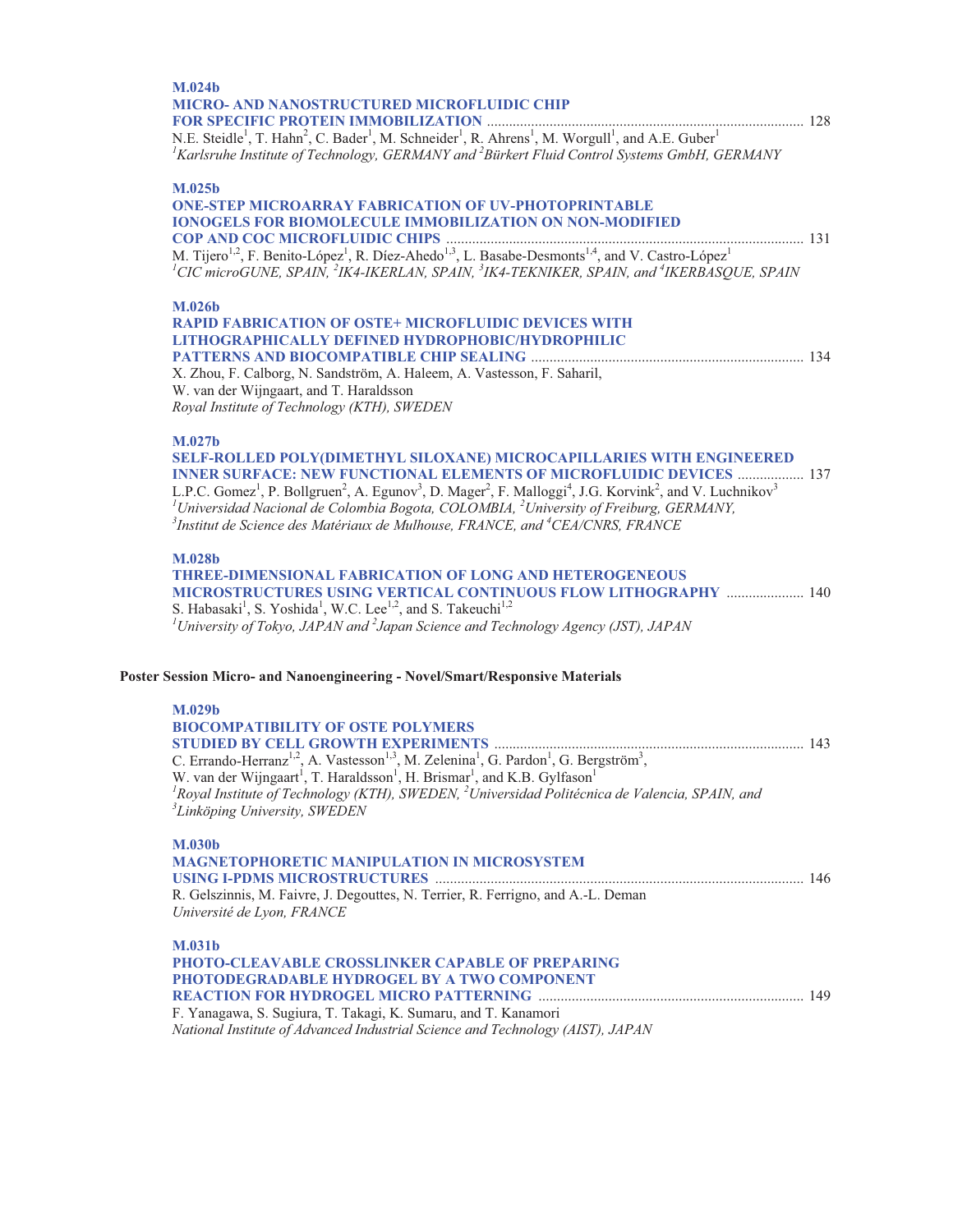| <b>M.032b</b><br><b>SYNTHESIS OF JANUS MICROHYDROGELS WITH ANISOTROPIC</b><br>THERMO-RESPONSIVENESS AND ORGANOPHILIC/HYDROPHILC                                                                                                                                                                                                |  |
|--------------------------------------------------------------------------------------------------------------------------------------------------------------------------------------------------------------------------------------------------------------------------------------------------------------------------------|--|
| K.D. Seo, J. Doh, D. Choi, M. La, and D.S. Kim<br>Pohang University of Science and Technology (POSTECH), SOUTH KOREA                                                                                                                                                                                                           |  |
| Poster Session Micro- and Nanoengineering - Surface Modification                                                                                                                                                                                                                                                               |  |
| M.033b                                                                                                                                                                                                                                                                                                                         |  |
| <b>LOCAL SURFACE MODIFICATION AT THE MICROSCALE ENABLED</b>                                                                                                                                                                                                                                                                    |  |
| R. Renaudot <sup>1</sup> , T. Nguyen <sup>1</sup> , Y. Fouillet <sup>1</sup> , L. Jalabert <sup>2</sup> , M. Kumemura <sup>2</sup> , D. Collard <sup>2</sup> , H. Fujita <sup>2</sup> , and V. Agache <sup>1</sup><br><sup>1</sup> Commissariat à l'énergie atomique (CEA), FRANCE and <sup>2</sup> University of Tokyo, JAPAN |  |
| M.034b                                                                                                                                                                                                                                                                                                                         |  |
| SUPERHYDROPHILIC TRAP-BASED SELF-PATTERNING OF LIQUID                                                                                                                                                                                                                                                                          |  |
| K. Xu and J.P. Landers                                                                                                                                                                                                                                                                                                         |  |
| University of Virginia, USA                                                                                                                                                                                                                                                                                                    |  |
| Poster Session Micro- and Nanoengineering - Molecular Systems & Nanochemistry                                                                                                                                                                                                                                                  |  |
| M.035b                                                                                                                                                                                                                                                                                                                         |  |
| <b>MICROTUBULE MANIPULATION BY AN</b>                                                                                                                                                                                                                                                                                          |  |
| T. Nakahara <sup>1</sup> , N. Isozaki <sup>1</sup> , S. Ando <sup>1</sup> , N.K. Kamisetty <sup>1</sup> , H. Shintaku <sup>1</sup> , H. Kotera <sup>1</sup> , and R. Yokokawa <sup>1,2</sup><br>${}^{1}$ Kyoto University, JAPAN and ${}^{2}$ Japan Science and Technology Agency (JST), JAPAN                                 |  |
| Poster Session Micro- and Nanoengineering - Nanobiotechnology                                                                                                                                                                                                                                                                  |  |
| <b>M.036b</b>                                                                                                                                                                                                                                                                                                                  |  |
| S. Rahong <sup>1</sup> , T. Yasui <sup>2</sup> , T. Yanagida <sup>1</sup> , M. Kanai <sup>1</sup> , K. Nagashima <sup>1</sup> , A. Klamchuen <sup>1,3</sup> , M. Gang <sup>1</sup> ,                                                                                                                                           |  |
| H. Yong <sup>1</sup> , F. Zhuge <sup>1</sup> , N. Kaji <sup>2</sup> , Y. Baba <sup>2,4</sup> , and T. Kawai <sup>1</sup>                                                                                                                                                                                                       |  |
| $^{1}$ Osaka University, JAPAN, $^{2}$ Nagoya University, JAPAN, $^{3}$ NANOTEC, THAILAND and<br><sup>4</sup> National Institute of Advanced Industrial Science and Technology (AIST), JAPAN                                                                                                                                   |  |
| M.037b                                                                                                                                                                                                                                                                                                                         |  |
| <b>HIGHLY SENSITIVE DETECTION OF DNA WITH</b>                                                                                                                                                                                                                                                                                  |  |
| L. Dong and X.M. Yu                                                                                                                                                                                                                                                                                                            |  |
| Peking University, CHINA                                                                                                                                                                                                                                                                                                       |  |
| <b>M.038b</b>                                                                                                                                                                                                                                                                                                                  |  |
| SENSITIVE AND FAST DNA QUANTIFICATION OF DNA ON                                                                                                                                                                                                                                                                                |  |
|                                                                                                                                                                                                                                                                                                                                |  |

Q. Liu, D.L. Green, and J.P. Landers *University of Virginia, USA* 

#### **Poster Session Micro- and Nanoengineering - Nanoassembly**

**M.039b SELF-ASSEMBLED NANOWIRES ON GRAPHENE IN MICROFLUIDIC CHANNELS** ................. 173 W.C. Lee<sup>1,2</sup>, J. Park<sup>3</sup>, K. Kim<sup>4,5</sup>, A. Zettl<sup>4,5</sup>, D.A. Weitz<sup>3</sup>, and S. Takeuchi<sup>1,2</sup><br><sup>*1</sup>University of Tokyo, JAPAN, <sup>2</sup>Japan Science and Technology Agency (JST), JAPAN,*  $\frac{3}{2}$ *Hanyard University USA* <sup>4</sup>*Univers</sup>* <sup>3</sup> Harvard University, USA, <sup>4</sup>University of California, Berkeley, USA, and <sup>5</sup><br><sup>5</sup> Lawrange Berkeley National Laboratory, USA *Lawrence Berkeley National Laboratory, USA*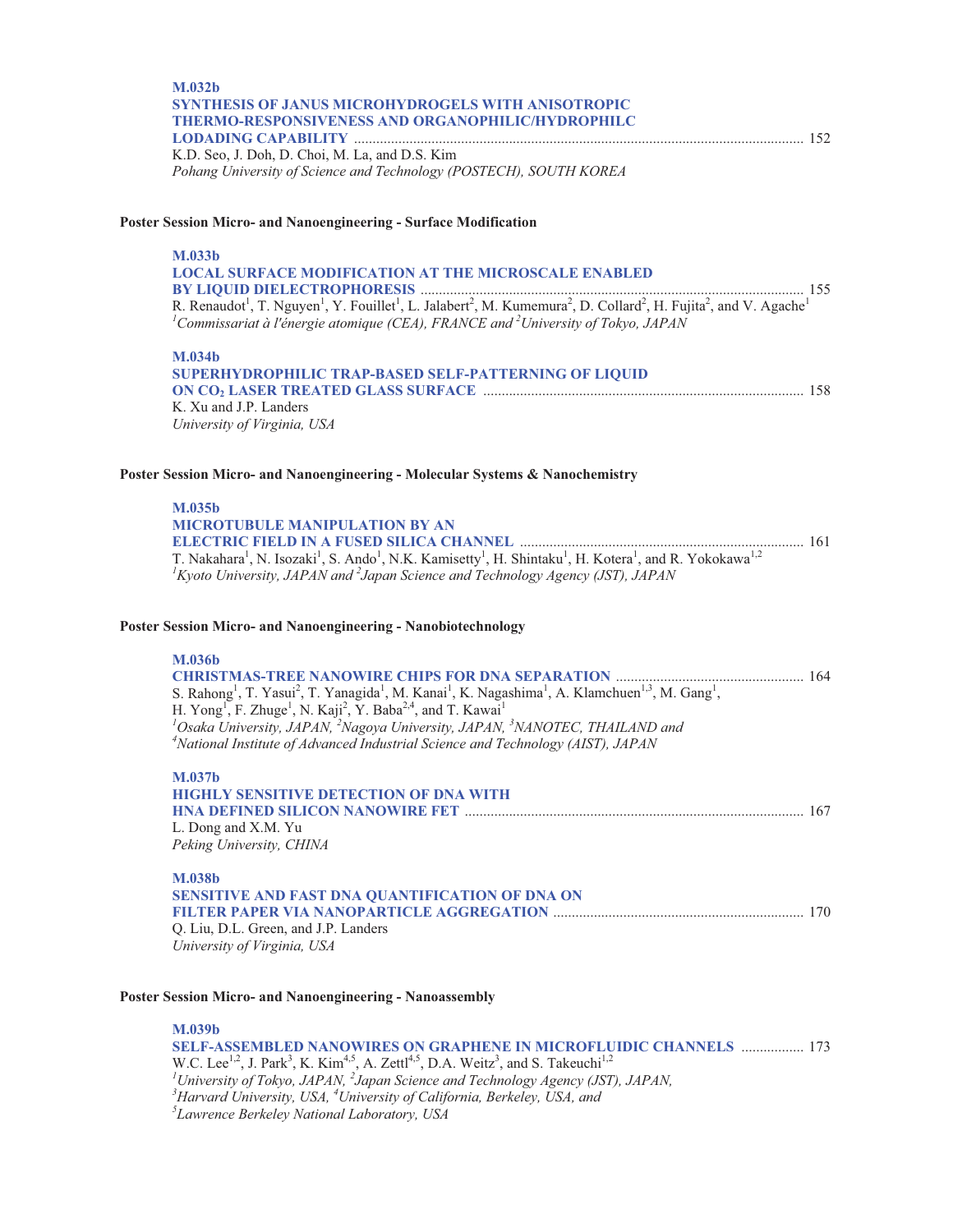### **Poster Session Sensors & Actuators, Detection Technologies - Micropumps, -Valves, -Dispensers**

| <b>M.040c</b><br>A MICROFLUIDICS BASED 3D BIOPRINTER WITH ON-THE-FLY<br>S.T. Beyer, T. Mohamed, and K. Walus<br>University of British Columbia, CANADA                                                                                                                                                                                                                                                                                                            |  |
|-------------------------------------------------------------------------------------------------------------------------------------------------------------------------------------------------------------------------------------------------------------------------------------------------------------------------------------------------------------------------------------------------------------------------------------------------------------------|--|
| <b>M.041c</b><br>RATE-SWITCHABLE AND PRECISELY-TIMED OSMOTIC PUMPING ON A CHIP  179<br>P.-J. Peng, J.-J. Wang, and Y.-C. Su<br>National Tsing Hua University, TAIWAN                                                                                                                                                                                                                                                                                              |  |
| <b>M.042c</b><br><b>VALVELESS FLUID ACTUATION: LIEBAU'S PRINCIPLE FULLY</b><br>L. Bogunovic <sup>1</sup> , S. Gerkens <sup>1</sup> , M. Viefhues <sup>1</sup> , J. Regtmeier <sup>1</sup> , R. Eichhorn <sup>2,3</sup> , and D. Anselmetti <sup>1</sup><br><sup>1</sup> Bielefeld University, GERMANY, <sup>2</sup> Royal Institute of Technology (KTH), SWEDEN, and<br><sup>3</sup> Stockholm University, SWEDEN                                                 |  |
| Poster Session Sensors & Actuators, Detection Technologies - Physical Sensors                                                                                                                                                                                                                                                                                                                                                                                     |  |
| M.043c<br>A NOVEL CAPACITIVE DEW-POINT SENSING APPROACH BASED ON<br>V. Kondrashov, J.-N. Schönberg, and J. Rühe<br>University of Freiburg - IMTEK, GERMANY                                                                                                                                                                                                                                                                                                        |  |
| <b>M.044c</b><br><b>RESOLUTION ENHANCEMENT OF SUSPENDED MICROCHANNEL</b><br>M.M. Modena, Y. Wang, and T.P. Burg<br>Max Planck Institute for Biophyisical Chemistry, GERMANY                                                                                                                                                                                                                                                                                       |  |
| Poster Session Sensors & Actuators, Detection Technologies - Biosensors                                                                                                                                                                                                                                                                                                                                                                                           |  |
| <b>M.045c</b><br>A CAPILLARY-DRIVEN MICROFLUIDIC DEVICE FOR RAPID DNA<br>C. Huang, B.J. Jones, M. Bivragh, K. Jans, L. Lagae, and P. Peumans<br>imec. BELGIUM                                                                                                                                                                                                                                                                                                     |  |
| <b>M.046c</b><br>A NEW DISCRIMINATION METHOD OF TARGET BIOMOLECULES WITH<br>MINIATURIZED SENSOR ARRAY UTILIZING LIPOSOME ENCAPSULATING<br>K. Takada <sup>1</sup> , T. Fujimoto <sup>1</sup> , T. Shimanouchi <sup>2</sup> , M. Fukuzawa <sup>1</sup> , K. Yamashita <sup>1</sup> , H. Umakoshi <sup>3</sup> , and M. Noda <sup>1</sup><br>${}^{1}$ Kyoto Institute of Technology, JAPAN, ${}^{2}$ Okayama University, JAPAN, and ${}^{3}$ Osaka University, JAPAN |  |
| <b>M.047c</b><br><b>AC-ELECTROOSMOSIS-ASSISTED HIGH-DENSITY SIMUTANEOUS ASSEMBLY</b><br>OF SERS NANOPARTICLES AND BIOMOLECULES FOR RAPID BIO-DETECTION  197<br>C.W. Lee <sup>1</sup> and F.-G. Tseng <sup>1,2</sup><br><sup>1</sup> National Tsing Hua University, TAIWAN and <sup>2</sup> Academia Sinica, TAIWAN                                                                                                                                                |  |
| M.048c<br>AN INTEGRATED MICROSYSTEM FOR BACTERIAL<br>Y.W. Kim, M.T. Meyer, A. Berkovich, A.A. Iliadis, W.E. Bentley, and R. Ghodssi<br>University of Maryland, College Park, USA                                                                                                                                                                                                                                                                                  |  |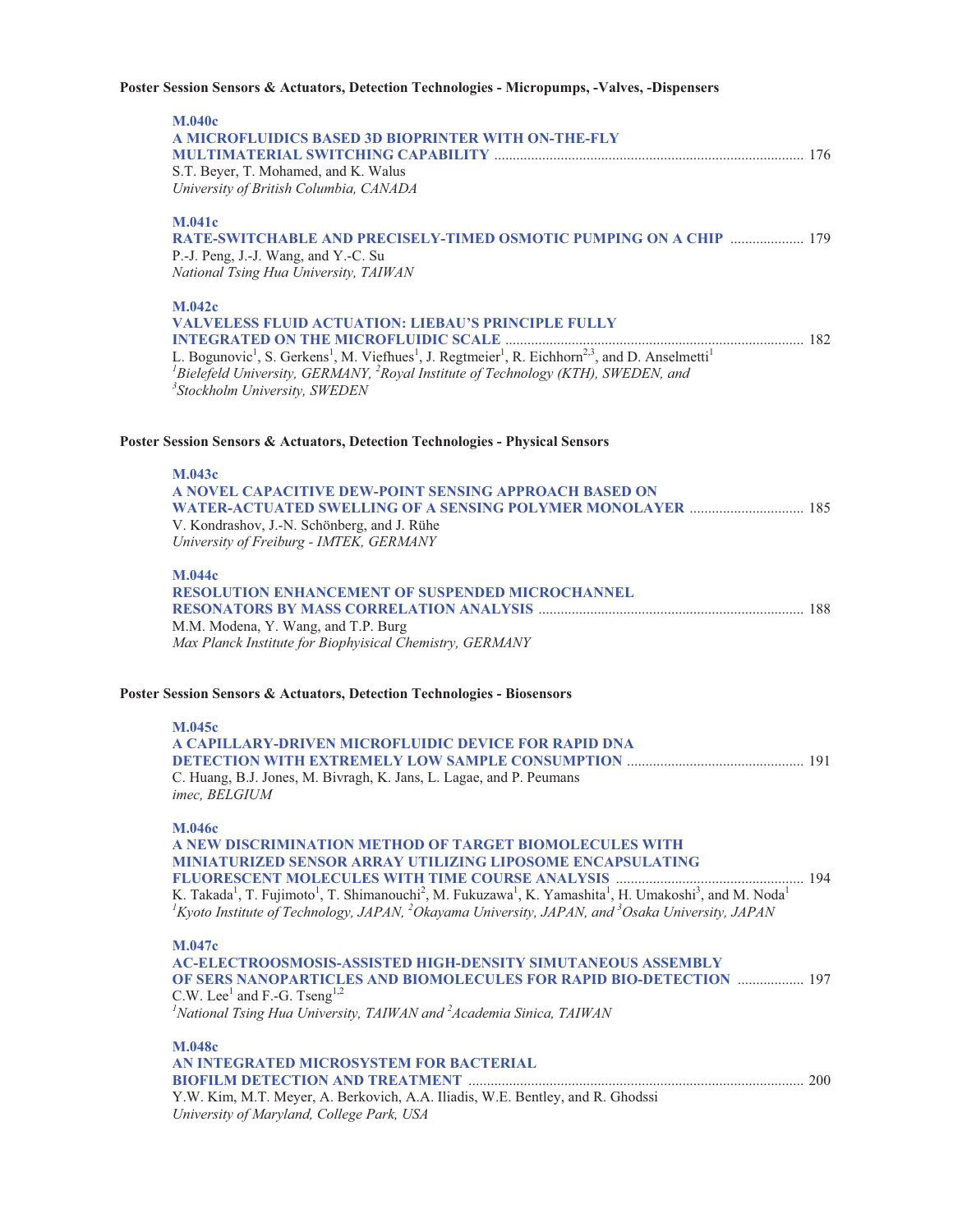| <b>M.049c</b><br>B. Zhang, and T. Cui<br>University of Minnesota, USA                                                                                                                                                                                                                                                                                                                                                                                                                                                                                                                                                                                                                                             |  |
|-------------------------------------------------------------------------------------------------------------------------------------------------------------------------------------------------------------------------------------------------------------------------------------------------------------------------------------------------------------------------------------------------------------------------------------------------------------------------------------------------------------------------------------------------------------------------------------------------------------------------------------------------------------------------------------------------------------------|--|
| <b>M.050c</b><br><b>DEVELOPMENT OF LABEL-FREE BIOSENSOR BASED ON APTAMER-MODIFIED</b><br>SI NANOWIRE FIELD EFFECT TRANSISTOR (FET) USING TOP-DOWN<br>J.H. Lee <sup>1</sup> , J.H. Roh <sup>2</sup> , K.S. Shin <sup>2</sup> , D.S. Lee <sup>2</sup> , J.A. Lee <sup>3</sup> , S.Y. Kim <sup>4</sup> , and Y.H. Cho <sup>1,5</sup><br><sup>1</sup> Sequal National University of S.<br><sup>1</sup> Seoul National University of Science & Technology, SOUTH KOREA, <sup>2</sup> Korea Electronics Technology Institute,<br>SOUTH KOREA, <sup>3</sup> PCL Inc, SOUTH KOREA, <sup>4</sup> Dongguk University, SOUTH KOREA, and<br><sup>5</sup> Seoul Techno Park Microsystems Packaging Support Center, SOUTH KOREA |  |
| <b>M.051c</b><br>A. van Reenen <sup>1</sup> , Y. Gao <sup>1</sup> , A.M. de Jong <sup>1</sup> , M.A. Hulsen <sup>1</sup> , J.M.J. den Toonder <sup>1</sup> , and M.W.J. Prins <sup>1,2</sup><br>${}^{1}$ Eindhoven University of Technology, THE NETHERLANDS and ${}^{2}$ Philips Research, THE NETHERLANDS                                                                                                                                                                                                                                                                                                                                                                                                       |  |
| <b>M.052c</b><br><b>IMMOBILIZATION OF BIOLOGICAL ACTIVE MOLECULES ON CHEMICALLY</b><br>N. Hlawatsch, M. Krumbholz, J. Rommel, H. Becker, and C. Gärtner<br>Microfluidic ChipShop GmbH, GERMANY                                                                                                                                                                                                                                                                                                                                                                                                                                                                                                                    |  |
| M.053c<br><b>MEASURING BINDING INTERACTIONS OF NEURITE-EXTENSION PROMOTING</b><br>ANTIBODIES TO SUPPORTED LIPID MEMBRANES USING A MULTICHANNEL<br>L. Jordan <sup>1</sup> , X. Xu <sup>2</sup> , N.J. Wittenberg <sup>1</sup> , A.E. Warrington <sup>2</sup> , A. Denic <sup>2</sup> , B. Wootla <sup>2</sup> , D. Yoo <sup>1</sup> , J. Watzlawik <sup>2</sup> ,<br>M. Rodriguez <sup>2</sup> , and S.-H. Oh <sup>1</sup><br><sup>1</sup> University of Minnesota, USA and $^2$ Mayo Clinic College of Medicine, USA                                                                                                                                                                                              |  |
| <b>M.054c</b><br>MONOLITH IMMUNO-SPOTTING MULTIPLEX<br>O. Rahmanian and D.L. DeVoe<br>University of Maryland, College Park, USA                                                                                                                                                                                                                                                                                                                                                                                                                                                                                                                                                                                   |  |
| <b>M.055c</b><br>NANO-CEC CHIP WITH EFFECTIVE SEQUENTIAL ELECTRICAL<br><b>CONCENTRATION FOR HIGH SENSITIVE CONTINUOUS</b><br>P.-J. Wang, R.-G. Wu, F.-G. Tseng, and Y.-L. Wang<br>National Tsing Hua University, TAIWAN                                                                                                                                                                                                                                                                                                                                                                                                                                                                                           |  |
| <b>M.056c</b><br><b>OXYGEN CONSUMPTION MONITORING OF SINGLE ZEBRAFISH EMBRYONIC</b><br><b>DEVELOPMENT WITHIN A MICROWELL DEVICE BASED ON PHASE-BASED</b><br>S.H. Huang and K.S. Huang<br>National Taiwan Ocean University, TAIWAN                                                                                                                                                                                                                                                                                                                                                                                                                                                                                 |  |
| <b>M.057c</b><br>RAPID, LOW-COST DETECTION OF PATHOGENIC<br>G. Ongo, V. Laforte, and D. Juncker<br>McGill University, CANADA                                                                                                                                                                                                                                                                                                                                                                                                                                                                                                                                                                                      |  |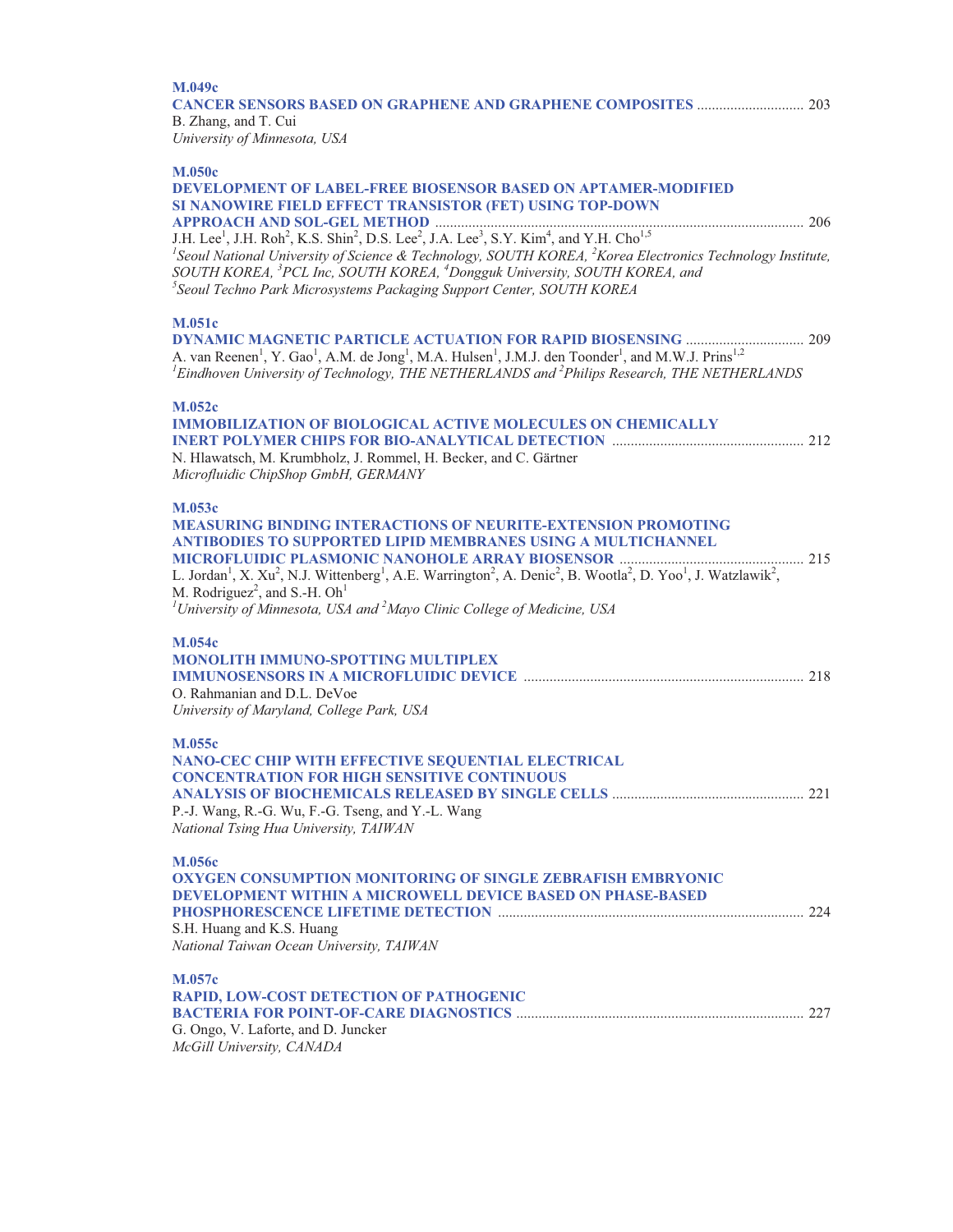## **M.058c SUB-SECOND DETERMINATION OF BIOGENIC PROTEIN POLYMERIZATION ACTIVITY USING FLOW INDUCED REFRACTIVE INDEX "VALLEY"** ......................................... 230

S. Inoue, K. Hayashi, Y. Iwasaki, T. Horiuchi, N. Matsuura, and Y. Sato *Nippon Telegraph and Telephone Corporation, JAPAN* 

#### **Poster Session Sensors & Actuators, Detection Technologies - Chemical & Electrochemical Sensors**

#### **M.059c**

**DEVELOPMENT OF ON-CHIP SOLID PHASE EXTRACTION (SPE) WITH PRECISE FLOW-CONTROL BY MICROPUMP FOR HIGHLY SENSITIVE LIQUID ELECTRODE PLASMA** ......... 233 D.V. Khoa $i^1$ , T. Yamamoto $^2$ , Y. Ukita $^1$ , and Y. Takamura $^1$ *1 Japan Advanced Institute of Science and Technology (JAIST), JAPAN and 2 Micro Emission Ltd., JAPAN* 

## **M.060**

| <b>M.UbUC</b><br>A PORTABLE LAB-ON-A-CHIP INSTRUMENT BASED ON MICROCHIP ELECTROPHORESIS<br>WITH CONTACTLESS CONDUCTIVITY DETECTOR WITH REPLACEABLE<br>K. Ansari <sup>1</sup> , J.Y.S. Ying <sup>1</sup> , P.C. Hauser <sup>2</sup> , and N.F. de Rooij <sup>3</sup><br><sup>1</sup> Agency for Science, Technology and Research ( $A$ *STAR), SINGAPORE,<br>$^{2}$ Universität Basel, SWITZERLAND, and $^{3}$ Université de Neuchâtel, SWITZERLAND |
|----------------------------------------------------------------------------------------------------------------------------------------------------------------------------------------------------------------------------------------------------------------------------------------------------------------------------------------------------------------------------------------------------------------------------------------------------|
| <b>M.061c</b><br><b>NANOPARTICLES-BASED ELECTROCHEMICAL BIOSENSOR FOR SINGLE</b><br>C.S. Lu <sup>1</sup> , P.C. Wen <sup>1</sup> , H.Y. Chang <sup>1</sup> , and F.G. Tseng <sup>1,2</sup><br><sup>1</sup> National Tsing Hua University, TAIWAN and <sup>2</sup> Research Center for Applied Sciences, TAIWAN                                                                                                                                     |
| <b>M.062c</b><br><b>ENZYME FREE GLUCOSE SENSOR BASED ON MICRO-NANO DUALPOROUS</b><br>X.V. Nguyen <sup>1,2</sup> , M. Chikae <sup>1</sup> , Y. Ukita <sup>1</sup> , and Y. Takamura <sup>1</sup><br>$^{1}$ Japan Advanced Institute of Science and Technology (JAIST), JAPAN and<br><sup>2</sup> Vietnam National University of Science, VIETNAM                                                                                                    |
| M.063c<br><b>IMPROVED SURFACE ACOUSTIC WAVE SENSOR FOR LOW</b><br>H.C. Hao, M.C. Chiang, S.C. Liu, C.Y. Hsiao, C.M. Yang, K.T. Tang, and D.J. Yao<br>National Tsing Hua University, TAIWAN                                                                                                                                                                                                                                                         |
| <b>M.064c</b><br><b>MICROFLUIDIC DROPLET-BASED AMPEROMETRIC SENSOR FOR</b><br>S. Gu <sup>1</sup> , Y. Lu <sup>1</sup> , Y. Ding <sup>1</sup> , L. Li <sup>1</sup> , F. Zhang <sup>1</sup> , and Q. Wu <sup>2</sup><br><sup>1</sup> Shanghai University, CHINA and <sup>2</sup> Tongji University, CHINA                                                                                                                                            |
| M.065c<br>ULTRASENSITIVE HYDRODYNAMIC ELECTROCHEMISTRY<br>251<br>E. Kaplan, J. Reboud, A. Glidle, and J.M. Cooper<br>University of Glasgow, UK                                                                                                                                                                                                                                                                                                     |

#### **Poster Session Sensors & Actuators, Detection Technologies - Visualization & Imaging Technologies**

| <b>M.066c</b>                                      |  |
|----------------------------------------------------|--|
| IN SITU NON-INVASIVE ELECTROCHEMICAL MONITORING OF |  |
|                                                    |  |
| A. Sridhar, A. van den Berg, and S. Le Gac         |  |
| MESA+, University of Twente, THE NETHERLANDS       |  |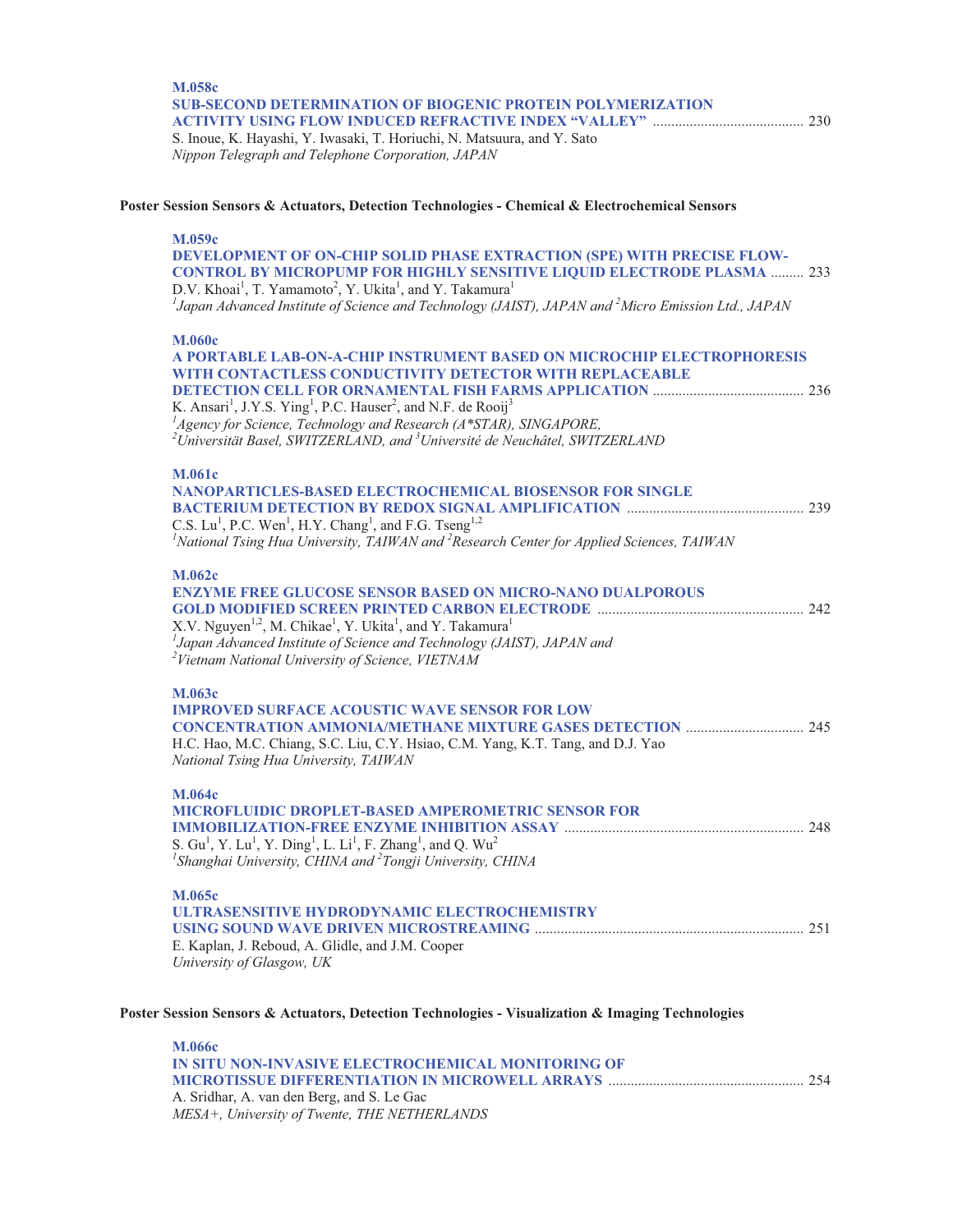## **M.067c ON-CHIP FLUORESCENCE MICROSCOPY FOR WIDE FIELD-OF-VIEW HIGH-THROUGHPUT PHYNOTYPE SCREENING OF CAENORHABDITIS ELEGANS** .............. 257

C. Han, S. Pang, M. Kato, P. Sternberg, and C. Yang *California Institute of Technology, USA* 

#### **M.068c**

#### **USE OF A PARYLENE-C BONDING LAYER FLUORESCENCE AS REFERENCE FOR ON-CHIP IMAGING AND DETECTION APPLICATIONS** ................................. 260 D.G. Dupouy, A.T. Ciftlik, and M.A.M. Gijs *École Polytechnique Féderale de Lausanne (EPFL), SWITZERLAND*

#### **Poster Session Sensors & Actuators, Detection Technologies - Optical Detection**

#### **M.069c**

| A SINGLE LIVING BACTERIUM'S REFRACTIVE INDEX MEASUREMENT<br>263<br>Y. Liu <sup>1</sup> , L.K. Chin <sup>1</sup> , W. Ser <sup>1</sup> , T.C. Ayi <sup>2</sup> , W.M. Ho <sup>2</sup> , P.H. Yap <sup>2</sup> , Y. Leprince-Wang <sup>3</sup> , and T. Bourouina <sup>3</sup><br><sup>1</sup> Nanyang Technological University, SINGAPORE, <sup>2</sup> DSO National Laboratories, SINGAPORE, and<br><sup>3</sup> University of Paris Est, FRANCE |  |
|--------------------------------------------------------------------------------------------------------------------------------------------------------------------------------------------------------------------------------------------------------------------------------------------------------------------------------------------------------------------------------------------------------------------------------------------------|--|
| <b>M.070c</b><br><b>DEVELOPMENT OF NOVEL MICRO OPTICAL DIFFUSION SENSOR</b><br>Y. Matoba, Y. Taguchi, and Y. Nagasaka<br>Keio University, JAPAN                                                                                                                                                                                                                                                                                                  |  |
| <b>M.071c</b><br><b>FLATBED SCANNER-BASED DETECTION FOR CAPILLARY-ASSEMBLED MICROCHIP  269</b><br>S. Kubo, T.G. Henares, S.-I. Funano, K. Sueyoshi, T. Endo, and H. Hisamoto<br>Osaka Prefecture University, JAPAN                                                                                                                                                                                                                               |  |
| M.072c<br><b>MAGNETO-OPTICAL DETECTION OF MAGNETIC</b><br>M. Donolato <sup>1,2</sup> , P. Vavassori <sup>3</sup> , and M.F. Hansen <sup>2</sup><br>$^{1}$ CIC nanoGUNE, SPAIN, $^{2}$ Danmarks Tekniske Universitet (DTU), DENMARK, and $^{3}$ IKERBASQUE, SPAIN                                                                                                                                                                                 |  |
| <b>M.073c</b><br><b>OPTICAL SENSING AND ANALYSIS SYSTEM BASED ON POROUS LAYERS </b><br>275<br>A Variate A Melicanskeitel A Irregul II Meashadar and D Wittia <sup>2</sup>                                                                                                                                                                                                                                                                        |  |

A. Kovacs<sup>1</sup>, A. Malisauskaite<sup>1</sup>, A. Ivanov<sup>1</sup>, U. Mescheder<sup>1</sup>, and R. Wittig<sup>2</sup><br><sup>1</sup> *Furtwangen University, GERMANY and <sup>2</sup> University Ulm, GERMANY* 

#### **Poster Session Sensors & Actuators, Detection Technologies - Mass Spectrometric Detection**

**M.074c COUPLING MICROFLUIDIC DROPLET ARRAY WITH ELECTROSPRAY IONIZATION MASS SPECTROMETRY WITH A "PHOENIX" SAMPLING PROBE FOR HIGH-THROUGHPUT AND LABEL FREE SCREENING OF ENZYME INHIBITORS** ................... 278 D.-Q. Jin, Y. Zhu, and Q. Fang *Zhejiang University, CHINA* 

**Poster Session Novel Functionalities in Integrated Microfluidic Platforms - Platforms Based on Capillary Forces (Paper Based Microfluidics, Lateral Flow Tests)** 

#### **M.075d**

**A DISPOSABLE CHIP ENABLING METERING IN DRIED BLOOD SPOT SAMPLING** ................ 281 G. Lenk<sup>1</sup>, A. Pohanka<sup>2</sup>, G. Stemme<sup>1</sup>, O. Beck<sup>2</sup>, and N. Roxhed<sup>1</sup> *1 Royal Institute of Technology (KTH), SWEDEN and 2 Karolinska University Hospital, SWEDEN*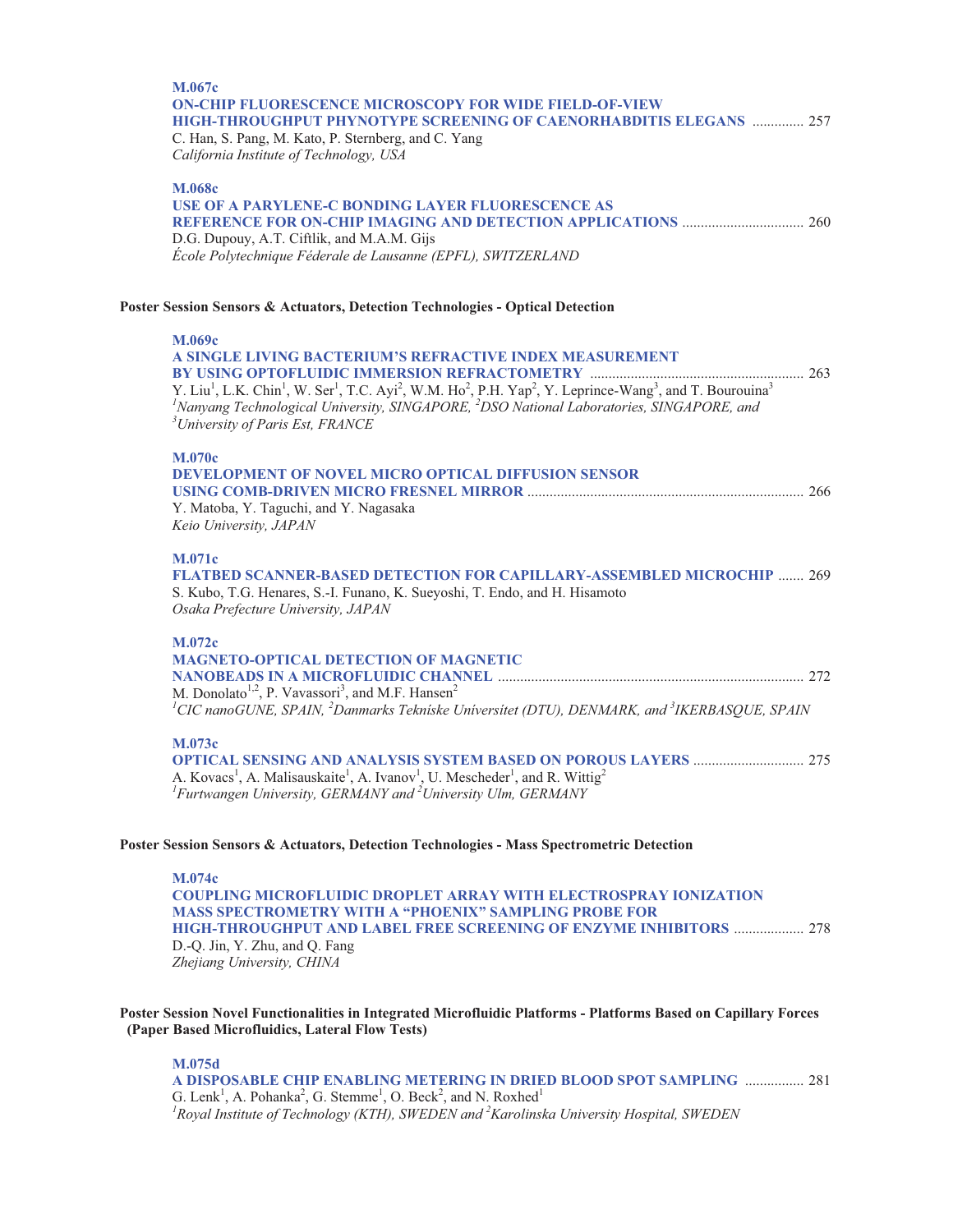| M.076d<br><b>FABCHIPS: A WEAVING-BASED FABRIC PLATFORM FOR</b><br>D. Dendukuri, P. Bhandari, T. Choudhary, S. Sridharan, and S.V. Shalini                                                                                                                                                                                                                                                            |  |
|------------------------------------------------------------------------------------------------------------------------------------------------------------------------------------------------------------------------------------------------------------------------------------------------------------------------------------------------------------------------------------------------------|--|
| Achira Labs Ltd., INDIA                                                                                                                                                                                                                                                                                                                                                                              |  |
| M.077d<br>FAST PROTOTYPING OF PAPER-BASED MICROFLUIDIC BY CONTACT STAMPING  287<br>V.F. Curto <sup>1</sup> , N. Lopez-Ruiz <sup>2</sup> , L.F. Capitan-Vallvey <sup>2</sup> , A.J. Palma <sup>2</sup> , F. Benito-Lopez <sup>3</sup> , and D. Diamond <sup>1</sup><br><sup>1</sup> Dublin City University, IRELAND, <sup>2</sup> University of Granada, SPAIN, and <sup>3</sup> CIC microGUNE, SPAIN |  |
| M.078d<br>J.-R. Han, K. Abi-Samra, C. Bathany, and Y.-K. Cho<br>Ulsan National Institute of Science and Technology (UNIST), SOUTH KOREA                                                                                                                                                                                                                                                              |  |
| Poster Session Novel Functionalities in Integrated Microfluidic Platforms - Microfluidic Large Scale Integration                                                                                                                                                                                                                                                                                     |  |
| M.079d                                                                                                                                                                                                                                                                                                                                                                                               |  |
| PROXIMITY LIGATION ASSAY FOR HIGH CONTENT PROFILING OF                                                                                                                                                                                                                                                                                                                                               |  |
| M. Blazek, R. Zengerle, and M. Meier                                                                                                                                                                                                                                                                                                                                                                 |  |
| University of Freiburg - IMTEK, GERMANY                                                                                                                                                                                                                                                                                                                                                              |  |
| Poster Session Novel Functionalities in Integrated Microfluidic Platforms - Digital Microfluidics on Surfaces                                                                                                                                                                                                                                                                                        |  |
| <b>M.080d</b>                                                                                                                                                                                                                                                                                                                                                                                        |  |
| <b>DIGITAL MICROFLUIDIC FEMTOLITER DROPLET PRINTING: A VERSATILE</b><br>TOOL FOR SINGLE-MOLECULE DETECTION OF NUCLEIC ACIDS AND PROTEINS  296                                                                                                                                                                                                                                                        |  |
| D. Witters, F. Toffalini, R. Puers, and J. Lammertyn<br>University of Leuven, BELGIUM                                                                                                                                                                                                                                                                                                                |  |
| Poster Session Novel Functionalities in Integrated Microfluidic Platforms - Segmented Flow<br>& Droplet Based Microfluidics in Channels                                                                                                                                                                                                                                                              |  |
| <b>M.081d</b>                                                                                                                                                                                                                                                                                                                                                                                        |  |
| A HIGH THROUGHPUT DROPLET-BASED MICROFLUIDIC BARCODE GENERATOR  299<br>Y. Ding, S. Stavrakis, X. Casadevall i Solvas, and A.J. deMello<br>ETH Zürich, SWITZERLAND                                                                                                                                                                                                                                    |  |
| <b>M.082d</b>                                                                                                                                                                                                                                                                                                                                                                                        |  |
| A NOVEL MICROFLUIDIC DROPLET MANIPULATION METHOD FOR FABRICATION<br>OF REVERSE-PHASE TWO LAYER LAYER-BY-LAYER PROTEIN MICROCAPSULES  302<br>C. Kantak <sup>1</sup> , S. Beyer <sup>1,2</sup> , and D. Trau <sup>1</sup><br><sup>1</sup> National University of Singapore, SINGAPORE and                                                                                                              |  |
| <sup>2</sup> Singapore-MIT Alliance for Research and Technology (SMART), SINGAPORE                                                                                                                                                                                                                                                                                                                   |  |
| <b>M 083d</b>                                                                                                                                                                                                                                                                                                                                                                                        |  |

| - 171.VO.IU                                                                          |  |
|--------------------------------------------------------------------------------------|--|
| <b>AGITATION PROGRAMMABLE PICOLITER DROPLET ARRAYS</b>                               |  |
|                                                                                      |  |
| J.W. Lim, M. Jia, S.K. Lee, and T. Kim                                               |  |
| Ulsan National Institute of Science and Technology (UNIST), SOUTH KOREA              |  |
|                                                                                      |  |
| <b>M.084d</b>                                                                        |  |
| <b>NOVEL MIXING METHOD FOR CROSS LINKER INTRODUCTION</b>                             |  |
|                                                                                      |  |
| K.J. Land <sup>1,2</sup> , M.M. Mbanjwa <sup>2</sup> , and J.G. Korvink <sup>2</sup> |  |
|                                                                                      |  |

K.J. Land<sup>1,2</sup>, M.M. Mbanjwa<sup>2</sup>, and J.G. Korvink<sup>2</sup><br><sup>*1*</sup>Council for Scientific and Industrial Research (CSIR), SOUTH AFRICA and <sup>2</sup>University of Freiburg - IMTEK, GERMANY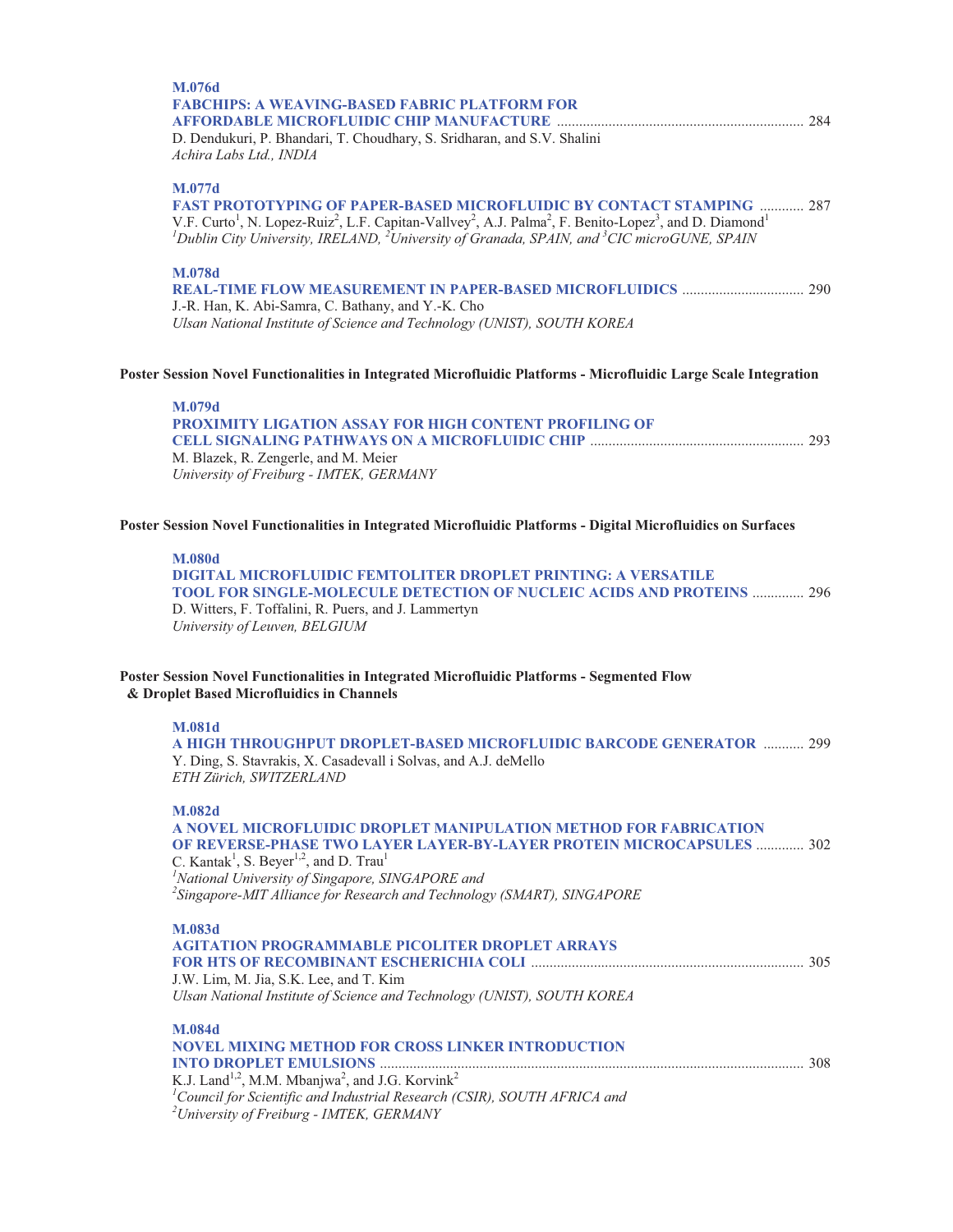| M.085d                                                                                                                                   |  |
|------------------------------------------------------------------------------------------------------------------------------------------|--|
| <b>TUNABLE STANDING SURFACE ACOUSTIC WAVE</b>                                                                                            |  |
|                                                                                                                                          |  |
| S. Li, X. Ding, F. Guo, Y. Chen, C.E. Cameron, and T.J. Huang                                                                            |  |
| Pennsylvania State University, USA                                                                                                       |  |
| M.086d                                                                                                                                   |  |
| <b>CENTRIFUGE-BASED SINGLE CELL ENCAPSULATION IN HYDROGEL</b>                                                                            |  |
|                                                                                                                                          |  |
| K. Inamori <sup>1</sup> , H. Onoe <sup>1,2</sup> , M. Takinoue <sup>3</sup> , and S. Takeuchi <sup>1,2</sup>                             |  |
| <sup>1</sup> University of Tokyo, JAPAN, $^{2}$ Japan Science and Technology Agency (JST), JAPAN, and                                    |  |
| <sup>3</sup> Tokyo Institute of Technology, JAPAN                                                                                        |  |
|                                                                                                                                          |  |
| M.087d                                                                                                                                   |  |
| <b>IMBIBITION-MODULATED EVENT-TRIGGERING OF CENTRIFUGO-PNEUMATIC</b>                                                                     |  |
|                                                                                                                                          |  |
| D.J. Kinahan, S.M. Kearney, M.T. Glynn, and J. Ducrée                                                                                    |  |
| Dublin City University, IRELAND                                                                                                          |  |
| <b>M.088d</b>                                                                                                                            |  |
| <b>MICROFLUIDIC APP FEATURING NESTED PCR FOR FORENSIC</b>                                                                                |  |
|                                                                                                                                          |  |
| M. Keller <sup>1</sup> , J. Naue <sup>2</sup> , P. Papireddy Vinayaka <sup>3</sup> , O. Strohmeier <sup>1</sup> , D. Mark <sup>1</sup> , |  |
| U. Schmidt <sup>2</sup> , R. Zengerle <sup>3</sup> , and F. von Stetten <sup>1</sup>                                                     |  |
| <sup>1</sup> Institute for Micromachining and Information Technology (HSG-IMIT), GERMANY,                                                |  |
| $^{2}$ Universitätsklinikum Freiburg, GERMANY, and $^{3}$ University of Freiburg - IMTEK, GERMANY                                        |  |
| M.089d                                                                                                                                   |  |
| <b>OLED-INDUCED FLUORESCENCE DETECTION SYSTEM FOR</b>                                                                                    |  |
|                                                                                                                                          |  |
| K. Morioka <sup>1</sup> , A. Hemmi <sup>2</sup> , H. Zeng <sup>1</sup> , K. Uchiyama <sup>1</sup> , and H. Nakajima <sup>1</sup>         |  |
| $1$ Tokyo Metropolitan University, JAPAN and $2$ Mebius Advanced Technology Ltd., JAPAN                                                  |  |
|                                                                                                                                          |  |
| Poster Session Novel Functionalities in Integrated Microfluidic Platforms - Electrokinetic Microfluidics                                 |  |
| <b>M.090d</b>                                                                                                                            |  |
| <b>MICROFLUIDIC FREE-FLOW ELECTROPHORETIC SEPARATION OF PROTEINS USING</b>                                                               |  |
|                                                                                                                                          |  |

**ELECTRICALLY SWITCHABLE PH ACTUATORS AND 3D EMBEDDED SALT BRIDGES** ........ 326 L.J. Cheng *Oregon State University, USA* 

#### **Poster Session Novel Functionalities in Integrated Microfluidic Platforms - Other & Novel Microfluidic Platforms**

| <b>M.091d</b>                                                                                                                                                                         |  |
|---------------------------------------------------------------------------------------------------------------------------------------------------------------------------------------|--|
| A SELF-CONTAINED, USER-FRIENDLY, PROGRAMMABLE                                                                                                                                         |  |
|                                                                                                                                                                                       |  |
| A.K. Au <sup>1</sup> , S. Gibbs <sup>1</sup> , A. Scott <sup>1</sup> , L.F. Horowitz <sup>1</sup> , E. Vinckenbosch <sup>1,2</sup> , B. Otis <sup>1</sup> , and A. Folch <sup>1</sup> |  |
| <sup>1</sup> University of Washington, USA and $2$ Ecole Polytechnique Fédérale de Lausanne (EPFL), SWITZERLAND                                                                       |  |
| M.092d                                                                                                                                                                                |  |
| <b>DEVELOPMENT OF MICROFLUIDIC DEVICE WITH</b>                                                                                                                                        |  |
| <b>MOVABLE ELECTRODE FOR ELECTRICAL IMPEDANCE</b>                                                                                                                                     |  |

| <u> 110 hedd dedu i nodd i o'n bedu i muchd 1111 bdin 108</u> |  |
|---------------------------------------------------------------|--|
|                                                               |  |
| J.Y. Kim <sup>1,2</sup> and Y.E. Yoo <sup>1,2</sup>           |  |

J.Y. Kim<sup>1,2</sup> and Y.E. Yoo<sup>1,2</sup><br><sup>1</sup>Korea Institute of Machinery & Materials (KIMM), SOUTH KOREA and <sup>2</sup>University of Science & Technology, SOUTH KOREA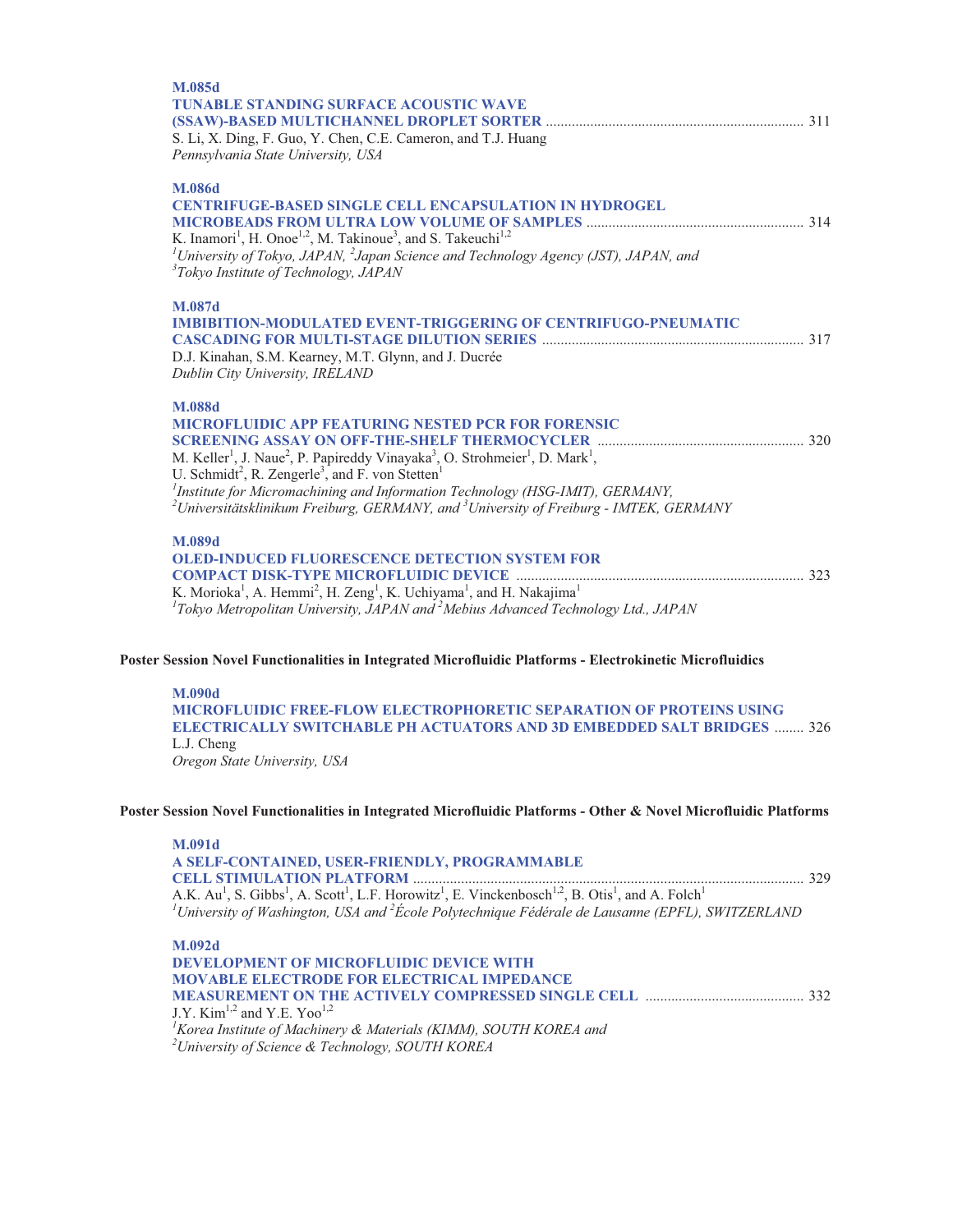| M.093d<br><b>ENCAPSULATING BEADS/CELLS IN UNIFORM-SIZED DROPLETS ON A</b><br>MICROFLUIDIC CHIP UTILIZING HYDROPHILIC MODIFICATION OF A SURFACE  335<br>C.J. Huang, H.H. Chan, and J.T. Yang<br>National Taiwan University, TAIWAN                                                                                                                                                                                                                                              |  |
|--------------------------------------------------------------------------------------------------------------------------------------------------------------------------------------------------------------------------------------------------------------------------------------------------------------------------------------------------------------------------------------------------------------------------------------------------------------------------------|--|
| <b>M.094d</b><br><b>MINATURIZED OPTO-FLUIDIC SYSTEM FOR ON-THE-FLOW ANALYTE</b><br>P. Kiesel, J. Martini, M. Recht, M. Bern, and N. Johnson<br>PARC - a Xerox Company, USA                                                                                                                                                                                                                                                                                                     |  |
| M.095d<br><b>ONE-STEP SOLID PHASE-BASED ON-CHIP SAMPLE PREPARATION AND</b><br>K.T.L. Trinh, H.H. Tran, Y. Zhang, J. Wu, and N.Y. Lee<br>Gachon University, SOUTH KOREA                                                                                                                                                                                                                                                                                                         |  |
| M.096d<br>SUPERHYDROPHOBIC, PASSIVE MICROVALVES WITH CONTROLLABLE<br>K. Ellinas, A. Tserepi, and E. Gogolides<br>NCSR Demokritos, GREECE                                                                                                                                                                                                                                                                                                                                       |  |
| M.097d<br><b>VARIATION OF CELLS IN CONTROLLED OXYGEN</b><br>S. Ji <sup>1</sup> , D. An <sup>1</sup> , E. Lee <sup>2</sup> , K. Lee <sup>1</sup> , and J. Kim <sup>1</sup><br>${}^{1}$ Dankook University, SOUTH KOREA and ${}^{2}$ Seoul National University, SOUTH KOREA                                                                                                                                                                                                      |  |
| Poster Session Cells & Liposomes on Chip Cell Capture, Counting, & Sorting                                                                                                                                                                                                                                                                                                                                                                                                     |  |
| <b>M.098e</b><br><b>HIGH EFFICIENCY SINGLE CELL CAPTURE CHIP UTILIZING</b><br>Y.-H. Cheng, Y.-C. Chen, P. Ingram, and E. Yoon<br>University of Michigan, USA                                                                                                                                                                                                                                                                                                                   |  |
| M.099e<br><b>SLANTED LATTICE-SHAPED MICROCHANNEL NETWORKS FOR</b><br>W. Seko, M. Yamada, and M. Seki<br>Chiba University, JAPAN                                                                                                                                                                                                                                                                                                                                                |  |
| <b>M.100e</b><br>MICROARRAY PLATFORM FOR THE ISOLATION OF VIABLE NON-ADHERENT CELLS  356<br>P.J. Attayek <sup>1,2</sup> , Y. Wang <sup>1</sup> , B.G. Vincent <sup>1</sup> , P.M. Armistead <sup>1</sup> , C.E. Sims <sup>1</sup> , and N.L. Allbritton <sup>1</sup> , <sup>2</sup><br><sup>1</sup> University of North Carolina, USA and $^2$ North Carolina State University, USA                                                                                            |  |
| <b>M.101e</b><br><b>SHALLOW ANTIBODY-COATED MICROCHANNEL</b><br>Y. Tanaka <sup>1</sup> , K. Jang <sup>2</sup> , J. Wakabayashi <sup>2</sup> , R. Ishii <sup>3</sup> , K. Sato <sup>3</sup> , K. Mawatari <sup>2</sup> , M. Nilsson <sup>4</sup> , and T. Kitamori <sup>2</sup><br><sup>1</sup> Institute of Physical and Chemical Research (RIKEN), JAPAN, <sup>2</sup> University of Tokyo, JAPAN,<br>$3$ Japan Women's University, JAPAN, and $4$ Uppsala University, SWEDEN |  |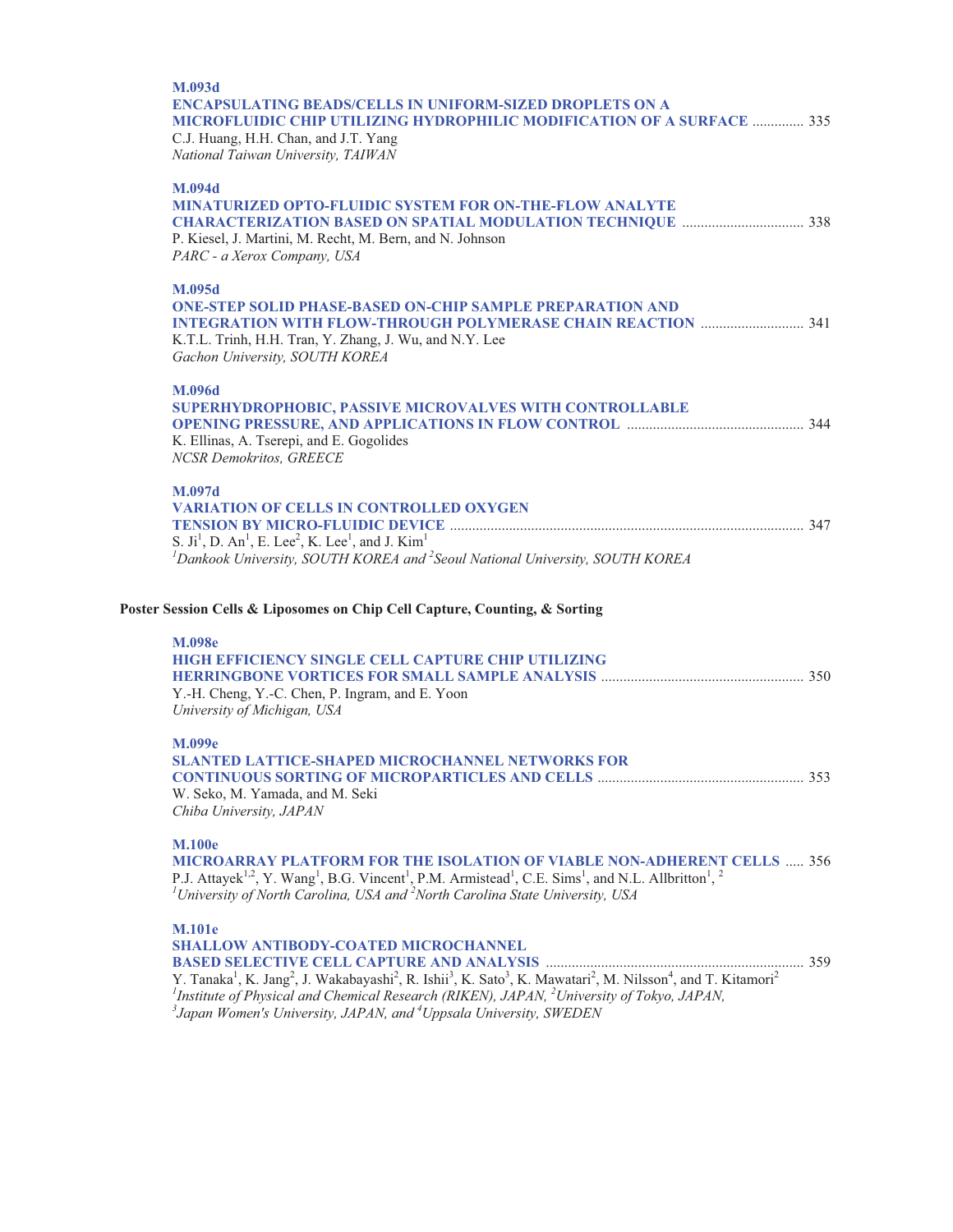## **Poster Session Cells & Liposomes on Chip - Circulating Tumor Cells**

| <b>M.102e</b><br>ENRICHMENT OF PROSTATE CANCER CELLS FROM BLOOD CELLS WITH A HYBRID<br>C. Huang <sup>1</sup> , J.P. Smith <sup>1</sup> , H. Liu <sup>2</sup> , N.H. Bander <sup>2</sup> , and B.J. Kirby <sup>1</sup><br><sup>1</sup> Cornell University, USA and <sup>2</sup> Weill Medical College of Cornell University, USA                                                                                     |
|---------------------------------------------------------------------------------------------------------------------------------------------------------------------------------------------------------------------------------------------------------------------------------------------------------------------------------------------------------------------------------------------------------------------|
| <b>M.103e</b><br><b>MICROFLUIDIC DETECTION OF CIRCULATING TUMOR</b><br>S.W. Lee <sup>1,2</sup> , J.Y. Kang <sup>1</sup> , H.I. Jung <sup>2</sup> , and K.A. Hyun <sup>2</sup><br><sup>1</sup> Korea Institute of Science and Technology (KIST), SOUTH KOREA and <sup>2</sup> Yonsei University, SOUTH KOREA                                                                                                         |
| <b>M.104e</b><br><b>DEVELOPMENT OF SPECIFIC APTAMERS WITH DIFFERENT HISTO-LOGICAL</b><br><b>CLASSIFIED OVARIAN CANCER CELLS BY UTILIZING ON-CHIP OVCA CELL-SELEX  368</b><br>L.-Y. Hung <sup>1</sup> , C.-H. Wang <sup>1</sup> , K.-F. Hsu <sup>2</sup> , C.-Y. Chou <sup>2</sup> , and G.-B. Lee <sup>1</sup><br><sup>1</sup> National Tsing Hua University, TAIWAN and $2$ National Cheng Kung University, TAIWAN |
| Poster Session Cells & Liposomes on Chip - Single Cell Analysis                                                                                                                                                                                                                                                                                                                                                     |
| <b>M.105e</b><br>K. Kuroda <sup>1</sup> , W. Fukui <sup>1</sup> , M. Kaneko <sup>1</sup> , S. Sakuma <sup>1</sup> , and F. Arai <sup>2</sup><br>$^{1}$ Osaka University, JAPAN and $^{2}$ Nagoya University, JAPAN                                                                                                                                                                                                  |
| <b>M.106e</b><br><b>CELL STRETCHING MICRODEVICE FOR EVALUATING CELLULAR</b><br>Y. Nakashima <sup>1</sup> , R. Monji <sup>2</sup> , K. Sato <sup>3</sup> , and K. Minami <sup>2</sup><br>${}^{1}$ Kumamoto University, JAPAN, ${}^{2}$ Yamaguchi University, JAPAN, and ${}^{3}$ University of Tokushima, JAPAN                                                                                                      |
| M.107e<br><b>ELECTROACTIVE MICROWELL ARRAY TOWARDS</b><br>M. Kobayashi <sup>1,2</sup> , S.H. Kim <sup>1,2</sup> , S. Kaneda <sup>1,2</sup> , and T. Fujii <sup>1,2</sup><br><sup>1</sup> University of Tokyo and $^{2}$ Japan Science and Technology Agency (JST), JAPAN                                                                                                                                            |
| <b>M.108e</b><br><b>MENT OF DRUG ACCUMULATION IN SINGLE ACUTE</b><br>MYELOID LEUKEMIA (AML) PATIENT CELLS USING A MICROFLUIDIC<br><sup>1</sup> Simon Fraser University, CANADA and ${}^{2}BC$ Cancer Agency, CANADA                                                                                                                                                                                                 |
| M.109e<br>M. Masaeli <sup>1,2</sup> , H.T.K. Tse <sup>1,2,3</sup> , D.R. Gossett <sup>1,2,3</sup> , D. Gupta <sup>1,2</sup> , and D. Di Carlo <sup>1,2</sup><br><sup>1</sup> University of California, Los Angeles, USA, <sup>2</sup> California NanoSystems Institute, USA and <sup>3</sup> CytoVale, Inc., USA                                                                                                    |
| <b>M.110e</b><br><b>OPTICALLY-CONTROLLED SELECTIVE TRANSFECTION OF PARTICLE</b><br><b>SENSOR USING MULTILAYERED LIPOSOME CONTAINING</b><br>H. Maruyama, T. Masuda, and F. Arai<br>Nagoya University, JAPAN                                                                                                                                                                                                          |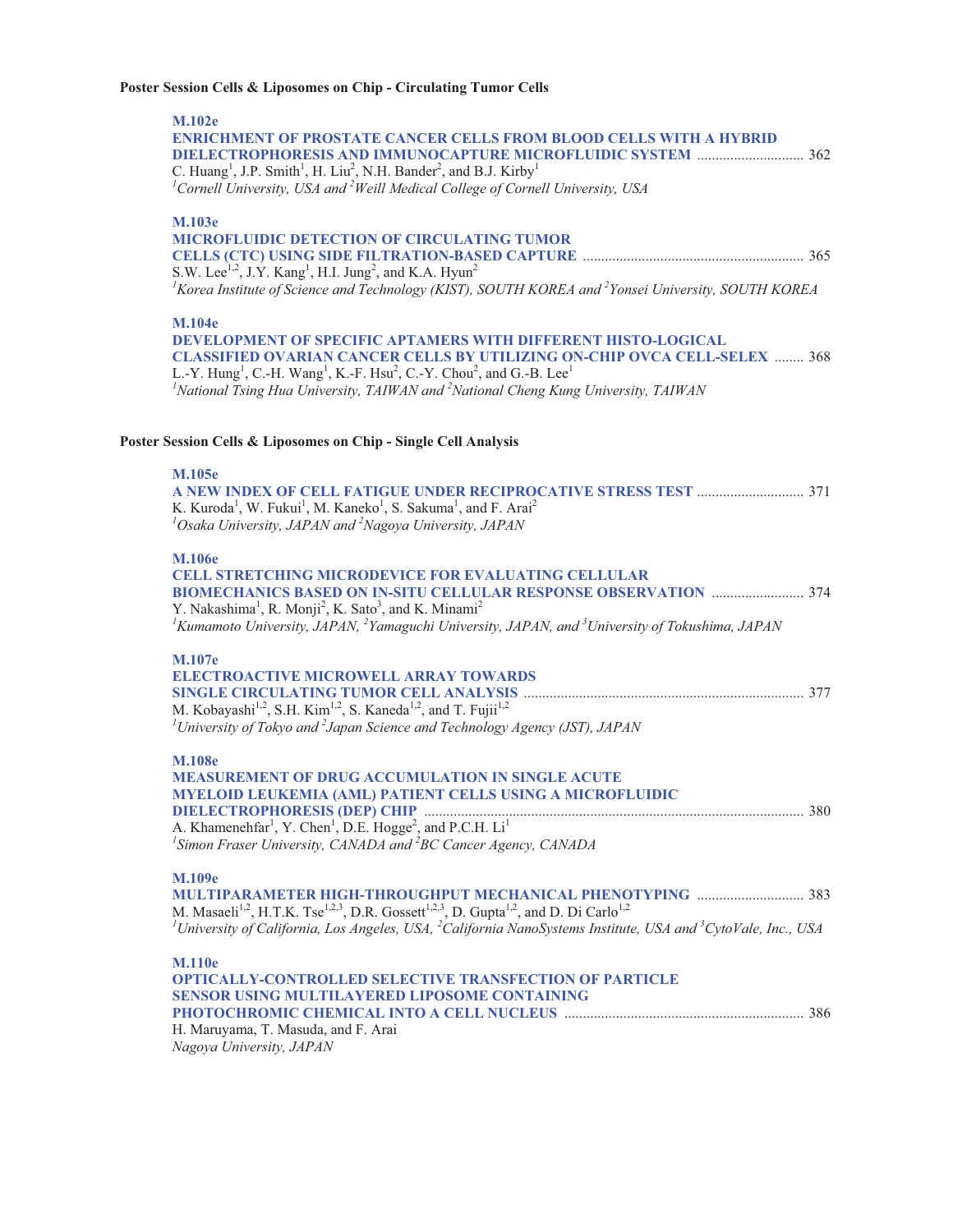| <b>M.111e</b><br>SINGLE CELL OSCILLATORY PLATFORM FOR EXTRACELLULAR<br>L. Chingozha, M. Zhan, C. Zhu, and H. Lu<br>Georgia Institute of Technology, USA                                                                                                                                                                                                                                                                                                                                                                         |  |
|---------------------------------------------------------------------------------------------------------------------------------------------------------------------------------------------------------------------------------------------------------------------------------------------------------------------------------------------------------------------------------------------------------------------------------------------------------------------------------------------------------------------------------|--|
| <b>M.112e</b><br><b>SPATIAL RESOLUTION OF EXOCYTOSIS ACROSS A SINGLE CELL</b><br><b>BY A MICROWELL-BASED INDIVIDUALLY ADDRESSABLE THIN</b><br>J. Wang <sup>1,2</sup> , R. Trouillon <sup>1</sup> , J. Dunevall <sup>2</sup> , and A.G. Ewing <sup>1,2</sup><br><sup>1</sup> University of Gothenburg, SWEDEN and $^{2}$ Chalmers University of Technology, SWEDEN                                                                                                                                                               |  |
| Poster Session Cells & Liposomes on Chip - Liposomes/Vesicles                                                                                                                                                                                                                                                                                                                                                                                                                                                                   |  |
| <b>M.113e</b><br><b>CONTROLLED FUSION OF GIANT UNILAMELLAR</b><br>E. Boenzli, M. Hadorn, and P.S. Dittrich<br>Swiss Federal Institute of Technology, SWITZERLAND                                                                                                                                                                                                                                                                                                                                                                |  |
| <b>M.114e</b><br><b>QCM DETECTION OF GPCR-LIGAND BINDING USING CELL-DERIVED LIPOSOMES  398</b><br>M. Yamanaka, S. Sueda, and T. Yasuda<br>Kyushu Institute of Technology, JAPAN                                                                                                                                                                                                                                                                                                                                                 |  |
| Poster Session Cells & Liposomes on Chip - Stem Cells                                                                                                                                                                                                                                                                                                                                                                                                                                                                           |  |
| <b>M.115e</b><br><b>LARGE-AREA OPEN-WELL OXYGEN LANDSCAPES VIA</b><br>M.L. Rexius, Z. Wang, S.C. Oppegard, J. Cheng, J. Rehman, and D.T. Eddington<br>University of Illinois, Chicago, USA                                                                                                                                                                                                                                                                                                                                      |  |
| Poster Session Cells & Liposomes on Chip - Cell-Surface Interaction                                                                                                                                                                                                                                                                                                                                                                                                                                                             |  |
| <b>M.116e</b><br>AN ELECTRICAL POTENTIAL DRIVEN SURFACE MOLECULAR<br>S.-L. Chung, Y.-Y. Huang, C.-T. Lin, and P.-L. Kuo<br>National Taiwan University, TAIWAN                                                                                                                                                                                                                                                                                                                                                                   |  |
| <b>M.117e</b><br>MECHANICAL CELL CONTACT SYSTEM BY A PARYLENE RAIL FILTER FOR<br>STUDY OF CELL-CELL INTERACTION MEDIATED BY CONNEXIN GAP JUNCTION  407<br>Y. Abe <sup>1,3</sup> , K. Kamiya <sup>1</sup> , T. Osaki <sup>1,2</sup> , R. Kawano <sup>1</sup> , K. Akiyoshi <sup>4</sup> , N. Miki <sup>1,3</sup> , and S. Takeuchi <sup>1,2</sup><br><sup>1</sup> Kanagawa Academy of Science and Technology, JAPAN, $^{2}$ University of Tokyo, JAPAN,<br>${}^{3}$ Keio University, JAPAN, and ${}^{4}$ Kyoto University, JAPAN |  |
| Poster Session Cells & Liposomes on Chip - Cell-Culturing & Perfusion (2D & 3D)                                                                                                                                                                                                                                                                                                                                                                                                                                                 |  |
| <b>M.118e</b><br><b>3D FIBER-SHAPED CULTURE SYSTEM PROMOTES DIFFERENTIATION</b><br>A.Y. Hsiao <sup>1</sup> , T. Okitsu <sup>1,2</sup> , H. Onoe <sup>1,2</sup> , M. Kiyosawa <sup>2</sup> , H. Teramae <sup>3</sup> , S. Iwanaga <sup>2</sup> , S. Miura <sup>2</sup> ,                                                                                                                                                                                                                                                         |  |

T. Kazama<sup>4</sup>, T. Matsumoto<sup>4</sup>, and S. Takeuchi<sup>1,2</sup><br><sup>1</sup>University of Tokyo, JAPAN, <sup>2</sup>Japan Science and Technology Agency (JST), JAPAN,<br><sup>3</sup>Shumei University, JAPAN, and <sup>4</sup>Nihon University School of Medicine, JAPAN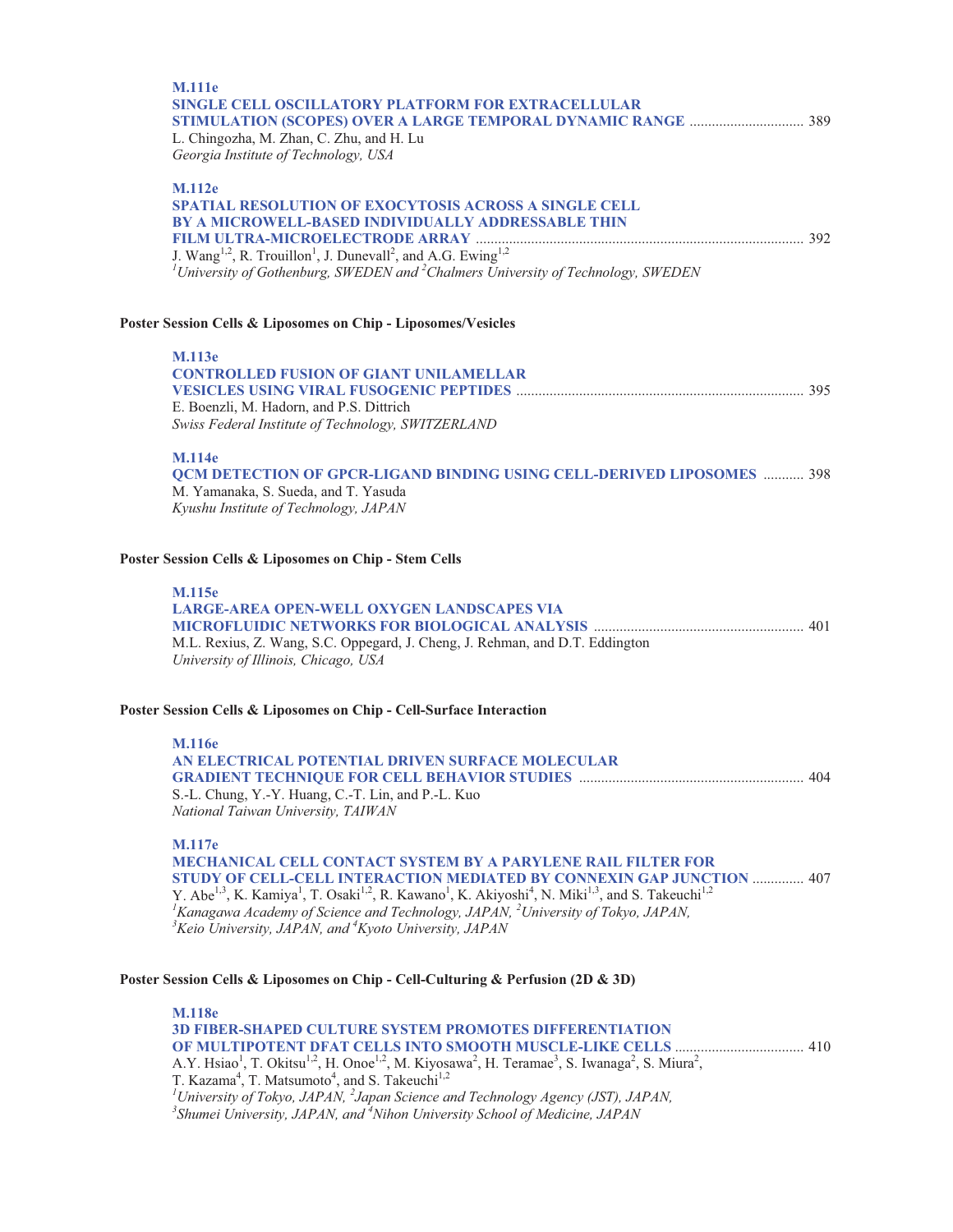| M.127e                                                                                                                                                                                                                                                                                                                                                                                                                                                                                                                                                                                                                                                                                                                                                        |  |
|---------------------------------------------------------------------------------------------------------------------------------------------------------------------------------------------------------------------------------------------------------------------------------------------------------------------------------------------------------------------------------------------------------------------------------------------------------------------------------------------------------------------------------------------------------------------------------------------------------------------------------------------------------------------------------------------------------------------------------------------------------------|--|
| Poster Session Cells & Liposomes on Chip - Others                                                                                                                                                                                                                                                                                                                                                                                                                                                                                                                                                                                                                                                                                                             |  |
| <b>M.126e</b><br>THE ANGIOGENIC SPROUTING OF ENDOTHELIAL CELLS IN<br>H.E. Jeong <sup>1</sup> , H.-R. Seo <sup>2</sup> , H.J. Joo <sup>2</sup> , and S. Chung <sup>1</sup><br>${}^{1}$ Korea University, SOUTH KOREA and ${}^{2}$ Korea University Medical College, SOUTH KOREA                                                                                                                                                                                                                                                                                                                                                                                                                                                                                |  |
| <b>M.125e</b><br><b>MICRO MAGNET CHIPS TO STUDY NANOPARTICLE</b><br>A. Kunze, P. Tseng, C. Murray, A. Caputo, F.E. Schweizer, and D. Di Carlo<br>University of California, Los Angeles, USA                                                                                                                                                                                                                                                                                                                                                                                                                                                                                                                                                                   |  |
| <b>M.124e</b><br><b>ARCHITECTURE-DEPENDENT COLLECTIVE CALCIUM SIGNALING IN</b><br><b>MICROENGINEERED AND SELF-ORGANIZED ENDOTHELIAL CELL NETWORKS  428</b><br>J. Sun and P.K. Wong<br>University of Arizona, USA                                                                                                                                                                                                                                                                                                                                                                                                                                                                                                                                              |  |
| <b>M.123e</b><br><b>STRETCHABLE PROTEIN-BASED GELS FOR 2.5 D AND</b><br>C.S. Simmons <sup>1,2</sup> , M.A. Burkhardt <sup>3</sup> , V. Vogel <sup>3</sup> , and B.L. Pruitt <sup>1</sup><br>${}^{1}$ Stanford University, USA, ${}^{2}$ University of Florida, USA, and ${}^{3}ETH$ Zürich, SWITZERLAND<br>Poster Session Cells & Liposomes on Chip - Inter- & Intracellular Signaling, Cell Migration                                                                                                                                                                                                                                                                                                                                                        |  |
| <b>M.122e</b><br><b>ON-CHIP TRAPPING AND VIABILITY ASSESSMENT OF SUBMICROLITER</b><br>PRIMARY TISSUES FOR PERSONALIZED TREATMENT OF OVARIAN CANCER  422<br>M. Astolfi <sup>1,3,4</sup> , S. Fartoumi <sup>1</sup> , S. Kataria <sup>5</sup> , M.-H. Faille <sup>1</sup> , W. Sanger <sup>1</sup> , O. Morin <sup>1</sup> , B. Péant <sup>3,4</sup> ,<br>J. Kendall-Dupont <sup>3,4</sup> , D. Provencher <sup>2,3,4</sup> , A.-M. Mes-Masson <sup>2,3,4</sup> , and T. Gervais <sup>1</sup><br>${}^{1}$ Polytechnique Montréal, CANADA, ${}^{2}$ Université de Montréal, CANADA,<br>$^3$ Centre hospitalier de l'Université de Montréal, CANADA, $^4$ Institut du cancer de Montréal, CANADA, and<br><sup>5</sup> Indian Institute of Technology Delhi, INDIA |  |
| <b>M.121e</b><br><b>MICROFLUIDIC CULTURE OF PRIMARY NEURONS</b><br>A. Takano <sup>1</sup> , S. Inomata <sup>1</sup> , M. Tanaka <sup>1</sup> , and N. Futai <sup>2</sup><br>${}^{1}$ Tokyo Denki University, JAPAN and ${}^{2}$ Shibaura Institute of Technology, JAPAN                                                                                                                                                                                                                                                                                                                                                                                                                                                                                       |  |
| <b>M.120e</b><br><b>GEOMETRIC CONTROL AND CHEMICAL RESPONSE OF CELLULAR</b><br>C.Y. Bae, M.-K. Min, H. Kim, and J.-K. Park<br>Korea Advanced Institute of Science and Technology (KAIST), SOUTH KOREA                                                                                                                                                                                                                                                                                                                                                                                                                                                                                                                                                         |  |
| <b>M.119e</b><br><b>AMPLIFIED MICROELECTRODE RECORDINGS OF NEURON CLUSTERS</b><br>M. Son <sup>1</sup> , I. Choi <sup>1</sup> , S. Chung <sup>2</sup> , and J.Y. Kang <sup>1</sup><br><sup>1</sup> Korea Institute of Science and Technology (KIST), SOUTH KOREA and <sup>2</sup> Korea University, SOUTH KOREA                                                                                                                                                                                                                                                                                                                                                                                                                                                |  |

**ENGINEERING MOUNTAIN FOLDS IN CELL ORIGAMI** ................................................................... 437 D. Serien and S. Takeuchi *University of Tokyo, JAPAN*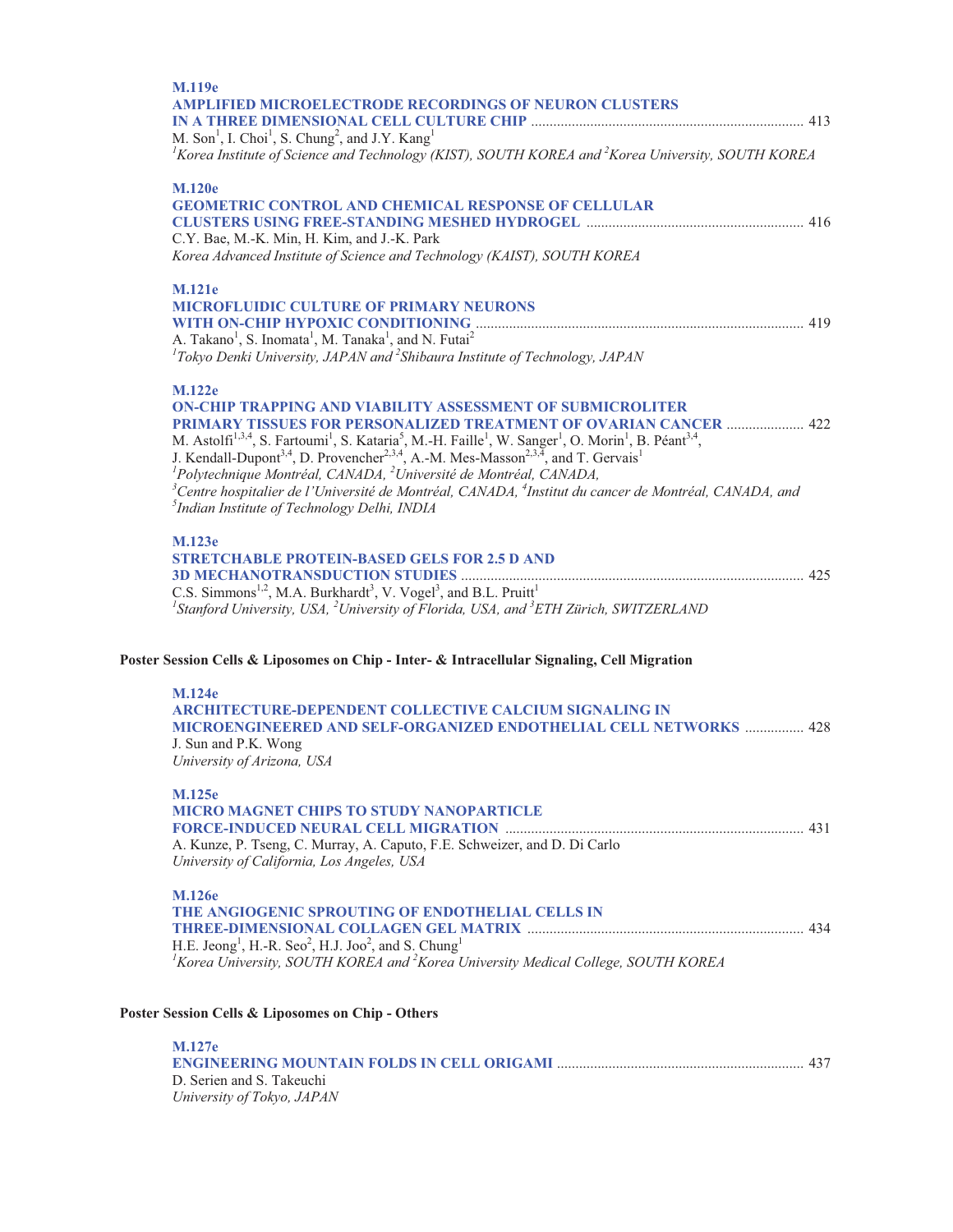| <b>M.128e</b><br>ROOM TEMPERATURE UNIFORM AND HIGH THROUGHPUT AGAROSE<br>T. Hirose, Y. Hoshino, D.H. Yoon, T. Mori, T. Sekiguchi, H. Takeyama, and S. Shoji<br>Waseda University, JAPAN                                                                                                                                                                                                          |  |
|--------------------------------------------------------------------------------------------------------------------------------------------------------------------------------------------------------------------------------------------------------------------------------------------------------------------------------------------------------------------------------------------------|--|
| Poster Session Organs & Organisms - Organs on Chip                                                                                                                                                                                                                                                                                                                                               |  |
| <b>M.129f</b><br><b>BODY-ON-A-CHIP: ON-CHIP HEART RECEIVING</b><br>A. Williamson, U. Fernekorn, S. Singh, and A. Schober<br>Technische Universität Ilmenau, GERMANY                                                                                                                                                                                                                              |  |
| <b>M.130f</b><br>LIVE HUMAN UPPER AIRWAY ON CHIP FOR IN VITRO TESTING OF<br>W. Wang <sup>1</sup> , Y. Yan <sup>2</sup> , C.W. Li <sup>2</sup> , D.Y. Wang <sup>2</sup> , H.M. Xia <sup>1</sup> , and Z.P. Wang <sup>1</sup><br>$^{1}$ Singapore Institute of Manufacturing Technology, SINGAPORE and $^{2}$ National University of Singapore,<br><b>SINGAPORE</b>                                |  |
| <b>M.131f</b><br>THREE DIMENSIONAL (3-D) CELL-LOCATION ALIGNMENT USING<br>H. Ota, N. Tanaka, K. Fukumori, S. Sekiya, J. Kobayashi, Y. Akiyama, M. Yamato, and T. Okano<br>Tokyo Women's Medical University, JAPAN                                                                                                                                                                                |  |
| Poster Session Organs & Organisms - Organisms on Chip (C. elegans, Zebrafish, Arabidopsis, etc.)<br><b>M.132f</b><br><b>GLASS-CAPILLARY-ACCESSIBLE DYNAMIC MICROARRAY</b><br>S. Miura <sup>1,2</sup> , T. Teshima <sup>1</sup> , F. Tomoike <sup>1</sup> , and S. Takeuchi <sup>1,2</sup><br><sup>1</sup> University of Tokyo, JAPAN and $^{2}$ Japan Science and Technology Agency (JST), JAPAN |  |
| Poster Session Organs & Organisms - Alternatives to Animal Testing<br><b>M.133f</b><br>DEVELOPMENT OF A MICROFLUIDIC CARDIOVASCULAR SYSTEM<br>Y. Sakuta, K. Tsunoda, and K. Sato<br>Gunma University, JAPAN                                                                                                                                                                                      |  |
| Poster Session Diagnostics & Analytics - Sample Preparation (Whole blood, Saliva, Cells, Tissue, Food, etc.)                                                                                                                                                                                                                                                                                     |  |
| M.134g<br>A WORLD-TO-DIGITAL MICROFLUIDIC INTERFACE FOR<br>M.J. Jebrail, S. Vellucci, A. Sinha, R.F. Renzi, S.S. Branada, and K.D. Patel<br>Sandia National Laboratory, USA                                                                                                                                                                                                                      |  |
| M.135g<br><b>CHARACTERIZATION OF MICROFLUIDIC COMPONENTS</b><br>S. Hugo <sup>1</sup> , K. Land <sup>1</sup> , and H. Becker <sup>2</sup><br>${}^{1}$ Council for Scientific and Industrial Research (CSIR), SOUTH AFRICA, and<br><sup>2</sup> microfluidic ChipShop, GERMANY                                                                                                                     |  |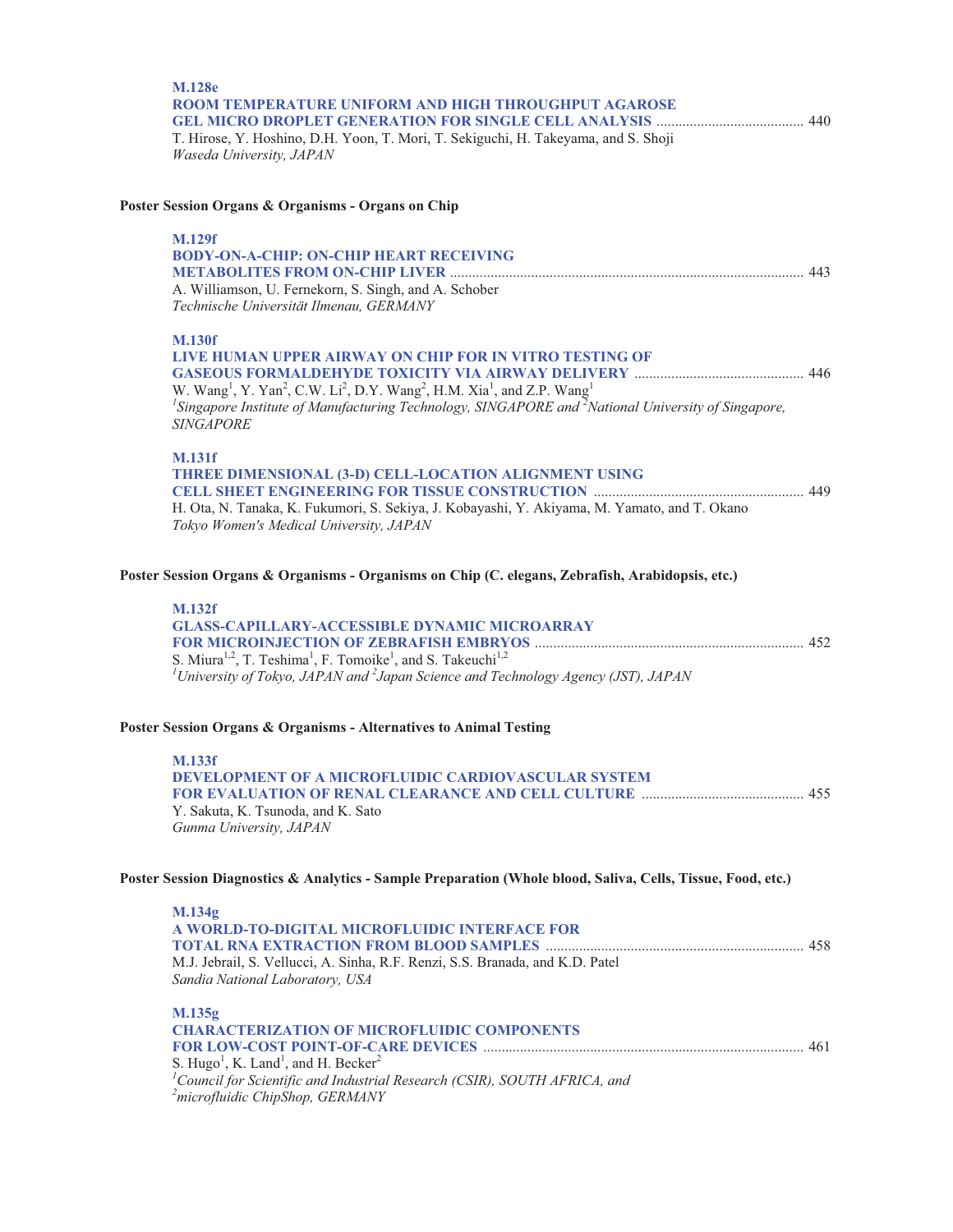#### **M.136g OPTIMIZATION AND CHARACTERIZATION OF DIELECTROPHORETIC SAMPLE PREPARATION SYSTEM FOR MULTIPLEX PCR SLIPCHIP** ........................................... 464 D. Cai and W. Du *Renmin University of China, CHINA*

#### **Poster Session Diagnostics & Analytics - Nucleic Acid Analysis (e.g. Digital PCR, Next Generation Sequencing)**

| M.137g<br><b>DEVELOPMENT OF A DEVICE PLATFORM FOR PREDICTIVE AND PROGNOSTIC</b><br>POINT-OF-CARE TESTING USING THE EXAMPLE OF PATHOGEN IDENTIFICATION  467<br>R. Götzen <sup>2</sup> , F. Scherag <sup>1</sup> , G. Sulz <sup>3</sup> , M. Schmidt <sup>4</sup> , M. Panning <sup>1</sup> , H. Attig <sup>5</sup> , T. Brandstetter <sup>2</sup> , and J. Rühe <sup>2</sup><br><sup>1</sup> University of Freiburg, GERMANY, $^2$ microTEC Gesellschaft für Mikrotechnologie mbH, GERMANY,<br><sup>3</sup> Fraunhofer Institute for Physical Measurement Technique IPM, GERMANY, <sup>4</sup> Micropelt GmbH, GERMANY, and<br><sup>5</sup> QIAGEN GmbH, GERMANY |  |
|-----------------------------------------------------------------------------------------------------------------------------------------------------------------------------------------------------------------------------------------------------------------------------------------------------------------------------------------------------------------------------------------------------------------------------------------------------------------------------------------------------------------------------------------------------------------------------------------------------------------------------------------------------------------|--|
| M.138g<br><b>DIRECT DETECTION OF PLASMID-MEDIATED ANTIBIOTIC</b><br><b>RESISTANCE IN BLOODSTREAM INFECTION BY PCR USING</b><br>D.K. Harshman, R. Reyes, and J.-Y. Yoon<br>University of Arizona, USA                                                                                                                                                                                                                                                                                                                                                                                                                                                            |  |
| M.139g<br>G. Emilsson <sup>1</sup> , A. Nilsson <sup>2</sup> , L.K. Nyberg <sup>1</sup> , C. Noble <sup>2</sup> , L. Svensson Stadler <sup>3</sup> ,<br>E.R.B. Moore <sup>3</sup> , T. Ambjörnsson <sup>2</sup> , J. Tegenfeldt <sup>2</sup> , and F. Westerlund <sup>1</sup><br><sup>1</sup> Chalmers University of Technology, SWEDEN, <sup>2</sup> Lund University, SWEDEN, and<br><sup>3</sup> University of Gothenburg, SWEDEN                                                                                                                                                                                                                             |  |
| M.140g<br><b>MICROCHIP-BASED RAPID IDENTIFICATION OF BACILLUS</b><br>W. Kubicki and R. Walczak<br>Wroclaw University of Technology, POLAND                                                                                                                                                                                                                                                                                                                                                                                                                                                                                                                      |  |
| <b>M.141g</b><br><b>SINGLE DNA MOLECULE EXTRACTION FROM</b><br>K. Ootsuka <sup>1</sup> , T. Yasui <sup>1</sup> , N. Kaji <sup>1</sup> , S. Rahong <sup>2</sup> , T. Yanagida <sup>2</sup> , M. Kanai <sup>2</sup> ,<br>K. Nagashima <sup>2</sup> , T. Kawai <sup>2</sup> , and Y. Baba <sup>1,3</sup><br><sup>1</sup> Nagoya University, JAPAN, $^{2}$ Osaka University, JAPAN, and<br>$3^3$ National Institute of Advanced Industrial Science and Technology (AIST), JAPAN                                                                                                                                                                                     |  |
| M.142g<br><b>VIRUS PURIFICATION, RNA EXTRACTION, AND</b><br>M. Niimi <sup>1</sup> , T. Masuda <sup>1</sup> , K. Kaihatsu <sup>2</sup> , N. Kato <sup>2</sup> , and F. Arai <sup>1</sup><br>${}^{1}$ Nagoya University, JAPAN and ${}^{2}$ Osaka University, JAPAN                                                                                                                                                                                                                                                                                                                                                                                               |  |
| Poster Session Diagnostics & Analytics - Protein Analysis & Characterization (e.g. Proteomics)                                                                                                                                                                                                                                                                                                                                                                                                                                                                                                                                                                  |  |

**M.143g LOW-COST, HIGH LIQUID VOLUME SILICON QUILL PINS FOR ROBUST AND REPRODUCIBLE PRINTING OF ANTIBODY MICROARRAYS** ............................................... 485 V. Laforte, A. Olanrewaju, and D. Juncker *McGill University, CANADA*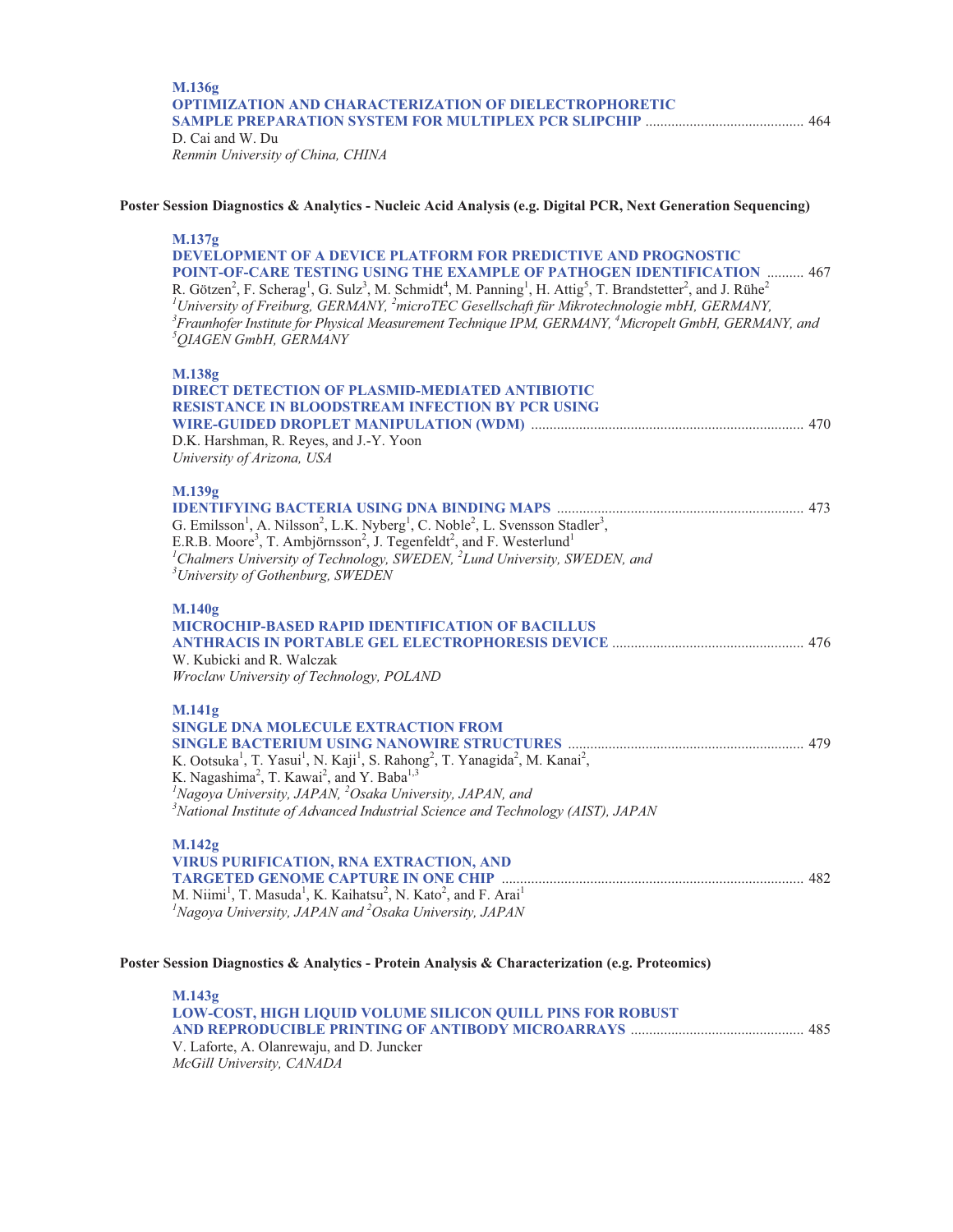| M.144g<br>MULTIPLE PROTEINS DETECTION DIRECTLY FROM CLINICAL<br>R.G. Wu, Z.P. Wang, and D.Y.P. Seah<br>Singapore Institute of Manufacturing Technology, SINGAPORE                                                                                                                                                                                                                                                                                                                                                                                  |  |
|----------------------------------------------------------------------------------------------------------------------------------------------------------------------------------------------------------------------------------------------------------------------------------------------------------------------------------------------------------------------------------------------------------------------------------------------------------------------------------------------------------------------------------------------------|--|
| Poster Session Diagnostics & Analytics - Clinical Chemistry                                                                                                                                                                                                                                                                                                                                                                                                                                                                                        |  |
| M.145g<br>A DIGITAL MICROFLUIDIC PLATFORM FOR AUTOMATED IMMUNOASSAYS<br>K. Choi <sup>1</sup> , A.H.C. Ng <sup>1</sup> , R. Fobel <sup>1</sup> , D.A. Chang-Yen <sup>2</sup> , L.E. Yarnell <sup>2</sup> , E.L. Pearson <sup>2</sup> , C.M. Oleksak <sup>2</sup> , A.T. Fischer <sup>2</sup> , R.P. Luoma <sup>2</sup> , J.M. Robinson <sup>2</sup> , and A.R. Wheeler <sup>1</sup><br><sup>1</sup> University of Toronto, CANADA and <sup>2</sup> Abbott Diagnostics, USA                                                                          |  |
| M.146g<br><b>AUTOMATIC PH CHANGING SYSTEM FOR SENSITIVITY</b><br>A. Apilux <sup>1,2,3</sup> , Y. Ukita <sup>1</sup> , M. Chikae <sup>1</sup> , O. Chailapakul <sup>3</sup> , and Y. Takamura <sup>1</sup><br><sup>1</sup> Japan Advanced Institute of Science and Technology, JAPAN, <sup>2</sup> Mahidol University, THAILAND, and<br><sup>3</sup> Chulalongkorn University, THAILAND                                                                                                                                                             |  |
| M.147g<br>SINGLE-STEP ENZYNE IMMUNOASSAY USING LIPOPHILIC FLUORESCENT<br>M. Sugahara, S.-I. Funano, T.G. Henares, K. Sueyoshi, T. Endo, and H. Hisamoto<br>Osaka Prefecture University, JAPAN                                                                                                                                                                                                                                                                                                                                                      |  |
| Poster Session Diagnostics & Analytics - Drug Development                                                                                                                                                                                                                                                                                                                                                                                                                                                                                          |  |
| M.148g<br><b>QUANTITATIVE ANALYSIS OF MULTIPLE ANTIBODY-LIGAND INTERACTIONS</b><br>K. Eyer, T. Robinson, P. Kuhn, and P.S. Dittrich<br>ETH Zürich, SWITZERLAND                                                                                                                                                                                                                                                                                                                                                                                     |  |
| <b>Poster Session Diagnostics &amp; Analytics - Others</b>                                                                                                                                                                                                                                                                                                                                                                                                                                                                                         |  |
| M.149g<br><b>MOVING THE SOLID PHASE: A STATIONARY MICROFLUIDICS PLATFORM</b><br>R. Gottheil <sup>1</sup> , N. Baur <sup>1</sup> , H. Becker <sup>2</sup> , A. Geiger <sup>1</sup> , V. Hummel <sup>3</sup> , A. Normann <sup>3</sup> , A. Haage <sup>3</sup> , G. Link <sup>1</sup> , D. Maier <sup>1</sup> , N. Schneiderhan-Marra <sup>1</sup> , and M. Stelzle <sup>1</sup><br><sup>1</sup> NMI Natural and Medical Sciences Institute, GERMANY, <sup>2</sup> microfluidic ChipShop GmbH, GERMANY, and<br><sup>3</sup> Mediagnost GmbH, GERMANY |  |
| Poster Session Medical Research & Applications - Cancer Research                                                                                                                                                                                                                                                                                                                                                                                                                                                                                   |  |
| <b>M.150h</b><br>A 96-WELL, PLATE-BASED MICROFLUIDIC DEVICE FOR MULTIPLEXED<br>T. Chang, A.M. Mikheev, R.J. Monnat, Jr., R.C. Rostomily, and A. Folch<br>University of Washington, USA                                                                                                                                                                                                                                                                                                                                                             |  |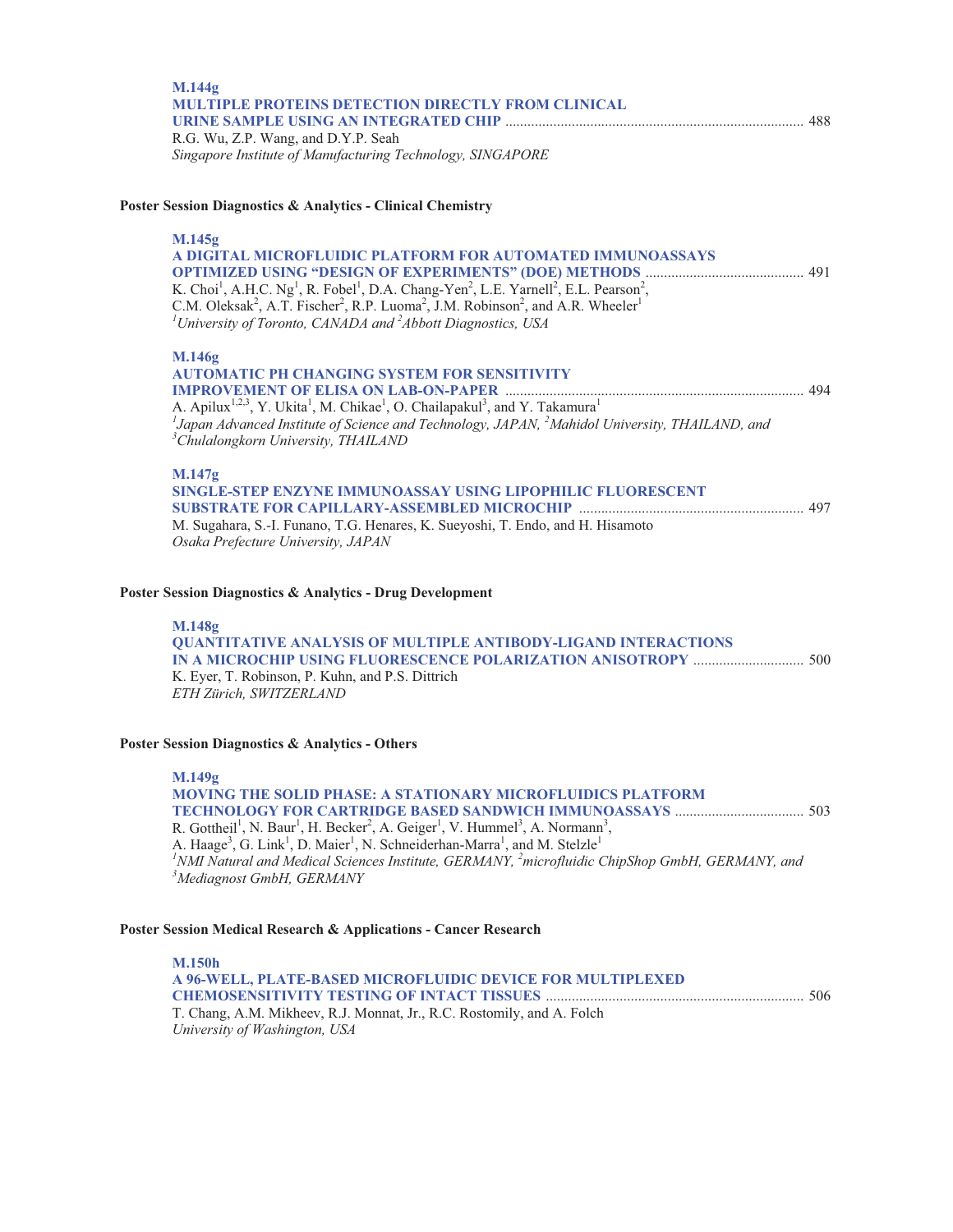| <b>M.151h</b><br><b>FLUORESCENCE IN SITU HYBRIDIZATION (FISH) MICROFLUIDIC PLATFORM</b><br>K.-J. Kao <sup>1</sup> , C.-H. Tai <sup>2</sup> , W.-Y. Luo <sup>1</sup> , T.-S. Yeh <sup>3</sup> , and G.-B. Lee <sup>1</sup><br><sup>1</sup> National Tsing Hua University, TAIWAN, <sup>2</sup> National Cheng Kung University, TAIWAN, and<br><sup>3</sup> Chang Gung University College of Medicine, TAIWAN                                                     |
|-----------------------------------------------------------------------------------------------------------------------------------------------------------------------------------------------------------------------------------------------------------------------------------------------------------------------------------------------------------------------------------------------------------------------------------------------------------------|
| <b>M.152h</b><br><b>PATTERNED MULTICELLULAR SPHEROIDS IN 3D MATRIX FOR TUMOR</b><br>X. Zhang, J. Ma, and J. Qin<br>Chinese Academy of Sciences, CHINA                                                                                                                                                                                                                                                                                                           |
| M.153h<br><b>THREE-DIMENSIONAL MICROVESSEL ARRAY FOR TUMOR ANGIOGENESIS ASSAY  515</b><br>W. Park, H. Lee, H. Ryu, S. Kim, and N.L. Jeon<br>Seoul National University, SOUTH KOREA                                                                                                                                                                                                                                                                              |
| Poster Session Medical Research & Applications - Personalized Medicine                                                                                                                                                                                                                                                                                                                                                                                          |
| <b>M.154h</b><br>OPTICAL DETECTION OF KRAS POINT MUTATIONS VIA HYBRIDIZATION-INDUCED<br><b>AGGREGATION (HIA) OF MAGNETIC MICROBEADS FOR THE DEVELOPMENT</b><br>H.S. Sloane, B.C. Strachan, J.C. Lee, D.C. Miranian, K.A. Kelly, and J.P. Landers<br>University of Virginia, USA                                                                                                                                                                                 |
| Poster Session Medical Research & Applications - Drug Delivery Systems                                                                                                                                                                                                                                                                                                                                                                                          |
| M.155h<br><b>HIGH PRODUCTION RATES OF STABLE DRUG-LOADABLE MICROBUBBLES</b><br>S.A. Peyman <sup>1</sup> , R. Abou-Saleh <sup>1</sup> , N. Ingram <sup>2</sup> , G. Marston <sup>2</sup> , P.L. Coletta <sup>2</sup> , and S.D. Evans <sup>1</sup><br><sup>1</sup> University of Leeds, UK and <sup>2</sup> St. James's Hospital, UK                                                                                                                             |
| <b>M.156h</b><br><b>MICROFLUIDIC-DIRECTED SYNTHESIS OF NANOSCALE</b><br>R.R. Hood <sup>1</sup> , E.L. Kendall <sup>1</sup> , W.N. Vreeland <sup>2</sup> , Z. Quezado <sup>3</sup> , M. Junqueira <sup>3</sup> , J.C. Finkel <sup>3</sup> , and D.L. DeVoe <sup>1</sup><br><sup>1</sup> University of Maryland, College Park, USA, <sup>2</sup> National Institute of Standards and Technology, USA, and<br><sup>3</sup> Children's National Medical Center, USA |
| M.157h<br><b>TOWARDS AN IMPLANTABLE PULSED MODE</b><br>Y. Yi, U. Buttner, and I.G. Foulds<br>King Abdullah University of Science and Technology (KAUST), SAUDI ARABIA                                                                                                                                                                                                                                                                                           |
| Poster Session Medical Research & Applications - Regenerative Medicine & Tissue Engineering                                                                                                                                                                                                                                                                                                                                                                     |
| <b>M.158h</b><br><b>FORMATION OF VASCULAR STRUCTURES INSIDE CELL SPHEROIDS BY</b><br>K. Yamakoshi, M. Yamada, and M. Seki                                                                                                                                                                                                                                                                                                                                       |

*Chiba University, JAPAN*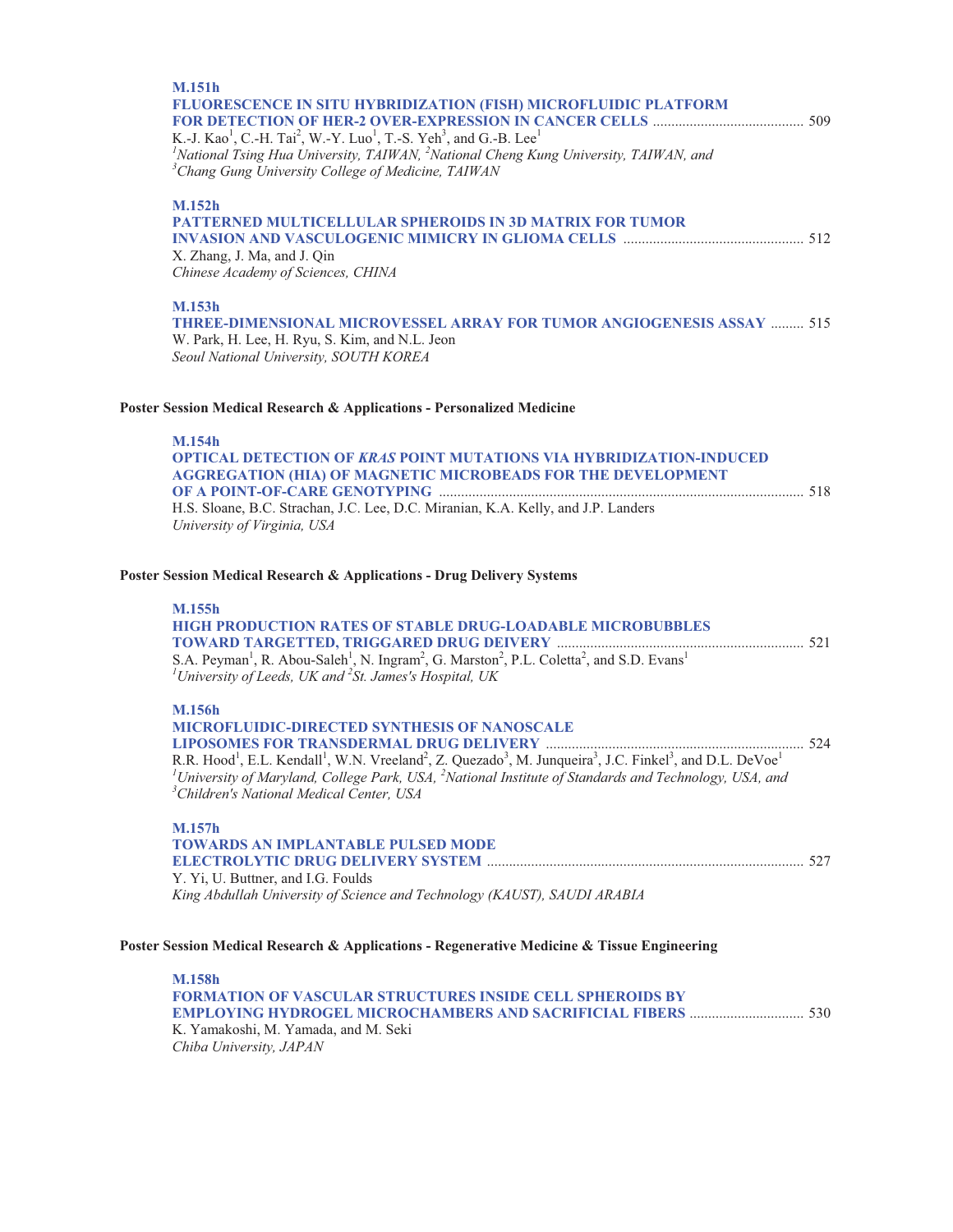| M.159h                                                                                              |  |
|-----------------------------------------------------------------------------------------------------|--|
| <b>ORGANIC-INORGANIC HYBRID HYDROGEL</b>                                                            |  |
|                                                                                                     |  |
| S. Iwanaga <sup>1,2</sup> , Y. Morimoto <sup>1</sup> , and S. Takeuchi <sup>1,2</sup>               |  |
| <sup>1</sup> University of Tokyo, JAPAN and $^{2}$ Japan Science and Technology Agency (JST), JAPAN |  |

#### **Poster Session Medical Research & Applications - Assisted Reproductive Technologies**

#### **M.160h**

**MICROFLUIDIC PROTOCOL FOR IN VITRO CULTURE OF HUMAN EMBRYOS** ...................... 536 Z. Hao<sup>1</sup>, D.C. Kieslinger<sup>2</sup>, C. Vergouw<sup>2</sup>, H. Kostelijk<sup>2</sup>, C.B. Lambalk<sup>2</sup>, and S. Le Gac<sup>1</sup> *1 MESA+, University of Twente, THE NETHERLANDS and 2 VU University Medical Center, THE NETHERLANDS* 

#### **Poster Session Medical Research & Applications - Implantable and Surgical Microdevices**

#### **M.161h**

| <b>DEVELOPMENT OF A STRETCHABLE, PENETRATING ELECTRODE ARRAY</b>                                                                                                                                   |  |
|----------------------------------------------------------------------------------------------------------------------------------------------------------------------------------------------------|--|
|                                                                                                                                                                                                    |  |
| G.S. Guvanasen <sup>1</sup> , R.J. Aguilar <sup>2</sup> , L. Guo <sup>3</sup> , C. Karnati <sup>2</sup> , S. Rajaraman <sup>2</sup> , T.R. Nichols <sup>1</sup> , and S.P. DeWeerth <sup>1,4</sup> |  |
| <sup>1</sup> Georgia Institute of Technology, USA, ${}^{2}$ Axion BioSystems, Inc., USA,                                                                                                           |  |
| <sup>3</sup> Massachusetts Institute of Technology, USA, and <sup>4</sup> Emory University, USA                                                                                                    |  |

#### **Poster Session Medical Research & Applications - Devices for Better Quality-of-Life (QOL)**

| M.162h<br><b>DEVELOPMENT OF A BLOOD TESTING DEVICE BASED ON</b> |  |
|-----------------------------------------------------------------|--|
| H. Kanamori, F. Takada, Y. Sasaki, M. Yamanaka, and T. Yasuda   |  |
| Kyushu Institute of Technology, JAPAN                           |  |

#### **Poster Session Medical Research & Applications - Neurobiology/Neuroscience**

| M.163h                                                                                                                 |  |
|------------------------------------------------------------------------------------------------------------------------|--|
|                                                                                                                        |  |
| Y. Shin <sup>1</sup> , S. Han <sup>1</sup> , K. Yang <sup>2</sup> , S.-W. Cho <sup>2</sup> , and S. Chung <sup>1</sup> |  |
| <sup>1</sup> Korea University, SOUTH KOREA and <sup>2</sup> Yonsei University, SOUTH KOREA                             |  |

#### **Poster Session Medical Research & Applications - Others**

| 548 |
|-----|
|     |
|     |
|     |
|     |

#### **Poster Session Separation Technologies - Electrophoretic Separations**

| M.165i                                                                                                                                                                            |  |
|-----------------------------------------------------------------------------------------------------------------------------------------------------------------------------------|--|
| <b>DEVELOPMENT OF ELECTROSPRAY IONIZATION INTERFACE-INTEGRATED</b>                                                                                                                |  |
| <b>MICROCHIP FOR MASS SPECTROMETRIC DETECTION IN ELECTROPHORESIS  551</b>                                                                                                         |  |
| M. Oketani <sup>1</sup> , T. Kawai <sup>2</sup> , T. Naito <sup>1</sup> , K. Sueyoshi <sup>3</sup> , T. Kubo <sup>1</sup> , F. Kitagawa <sup>4</sup> , and K. Otsuka <sup>1</sup> |  |
| ${}^{1}$ Kyoto University, JAPAN, ${}^{2}$ University of Illinois, USA, ${}^{3}$ Osaka Prefecture University, JAPAN, and                                                          |  |
| <sup>4</sup> Hirosaki University, JAPAN                                                                                                                                           |  |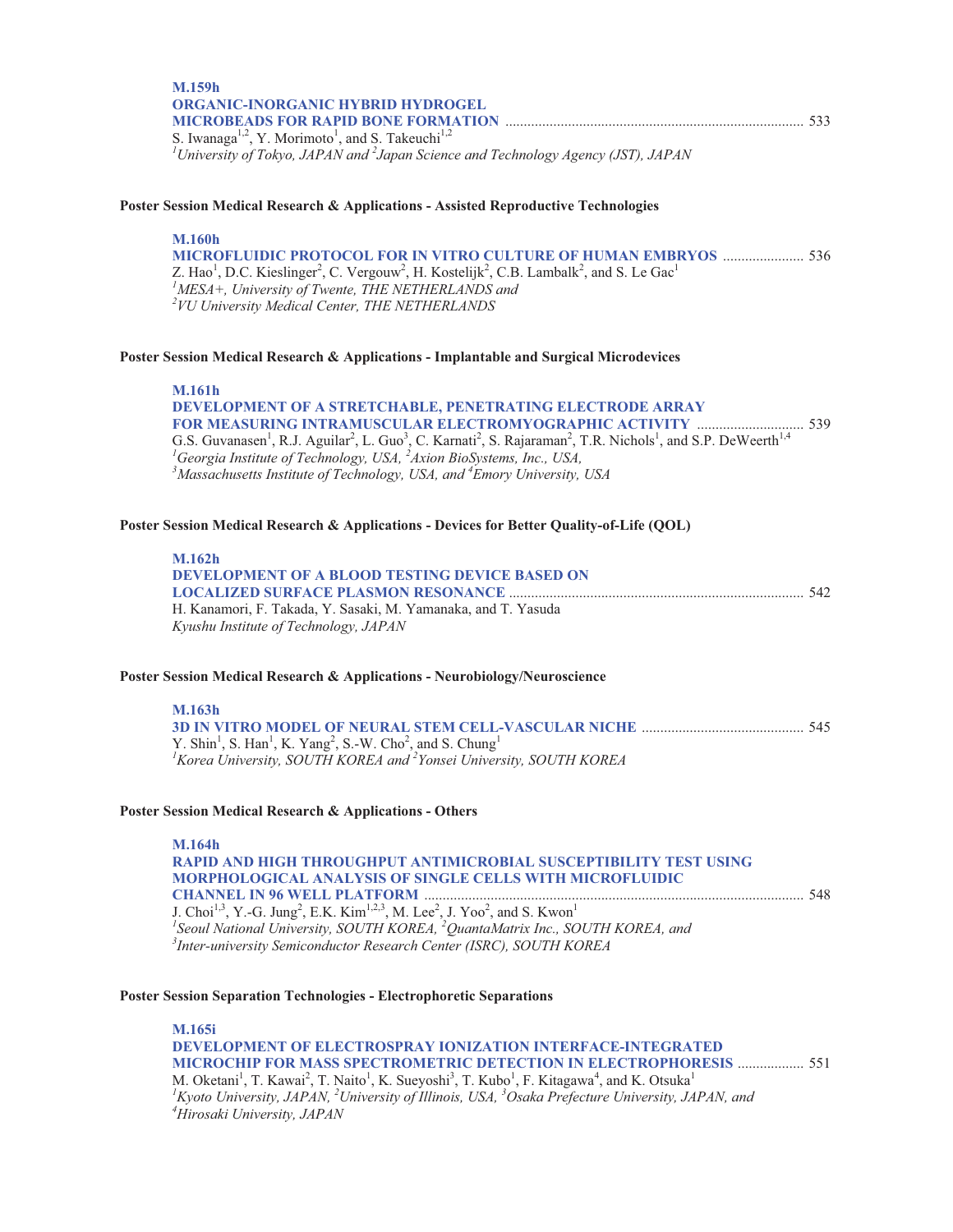| M.166i<br><b>DUAL-COLOR MICROFLUIDIC IMMUNOASSAYS FOR MONITORING</b><br>L. Yi, A.R. Lomasney, and M.G. Roper<br>Florida State University, USA                                                                                                                                                                                                                                                                                                                                                             |  |
|-----------------------------------------------------------------------------------------------------------------------------------------------------------------------------------------------------------------------------------------------------------------------------------------------------------------------------------------------------------------------------------------------------------------------------------------------------------------------------------------------------------|--|
| M.167i<br><b>FAST DNA SIEVING THROUGH SELF-ENCLOSED</b><br>Z. Cao and L. Yobas<br>Hong Kong University of Science and Technology, HONG KONG                                                                                                                                                                                                                                                                                                                                                               |  |
| <b>M.168i</b><br>A. Inagawa and T. Okada<br>Tokyo Institute of Technology, JAPAN                                                                                                                                                                                                                                                                                                                                                                                                                          |  |
| M.169i<br>Y. Zhou <sup>1</sup> and D.J. Harrison <sup>1,2</sup><br><sup>1</sup> University of Alberta, CANADA and <sup>2</sup> National Institute for Nanotechnology, CANADA                                                                                                                                                                                                                                                                                                                              |  |
| <b>Poster Session Separation Technologies - Chromatographic Separations</b>                                                                                                                                                                                                                                                                                                                                                                                                                               |  |
| <b>M.170i</b><br>A NOVEL STATIONARY PHASE FOR LIGHT ALKANES SEPARATION IN<br>D. Lefebvre <sup>1</sup> , F. Ricoul <sup>1</sup> , B. Charleux <sup>2</sup> , and C. Thieuleux <sup>2</sup><br><sup>1</sup> Commissariat à l'énergie atomique (CEA), FRANCE and <sup>2</sup> Universite de Lyon, FRANCE                                                                                                                                                                                                     |  |
| <b>M.171i</b><br>ONE-MINUTE SEPARATION OF BIOLOGICAL COMPOUNDS USING PILLAR<br>ARRAY COLUMN WITH LOW DISPERSION AND LOW PRESSURE-DROP TURNS  569<br>M. Isokawa <sup>1</sup> , K. Takatsuki <sup>2</sup> , K. Shih <sup>2</sup> , M. Kono <sup>2</sup> , Y. Song <sup>1</sup> , T. Sekiguchi <sup>2</sup> , J. Mizuno <sup>2</sup> , T. Funatsu <sup>1</sup> ,<br>S. Shoji <sup>2</sup> , and M. Tsunoda <sup>1</sup><br><sup>1</sup> University of Tokyo, JAPAN and <sup>2</sup> Waseda University, JAPAN |  |
| <b>Poster Session Separation Technologies - Particle Separations</b>                                                                                                                                                                                                                                                                                                                                                                                                                                      |  |
| <b>M.172i</b><br><b>FABRICATION OF MULTI-LEVEL MICROCHANNELS BY USING GREY-SCALE</b><br>PHOTOLITHOGRAPHY FOR SEPARATION AND EXTRACTION OF MICROPARTICLES  572<br>Y. Nam, M. Kim, and T. Kim<br>Ulsan National Institute of Science and Technology (UNIST), SOUTH KOREA                                                                                                                                                                                                                                    |  |
| M.173i<br>X. Wang, J. Zhou and I. Papautsky<br>University of Cincinnati, USA                                                                                                                                                                                                                                                                                                                                                                                                                              |  |
| <b>Poster Session Separation Technologies - Others</b>                                                                                                                                                                                                                                                                                                                                                                                                                                                    |  |
| M.174i<br><b>CHIP-BASED DNA SEPARATION IN FREE SOLUTION</b><br>J.-K. Wu, S. Friedrich, K.J. Liu, and T.-H. Wang<br>Johns Hopkins University, USA                                                                                                                                                                                                                                                                                                                                                          |  |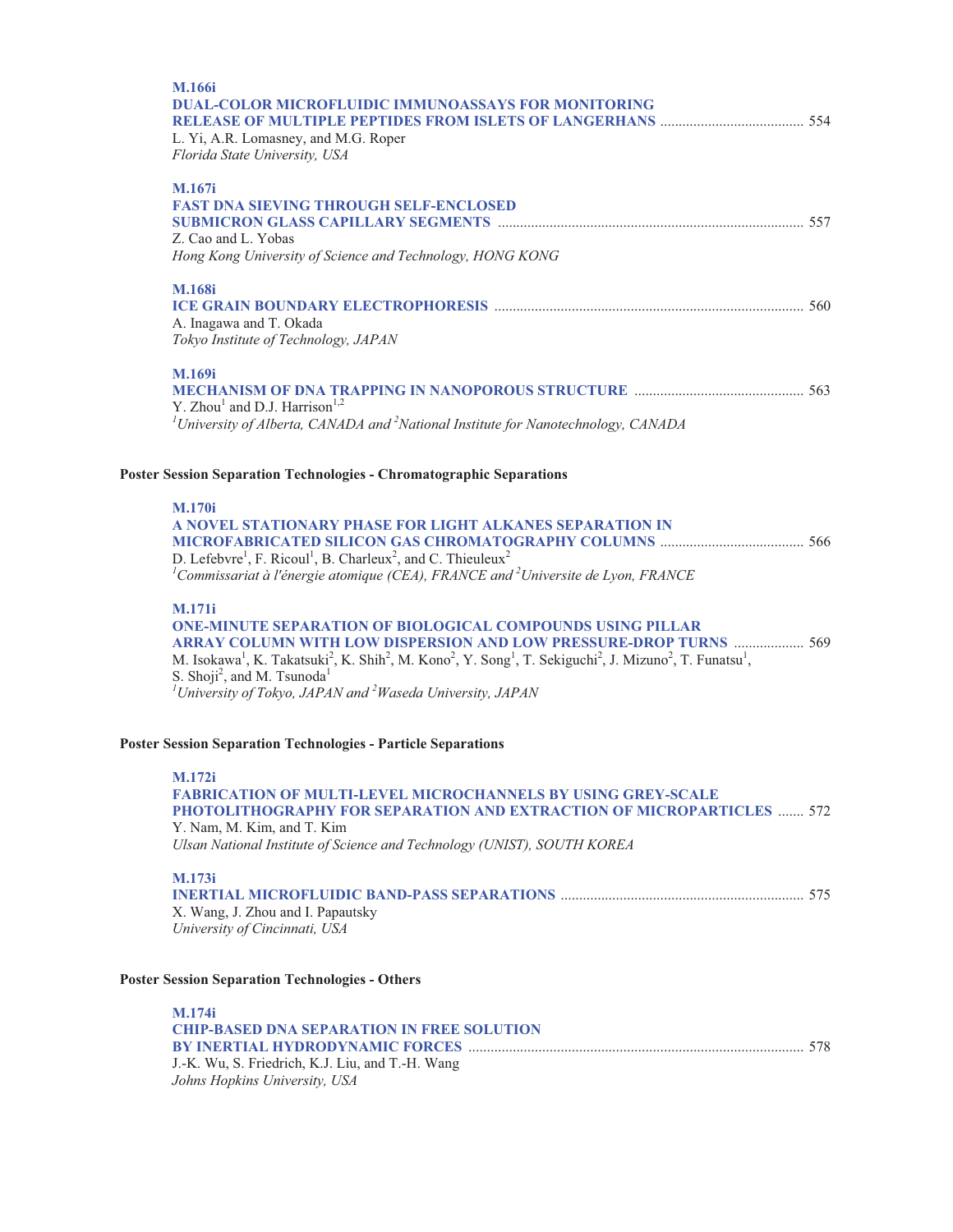#### **Poster Session Microreaction Technology & Synthesis - Microreactors & Micromixers**

| M.175j<br><b>ICE-CONFINED LIQUID PHASE MICROREACTOR</b><br>K. Anzo and T. Okada     |  |
|-------------------------------------------------------------------------------------|--|
| Tokyo Institute of Technology, JAPAN                                                |  |
| M.176j<br><b>MICROREACTOR FOR CONTINUOUS CELL-FREE PROTEIN</b>                      |  |
|                                                                                     |  |
| H. Koch, M.S. Jaeger, and C. Duschl                                                 |  |
| Fraunhofer Institute for Biomedical Engineering (IBMT), GERMANY                     |  |
| Poster Session Microreaction Technology & Synthesis - Filtering & Separation        |  |
| M.177j                                                                              |  |
| <b>BLOOD PLASMA SEPARATOR USING MICRO</b>                                           |  |
| H. Tsutsui, H. Miyagawa, and M. Yano                                                |  |
| Osaka Institute of Technology, JAPAN                                                |  |
| Poster Session Microreaction Technology & Synthesis - Chemical Synthesis            |  |
| <b>M.178j</b>                                                                       |  |
| A VERSATILE TECHNIQUE FOR HETEROGENOUS CATALYTIC                                    |  |
| MICROCHEMISTRY: TOXIC/EXPENSIVE METAL COMPLEX                                       |  |
|                                                                                     |  |
|                                                                                     |  |
| K.C. Basavaraju, and D.-P. Kim                                                      |  |
| Pohang University of Science and Technology (POSTECH), SOUTH KOREA                  |  |
| M.179j                                                                              |  |
| <b>GAS-LIQUID MICROFLUIDIC REACTORS FOR THE OXIDATIVE</b>                           |  |
|                                                                                     |  |
| I. Lignos, K.S. Elvira, R.C.R. Wootton, and A.J. deMello<br>ETH Zürich, SWITZERLAND |  |
| <b>M.180j</b>                                                                       |  |
| <b>NON-INTRUSIVE MEASUREMENT OF CHEMICAL SPECIFICITY WITH</b>                       |  |
|                                                                                     |  |
| T. Noguchi, R. Kuriyama, K. Ozawa, and Y. Sato                                      |  |
| Keio University, JAPAN                                                              |  |

#### **Poster Session Microreaction Technology & Synthesis - Particle Synthesis**

**M.181j PLASMONIC DESIGN BY MICROFLUIDICS: SIZE-TUNED GOLD CUBES AND SILVER PRISMS OBTAINED BY SEGMENTED FLOW SYNTHESIS** ................................................ 599 A. Knauer, R. Roell, and J.M. Koehler *Technische Universität Ilmenau, GERMANY*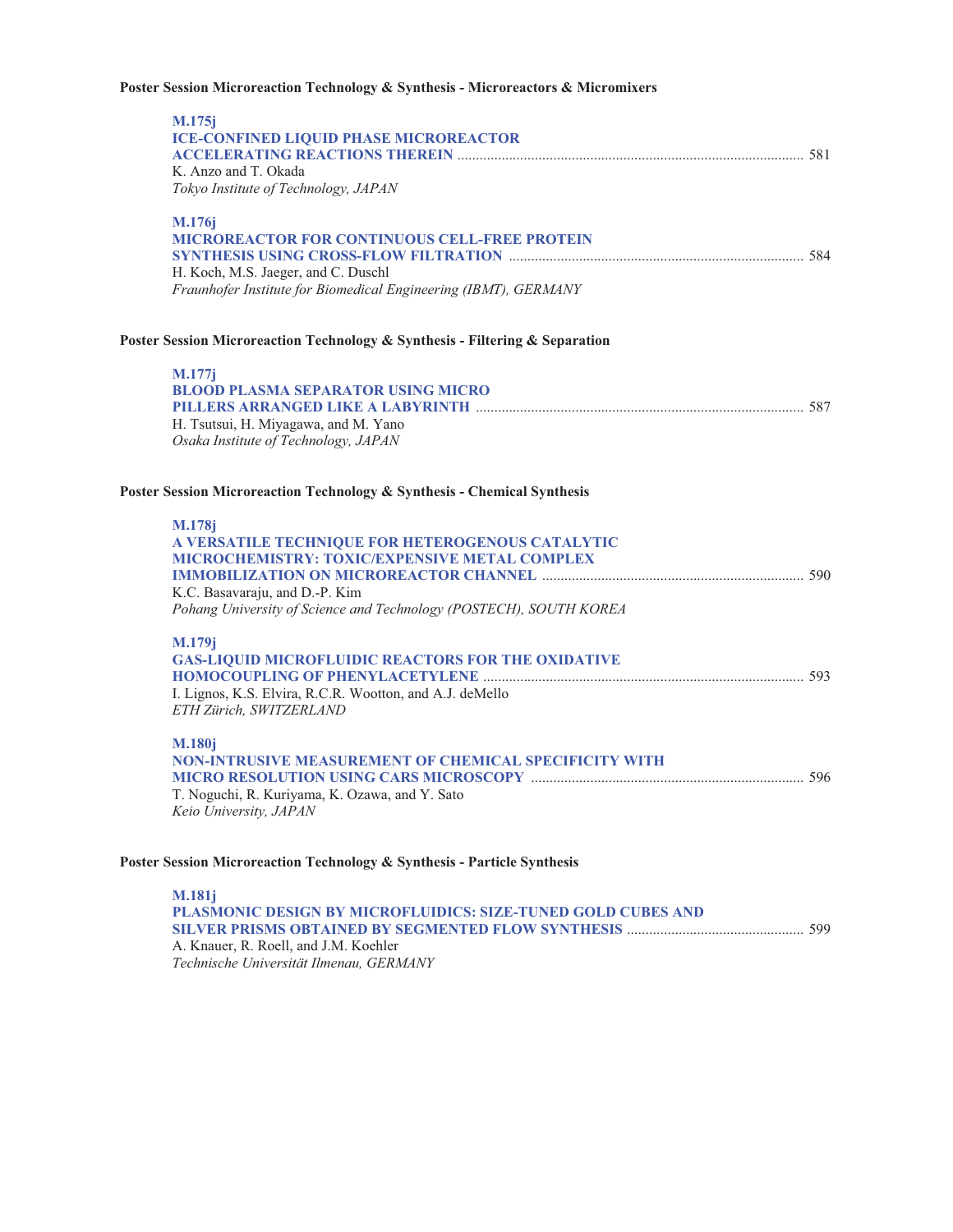## **Poster Session Applications to Green & Environmental Technologies - Fuel Cells**

| <b>M.182k</b><br><b>IGH EFFICIENT DIRECT METHANOL FUEL CELL</b><br><sup>1</sup> National Tsing Hua University, TAIWAN, <sup>2</sup> Industrial Technology Research Institute, TAIWAN, and                              |  |
|------------------------------------------------------------------------------------------------------------------------------------------------------------------------------------------------------------------------|--|
| <sup>3</sup> Academia Sinica, TAIWAN                                                                                                                                                                                   |  |
| Poster Session Applications to Green & Environmental Technologies - Water/ Air/ Soil Management                                                                                                                        |  |
| <b>M.183k</b><br>THERMALLY-TARGETED ADSORPTION AND ENRICHMENT IN<br>A. Priye, Y.A. Hassan, and V.M. Ugaz                                                                                                               |  |
| Texas A&M University, USA                                                                                                                                                                                              |  |
| Poster Session Applications to Green & Environmental Technologies - Other Energy/Power Devices                                                                                                                         |  |
| <b>M.184k</b><br>SOLAR LIGHT DRIVEN MICRO FUEL (H <sub>2</sub> /O <sub>2</sub> ) GENERATION                                                                                                                            |  |
|                                                                                                                                                                                                                        |  |
| Y. Pihosh <sup>1,2</sup> , Y. Kajita <sup>1</sup> , K. Mawatari <sup>1,2</sup> , and T. Kitamori <sup>1,2</sup><br><sup>1</sup> University of Tokyo, JAPAN and $^{2}$ Japan Science and Technology Agency (JST), JAPAN |  |
|                                                                                                                                                                                                                        |  |
| Poster Session MicroTAS for Other Applications - Synthetic Biology                                                                                                                                                     |  |
| <b>M.1851</b><br>PROTEIN EXPRESSION INSIDE OIL-FREE GIANT                                                                                                                                                              |  |
|                                                                                                                                                                                                                        |  |
| K. Kamiya <sup>1</sup> , R. Kawano <sup>1</sup> , T. Osaki <sup>1</sup> , and S. Takeuchi <sup>2</sup><br>${}^{1}$ Kanagawa Academy of Science and Technology (KAST), JAPAN and ${}^{2}$ University of Tokyo, JAPAN    |  |
|                                                                                                                                                                                                                        |  |
| Poster Session MicroTAS for Other Applications - Bioinspired, Biomimetic & Biohybrid Devices                                                                                                                           |  |
| <b>M.1861</b>                                                                                                                                                                                                          |  |
| Y. Morimoto <sup>1</sup> , H. Onoe <sup>1,2</sup> , and S. Takeuchi <sup>1,2</sup>                                                                                                                                     |  |
| <sup>1</sup> University of Tokyo, JAPAN and $^{2}$ Japan Science and Technology Agency (JST), JAPAN                                                                                                                    |  |
| <b>M.1871</b>                                                                                                                                                                                                          |  |
| <b>IN-AIR OPEABLE BIOHYBRID MICROMANIPULATOR</b>                                                                                                                                                                       |  |
| Y. Akiyama, K. Funakoshi, and K. Morishima                                                                                                                                                                             |  |
| Osaka University, JAPAN                                                                                                                                                                                                |  |
| Poster Session MicroTAS for Other Applications - Bioprocess Technology                                                                                                                                                 |  |
| <b>M.1881</b>                                                                                                                                                                                                          |  |
| DEVELOPMENT OF A MICROFLUIDIC PLATFORM FOR THE ON-LINE                                                                                                                                                                 |  |
| A.N. Pallipurath Radhakrishnan, B. O'Sullivan, D.G. Bracewell, and N. Szita<br>University College London, UK                                                                                                           |  |
|                                                                                                                                                                                                                        |  |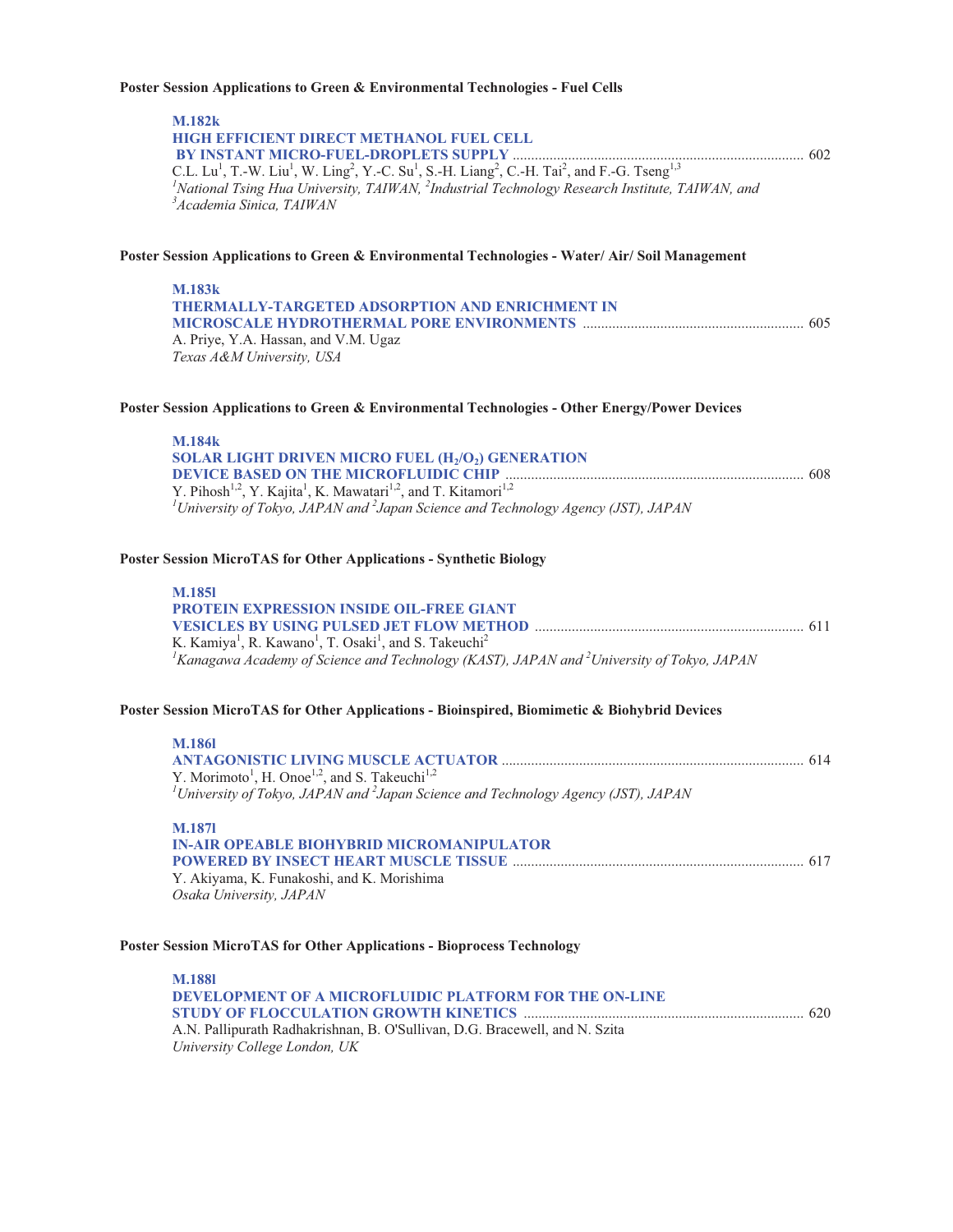| <b>M.1891</b>                                                                                                                                               |  |
|-------------------------------------------------------------------------------------------------------------------------------------------------------------|--|
| <b>POTENTIAL OF SINUSOIDAL GRADIENTS FOR DOSE RESPONSE</b>                                                                                                  |  |
|                                                                                                                                                             |  |
| M. Kielpinski <sup>1</sup> , T. Vasold <sup>1</sup> , P. Horbert <sup>1</sup> , K. Martin <sup>2</sup> , G. Mayer <sup>1</sup> , and T. Henkel <sup>1</sup> |  |
| <sup>1</sup> Institute of Photonic Technology (IPHT), GERMANY and <sup>2</sup> Hans-Knöll-Institute (HKI), GERMANY                                          |  |

#### **Poster Session MicroTAS for Other Applications - Food & Nutrition**

#### **M.190l**

**AUTOMATIC FOOD-PATHOGEN DETECTION ON A CENTRIFUGAL MICROFLUIDIC CARTRIDGE IN A COMMERCIALLY AVAILABLE PCR THERMOCYCLER** ............................... 626 M.C. Weil<sup>1</sup>, W. Hauser<sup>2</sup>, D. Kosse<sup>1</sup>, O. Strohmeier<sup>1,3</sup>, F. von Stetten<sup>1,3</sup>, R. Zengerle<sup>1,3</sup>, and D. Mark<sup>1</sup> *1 Institute for Micromachining and Information Technology (HSG-IMIT), GERMANY, 2 Institut für Produktqualität, GERMANY, and <sup>3</sup> University of Freiburg - IMTEK, GERMANY* 

### **Plenary Presentation III**

| Michael Reth                    |  |
|---------------------------------|--|
| University of Freiburg, GERMANY |  |

### **Session 1A3 - Fiber and Particle Manufacturing**

| <b>RAPID FORMATION OF ANISOTROPIC NON-SPHERICAL HYDROGEL</b><br><b>MICROPARTICLES WITH COMPLEX STRUCTURES USING A</b><br>M. Hayakawa <sup>1</sup> , H. Onoe <sup>2</sup> , K.H. Nagai <sup>2</sup> , and M. Takinoue <sup>1,3</sup><br><sup>1</sup> Tokyo Institute of Technology, JAPAN, $^2$ University of Tokyo, JAPAN, and<br><sup>3</sup> Japan Science and Technology Agency (JST), JAPAN |  |
|-------------------------------------------------------------------------------------------------------------------------------------------------------------------------------------------------------------------------------------------------------------------------------------------------------------------------------------------------------------------------------------------------|--|
| <b>MICROFLUIDIC SYNTHESIS OF HYBRID MICROFIBER</b><br>Y. Yu, H. Wen, and J. Qin<br>Chinese Academy of Sciences, CHINA                                                                                                                                                                                                                                                                           |  |
| MOLDED BIOCOMPATIBLE AND DISPOSABLE PDMS/SU-8 INKJET DISPENSER  636<br>A. Bsoul, S. Beyer, A. Ahmadi, B. Stoeber, E. Cretu, and K. Walus<br>University of British Columbia, CANADA                                                                                                                                                                                                              |  |
| <b>Session 1B3 - Cell Separation and Capture</b>                                                                                                                                                                                                                                                                                                                                                |  |
| <b>EVOLUTION OF SEONDARY DEAN VORTICES IN</b><br>N. Nivedita <sup>1</sup> , P. Ligrani <sup>2</sup> , and I. Papautsky <sup>1</sup><br><sup>1</sup> University of Cincinnati, USA and $2$ Saint Louis University, USA                                                                                                                                                                           |  |
| <b>MULTIPLEX GPCR INTERNALIZATION ASSAY USING REVERSE TRANSDUCTION</b><br>S. Han <sup>1</sup> , H.J. Bae <sup>1</sup> , W. Park <sup>2</sup> , and S. Kwon <sup>1</sup><br><sup>1</sup> Seoul National University, SOUTH KOREA and ${}^{2}K$ yung Hee University, SOUTH KOREA                                                                                                                   |  |
| <b>HIGH-THROUGHPUT SPERM SORTING BY SPERM FLOWING</b><br>Y.-N. $\text{Lin}^1$ , P.-C. Chen <sup>1</sup> , R.-G. Wu <sup>1</sup> , L.-C. Pan <sup>2</sup> , and F.-G. Tseng <sup>1</sup><br><sup>1</sup> National Tsing Hua University, TAIWAN and <sup>2</sup> Taipei Medical University, TAIWAN                                                                                                |  |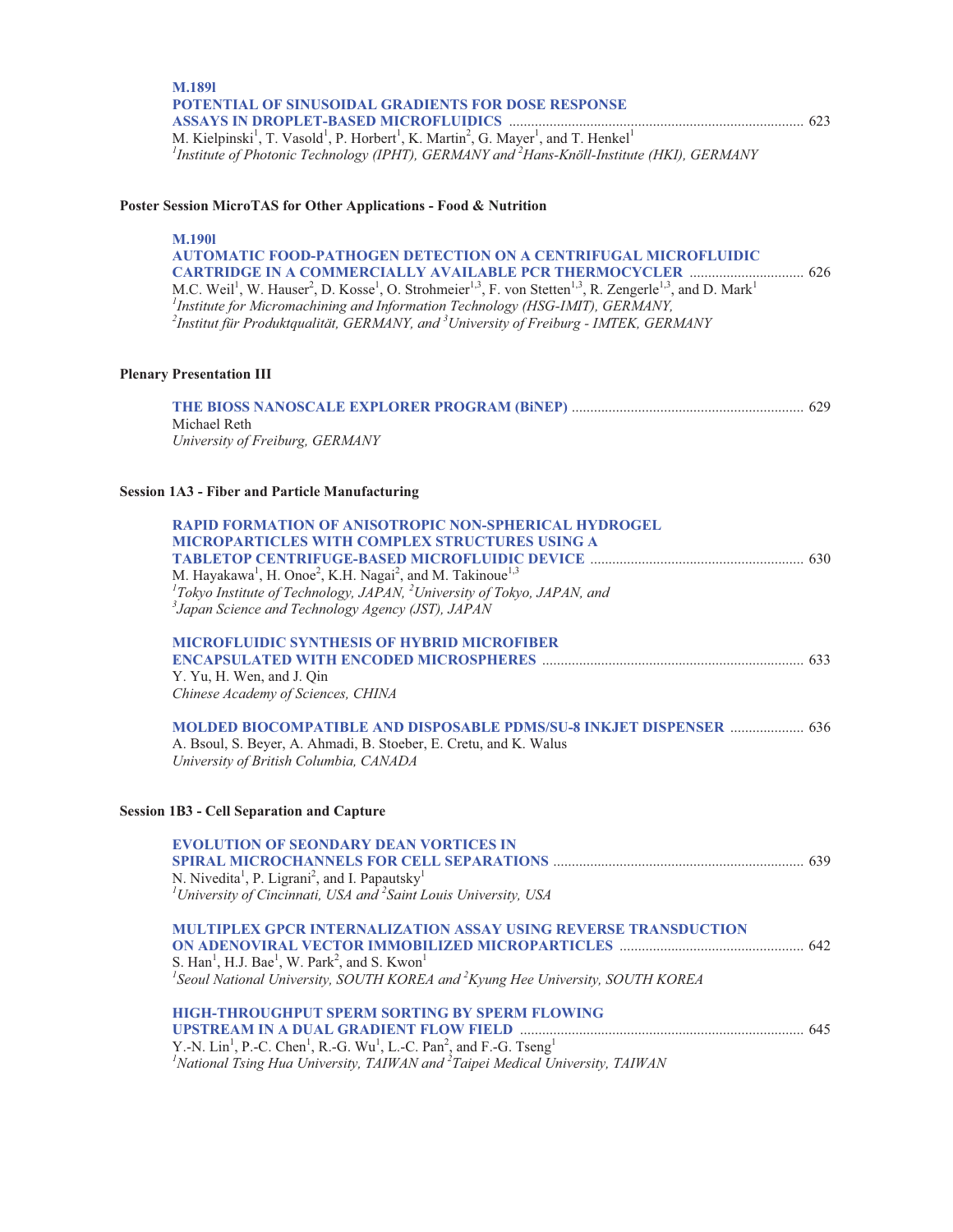| <b>FLOCK-BASED MICROFLUIDIC DEVICES WITH FLOW CONTROL,</b>                                                                                                                        |  |
|-----------------------------------------------------------------------------------------------------------------------------------------------------------------------------------|--|
|                                                                                                                                                                                   |  |
| M. Hitzbleck and E. Delamarche                                                                                                                                                    |  |
| IBM Research-Zurich, SWITZERLAND                                                                                                                                                  |  |
|                                                                                                                                                                                   |  |
|                                                                                                                                                                                   |  |
| J. Liu <sup>1,2</sup> , D. Mitra <sup>1</sup> , J.R. Waldeisen <sup>1</sup> , R.H. Henrikson <sup>1</sup> , Y. Park <sup>1</sup> , S. Li <sup>2</sup> , and L.P. Lee <sup>1</sup> |  |
| <sup>1</sup> University of California, Berkeley, USA and <sup>2</sup> Harbin Institute of Technology, CHINA                                                                       |  |
| <b>LASER ABLATION BASED FAST PROTOTYPING OF FLUIDIC DIODE</b>                                                                                                                     |  |
| AND FINGER-DRIVEN MICRODEVICE FOR PRECISE METERING                                                                                                                                |  |
|                                                                                                                                                                                   |  |
| K. $Xu1$ , M.R. Begley <sup>2</sup> , and J.P. Landers <sup>1</sup>                                                                                                               |  |
| <sup>1</sup> University of Virginia, USA and $^{2}$ University of California, Santa Barbara, USA                                                                                  |  |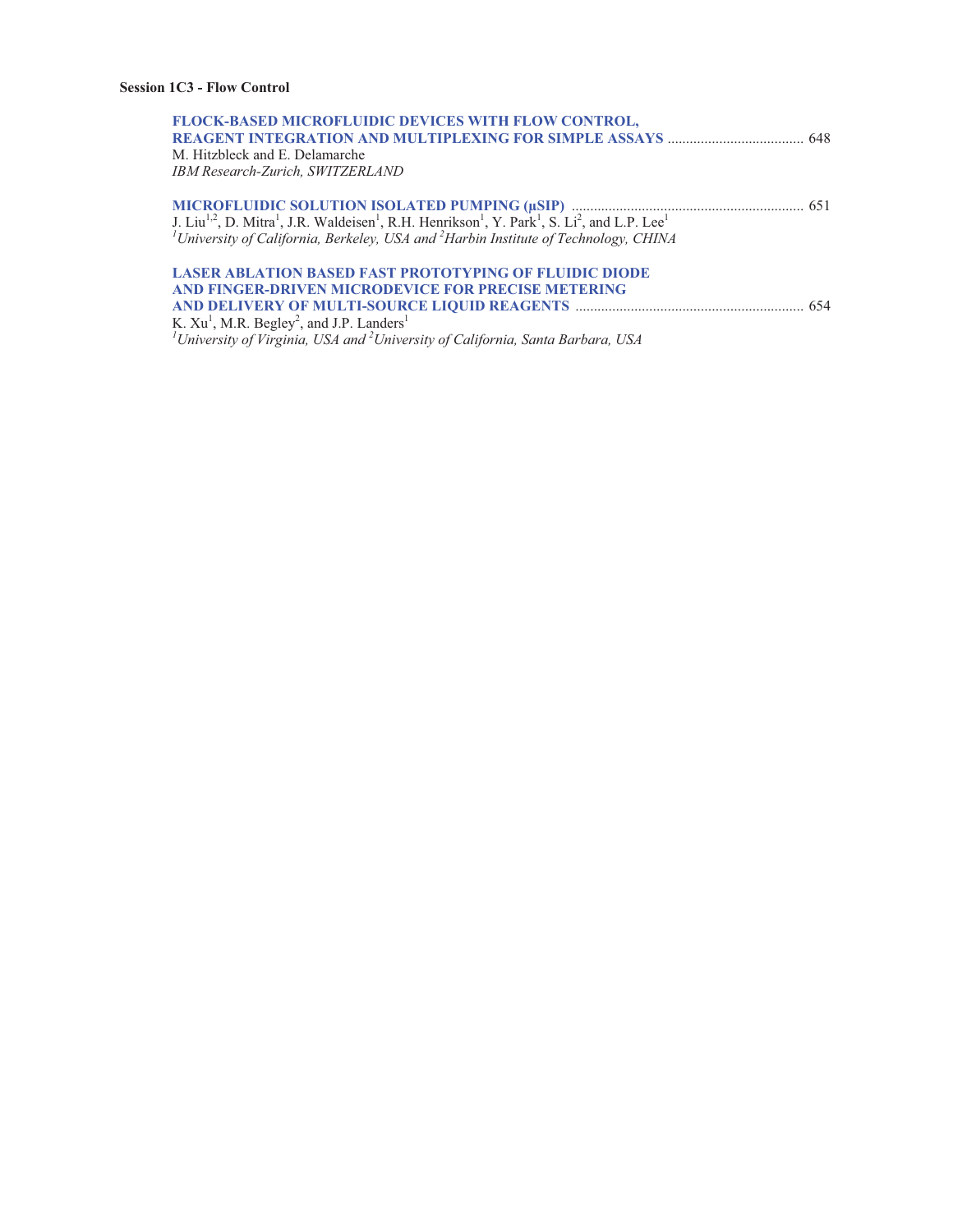## **Day 2 - Tuesday 29 October**

### **Plenary Presentation IV**

| Aydogan Ozcan<br>University of California, Los Angeles, USA                                                                                                                                                                                                                                                                                                                                                                                                                                                 |  |
|-------------------------------------------------------------------------------------------------------------------------------------------------------------------------------------------------------------------------------------------------------------------------------------------------------------------------------------------------------------------------------------------------------------------------------------------------------------------------------------------------------------|--|
| <b>Session 2A1 - Electrokinetic Transport</b>                                                                                                                                                                                                                                                                                                                                                                                                                                                               |  |
| <b>HIGH-THROUGHPUT SALT/BIO-AGENT REMOVAL BY ION CONCENTRATION</b><br>POLARIZATION FOR WATER DESALINATION, PURIFICATION, AND MONITORING  660<br>R. Kwak <sup>1,2</sup> , V.S. Pham <sup>1</sup> , B.J. Kim <sup>1</sup> , L. Chen <sup>3</sup> , and J. Han <sup>1,3</sup><br><sup>1</sup> Massachusetts Institute of Technology, USA,<br><sup>2</sup> Korea Institute of Science and Technology (KIST), SOUTH KOREA,<br><sup>3</sup> Singapore-MIT Alliance for Research and Technology (SMART), SINGAPORE |  |
| <b>NANOFLUIDIC CRYSTAL SENSING AT NORMAL PHYSIOLOGICAL</b><br>W. Ouyang, J. Sang, Y. Shi, W. Wang, M. Chu, Y. Wang, H. Li, H.A. Zhang, W. Wu, and Z. Li<br>Peking University, CHINA                                                                                                                                                                                                                                                                                                                         |  |
| <b>NANOPORES WITH ASYMMETRIC SPACING FOR</b><br>Z.D. Harms, D.G. Haywood, A.R. Kneller, L. Selzer, A. Zlotnick, and S.C. Jacobson<br>Indiana University, USA                                                                                                                                                                                                                                                                                                                                                |  |
| <b>Session 2B1 - Biomolecular Detection 1</b>                                                                                                                                                                                                                                                                                                                                                                                                                                                               |  |
| MEGAHERTZ-GENERATED FEMTOLITER MICROFLUIDIC DROPLETS<br>J.-U. Shim <sup>1,2,3</sup> , R.T. Ranasinghe <sup>2</sup> , F. Hollfelder <sup>2</sup> , W.T.S. Huck <sup>4</sup> , D. Klenerman <sup>2</sup> , C. Abell <sup>2</sup> , and J. Cooper <sup>3</sup><br><sup>1</sup> University of Leeds, UK, <sup>2</sup> University of Cambridge, UK, <sup>3</sup> University of Glasgow, UK, and<br><sup>4</sup> Radboud University Nijmegen, THE NETHERLANDS                                                     |  |
| SIMPLE AND HIGHLY-SENSITIVE ENZYME ACTIVITY<br><b>ASSAY MICRODEVICE BASED ON THE COMBINATION</b><br>N. Agura, K. Sueyoshi, T. Endo, and H. Hisamoto<br>Osaka Prefecture University, JAPAN                                                                                                                                                                                                                                                                                                                   |  |
| <b>NOVEL DETECTION OF NON-ABSORBING MOLECULES BY OPTICAL</b><br>T.H.H. Le, K. Mawatari, H. Shimizu, T. Yatsui, T. Kawazoe, M. Naruse, M. Ohtsu, and T. Kitamori<br>University of Tokyo, JAPAN                                                                                                                                                                                                                                                                                                               |  |
| <b>Session 2C1 - Point-of-Care Immunodiagnostics 1</b>                                                                                                                                                                                                                                                                                                                                                                                                                                                      |  |
| A HANDHELD MAGNETIC SENSING PLATFORM FOR<br>A. Pai <sup>1</sup> , A. Khachaturian <sup>1</sup> , S. Chapman <sup>1</sup> , A. Hu <sup>1</sup> , H. Wang <sup>1,2</sup> , and A. Hajimiri <sup>1</sup><br><sup>1</sup> California Institute of Technology, USA and <sup>2</sup> Georgia Institute of Technology, USA                                                                                                                                                                                         |  |
| A FLUOROGENIC HETEROGENOUS IMMUNOASSAY FOR<br>CARDIAC MUSCLE TROPONIN CTNI ON A DIGITAL MICROFLUIDIC DEVICE  681<br>M.-N. Tsaloglou, and H. Morgan<br>University of Southampton, UK                                                                                                                                                                                                                                                                                                                         |  |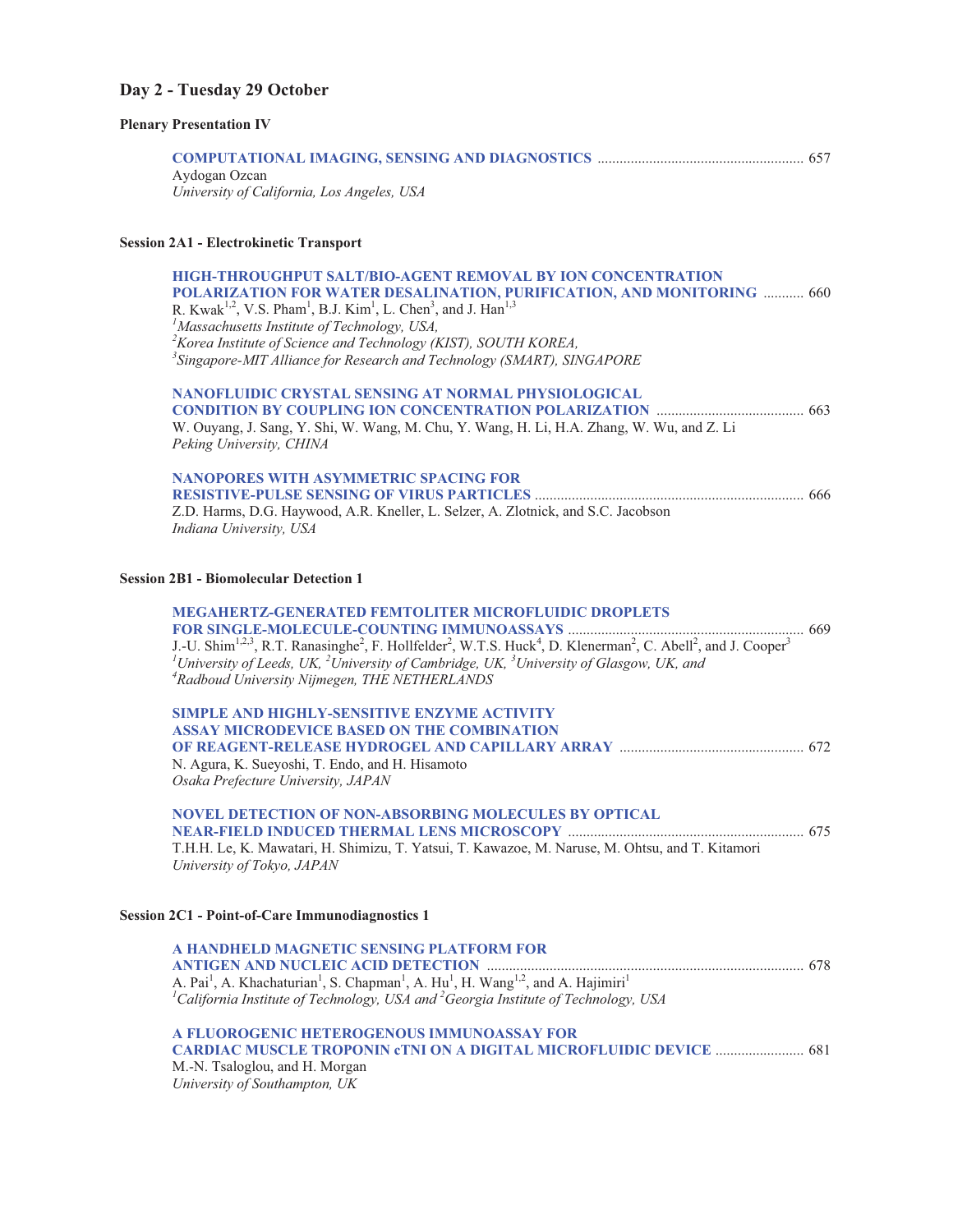| AN INTEGRATED MICROFLUIDIC SYSTEM FOR RAPID HBA1C MEASUREMENT  684                                                                 |  |
|------------------------------------------------------------------------------------------------------------------------------------|--|
| C.-C. Wu <sup>1</sup> , K.-W. Chang <sup>1</sup> , H.-I. Lin <sup>2</sup> , S.-C. Shiesh <sup>2</sup> , and G.-B. Lee <sup>1</sup> |  |
| <sup>1</sup> National Tsing Hua University, TAIWAN and <sup>2</sup> National Cheng Kung University, TAIWAN                         |  |

## **Session 2A2 - Particle Manufacturing and Encoding**

| <b>COMPLEX 3D SHAPED PARTICLE FABRICATION VIA INERTIAL</b><br>A.J. Chung <sup>1,2</sup> , C.-Y. Wu <sup>1</sup> , D.E. Go <sup>1</sup> , J.C. Oka <sup>1</sup> , O.H. Paydar <sup>1</sup> , R. Candler <sup>1</sup> , D. Di Carlo <sup>1</sup><br><sup>1</sup> University of California, Los Angeles, USA and <sup>2</sup> Rensselaer Polytechnic Institute, USA |  |
|------------------------------------------------------------------------------------------------------------------------------------------------------------------------------------------------------------------------------------------------------------------------------------------------------------------------------------------------------------------|--|
| M. Castellarnau, G.L. Szeto, D.J. Irvine, J.C. Love, and J. Voldman<br>Massachusetts Institute of Technology, USA                                                                                                                                                                                                                                                |  |
| J. Lee, P.W. Bisso, R.L. Srinivas, J.J. Kim, A.J. Swiston, and P.S. Doyle<br>Massachusetts Institute of Technology, USA                                                                                                                                                                                                                                          |  |
| <b>Session 2B2 - Biomolecular Detection 2</b>                                                                                                                                                                                                                                                                                                                    |  |
| <b>OIL-ISOLATED HYDROGEL MICROSTRUCTURES</b>                                                                                                                                                                                                                                                                                                                     |  |
|                                                                                                                                                                                                                                                                                                                                                                  |  |
| R.L. Srinivas, S.D. Johnson, and P.S. Doyle<br>Massachusetts Institute of Technology, USA                                                                                                                                                                                                                                                                        |  |
| <b>IMMOBILIZATION OF ANTIBODIES ON SOLID-STATE SURFACES</b>                                                                                                                                                                                                                                                                                                      |  |
|                                                                                                                                                                                                                                                                                                                                                                  |  |
| M. Javanmard <sup>1</sup> , S. Emaminejad <sup>1,2</sup> , C. Gupta <sup>2</sup> , S. Chang <sup>2</sup> , R.W. Davis <sup>1</sup> , and R.T. Howe <sup>2</sup><br><sup>1</sup> Stanford Genome Technology Center, USA and <sup>2</sup> Stanford University, USA                                                                                                 |  |
| <b>MAGNETIC BEAD-ROLLING FOR ULTRASENSITIVE</b>                                                                                                                                                                                                                                                                                                                  |  |
|                                                                                                                                                                                                                                                                                                                                                                  |  |
| M. Cornaglia, H.C. Tekin, T. Lehnert, and M.A.M. Gijs<br>École Polytechnique Féderale de Lausanne (EPFL), SWITZERLAND                                                                                                                                                                                                                                            |  |
| <b>Session 2C2 - Point-of-Care Immunodiagnostics 2</b>                                                                                                                                                                                                                                                                                                           |  |
| A PDMS / PAPER HYBRID MICROFLUIDIC DEVICE INTEGRATED WITH GRAPHENE<br><b>OXIDE-BASED NANO-BIOSENSORS FOR MULTIPLEXED PATHOGEN DETECTION  705</b><br>X.J. Li, P. Zuo and D.C. Dominguez<br>University of Texas, USA                                                                                                                                               |  |
| R. Fobel, A.E. Kirby, and A.R. Wheeler<br>University of Toronto, CANADA                                                                                                                                                                                                                                                                                          |  |
| IN SITU COCAINE DETECTION IN HUMAN SWEAT USING INTEGRATED<br>R. Walczak <sup>1</sup> , J. Krüger <sup>2</sup> , S. Moynihan <sup>2</sup> , and D. Flavin <sup>2</sup><br><sup>1</sup> Wroclaw University of Technology, POLAND and $^{2}$ Biosenisa Ltd., IRELAND                                                                                                |  |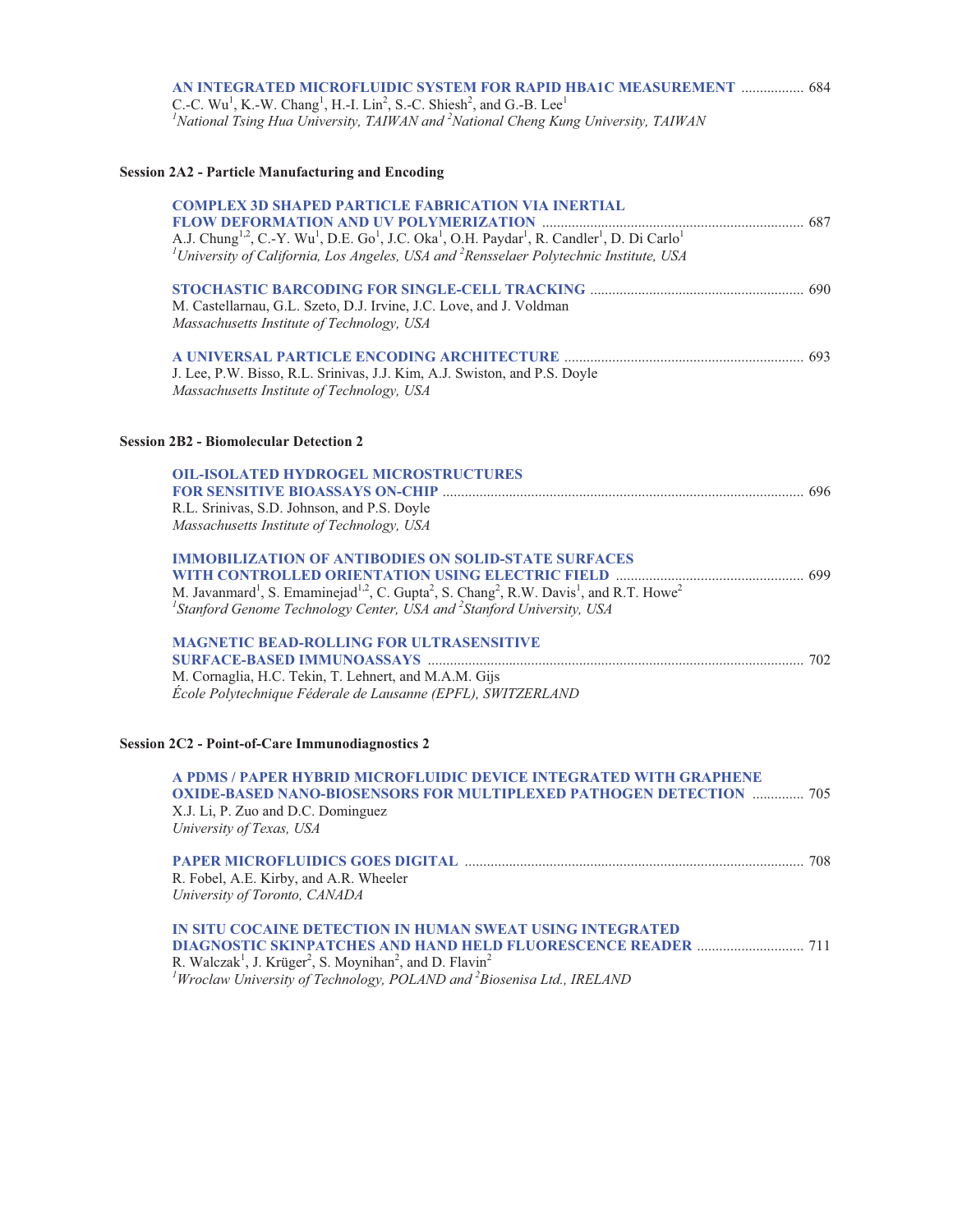### **Poster Session Fundamentals in Microfluidics and Nanofluidics - Wetting, Capillarity, Priming**

| <b>T.001a</b><br>NEW MATHEMATICAL MODEL FOR ELECTROSTATIC STABILITY<br>K.-Y. Song, K. Morimoto, and Y. Suzuki<br>University of Tokyo, JAPAN                                                                                                                                                                                                                |  |
|------------------------------------------------------------------------------------------------------------------------------------------------------------------------------------------------------------------------------------------------------------------------------------------------------------------------------------------------------------|--|
| Poster Session Fundamentals in Microfluidics and Nanofluidics - Electrokinetic Phenomena                                                                                                                                                                                                                                                                   |  |
| T.002a<br><b>DYNAMICS OF SURFACE CHARGES AND WATER SPLITTING IN MICROCHANNELS</b><br>C.P. Nielsen and H. Bruus<br>Technical University of Denmark, DENMARK                                                                                                                                                                                                 |  |
| T.003a<br><b>FACILE MICROFLUIDIC BASED METHOD TO DETERMINE</b><br>T.M. Wynne and S. Pennathur<br>University of California, Santa Barbara, USA                                                                                                                                                                                                              |  |
| Poster Session Fundamentals in Microfluidics and Nanofluidics - Droplets & Plugs, Multiphase Systems                                                                                                                                                                                                                                                       |  |
| <b>T.004a</b><br>A SURFACE DISPLAYING TECHNOLGOGY FOR EFFICIENT APTAMER SELECTION<br>Z. Zhu, Y. Song, C. Li, W. Zhang, Z. Guan, and C.J. Yang<br>Xiamen University, CHINA                                                                                                                                                                                  |  |
| T.005a<br><b>CHARACTERIZATION OF MICROBUBBLES OF MULTIPLE</b><br>A. Bulbul <sup>1</sup> , A.S. Basu <sup>2</sup> , and H. Kim <sup>1</sup><br><sup>1</sup> University of Utah, USA and <sup>2</sup> Wayne State University, USA                                                                                                                            |  |
| <b>T.006a</b><br>HIGH THROUGHPUT NANODROPLET GENERATION<br>M. Fukuyama <sup>1,2</sup> and A. Hibara <sup>2</sup><br><sup>1</sup> University of Tokyo, JAPAN and <sup>2</sup> Tokyo Institute of Technology, JAPAN                                                                                                                                          |  |
| T.007a<br>MICRO AQUIFORM REACTION-CONTROL CAPSULE - USING TERNARY<br>S.-I. Yeh, H.-J. Sheen, and J.-T. Yang<br>National Taiwan University, TAIWAN                                                                                                                                                                                                          |  |
| <b>T.008a</b><br><b>PARTICLE ORDERING USING DEAN FORCE-BASED INERTIAL MICROFLUIDICS  735</b><br>A. Rane, X. Casadevall i Solvas, and A. deMello<br>ETH Zürich, SWITZERLAND                                                                                                                                                                                 |  |
| T.009a<br><b>SIMPLE GENE TESTING METHOD USING AN AUTOMATED NUCLEIC</b><br>A. Yamaguchi <sup>1,2</sup> , F. Takagi <sup>1</sup> , K. Kobayashi <sup>2</sup> , T. Honda <sup>3</sup> , and Y. Saito <sup>1</sup><br><sup>1</sup> Seiko Epson Corporation, JAPAN, <sup>2</sup> Shinshu University, JAPAN, and <sup>3</sup> Shinshu University Hospital, JAPAN |  |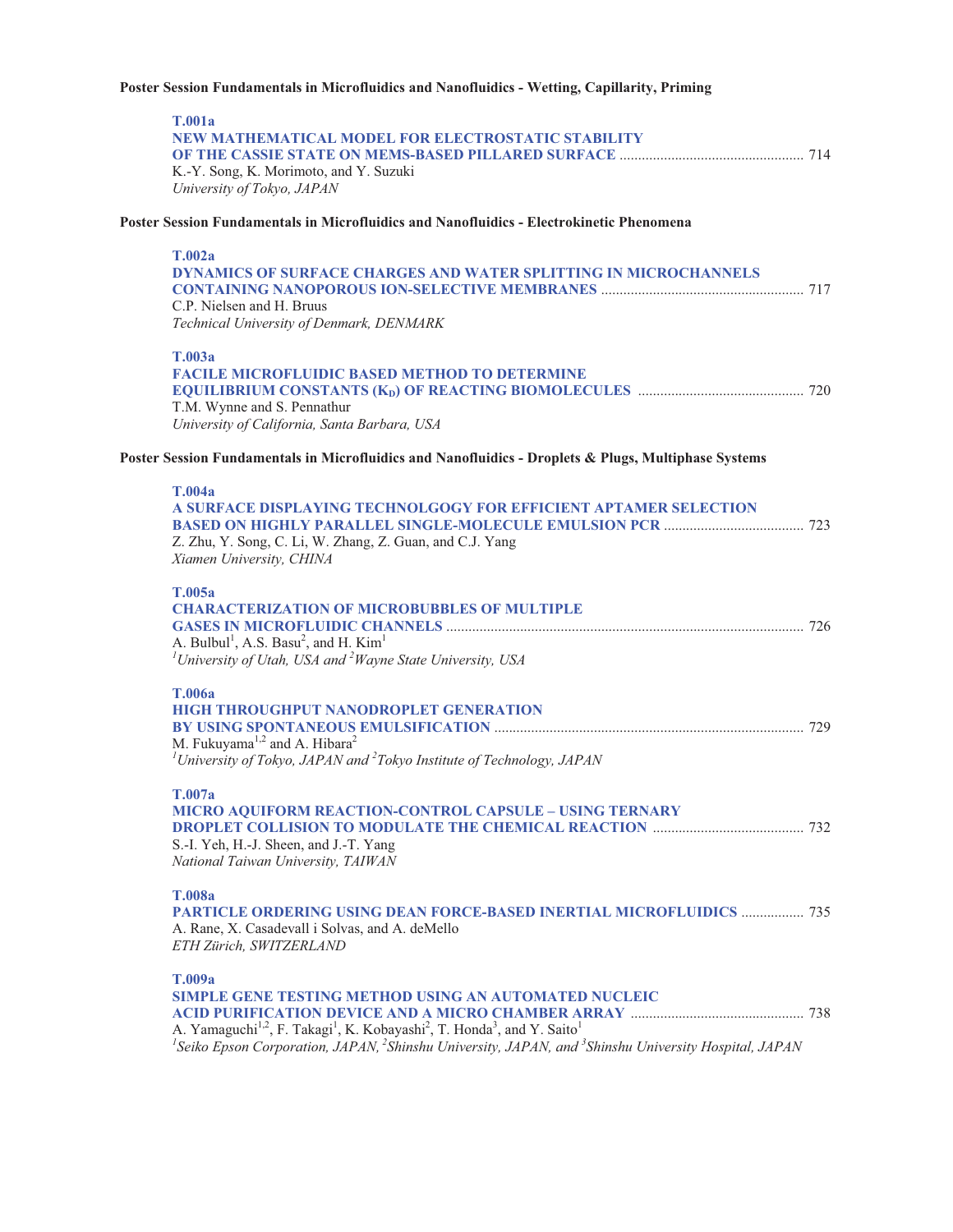| <b>T.010a</b><br>WIDE RANGE DYNAMIC VOLUME RATIO AND SIZE CONTROL OF<br>J. Ito, D.H. Yoon, T. Sekiguchi, and S. Shoji<br>Waseda University, JAPAN                                                                                                                                                |  |
|--------------------------------------------------------------------------------------------------------------------------------------------------------------------------------------------------------------------------------------------------------------------------------------------------|--|
| Poster Session Fundamentals in Microfluidics and Nanofluidics - Optofluidics                                                                                                                                                                                                                     |  |
| <b>T.011a</b><br><b>FUNCTIONALIZATION OF EMBEDDED THIOL-ENE WAVEGUIDES FOR EVANESCENT</b><br><b>WAVE-INDUCED FLUORESCENCE DETECTION IN A MICROFLUIDIC DEVICE  745</b><br>N.A. Feidenhans'l, T.G. Jensen, J.P. Lafleur, and J.P. Kutter<br>Technical University of Denmark, DENMARK               |  |
| <b>T.012a</b><br><b>MANIPULATION OF MICROPARTICLES AND BIOLOGICAL</b><br>S.N. Varanakkottu, S.D. George, T. Baier, S. Hardt, M. Ewald, and M. Biesalski<br>Technische Universität Darmstadt, GERMANY                                                                                             |  |
| T.013a<br><b>SINGLE-LAYER MICROFLUIDIC "DISC" DIODES VIA OPTOFLUIDIC</b><br>R.D. Sochol, C.J. Deeble, V. Shen, M. Nakamura, B.J. Hightower, T.A. Brubaker,<br>K.Y. Lee, S. Gao, M. Kim, K.T. Wolf, K. Iwai, C.C. Glick, L.P.Lee, and L. Lin<br>University of California, Berkeley, USA           |  |
| Poster Session Fundamentals in Microfluidics and Nanofluidics - Magnetofluidics<br>(Magnetic Particles & Related Phenomena)                                                                                                                                                                      |  |
| <b>T.014a</b><br><b>ON-CHIP FORMATION AND FUSION OF SPHEROIDS BY</b><br>N. Sho, K. Morishima, and Y. Akiyama<br>Osaka Univsersity, JAPAN                                                                                                                                                         |  |
| Poster Session Fundamentals in Microfluidics and Nanofluidics - Acoustic Phenomena (BULK & Surface Based)                                                                                                                                                                                        |  |
| T.015a<br><b>DECOUPLING OF ACOUSTIC AND FLUIDIC BOUNDARIES IN ACOUSTOPHORESIS  757</b><br>I. Leibacher, S. Schatzer, and J. Dual<br>ETH Zürich, SWITZERLAND                                                                                                                                      |  |
| Poster Session Fundamentals in Microfluidics and Nanofluidics - Nanofluidic Phenomena (Nanochannels, -Tubes<br>$&$ -Pores)                                                                                                                                                                       |  |
| <b>T.016a</b><br>Y. Hiramatsu <sup>1</sup> , C. Wang <sup>1,2</sup> , H. Shimizu <sup>1,2</sup> , K. Mawatari <sup>1,2</sup> , and T. Kitamori <sup>1,2</sup><br><sup>1</sup> University of Tokyo, JAPAN and $^{2}$ Japan Science and Technology Agency (JST), JAPAN                             |  |
| T.017a<br>PRESSURE-ASSISTED SELECTIVE ELECTROPRECONCENTRATION<br>A.-C. Louër <sup>1</sup> , A. Plecis <sup>2</sup> , A. Pallandre <sup>3</sup> , and A.-M. Haghiri-Gosnet <sup>1</sup><br><sup>1</sup> CNRS, FRANCE, <sup>2</sup> Elvesys, FRANCE, and <sup>3</sup> Université Paris Sud, FRANCE |  |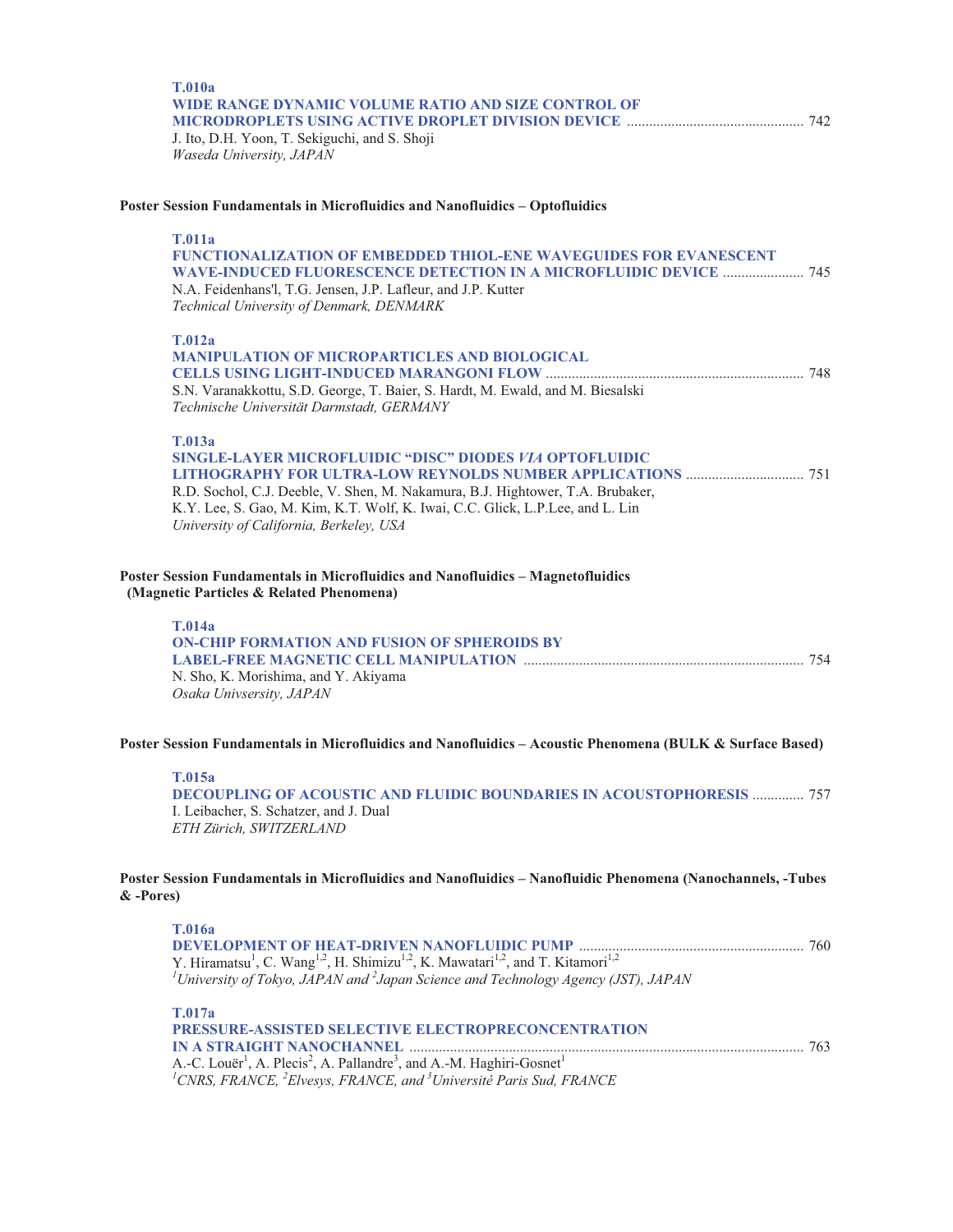#### **Poster Session Fundamentals in Microfluidics and Nanofluidics – Modeling/Numerical Simulation with Experimental Proof**

| <b>T.018a</b>                                                                                                                                                                                                                                                      |  |
|--------------------------------------------------------------------------------------------------------------------------------------------------------------------------------------------------------------------------------------------------------------------|--|
| W.L. Hsu <sup>1</sup> , M.A. Startsev <sup>2</sup> , D.W. Inglis <sup>2</sup> , E.M. Goldys <sup>2</sup> , M.R. Davidson <sup>1</sup> , and D.J.E. Harvie <sup>1</sup><br>${}^{1}$ University of Melbourne, AUSTRALIA and ${}^{2}$ Macquarie University, AUSTRALIA |  |
| Poster Session Fundamentals in Microfluidics and Nanofluidics - Others                                                                                                                                                                                             |  |
| T.019a                                                                                                                                                                                                                                                             |  |
| OPTICAL COHERENCE TOMOGRAPHY FOR DIMENSIONAL                                                                                                                                                                                                                       |  |
| D.R. Reyes, M. Halter, and J. Hwang                                                                                                                                                                                                                                |  |
| National Institute of Standards and Technology (NIST), USA                                                                                                                                                                                                         |  |
| Poster Session Micro- and Nanoengineering - Micro- & Nanofabrication/-Patterning/-Integration                                                                                                                                                                      |  |
| <b>T.020b</b>                                                                                                                                                                                                                                                      |  |
| A LOW-COST, POWER-FREE PDMS MICROFLUIDIC                                                                                                                                                                                                                           |  |
| T. Tang, G. Li, C. Jia, and J. Zhao                                                                                                                                                                                                                                |  |
| Chinese Academy of Sciences, CHINA                                                                                                                                                                                                                                 |  |
| T.021b                                                                                                                                                                                                                                                             |  |
| <b>CREATING MICROMETER-SCALE BRANCH-LIKE PATTERNS</b>                                                                                                                                                                                                              |  |
| Y.-R. Hsu, E.-C. Chang, C.-C. Fu, C.-M. Cheng, and C.-C. Chen                                                                                                                                                                                                      |  |
| National Tsing Hua University, TAIWAN                                                                                                                                                                                                                              |  |
| T.022b                                                                                                                                                                                                                                                             |  |
| <b>ENZYMATIC REACTION-BASED FABRICATION PROCESSES OF MULTILAYER</b>                                                                                                                                                                                                |  |
| Y. Yajima, E. Yamada, C. Yukita, M. Iwase, M. Yamada, and M. Seki                                                                                                                                                                                                  |  |
| Chiba University, JAPAN                                                                                                                                                                                                                                            |  |
| T.023b                                                                                                                                                                                                                                                             |  |
| <b>FOCAL MICROFLUIDIC DELIVERY OF SOLUBLE SIGNALS</b>                                                                                                                                                                                                              |  |
| J. Cheng, C.G. Sip, P.R. Lindstedt, and A. Folch                                                                                                                                                                                                                   |  |
| University of Washington, USA                                                                                                                                                                                                                                      |  |
| <b>T.024b</b>                                                                                                                                                                                                                                                      |  |
| <b>MICROFLUIDIC FLOW REACTORS WITH INTEGRATED MICRO-HEATERS AND</b>                                                                                                                                                                                                |  |
| C. Höra <sup>1</sup> , Z. Shu <sup>2</sup> , E. Beckert <sup>2</sup> , S. Nagl <sup>1</sup> , and D. Belder <sup>1</sup>                                                                                                                                           |  |
| <sup>1</sup> Leipzig University, GERMANY and                                                                                                                                                                                                                       |  |
| ${}^{2}$ Fraunhofer-Institut für Angewandte Optik und Feinmechanik (IOF), GERMANY                                                                                                                                                                                  |  |
| T.025b                                                                                                                                                                                                                                                             |  |
| Y. Wang <sup>1,2</sup> , Y. Gao <sup>1</sup> , H.M. Wyss <sup>1</sup> , P.D. Anderson <sup>1</sup> , and J.M.J. den Toonder <sup>1</sup>                                                                                                                           |  |
| <sup>1</sup> Eindhoven University of Technology, THE NETHERLANDS and                                                                                                                                                                                               |  |
| <sup>2</sup> Dutch Polymer Institute (DPI), THE NETHERLANDS                                                                                                                                                                                                        |  |
| <b>T.026b</b>                                                                                                                                                                                                                                                      |  |
| J. Elizalde, M. Antoñana, L. Matthys, F. Laouenan, and J.M. Ruano-López                                                                                                                                                                                            |  |

*CIC microGUNE, SPAIN and IK4-IKERLAN, SPAIN*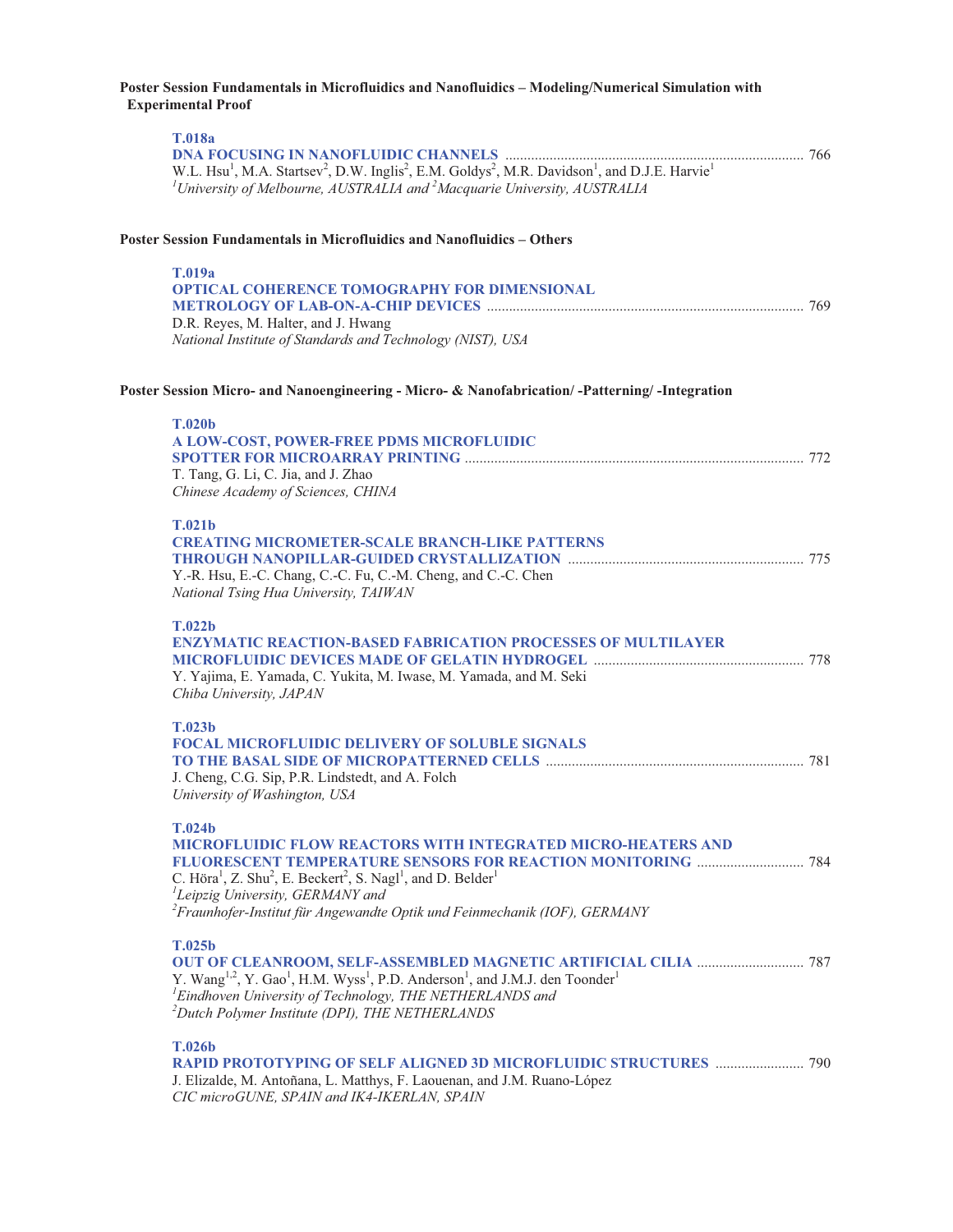| T.027 <sub>b</sub><br><b>SLURRY PACKING PLACEMENT OF MEMS MICROPARTS</b>                                                                                                                                                                                                                                                           |  |
|------------------------------------------------------------------------------------------------------------------------------------------------------------------------------------------------------------------------------------------------------------------------------------------------------------------------------------|--|
| K. Araki <sup>1</sup> , R. Ohashi <sup>1</sup> , H. Honma <sup>1</sup> , N. Misawa <sup>1</sup> , K. Takahashi <sup>1</sup> , K. Sawada <sup>1</sup> , M. Ishida <sup>1</sup> , and Y. Murakami <sup>1,2</sup><br>${}^{1}$ Toyohashi University of Technology, JAPAN and ${}^{2}$ Japan Science and Technology Agency (JST), JAPAN |  |
| Poster Session Micro- and Nanoengineering - Bonding, Sealing & Interfacing Technologies                                                                                                                                                                                                                                            |  |
| <b>T.028b</b>                                                                                                                                                                                                                                                                                                                      |  |
| <b>HETEROGENEOUS INTEGRATION OF SILICON</b>                                                                                                                                                                                                                                                                                        |  |
| M.M. Mielnik, T.R. Tofteberg, and E. Andreassen                                                                                                                                                                                                                                                                                    |  |
| SINTEF ICT, NORWAY                                                                                                                                                                                                                                                                                                                 |  |
| Poster Session Micro- and Nanoengineering - Novel/Smart/Responsive Materials                                                                                                                                                                                                                                                       |  |
| <b>T.029b</b>                                                                                                                                                                                                                                                                                                                      |  |
| <b>CONTINUOUS FORMATION OF HOMOGENEOUS AND</b>                                                                                                                                                                                                                                                                                     |  |
| A. McAllister and A. Günther                                                                                                                                                                                                                                                                                                       |  |
| University of Toronto, CANADA                                                                                                                                                                                                                                                                                                      |  |
| <b>T.030b</b>                                                                                                                                                                                                                                                                                                                      |  |
| MICROCAPSULES WITH MAGNETIC NANOPARTICLE-BASED                                                                                                                                                                                                                                                                                     |  |
| SHELL AND AQUEOUS CORE VIA SELECTIVE POLYMERIZATION                                                                                                                                                                                                                                                                                |  |
| F.N. Pirmoradi, K. Iwai, K.Y. Lee, T.A. Brubaker, and L. Lin                                                                                                                                                                                                                                                                       |  |
| University of California, Berkeley, USA                                                                                                                                                                                                                                                                                            |  |
| Poster Session Micro- and Nanoengineering - Surface Modification                                                                                                                                                                                                                                                                   |  |
| <b>T.031b</b>                                                                                                                                                                                                                                                                                                                      |  |
| A CHEMICALLY-SENSITIVE NANOWIRE SENSOR ARRAY FOR                                                                                                                                                                                                                                                                                   |  |
| V. Krivitsky, L.C. Hsiung, V. Naddaka, Y.K. Conroy, L. Burstein, H. Peretz-Soroka, and F. Patolsky                                                                                                                                                                                                                                 |  |
| Tel Aviv University, ISRAEL                                                                                                                                                                                                                                                                                                        |  |
| <b>T.032b</b>                                                                                                                                                                                                                                                                                                                      |  |
| <b>ANTITHROMBOGENICITY OF NANO POROUS POLYETHERSULFONE</b>                                                                                                                                                                                                                                                                         |  |
| I. Sanada <sup>1</sup> , H. Ito <sup>1</sup> , G.S. Prihandana <sup>1</sup> , M. Noborisaka <sup>1</sup> , N. Miki <sup>1</sup> , T. Suzuki <sup>1</sup> , and Y. Kanno <sup>2</sup>                                                                                                                                               |  |
| <sup>1</sup> Keio University, JAPAN and $^{2}$ Tokyo Medical University, JAPAN                                                                                                                                                                                                                                                     |  |
| Poster Session Micro- and Nanoengineering - Molecular Systems & Nanochemistry                                                                                                                                                                                                                                                      |  |
| T.033b                                                                                                                                                                                                                                                                                                                             |  |
| <b>MANIPULATION OF MICROTUBLES MOTILITY USING ELECTRICAL</b>                                                                                                                                                                                                                                                                       |  |
|                                                                                                                                                                                                                                                                                                                                    |  |
| ${}^{1}$ Kyoto University, JAPAN and ${}^{2}$ Japan Science and Technology Agency (JST), JAPAN                                                                                                                                                                                                                                     |  |
|                                                                                                                                                                                                                                                                                                                                    |  |
| <b>T.034b</b><br>MULTICHANNEL LINEAR-ARRAY MICROBIOSENSOR USING APTAMER                                                                                                                                                                                                                                                            |  |
| <b>MODIFIED GRAPHENE OXIDE: IMPROVED SENSITIVITY BY MOLECULAR DESIGN  814</b>                                                                                                                                                                                                                                                      |  |
| Y. Ueno, K. Furukawa, K. Matsuo, S. Inoue, K. Hayashi, H. Hibino, and Y. Sato                                                                                                                                                                                                                                                      |  |

*NTT Corporation, JAPAN*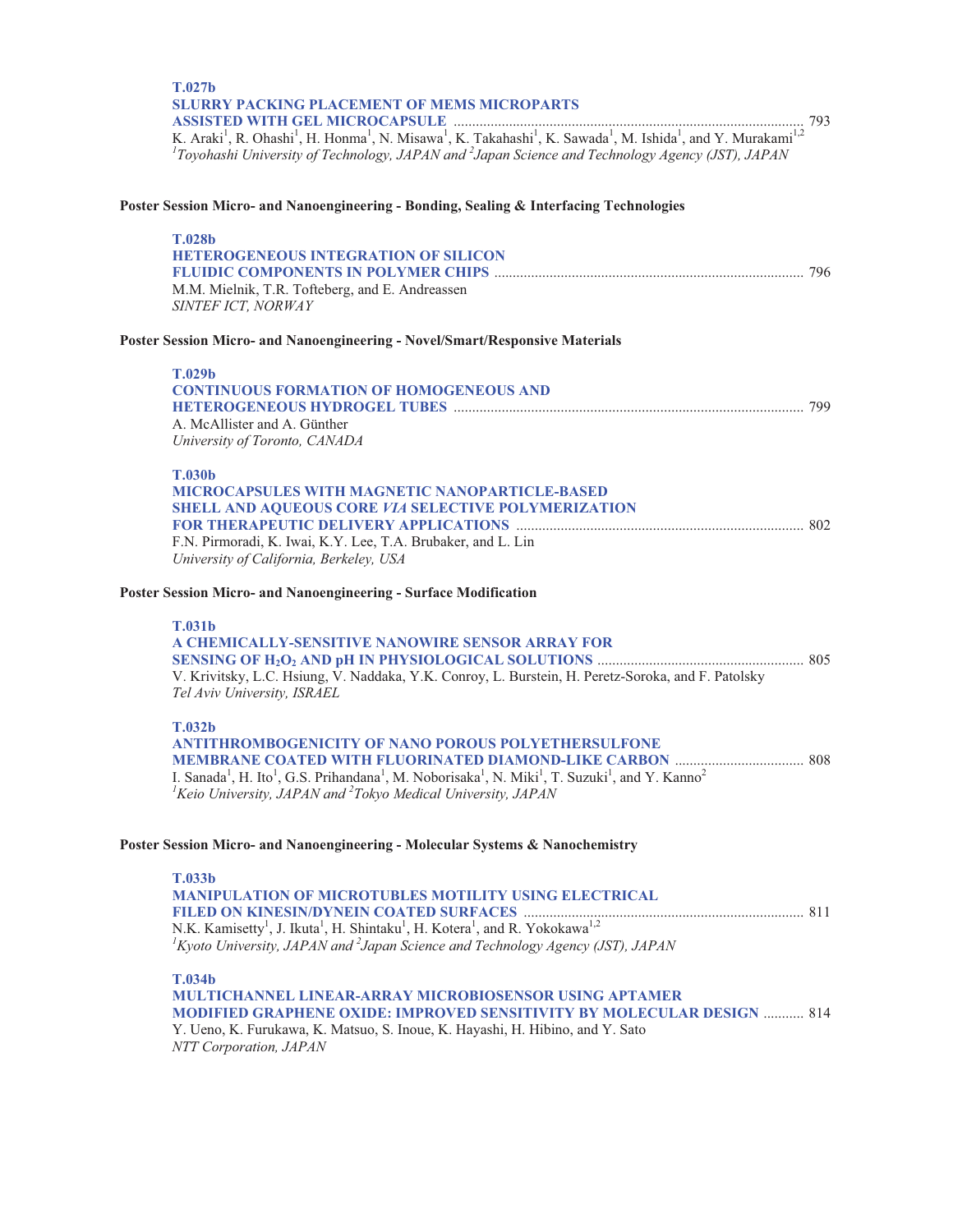### **Poster Session Micro- and Nanoengineering - Nanobiotechnology**

| T.035b<br>DNA TRANSLOCATION DYNAMICS THROUGH SHORT NANOCHANNELS<br>C. Gupta, W.-C. Liao, D. Gallego-Perez, C.E. Castro, and L.J. Lee<br>Ohio State University, USA                                                                                                                                                                                                                                                   |  |
|----------------------------------------------------------------------------------------------------------------------------------------------------------------------------------------------------------------------------------------------------------------------------------------------------------------------------------------------------------------------------------------------------------------------|--|
| <b>T.036b</b><br>MICROFLUIDIC SINGLE-MOLECULE NUCLEASE DIGESTION<br><b>REVEALS RATE-ENHANCING OFF-AND-ON MOLECULAR</b><br>D. Onoshima <sup>1</sup> , N. Kaji <sup>1</sup> , M. Tokeshi <sup>2</sup> , and Y. Baba <sup>1,3</sup><br>${}^{1}$ Nagoya University, JAPAN and ${}^{2}$ Hokkaido University, JAPAN, and<br><sup>3</sup> National Institute of Advanced Industrial Science and Technology (AIST)           |  |
| <b>Poster Session Micro- and Nanoengineering - Nanoassembly</b>                                                                                                                                                                                                                                                                                                                                                      |  |
| <b>T.037b</b><br><b>MECHANISM OF DNA COMBING THROUGH RECEDING MENISCUS</b><br>B. Charlot <sup>1</sup> , F. Bardin <sup>1,2</sup> , N. Sanchez <sup>3</sup> , P. Roux <sup>3</sup> , S. Teixeira <sup>3</sup> , and E. Schwob <sup>4</sup><br><sup>1</sup> Université Montpellier, FRANCE, <sup>2</sup> Université de Nîmes, FRANCE, <sup>3</sup> SANOFI, FRANCE, and <sup>4</sup> IGMM CNRS,<br><b>FRANCE</b>        |  |
| Poster Session Sensors & Actuators, Detection Technologies - Micropumps, -Valves, -Dispensers                                                                                                                                                                                                                                                                                                                        |  |
| T.038c<br>A HIGHLY INTEGRATED DOSING SYSTEM FOR DRUG DELIVERY APPLICATIONS  826<br>F. Thoma, F. Goldschmidtböing, H. Feth, E. Möller, and P. Woias<br>University of Freiburg - IMTEK, GERMANY                                                                                                                                                                                                                        |  |
| T.039c<br><b>ELECTROSTATICALLY DRIVEN VALVELESS PERISTALTIC</b><br>K.S. Lee <sup>1</sup> , B. Kim <sup>2</sup> , and M.A. Shannon <sup>1</sup><br>$^{1}$ University of Illinois, Urbana-Champaign, USA and $^{2}$ Catholic University of Daegu, SOUTH KOREA                                                                                                                                                          |  |
| <b>T.040c</b><br>THERMOREVERSIBLE MODULAR MICROFLUIDIC VALVES USING EMISE IONOGEL  832<br>F. Benito-Lopez <sup>1</sup> , M. Antoñana <sup>1</sup> , D. Diamond <sup>2</sup> , and V. Castro-López <sup>1</sup><br>$^{1}$ CIC microGUNE, SPAIN and $^{2}$ Dublin City University, IRELAND                                                                                                                             |  |
| Poster Session Sensors & Actuators, Detection Technologies - Physical Sensors                                                                                                                                                                                                                                                                                                                                        |  |
| <b>T.041c</b><br>A CMOS MEMS CAPACITIVE DIFFERENTIAL FLOW<br>W.-J. Chen, S.-H. Liao, and M.-S. Lu<br>National Tsing Hua University, TAIWAN                                                                                                                                                                                                                                                                           |  |
| T.042c<br><b>DIRECT DIFFERENTIAL MICRO CORIOLIS MASS FLOW SENSOR TO</b><br>J. Groenesteijn <sup>1</sup> , H. Zhang <sup>1</sup> , R.M. Tiggelaar <sup>1</sup> , T.S.J. Lammerink <sup>1</sup> , J.C. Lötters <sup>2</sup> ,<br>J.G.E. Gardeniers <sup>1</sup> , and R.J. Wiegerink <sup>1</sup><br>${}^{1}$ MESA+, University of Twente, THE NETHERLANDS and<br>$^{2}$ <i>Prophonet High Tool PV THE NETHEPLANDS</i> |  |

*2 Bronkhorst High-Tech BV, THE NETHERLANDS*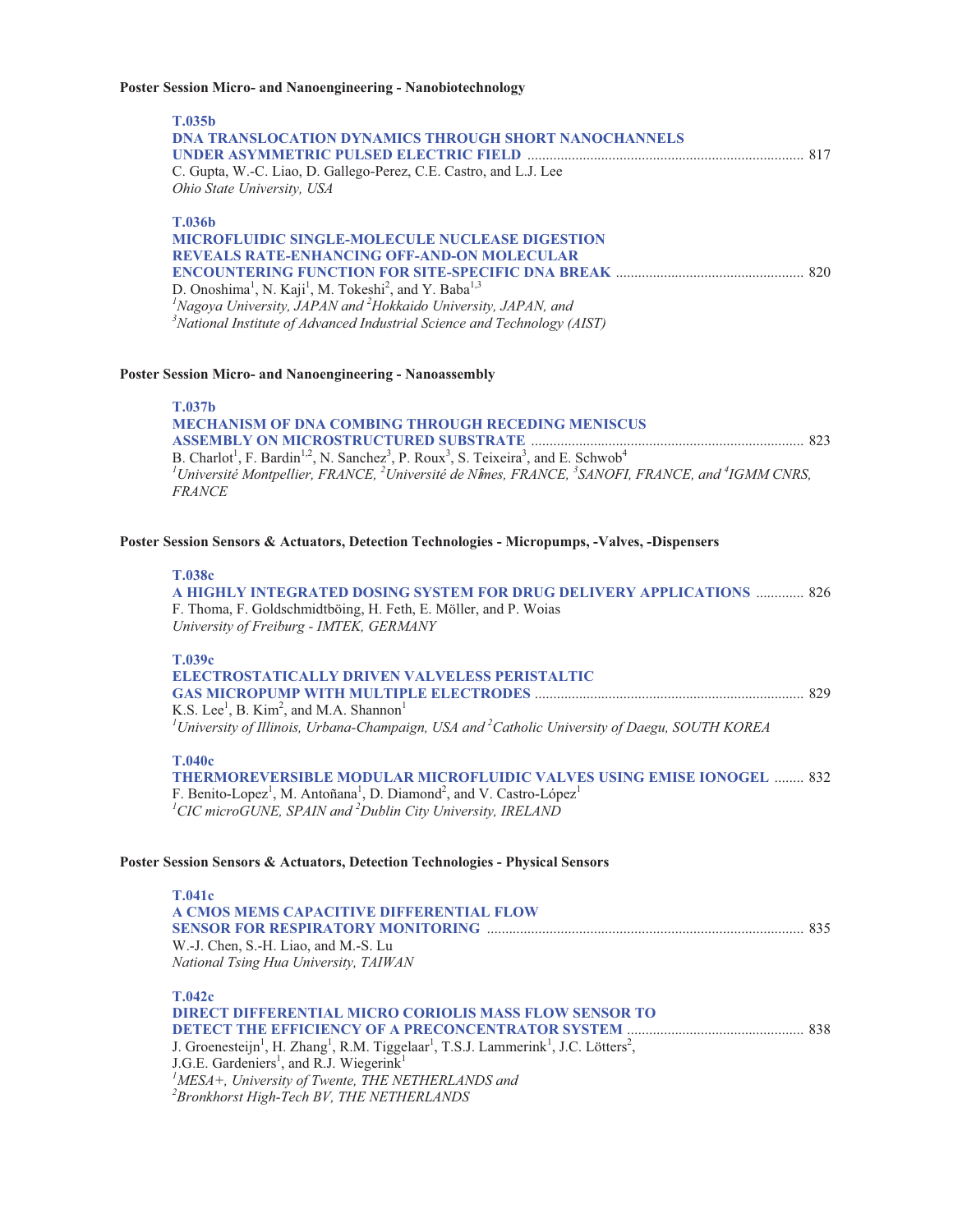| T.043c<br>SIMULTANEOUS FLUORESCENCE AND IMPEDANCE<br>D. Spencer, G. Elliott, and H. Morgan<br>University of Southampton, UK                                                                                                                                                                                                                                                                                                                      |  |
|--------------------------------------------------------------------------------------------------------------------------------------------------------------------------------------------------------------------------------------------------------------------------------------------------------------------------------------------------------------------------------------------------------------------------------------------------|--|
| Poster Session Sensors & Actuators, Detection Technologies - Biosensors                                                                                                                                                                                                                                                                                                                                                                          |  |
| <b>T.044c</b><br>A MEMBRANE-BASED SEMIQUANTITATIVE OPTICAL<br>Y.H. Jang, Y.D. Han, B.H. Min, and H.C. Yoon<br>Ajou University, SOUTH KOREA                                                                                                                                                                                                                                                                                                       |  |
| T.045c<br>A NOVEL ELECTRICAL NEEDLE WITH MICROELECTRODES<br>G. Kang, S. Seo, J. Yun, and J.H. Lee<br>Gwangju Institute of Science and Technology (GIST), REPUBLIC OF KOREA                                                                                                                                                                                                                                                                       |  |
| <b>T.046c</b><br>ULTRA DIELECTROPHORESIS: ELECTROTHERMAL ANALYSIS AND ITS<br><b>APPLICATIONS IN MICROFLUIDIC SAMPLE PREPARATION AND PROTEOMICS  850</b><br>S. Emaminejad, M. Javanmard, C. Gupta, R.W. Dutton, R.W. Davis, and R.T. Howe<br>Stanford University, USA                                                                                                                                                                             |  |
| T.047c<br><b>APTAMER-FUNTIONALIZED MICROTUBUE FOR CONTINEOUS AND SELECTIVE</b><br><b>CAPTURING AND FILTERING USING A NANOPOROUS HYDROGEL MEMBRANE  853</b><br>M. Kim and T. Kim<br>Ulsan National Institute of Science and Technology (UNIST), SOUTH KOREA                                                                                                                                                                                       |  |
| <b>T.048c</b><br><b>CELL TYPE CLASSIFICATION BASED ON SPECIFIC MEMBRANE CAPACITANCE</b><br>Y. Zhao <sup>1</sup> , D. Chen <sup>1</sup> , Y. Luo <sup>1</sup> , S. Huang <sup>2</sup> , H. Lee <sup>2</sup> , M. Wu <sup>2</sup> , R. Long <sup>3</sup> , J. Wang <sup>1</sup> , and J. Chen <sup>1</sup><br><sup>1</sup> Chinese Academy of Sciences, CHINA, $^{2}$ Chang Gung University, TAIWAN,<br><sup>3</sup> University of Alberta, CANADA |  |
| Т.049с<br><b>DEVELOPMENT OF NOVEL LABEL-FREE ENZYME ACTIVITY</b><br><b>ASSAY USING NANOIMPRINTED PHOTONIC CRYSTAL FOR</b><br>W. Hashimoto, T. Endo, K. Sueyoshi, and H. Hisamoto<br>Osaka Prefecture University, JAPAN                                                                                                                                                                                                                           |  |
| <b>T.050c</b><br><b>FABRICATION OF INTEGRATED MICROPATTERN SENSOR CHIP</b><br>C.-H. Lee, N. Matsui, and M. Takai<br>University of Tokyo, JAPAN                                                                                                                                                                                                                                                                                                   |  |
| T.051c<br>KINETIC AND THERMODYNAMIC ANALYSES OF DNA HYBRIDIZATION<br><b>REVEAL THE MECHANISM OF GOLD NANOPARTICLE-ASSISTED</b><br>A. Sedighi and P.C.H. Li<br>Simon Fraser University, CANADA                                                                                                                                                                                                                                                    |  |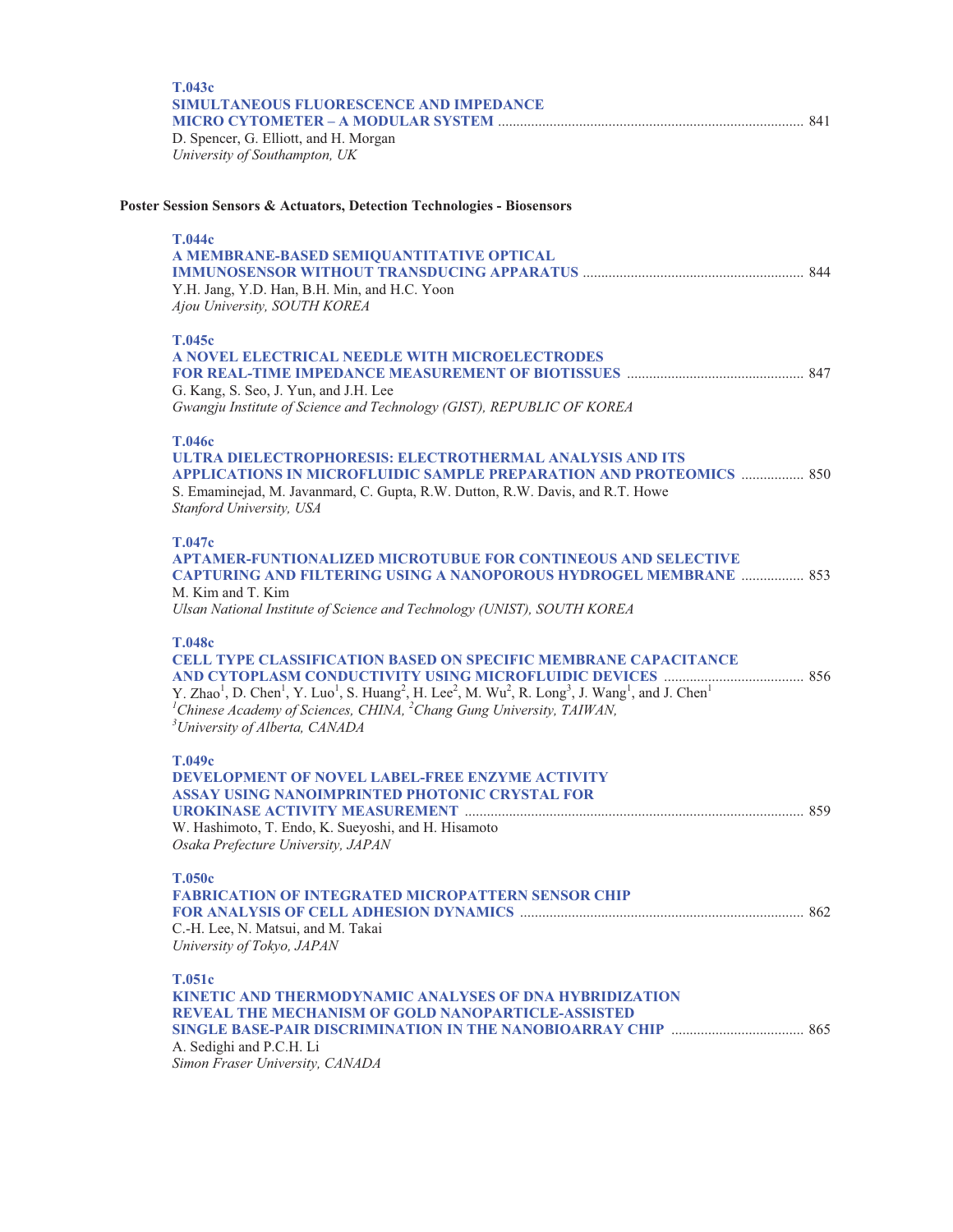| T.052c<br><b>METABOLITE ANALYTICS WITH AN INTEGRATED</b><br>S. Ketterer, D. Hoevermann, W. Weber, and M. Meier<br>University of Freiburg - IMTEK, GERMANY                                                                                                                                                                                                                                                                 |  |
|---------------------------------------------------------------------------------------------------------------------------------------------------------------------------------------------------------------------------------------------------------------------------------------------------------------------------------------------------------------------------------------------------------------------------|--|
| T.053c<br>K.R. Balakrishnan and L.L. Sohn<br>University of California, Berkeley, USA                                                                                                                                                                                                                                                                                                                                      |  |
| T.054c<br><b>NANOFLUIDIC CRYSTAL IN A PARYLENE C CONFINED</b><br>B.J. Wang, H. Sun, R. Zhang, W. Wang, M. Chu, Y. Wang, H. Li, H.A. Zhang, W. Wu, and Z. Li<br>Peking University, CHINA                                                                                                                                                                                                                                   |  |
| T.055c<br><b>RAPID AIRBORNE PATHOGENS DETECTION SYSTEM</b><br>K. Takenaka <sup>1</sup> , S. Togashi <sup>1</sup> , and R. Miyake <sup>2</sup><br><sup>1</sup> Hitachi, Ltd., JAPAN and <sup>2</sup> University of Tokyo, JAPAN                                                                                                                                                                                            |  |
| <b>T.056c</b><br><b>REAL-TIME BIOSENSOR SYSTEM FOR BIOPHYSICAL MONITORING OF BIRDS  880</b><br>A. Gumus, S. Lee, K. Karlsson, R. Gabrielson, D.W. Winkler, and D. Erickson<br>Cornell University, USA                                                                                                                                                                                                                     |  |
| T.057c<br><b>VOLUMETRIC IMPEDANCE BASED FLOW-THROUGH IMMUNOSENSOR</b><br>M.S. Wiederoder and D.L. DeVoe<br>University of Maryland, College Park, USA                                                                                                                                                                                                                                                                      |  |
| Poster Session Sensors & Actuators, Detection Technologies - Chemical & Electrochemical Sensors                                                                                                                                                                                                                                                                                                                           |  |
| T.058c<br>PEDOT-CNT COMPOSITE MICRO-ELECTRODES FOR<br>R. Samba <sup>1</sup> , W. Schuhmann <sup>2</sup> , S. Epple <sup>1</sup> , I. Matychin <sup>1</sup> , L. Kiesel <sup>1</sup> , and M. Stelzle <sup>1</sup><br><sup>1</sup> NMI Natural and Medical Sciences Institute, GERMANY, and <sup>2</sup> Ruhr Universität Bochum, GERMANY                                                                                  |  |
| T.059c<br>A NOVEL SPIROPYRAN-CONDUCTING POLYMER BIOSENSOR CHIP WITH<br>M. Zanoni <sup>1</sup> , R. Gorkin, III <sup>2</sup> , D.L. Officer <sup>2</sup> , K. Wagner <sup>2</sup> , S. Gambhir <sup>2</sup> , G.G. Wallace <sup>2</sup> , and D. Diamond <sup>1</sup><br>${}^{1}$ Dublin City University, IRELAND and ${}^{2}$ University of Wollongong, AUSTRALIA                                                         |  |
| <b>T.060c</b><br><b>LAB-ON-A-CHIP FOR ELECTROCHEMICAL MAGNETO-IMMUNOASSAY</b><br>M. Medina-Sánchez <sup>1</sup> , S. Miserere <sup>1</sup> , E. Morales-Narváez <sup>1,2</sup> , and A. Merkoçi <sup>1,3</sup><br><sup>1</sup> Autonomous University of Barcelona, SPAIN, <sup>2</sup> Polytechnic University of Catalonia, SPAIN, and<br><sup>3</sup> Catalan Institute for Research and Advanced Studies (ICREA), SPAIN |  |
| <b>T.061c</b><br><b>MICROFLUIDIC PAPER-BASED ANALYTICAL DEVICE FOR FLUORESCENCE</b><br>K. Yamada, S. Takaki, K. Suzuki, and D. Citterio<br>Keio University, JAPAN                                                                                                                                                                                                                                                         |  |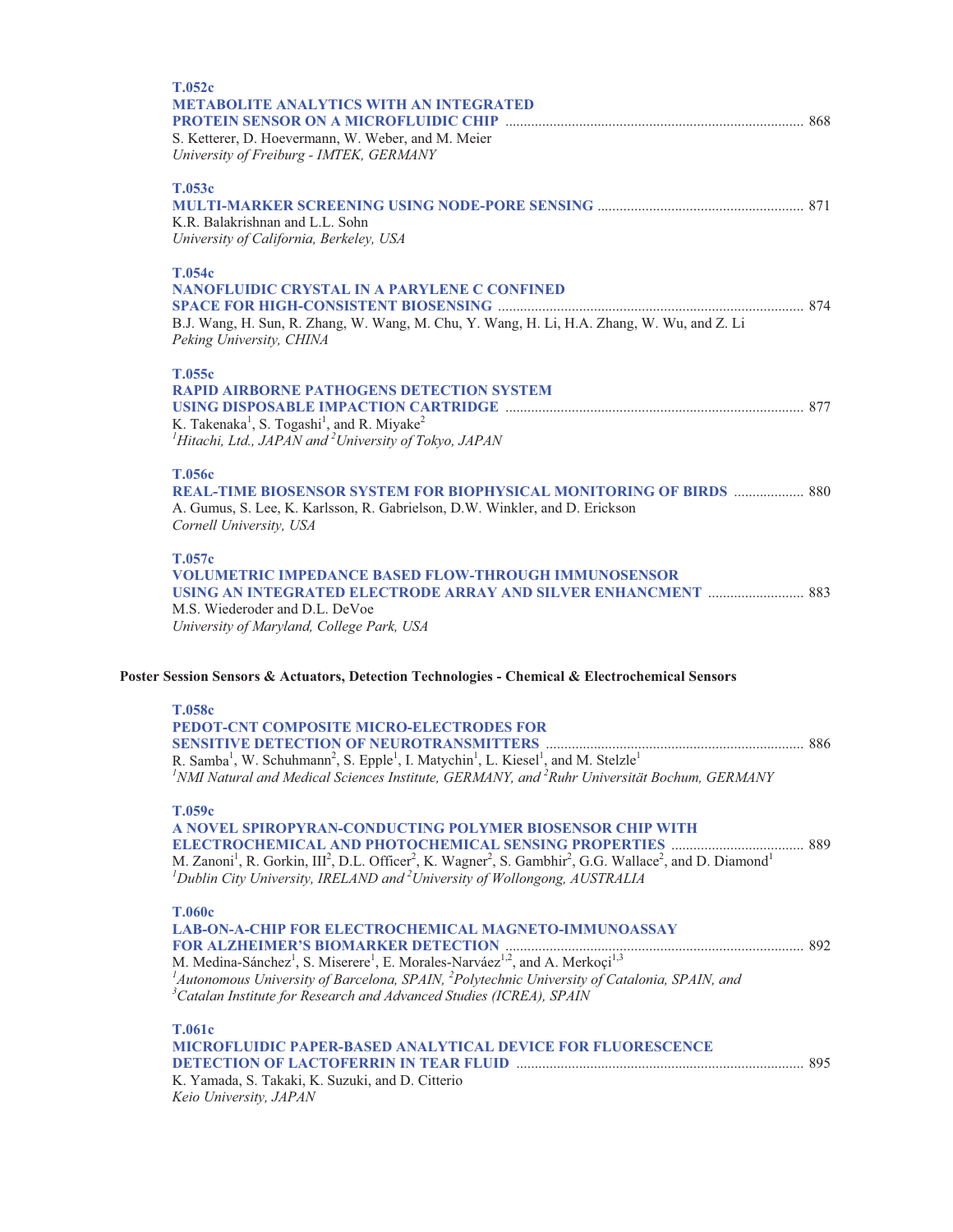| <b>T.062c</b><br>POLYMERIZATION OF BIOLOGICAL MOLECULES IN A MICROCHANNEL<br><b>GENERATES BOTH HIGH AND LOW-REFRACTIVE INDEX INGREDIENTS  898</b><br>K. Hayashi, S. Inoue, T. Horiuchi, Y. Iwasaki, N. Matsuura, and Y. Sato<br>Nippon Telegraph and Telephone Corporation, JAPAN                                                                                                             |  |
|-----------------------------------------------------------------------------------------------------------------------------------------------------------------------------------------------------------------------------------------------------------------------------------------------------------------------------------------------------------------------------------------------|--|
| T.063c<br><b>USB-TYPE POINT-OF-CARE SENSOR FOR STRIPPING ANALYSIS OF TRACE METALS  901</b><br>W. Kang <sup>1</sup> , X. Pei <sup>1</sup> , A. Bange <sup>2</sup> , E. Haynes <sup>1</sup> , W.R. Heineman <sup>1</sup> , and I. Papautsky <sup>1</sup><br><sup>1</sup> University of Cincinnati, USA and ${}^{2}$ Xavier University, USA                                                      |  |
| Poster Session Sensors & Actuators, Detection Technologies - Visualization & Imaging Technologies                                                                                                                                                                                                                                                                                             |  |
| T.064c<br><b>MEASUREMENT OF THREE DIMENSIONAL FLOW</b><br><b>STRUCTURE DURING MICRODROPLET FORMATION</b><br>M. Oishi, H. Kinoshita, T. Fujii, and M. Oshima<br>University of Tokyo, JAPAN                                                                                                                                                                                                     |  |
| T.065c<br>RAMAN IMAGING TECHNIQUE FOR NON-INTRUSIVE VISUALIZATION<br>R. Kuriyama, A. Ito, T. Noguchi, K. Ozawa, and Y. Sato<br>Keio University, JAPAN                                                                                                                                                                                                                                         |  |
| Poster Session Sensors & Actuators, Detection Technologies - Optical Detection                                                                                                                                                                                                                                                                                                                |  |
| <b>T.066c</b>                                                                                                                                                                                                                                                                                                                                                                                 |  |
| A 40-MHZ FREQUENCY MULTIPLEXED ELECTRONIC SYSTEM<br>K.M. Dadesh, and A.S. Basu<br>Wayne State University, USA                                                                                                                                                                                                                                                                                 |  |
| T.067c<br><b>CARS MICROSCOPIC MEASUREMENT OF MULTIPLE ION</b><br>T. Noguchi, R. Kuriyama, K. Ozawa, and Y. Sato                                                                                                                                                                                                                                                                               |  |
| Keio University, JAPAN                                                                                                                                                                                                                                                                                                                                                                        |  |
| <b>T.068c</b><br><b>DEVELOPMENT OF UV EXCITATION DIFFERENTIAL INTERFERENCE CONTRAST</b><br><b>THERMAL LENS MICROSCOPE TOWARD COUNTING OF PROTEIN MOLECULES  916</b><br>Y. Asano <sup>1</sup> , H. Shimizu <sup>1,2</sup> , K. Mawatari <sup>1,2</sup> , and T. Kitamori <sup>1,2</sup><br><sup>1</sup> University of Tokyo, JAPAN and $^{2}$ Japan Science and Technology Agency (JST), JAPAN |  |
| T.069c<br><b>FLUORESCENCE IMAGING OF MOLECULAR TRANSPORTATION THROUGH</b><br>T. Tonooka <sup>1</sup> , K. Sato <sup>1</sup> , R. Kawano <sup>2</sup> , T. Osaki <sup>1,2</sup> , and S. Takeuchi <sup>1,2</sup><br><sup>1</sup> University of Tokyo, JAPAN and <sup>2</sup> Kanagawa Academy of Science and Technology (KAST), JAPAN                                                          |  |
| <b>T.070c</b><br><b>MICRO/NANO SURFACE TENSION MEASUREMENT</b>                                                                                                                                                                                                                                                                                                                                |  |
| M. Chung <sup>1,2</sup> , C. Pigot <sup>1</sup> , and A. Hibara <sup>2</sup>                                                                                                                                                                                                                                                                                                                  |  |

M. Chung<sup>1,2</sup>, C. Pigot<sup>1</sup>, and A. Hibara<sup>2</sup><br><sup>*1*</sup> University of Tokyo, JAPAN and <sup>2</sup> Tokyo Institute of Technology, JAPAN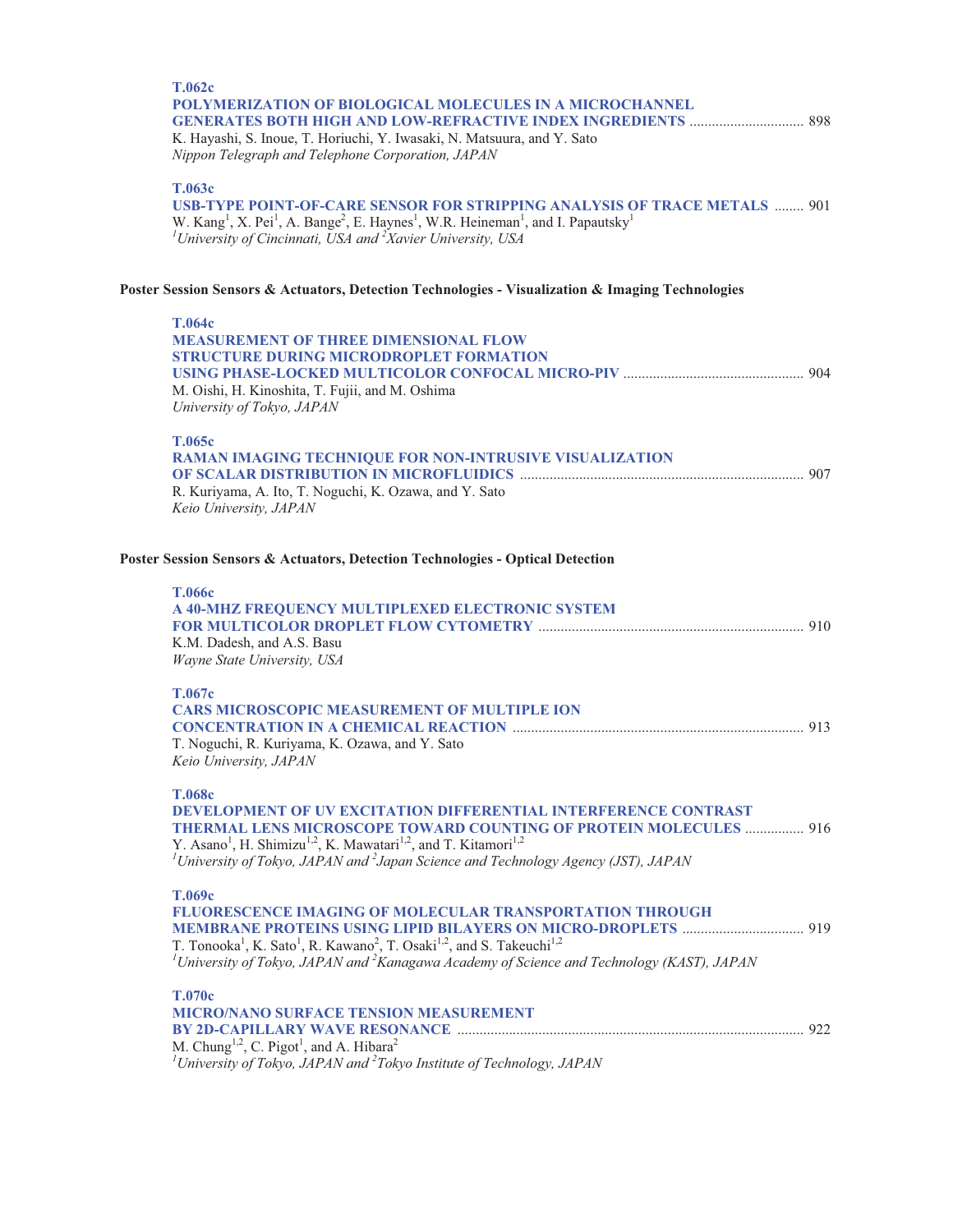## **T.071c PLASTICIZED PVC-BASED PHOTONIC CRYSTAL FOR ION SENSING APPLICATION** ............ 925 S. Aki, T. Endo, K. Sueyoshi, and H. Hisamoto

*Osaka Prefecture University, JAPAN* 

## **Poster Session Sensors & Actuators, Detection Technologies - Mass Spectrometric Detection**

| T.072c                                                        |  |
|---------------------------------------------------------------|--|
| <b>INTERFACING DROPLET MICROFLUIDICS WITH INDUCTIVELY</b>     |  |
|                                                               |  |
| P.E. Verboket, O. Borovinskaya, D. Günther, and P.S. Dittrich |  |
| <i>ETH Zürich. SWITZERLAND</i>                                |  |
|                                                               |  |

# **Poster Session Novel Functionalities in Integrated Microfluidic Platforms - Platforms Based on Capillary Forces (Paper Based Microfluidics, Lateral Flow Tests)**

| <b>T.073d</b><br><b>FABRICATION OF LAMINATED PAPER-BASED ANALYTICAL</b>                                                                        |  |
|------------------------------------------------------------------------------------------------------------------------------------------------|--|
|                                                                                                                                                |  |
| Z.H. Fan <sup>1</sup> , C.L. Cassano <sup>1</sup> , and W. Liu <sup>1,2</sup>                                                                  |  |
| <sup>1</sup> University of Florida, USA and <sup>2</sup> Shaanxi Normal University, CHINA                                                      |  |
| <b>T.074d</b>                                                                                                                                  |  |
| PLASMONIC NANOPARTICLE DEPOSITION ON A                                                                                                         |  |
|                                                                                                                                                |  |
| C. Huang, H. Jans, N. Verellen, M. Bivragh, and L. Lagae<br>imec, BELGIUM                                                                      |  |
| <b>T.075d</b>                                                                                                                                  |  |
| SLICED THREAD COMPOSITE FOR LOW-COST MULTIPLEXED IMMUNOASSAY  937                                                                              |  |
| J. Kim, S. Bae, S. Song, and S. Kwon                                                                                                           |  |
| Seoul National University, SOUTH KOREA                                                                                                         |  |
| Poster Session Novel Functionalities in Integrated Microfluidic Platforms - Microfluidic Large Scale Integration                               |  |
| <b>T.076d</b>                                                                                                                                  |  |
| ROBUST LAYOUT TECHNIQUES DECREASE VOLUME INJECTION                                                                                             |  |
|                                                                                                                                                |  |
| F. Yu, M.A. Horowitz, and S.R. Quake                                                                                                           |  |
| Stanford University, USA                                                                                                                       |  |
| Poster Session Novel Functionalities in Integrated Microfluidic Platforms - Digital Microfluidics on Surfaces                                  |  |
| <b>T.077d</b>                                                                                                                                  |  |
|                                                                                                                                                |  |
| D.G. Pyne <sup>1</sup> , W.M. Salman <sup>2</sup> , M. Abdelgawad <sup>2</sup> , and Y. Sun <sup>1</sup>                                       |  |
| <sup>1</sup> University of Toronto, CANADA and <sup>2</sup> Assiut University, EGYPT                                                           |  |
|                                                                                                                                                |  |
| Poster Session Novel Functionalities in Integrated Microfluidic Platforms - Segmented Flow &<br><b>Droplet Based Microfluidics in Channels</b> |  |

| <b>T.078d</b>                                              |  |
|------------------------------------------------------------|--|
| A HIGH-THROUGHPUT MICROFLUIDIC SYSTEM FOR THE SIMULTANEOUS |  |
|                                                            |  |
| B. Schlicht and M. Zagnoni                                 |  |
| University of Strathclyde, UK                              |  |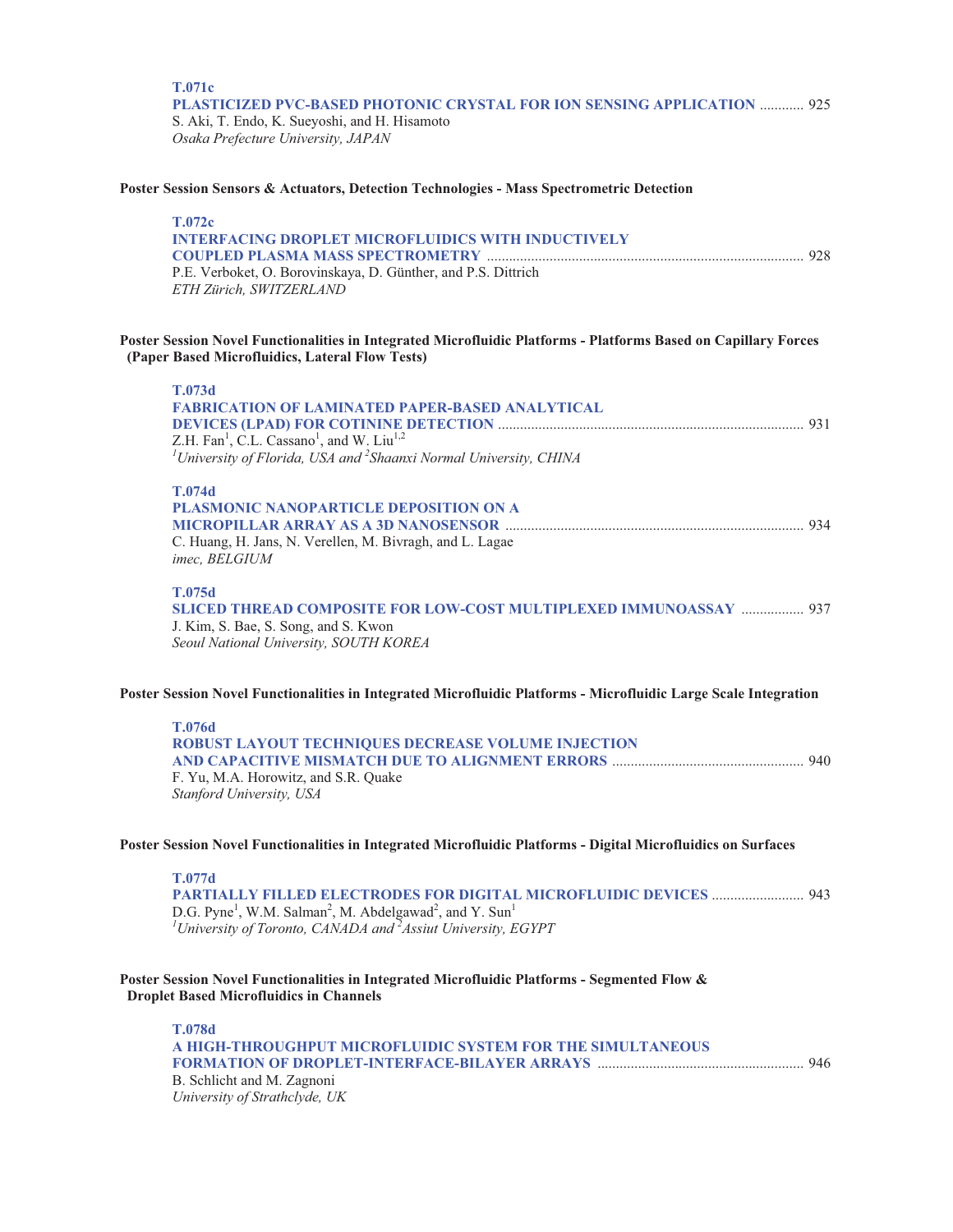# **T.079d DROPLET ARRAY FOR MINIATURIZING MICROTITER PLATE PLATFORM** ........................... 949 S.H. Jin<sup>1</sup>, H.-H. Jeong<sup>1</sup>, Y.M. Noh<sup>1</sup>, S.-H. Lee<sup>2</sup>, and C.-S. Lee<sup>1</sup> <sup>1</sup> Chungnam National University, SOUTH KOREA and <sup>2</sup> Korea Institute of Science and Technology (KIST), *SOUTH KOREA*  **T.080d ELECTROSTATIC POTENTIAL WELLS FOR MANIPULATIONS OF DROPS IN MICROCHANNELS** ........................................................................ 952 R. de Ruiter, A.M. Pit, V. Martins de Oliveira, D. Wijnperlé, M.H.G. Duits, H.T.M. van den Ende, and F. Mugele *University of Twente, THE NETHERLANDS*  **T.081d ON-DEMAND PHOTOTHERMAL PATTERNING OF PATHWAY FOR PICOLITER DROPLET** .......................................................................................... 955 M. Muto and M. Motosuke

#### **Poster Session Novel Functionalities in Integrated Microfluidic Platforms - Centrifugal Microfluidics**

#### **T.082d**

**A NOVEL FULLY AUTOMATED CENTRIFUGAL MICROFLUIDIC PLATFORM WITH MASSIVE VOLUME CAPABILITY TO ISOLATE CIRCULATING TUMOR CELLS** ......... 958 M.S.  $\mathrm{Kim}^1$ , H.-S. Moon<sup>1</sup>, S.S.  $\mathrm{Kim}^2$ , J.-M. Park<sup>1</sup>, and N.  $\mathrm{Huh}^1$ *1 Samsung Advanced Institute of Technology (SAIT), SOUTH KOREA and 2 Samsung Electronics, SOUTH KOREA* 

#### **T.083d**

| <b>DEVELOPMENT OF A ROTATABLE REAGENT CARTRIDGE</b>                            |  |
|--------------------------------------------------------------------------------|--|
| <b>FOR HIGH-PERFORMANCE MICROVALVE SYSTEM ON A</b>                             |  |
|                                                                                |  |
| T. Kawai, N. Naruishi, H. Nagai, Y. Tanaka, Y. Hagihara, and Y. Yoshida        |  |
| National Institute of Advanced Industrial Science and Technology (AIST), JAPAN |  |

#### **T.084d**

**INTEGRATION OF CENTRIFUGO-MAGNETOPHORESIS AND BRIGHT-FIELD BASED T-CELL ENUMERATION FOR HIV DIAGNOSTICS IN RESOURCE-POOR SETTINGS** ............... 964 M. Glynn, D. Kirby, R. Burger, and J. Ducrée

*Dublin City University, IRELAND* 

*Tokyo University of Science, JAPAN* 

# **T.085d**

**MIXING BY ON-CHIP GENERATED GAS BUBBLES FOR ASSAY AUTOMATION IN STANDARD LABORATORY CENTRIFUGES** ...................................................... 967 J. Liebeskind<sup>1</sup>, A. Kloke<sup>1</sup>, A.R. Fiebach<sup>1</sup>, F. von Stetten<sup>1,2</sup>, R. Zengerle<sup>1,2,3</sup>, and N. Paust<sup>1,2</sup>

<sup>1</sup> Institute for Micromachining and Information Technology (HSG-IMIT), GERMANY,<br><sup>2</sup>University of Freibyrg – IMTEK, GERMANY, and <sup>3</sup>University of Freibyrg – BIOSS *University of Freiburg – IMTEK, GERMANY, and <sup>3</sup> University of Freiburg – BIOSS, GERMANY* 

#### **Poster Session Novel Functionalities in Integrated Microfluidic Platforms - Electrokinetic Microfluidics**

**T.086d DIELECTROPHORESIS-BASED 3D CELL ROTATION THROUGH INTEGRATION OF BOTTOM AND VERTICAL ELECTRODES** ........................................................ 970 P. Benhal<sup>1</sup>, J.G. Chase<sup>1</sup>, P. Gaynor<sup>1</sup>, B. Oback<sup>2</sup>, and W.H. Wang<sup>3</sup> <sup>1</sup> University of Canterbury, NEW ZEALAND, <sup>2</sup>AgResearch Ruakura Research Centre, NEW ZEALAND, and<br><sup>3</sup>Teinghua University, CHIMA *Tsinghua University, CHINA*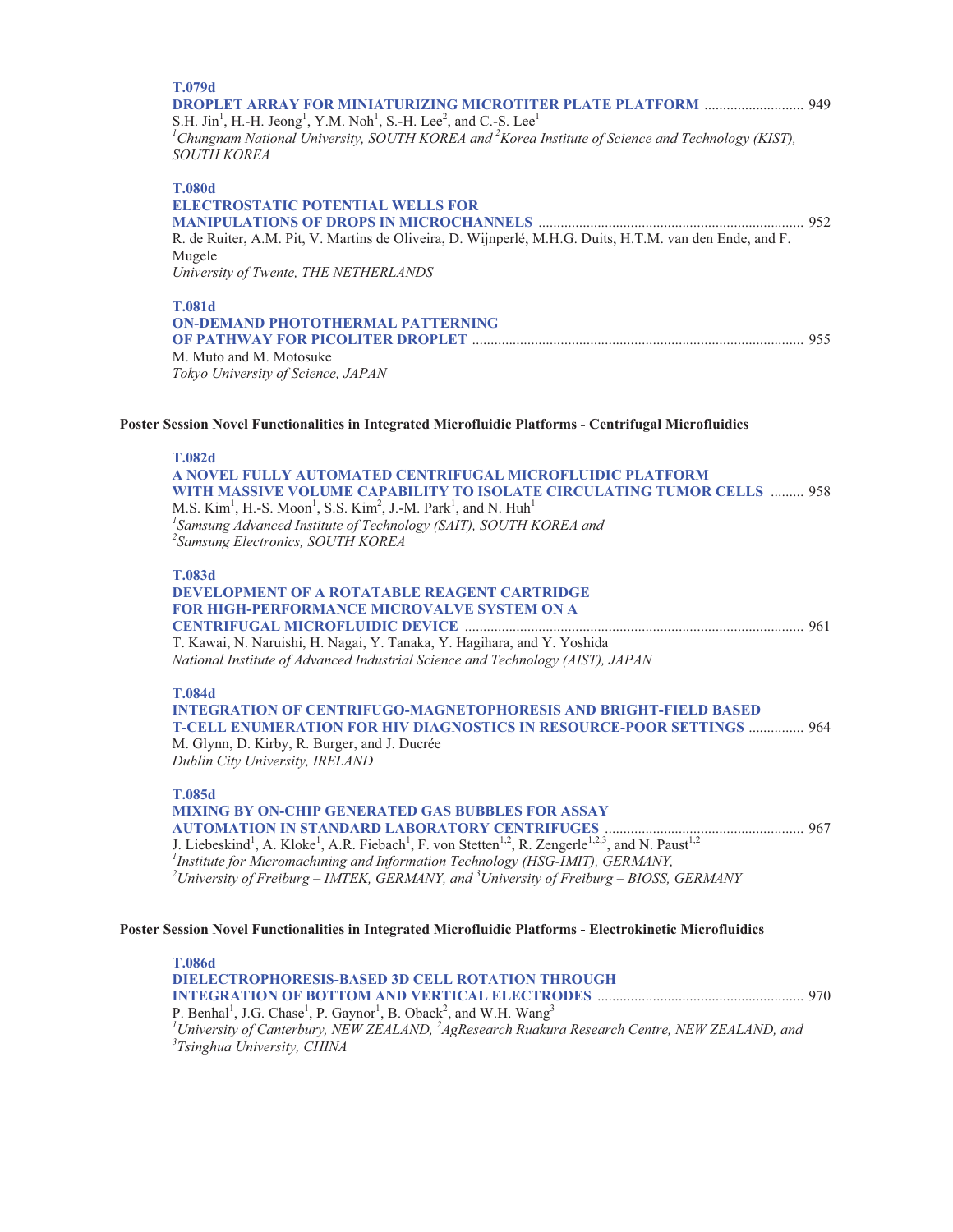| <b>T.087d</b><br><b>SIMPLE AND RAPID IMMUNOASSAY USING MICRO ISOELECTRIC</b><br>Y. Fujii, K. Sueyoshi, T. Endo, and H. Hisamoto<br>Osaka Prefecture University, JAPAN          |  |
|--------------------------------------------------------------------------------------------------------------------------------------------------------------------------------|--|
| Poster Session Novel Functionalities in Integrated Microfluidic Platforms - Other & Novel Microfluidic Platforms                                                               |  |
| <b>T.088d</b>                                                                                                                                                                  |  |
| S. Sakuma <sup>1</sup> , K. Kuroda <sup>1</sup> , F. Arai <sup>2</sup> , and M. Kaneko <sup>1</sup>                                                                            |  |
| $^{1}$ Osaka University, JAPAN and $^{2}$ Nagoya University, JAPAN                                                                                                             |  |
| <b>T.089d</b>                                                                                                                                                                  |  |
| DIELECTROPHORETIC TRAPPING OF BEADS IN COMPACT                                                                                                                                 |  |
| Y. Temiz, G.V. Kaigala, and E. Delamarche                                                                                                                                      |  |
| IBM Research GmbH, SWITZERLAND                                                                                                                                                 |  |
| <b>T.090d</b>                                                                                                                                                                  |  |
| A.I. Ferreira <sup>1</sup> , A.P. Castanheira <sup>2</sup> , R.G. Chahin <sup>3</sup> , M.R. Mackley <sup>3</sup> , A.D. Edwards <sup>4</sup> , and N.M. Reis <sup>1</sup>     |  |
| <sup>1</sup> Loughborough University, UK, <sup>2</sup> Capillary Film Technology Ltd, UK, <sup>3</sup> University of Cambridge, UK, and<br><sup>4</sup> Reading University, UK |  |
| <b>T.091d</b>                                                                                                                                                                  |  |
| <b>MULTIPLEXED ELECTRICAL IMPEDANCE SPECTROSCOPY FOR CONTINUOUS</b>                                                                                                            |  |
| J.-Y. Kim, S. Bürgel, A. Hierlemann, and O. Frey                                                                                                                               |  |
| ETH Zürich, SWITZERLAND                                                                                                                                                        |  |
| <b>T.092d</b>                                                                                                                                                                  |  |
| <b>pH MANIPULATING IN MICROFLUDIC CHIPS</b>                                                                                                                                    |  |
| D. Zhang, D. Hu, Z. Luo, B. Mao, and Y. Zhou                                                                                                                                   |  |
| Xiamen University, CHINA                                                                                                                                                       |  |
| T.093d                                                                                                                                                                         |  |
| <b>THREE DIMENSIONAL HYDRODYNAMIC FLOW AND PARTICLE</b>                                                                                                                        |  |
| B.H. Ha, K.S. Lee, J.H. Jung, G. Destgeer, and H.J. Sung                                                                                                                       |  |
| Korea Advanced Institute of Science and Technology (KAIST), SOUTH KOREA                                                                                                        |  |
| Poster Session Cells & Liposomes on Chip - Cell Capture, Counting, & Sorting                                                                                                   |  |
| T.094e                                                                                                                                                                         |  |
| SINGLE LAYERED "MICROFLUIDIC DRIFTING" BASED 3D HYDRODYNAMIC                                                                                                                   |  |
| A.A. Nawaz <sup>1</sup> , X. Mao <sup>1</sup> , P. Li <sup>1</sup> , J. Rufo <sup>1</sup> , L. Wang <sup>2</sup> , and T.J. Huang <sup>1</sup>                                 |  |
| <sup>1</sup> Pennsylvania State University, USA and $^{2}$ Ascent Bio-Nano Technologies Inc., USA                                                                              |  |
| T.095e                                                                                                                                                                         |  |
| <b>ASSEMBLY OF CELL-LADEN MICROGELS BY AN</b>                                                                                                                                  |  |
|                                                                                                                                                                                |  |

W. Hu, Q. Fan and A.T. Ohta *University of Hawaii, USA*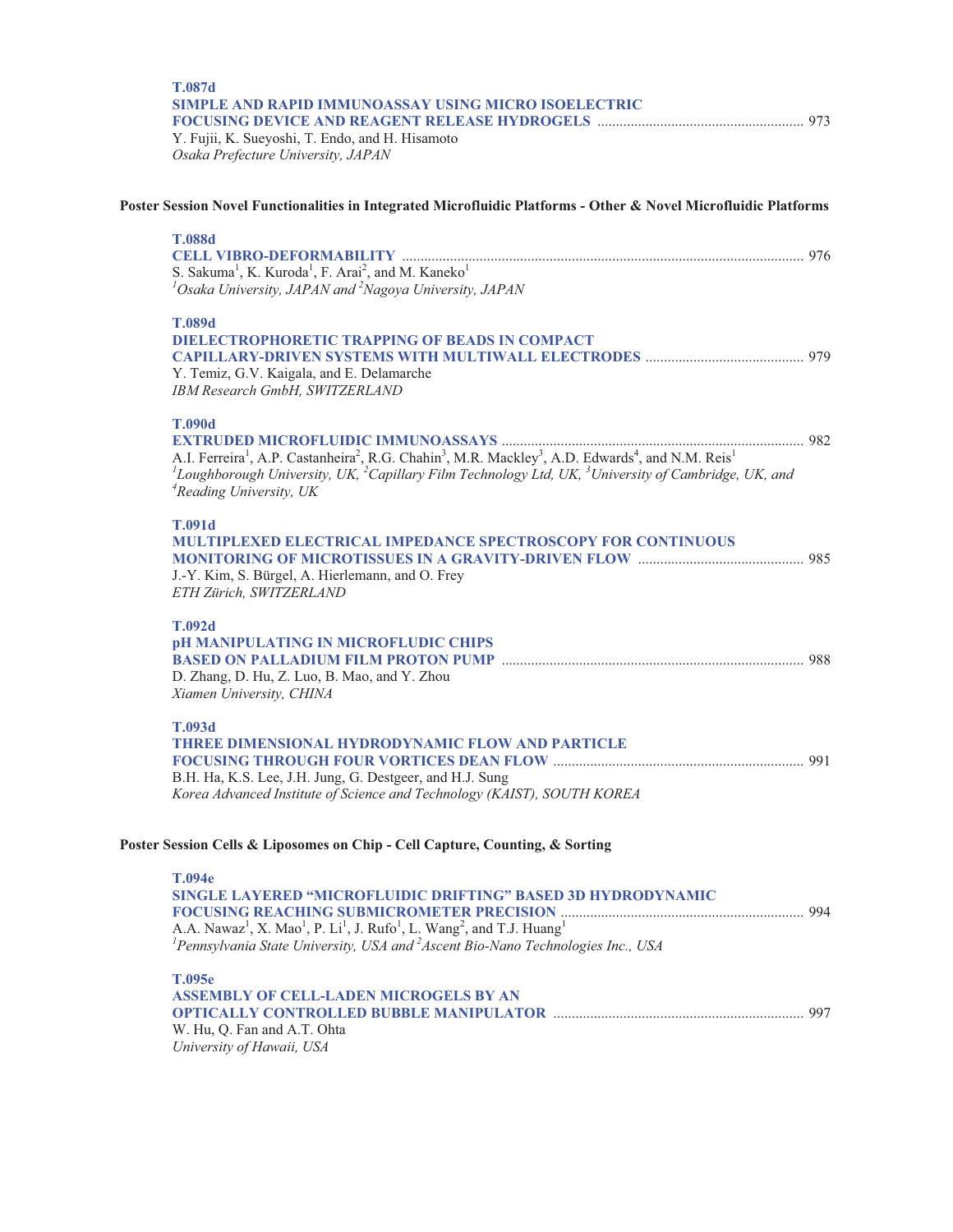| T.104e                                                                                                                                                                                                                                                                                                                                                                                                                                                                                                                      |  |
|-----------------------------------------------------------------------------------------------------------------------------------------------------------------------------------------------------------------------------------------------------------------------------------------------------------------------------------------------------------------------------------------------------------------------------------------------------------------------------------------------------------------------------|--|
| Poster Session Cells & Liposomes on Chip - Single Cell Analysis                                                                                                                                                                                                                                                                                                                                                                                                                                                             |  |
| T.103e<br><b>SCREENING OF CIRCULATING TUMOR CELLS IN TUMOR-BEARING MOUSE BLOOD</b><br>BY A DETERMINISTIC LATERAL DISPLACEMENT MICRO FLUIDIC DEVICE  1021<br>H. Okano, K. Suyama, S. Ariyasu, T. Suzuki, R. Abe, S. Aoki, and M. Hayase<br>Tokyo University of Science, JAPAN                                                                                                                                                                                                                                                |  |
| <b>T.102e</b><br>MICROFLUIDIC VORTEX TECHNOLOGY FOR PURE CIRCULATING<br>J. Che <sup>1</sup> , E. Sollier <sup>1,2</sup> , D.E. Go <sup>1,2</sup> , N. Kummer <sup>3</sup> , M. Rettig <sup>3</sup> , J. Goldman <sup>3</sup> ,<br>N. Nickols <sup>3</sup> , S. McCloskey <sup>3</sup> , R.P. Kulkarni <sup>3</sup> , and D. Di Carlo <sup>1</sup><br><sup>1</sup> University of California, Los Angeles, USA, $^{2}$ Vortex Biosciences, USA, and<br><sup>3</sup> University of California, Los Angeles Medical Center, USA |  |
| <b>T.101e</b><br>FOLIC ACID COUPLED POLY(L-LYSINE)-GRAFT-(POLY(2-METHYL-2-OXAZOLINE)<br>(FA-C-PLL-G-PMOXA): A NOVEL COPOLYMER FOR SPECIFIC TARGETING<br>Y. Chen, W. Cao, W. Wen, I.-M. Hsing, and H. Wu<br>Hong Kong University of Science & Technology, HONG KONG SAR, CHINA                                                                                                                                                                                                                                               |  |
| Poster Session Cells & Liposomes on Chip - Circulating Tumor Cells<br><b>T.100e</b><br>A LABEL-FREE SIZE-BASED MICRO COULTER COUNTER<br>H. Choi <sup>1</sup> , C.S. Jeon <sup>1</sup> , H.K. Kim <sup>2</sup> , T.D. Chung <sup>2</sup> , and H.C. Kim <sup>2</sup><br><sup>1</sup> Seoul National University, SOUTH KOREA and <sup>2</sup> National Cancer Center, SOUTH KOREA                                                                                                                                             |  |
| T.099e<br><b>CELL CULTURE AND FRACTIONATION ON A MICROFLUIDIC CHIP</b><br>WITH PROGRAMMABLE MODULES OF TEMPERATURE AND CARBON DIOXIDE  1009<br>Y.-H. Yu, I.-F. Yu, J. Yu, and J.-T. Yang<br>National Taiwan University, TAIWAN                                                                                                                                                                                                                                                                                              |  |
| <b>T.098e</b><br><b>MICROFLUIDIC CELL SORTER AIDED DIRECTED EVOLUTION</b><br><b>OF AN IMPROVED FLUORESCENT PROTEIN-BASED CALCIUM INDICATOR  1006</b><br>Y. Zhao, H. Hoi, R.E. Campbell, and D.J. Harrison<br>University of Alberta, CANADA                                                                                                                                                                                                                                                                                  |  |
| T.097e<br>A MICROFLUIDIC DEVICE FOR BLOOD CELL<br>V. Liu <sup>1</sup> , M. Patel <sup>2</sup> , and A. Lee <sup>2</sup><br>${}^{1}$ Flintridge Preparatory School, USA and ${}^{2}$ Univiversity of California, Irvine, USA                                                                                                                                                                                                                                                                                                 |  |
| <b>T.096e</b><br><b>CONTINUOUS AND LABEL-FREE MICROFLUIDIC CELL SEPARATION  1000</b><br>T.M. Geislinger, B. Eggart, S. Braunmüller, L. Schmid, and T. Franke<br>University of Augsburg, GERMANY                                                                                                                                                                                                                                                                                                                             |  |

**AUTOMATED HIGH-THROUGHPUT MICROSYSTEM FOR TUNABLE TEMPORAL STIMULATION AND ANALYSIS OF NON-ADHERENT CELLS** .............................. 1024 L. He, A. Kniss, M.L. Kemp, and H. Lu *Georgia Institute of Technology, USA*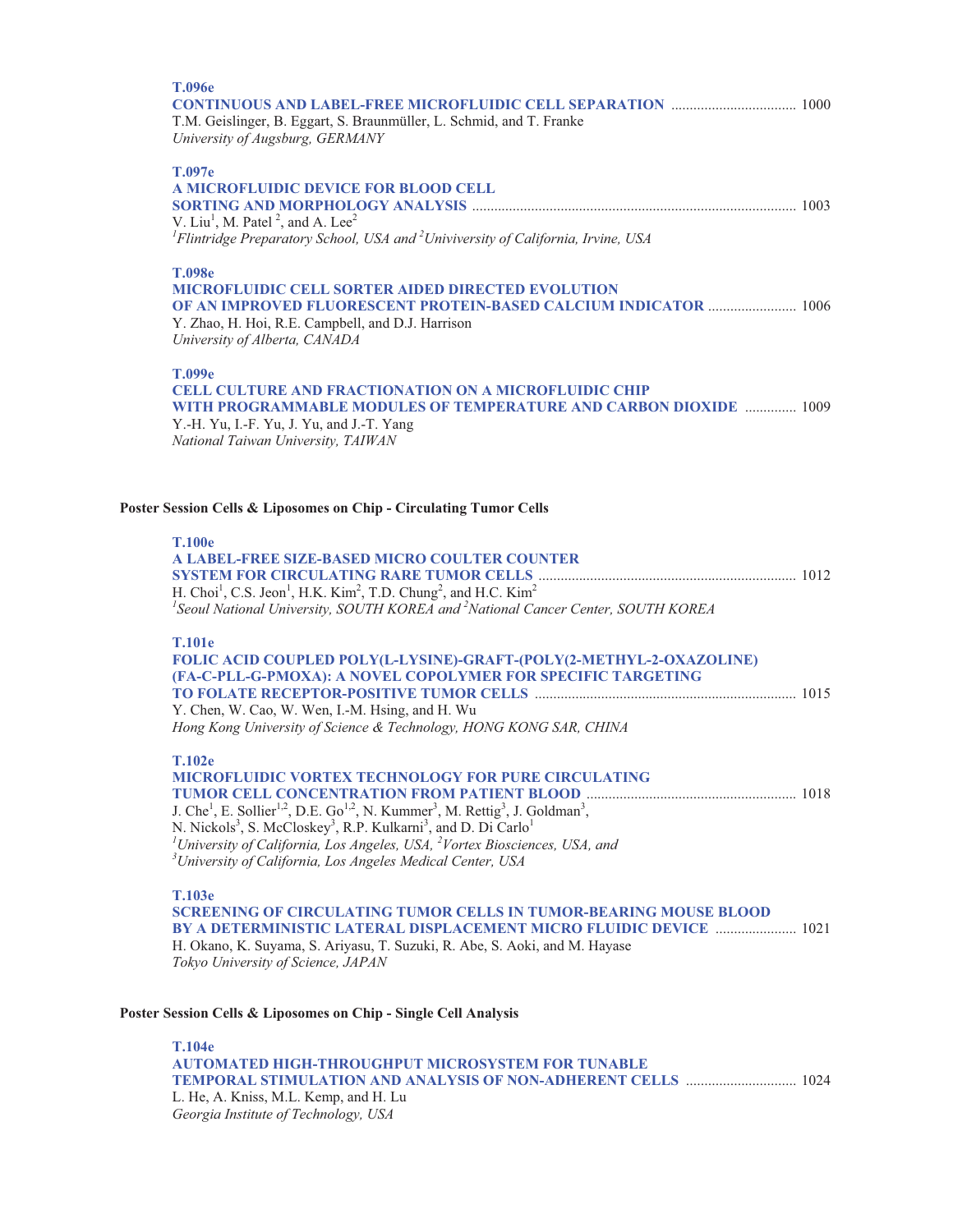| T.105e<br><b>DEVELOPMENT OF VOLUME INTERFACE BETWEEN CELL AND ANALYSIS METHOD</b><br>UTILIZING THE AIR-LIQUID TWO-PHASE FLOW FOR SINGLE CELL ANALYSIS  1027<br>M. Kumagai <sup>1</sup> , K. Jang <sup>1</sup> , K. Mawatari <sup>1,2</sup> , and T. Kitamori <sup>1,2</sup><br><sup>1</sup> University of Tokyo, JAPAN and $^{2}$ Japan Science and Technology Agency (JST), JAPAN |
|------------------------------------------------------------------------------------------------------------------------------------------------------------------------------------------------------------------------------------------------------------------------------------------------------------------------------------------------------------------------------------|
| <b>T.106e</b><br><b>INTEGRATED MICROFLUIDIC DEVICE FOR COUPLED PROTEIN</b><br>G. Amselem <sup>1</sup> , R. Tomasi <sup>1</sup> , R. Frøhlich <sup>2</sup> , Y.-P. Ho <sup>2</sup> , B.R. Knudsen <sup>2</sup> , and C.N. Baroud <sup>1</sup><br>${}^{1}$ Ecole Polytechnique, FRANCE and ${}^{2}$ Aahrus University, DENMARK                                                       |
| T.107e<br><b>MEASUREMENT OF ELECTROPORATION INDUCED CHANGES</b><br>E. Salimi, K. Braasch, V. Jung, M. Butler, D.J. Thomson, and G.E. Bridges<br>University of Manitoba, CANADA                                                                                                                                                                                                     |
| <b>T.108e</b><br><b>NANO-INTENSIFIED ELECTRIC FIELD FOR MULTI-LOCALIZED</b><br>T.S. Santra <sup>1</sup> , P.-C. Wang <sup>1</sup> , and F.-G. Tseng <sup>1,2</sup><br><sup>1</sup> National Tsing Hua University, TAIWAN and <sup>2</sup> Academia Sinica, TAIWAN                                                                                                                  |
| T.109e<br>PROTEIN IDENTIFICATION AND QUANTIFICATION FOR SINGLE CELL<br>ANALYSIS BY COUPLING A MICROFLUIDIC PLATFORM WITH MALDI-TOF  1039<br>M. Yang, T.-C. Chao, R. Nelson, and A. Ros<br>Arizona State University, USA                                                                                                                                                            |
| <b>T.110e</b><br>SINGLE CELL PUNCTURE WITH OPTICALLY MANIPULATED HYBRID NANOROBOT  1042<br>T. Hayakawa and F. Arai<br>Nagoya University, JAPAN                                                                                                                                                                                                                                     |
| <b>T.111e</b><br>S. Stratz, K. Eyer, F. Kurth, and P.S. Dittrich<br>ETH Zürich, SWITZERLAND                                                                                                                                                                                                                                                                                        |
| Poster Session Cells & Liposomes on Chip - Liposomes/Vesicles                                                                                                                                                                                                                                                                                                                      |
| <b>T.112e</b><br><b>MANIPULATION OF LIPOSOME-BASED BIOREACTOR FEATURING</b>                                                                                                                                                                                                                                                                                                        |

H. Shiomi<sup>1</sup>, S. Tsuda<sup>2,3</sup>, H. Suzuki<sup>3,4</sup>, and T. Yomo<sup>1,3</sup><br><sup>1</sup>Osaka University, JAPAN, <sup>2</sup>University of Glasgow, UK,<br><sup>3</sup>Japan Science and Technology Agency (JST), JAPAN, and <sup>4</sup>Chuo University, JAPAN

| T.113e                                          |  |
|-------------------------------------------------|--|
| <b>REORGANIZATION OF LIPID DOMAINS IN MODEL</b> |  |
|                                                 |  |
| T. Robinson, P. Kuhn, and P.S. Dittrich         |  |
| ETH Zürich, SWITZERLAND                         |  |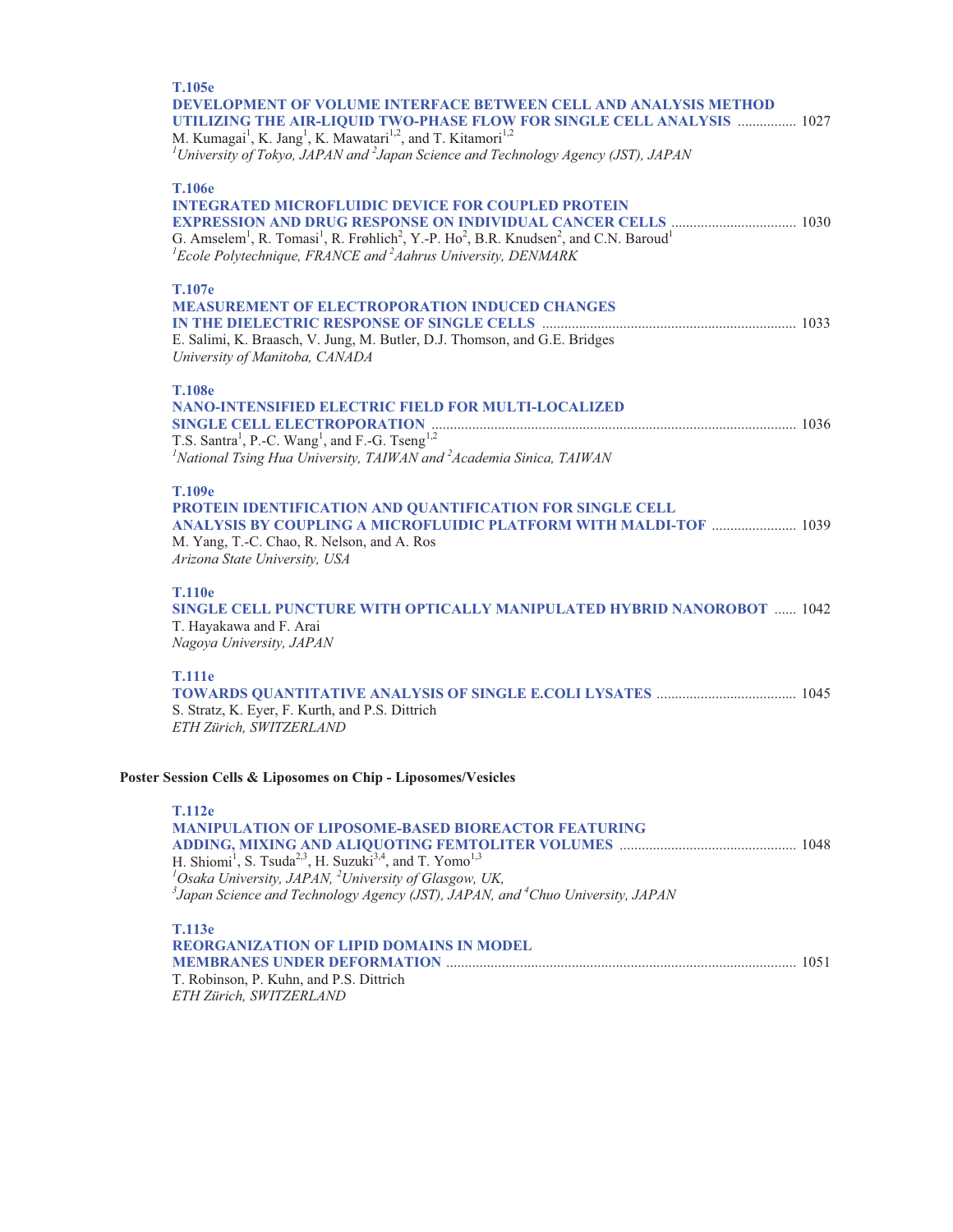| <b>T.114e</b>                                                                                                                                                                                                                                                                                                                                                   |  |
|-----------------------------------------------------------------------------------------------------------------------------------------------------------------------------------------------------------------------------------------------------------------------------------------------------------------------------------------------------------------|--|
| HUMAN INDUCED PLURIPOTENT STEM (iPS) CELLS-DERIVED<br><b>NEURAL STEM CELL BUNDLE COVERED WITH GROWTH</b>                                                                                                                                                                                                                                                        |  |
|                                                                                                                                                                                                                                                                                                                                                                 |  |
| M. Kato-Negsihi <sup>1,2</sup> , H. Onoe <sup>1,2</sup> , S. Iwanaga <sup>1,2</sup> , Y. Kobayashi <sup>3</sup> , M. Nakamura <sup>3</sup> , H. Okano <sup>3</sup> , and S. Takeuchi <sup>1,2</sup><br><sup>1</sup> University of Tokyo, JAPAN, <sup>2</sup> Japan Science and Technology Agency (JST), JAPAN and <sup>3</sup> Keio University,<br><b>JAPAN</b> |  |
|                                                                                                                                                                                                                                                                                                                                                                 |  |
| Poster Session Cells & Liposomes on Chip - Cell-Surface Interaction                                                                                                                                                                                                                                                                                             |  |
| T.115e                                                                                                                                                                                                                                                                                                                                                          |  |
| <b>CELL ADHESION CONTROL INITIATE CELL SHEET</b>                                                                                                                                                                                                                                                                                                                |  |
| K.O. Okeyo <sup>1</sup> , N. Omasa <sup>1</sup> , O. Kurosawa <sup>1</sup> , H. Oana <sup>1</sup> , H. Kotera <sup>2</sup> , and M. Washizu <sup>1</sup>                                                                                                                                                                                                        |  |
| <sup>1</sup> University of Tokyo, JAPAN and ${}^{2}$ Kyoto University, JAPAN                                                                                                                                                                                                                                                                                    |  |
| <b>T.116e</b>                                                                                                                                                                                                                                                                                                                                                   |  |
| MICROFABRICATED PLATFORM FOR THE APPLICATION                                                                                                                                                                                                                                                                                                                    |  |
| M.G. Simon, M. Winkler, T. Vu, T. Gartner, J.V. Jester, and A.P. Lee                                                                                                                                                                                                                                                                                            |  |
| University of California, Irvine, USA                                                                                                                                                                                                                                                                                                                           |  |
| Poster Session Cells & Liposomes on Chip - Cell-Culturing & Perfusion (2D & 3D)                                                                                                                                                                                                                                                                                 |  |
|                                                                                                                                                                                                                                                                                                                                                                 |  |
| T.117e                                                                                                                                                                                                                                                                                                                                                          |  |
| A MICROFLUIDIC PLATFORM TO GENERATE A ROBUST GAS-LIQUID                                                                                                                                                                                                                                                                                                         |  |
| <b>INTERFACE FOR ORGANOTYPIC SLICE CULTURE OVER A LONG PERIOD  1063</b><br>G.N. Kanda <sup>1,2</sup> , H. Moriguchi <sup>2</sup> , R.G. Yamada <sup>2</sup> , Y. Tanaka <sup>1,2</sup> , and H.R. Ueda <sup>1,2,3</sup>                                                                                                                                         |  |
| ${}^{1}$ Osaka University, JAPAN, ${}^{2}$ RIKEN, JAPAN, and ${}^{3}$ University of Tokyo, JAPAN                                                                                                                                                                                                                                                                |  |
|                                                                                                                                                                                                                                                                                                                                                                 |  |
| <b>T.118e</b><br>A MICRODEVICE TO SCREEN BIOMOLECULE TRANSPORT                                                                                                                                                                                                                                                                                                  |  |
|                                                                                                                                                                                                                                                                                                                                                                 |  |
| L. Bol <sup>1</sup> , J.-C. Galas <sup>2</sup> , H. Hillaireau <sup>1</sup> , I. Le Potier <sup>1</sup> , A.-M. Haghiri-Gosnet <sup>2</sup> , E. Fattal <sup>1</sup> , and M. Taverna <sup>1</sup>                                                                                                                                                              |  |
| <sup>1</sup> Université Paris Sud, FRANCE and <sup>2</sup> CNRS, FRANCE                                                                                                                                                                                                                                                                                         |  |
| <b>T.119e</b>                                                                                                                                                                                                                                                                                                                                                   |  |
| HIGH DENSITY HYDROGEL ARRAYS FOR 3D CELL COLONIES                                                                                                                                                                                                                                                                                                               |  |
| R. Tomasi, G. Amselem, and C.N. Baroud                                                                                                                                                                                                                                                                                                                          |  |
| Ecole Polytechnique, FRANCE                                                                                                                                                                                                                                                                                                                                     |  |
| <b>T.120e</b>                                                                                                                                                                                                                                                                                                                                                   |  |
| MICROFLUIDIC PERFUSION CULTURE OF HUMAN INDUCED                                                                                                                                                                                                                                                                                                                 |  |
|                                                                                                                                                                                                                                                                                                                                                                 |  |
| R. Yoshimitsu <sup>1</sup> , K. Hattori <sup>1</sup> , S. Sugiura <sup>2</sup> , Y. Kondo <sup>1</sup> , T. Satoh <sup>2</sup> , A. Kurisaki <sup>2</sup> ,                                                                                                                                                                                                     |  |
| M. Asashima <sup>2</sup> , K. Ohnuma <sup>1</sup> , and T. Kanamori <sup>1</sup><br><sup>1</sup> Nagaoka University of Technology, JAPAN and                                                                                                                                                                                                                    |  |
| <sup>2</sup> National Institute of Advanced Industrial Science and Technology (AIST), JAPAN                                                                                                                                                                                                                                                                     |  |
|                                                                                                                                                                                                                                                                                                                                                                 |  |
| Poster Session Cells & Liposomes on Chip - Inter- & Intracellular Signaling, Cell Migration                                                                                                                                                                                                                                                                     |  |
| T121e                                                                                                                                                                                                                                                                                                                                                           |  |

| $\blacksquare$ . $\blacksquare$                     |  |
|-----------------------------------------------------|--|
| A MICROFLUIDIC INVASION ASSAY FOR GLIOMA-INITIATING |  |
|                                                     |  |
| S. Fujioka, S. Oltea, H. Saya, and R. Sudo          |  |
| Keio University, JAPAN                              |  |
|                                                     |  |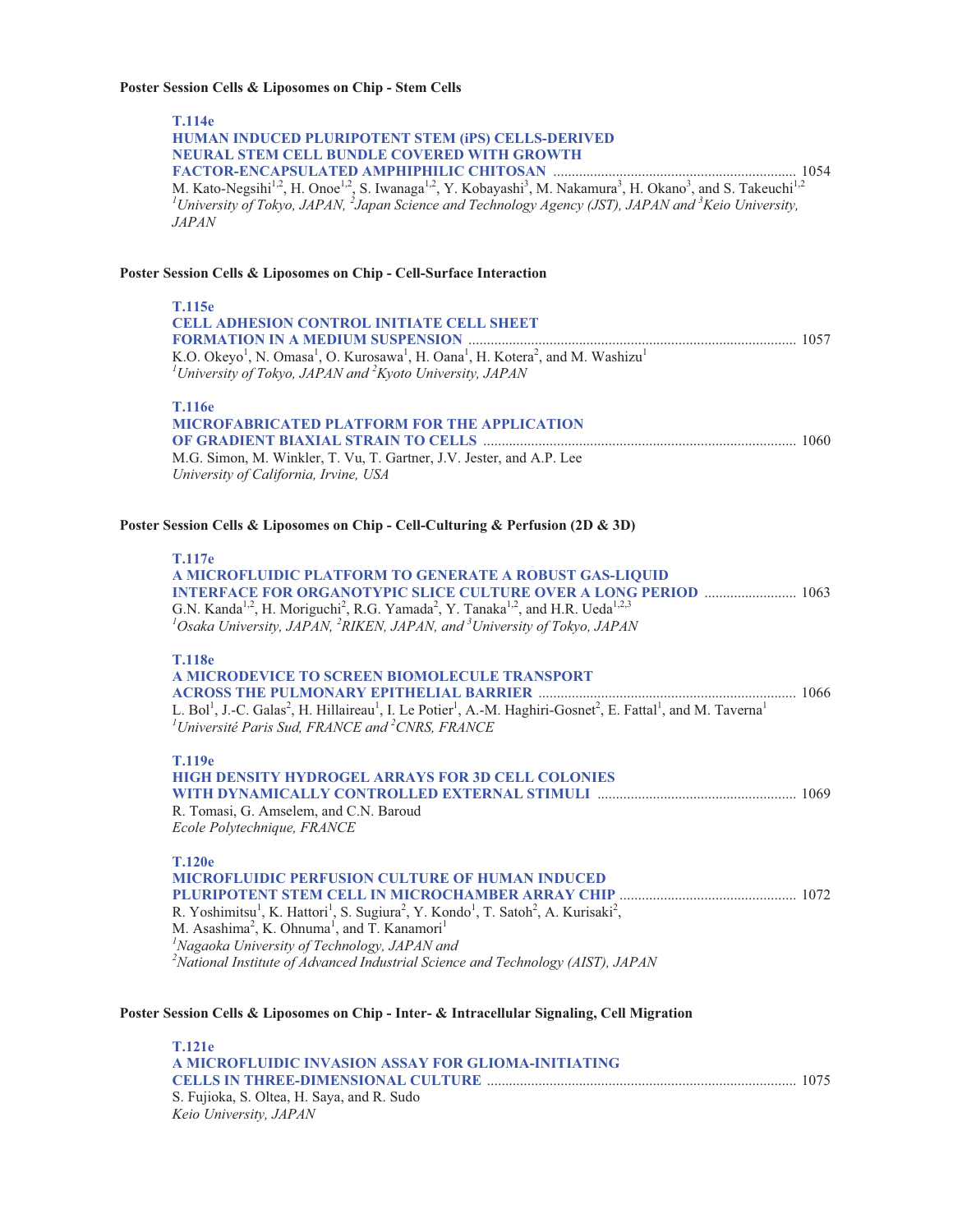| <b>T.122e</b><br><b>COLLECTIVE MIGRATION OF SMALL-SIZED MULTI-CELLULAR CLUSTERS STUDIED BY</b><br><b>DYNAMIC CELL MICRO-PATTERNING BASED ON A CELL-FRIENDLY PHOTORESIST  1078</b><br>J.-C. Choi, H.-R. Jung, and J. Doh<br>Pohang University of Science and Technology (POSTECH), SOUTH KOREA                                    |  |
|----------------------------------------------------------------------------------------------------------------------------------------------------------------------------------------------------------------------------------------------------------------------------------------------------------------------------------|--|
| T.123e<br><b>NUMERIC MODELING OF CELL-CELL SIGNALING IN MICROFLUIDICS</b><br>X.L. Luo <sup>1</sup> , G.W. Rubloff <sup>2</sup> , and W.E. Bentley <sup>2</sup><br><sup>1</sup> Catholic University of America, USA and <sup>2</sup> University of Maryland, USA                                                                  |  |
| Poster Session Cells & Liposomes on Chip - Microfluidics for Cryopreservation                                                                                                                                                                                                                                                    |  |
|                                                                                                                                                                                                                                                                                                                                  |  |
| T.124e<br><b>THERMOPLASTIC BURST VALVES ENABLING ON-CHIP</b>                                                                                                                                                                                                                                                                     |  |
| O. Rahmanian <sup>1</sup> , C.-F. Chen <sup>2</sup> , and D.L. DeVoe <sup>1</sup><br><sup>1</sup> University of Maryland, College Park, USA and <sup>2</sup> National Chung Hsing University, TAIWAN                                                                                                                             |  |
| Poster Session Cells & Liposomes on Chip - Others                                                                                                                                                                                                                                                                                |  |
| T.125e<br>MULTIPARAMETRIC TUMOR CELL CULTURE MONITORING                                                                                                                                                                                                                                                                          |  |
| A. Weltin <sup>1</sup> , K. Slotwinski <sup>1</sup> , J. Kieninger <sup>1</sup> , I. Moser <sup>2</sup> , G. Jobst <sup>2</sup> , R. Ehret <sup>3</sup> , and G.A. Urban <sup>1</sup><br><sup>1</sup> University of Freiburg - IMTEK, GERMANY, $^{2}$ Jobst Technologies GmbH, GERMANY, and<br><sup>3</sup> Bionas GmbH, GERMANY |  |
| <b>T.126e</b><br><b>ROTATION OF CELLS AND CELL CLUSTERS IN CULTURE</b>                                                                                                                                                                                                                                                           |  |
| H. Wang, M. Stanley, I.S. Elango, R.M. Shetty, W. Teller, A. Shabilla, P. Limsirichai, H. Zhu,<br>J. Houkal, D. Smith, S.-H. Chao, L. Kelbauskas, R.H. Johnson, and D.R. Meldrum<br>Arizona State University, USA                                                                                                                |  |
| Poster Session Organs & Organisms - Organs on Chip                                                                                                                                                                                                                                                                               |  |
| <b>T.127f</b>                                                                                                                                                                                                                                                                                                                    |  |
| M. Sato <sup>1</sup> , N. Sasaki <sup>2</sup> , K. Sato <sup>3</sup> , S. Hirakawa <sup>4</sup> , and K. Sato <sup>1</sup><br>${}^{1}$ Japan Women's University, JAPAN, ${}^{2}$ Toyo University, JAPAN, ${}^{3}$ Gunma University, JAPAN, and<br><sup>4</sup> Hamamatsu University School of Medicine, JAPAN                    |  |
| <b>T.128f</b>                                                                                                                                                                                                                                                                                                                    |  |
| MICROFLUIDIC SYSTEM FOR MIMICKING INTERACTIONS                                                                                                                                                                                                                                                                                   |  |
| R. Dhumpa, T.M. Truong, X. Wang, and M.G. Roper<br>Florida State University, USA                                                                                                                                                                                                                                                 |  |
| <b>T.129f</b>                                                                                                                                                                                                                                                                                                                    |  |
| THREE-DIMENSIONAL MICROVESSEL ARRAY                                                                                                                                                                                                                                                                                              |  |
| H. Lee, S. Kim, M. Chung, and N.L. Jeon<br>Seoul National University, SOUTH KOREA                                                                                                                                                                                                                                                |  |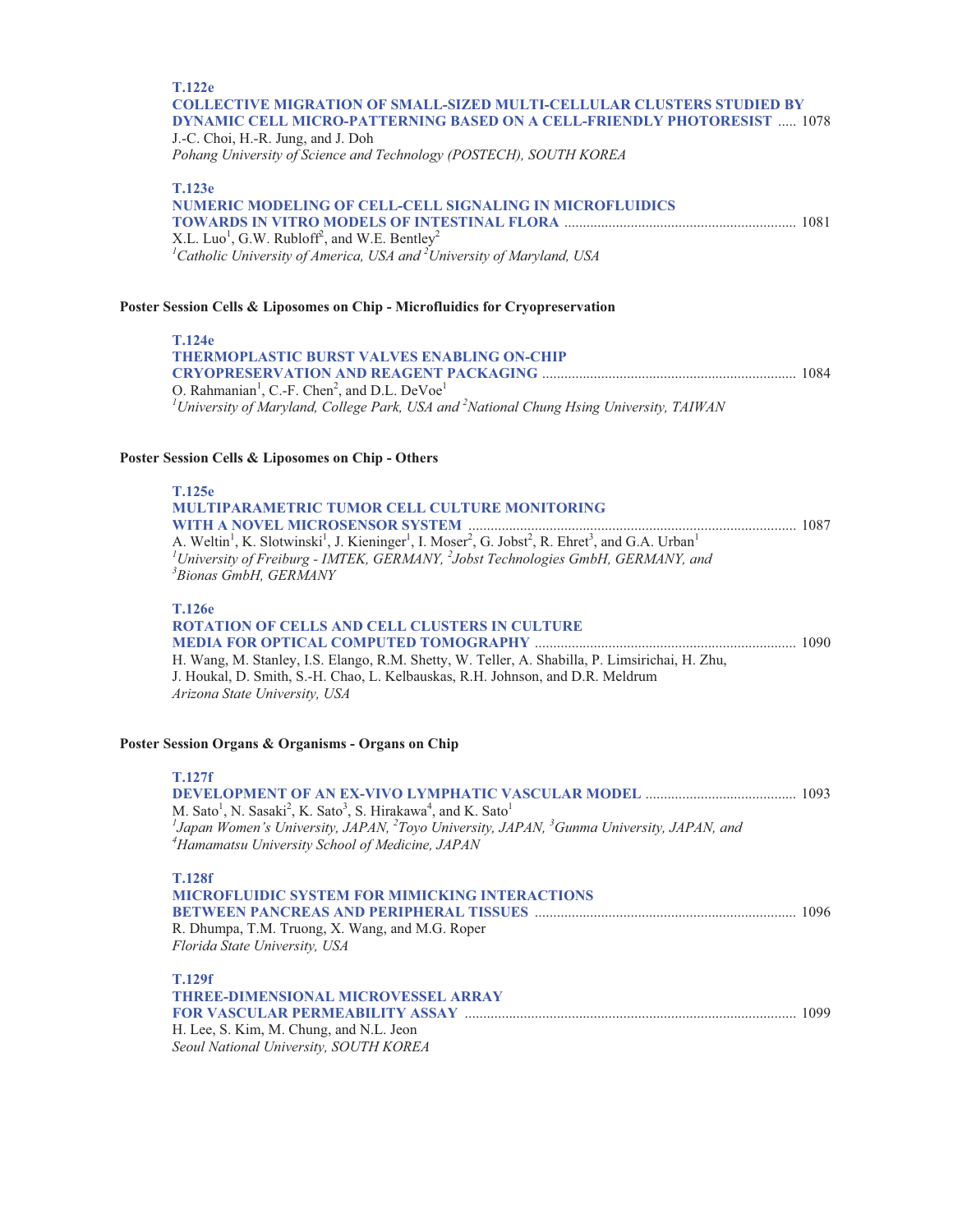# **Poster Session Organs & Organisms - Organisms on Chip (C. elegans, Zebrafish, Arabidopsis, etc.)**

| <b>T.130f</b><br><b>OCEAN ON A CHIP: MICROFLUIDICS AS A</b>                                                                                                                                                                                                                                                                                                                                                                                                                                                                                          |  |
|------------------------------------------------------------------------------------------------------------------------------------------------------------------------------------------------------------------------------------------------------------------------------------------------------------------------------------------------------------------------------------------------------------------------------------------------------------------------------------------------------------------------------------------------------|--|
| N. Ramanathan, O. Simakov, C.A. Merten, and D. Arendt<br>European Molecular Biology Laboratory (EMBL), GERMANY                                                                                                                                                                                                                                                                                                                                                                                                                                       |  |
| Poster Session Diagnostics & Analytics - Sample Preparation (Whole blood, Saliva, Cells, Tissue, Food, etc.)                                                                                                                                                                                                                                                                                                                                                                                                                                         |  |
| <b>T.131g</b><br>A MICROFLUIDIC SAMPLE PREPARATION DEVICE FOR PRE-CONCENTRATION<br>M.S. Islam, K. Kuryllo, P.R. Selvaganapathy, Y. Li, and M.J. Deen<br>McMaster University, CANADA                                                                                                                                                                                                                                                                                                                                                                  |  |
| T.132g<br>ACOUSTIC TRAPPING FOR BACTEREMIA DIAGNOSIS WITH MALDI-MS  1108<br>B. Hammarström <sup>1</sup> , B. Nilson <sup>2</sup> , T. Laurell <sup>1,3</sup> , J. Nilsson <sup>1</sup> , and S. Ekström <sup>1</sup><br><sup>1</sup> Lund University, SWEDEN, <sup>2</sup> Labmedicin Skåne, SWEDEN, and <sup>3</sup> Dongguk University, SOUTH KOREA                                                                                                                                                                                                |  |
| T.133g<br>HIGH-EFFICIENCY CELL ENRICHMENT USING STANDING<br>Y. Chen, S. Li, Y. Gu, P. Li, X. Ding, and T.J. Huang<br>Pennsylvania State University, USA                                                                                                                                                                                                                                                                                                                                                                                              |  |
| T.134g<br>PAPER MICROFLUIDIC EXTRACTION OF BACTERIAL<br>AND VIRAL NUCLEIC ACID FROM FIELD AND CLINICAL<br>C.F. Fronczek, T.S. Park, and J.-Y. Yoon<br>University of Arizona, USA                                                                                                                                                                                                                                                                                                                                                                     |  |
| Poster Session Diagnostics & Analytics - Nucleic Acid Analysis (e.g. Digital PCR, Next Generation Sequencing)                                                                                                                                                                                                                                                                                                                                                                                                                                        |  |
| T.135g<br><b>CONTROL OF DNA TRANSLOCATION VELOCITIES</b><br>X. Sun <sup>1</sup> , T. Yasui <sup>1</sup> , S. Rahong <sup>2</sup> , T. Yanagida <sup>2</sup> , N. Kaji <sup>1</sup> , M. Kanai <sup>2</sup> ,<br>K. Nagashima <sup>2</sup> , T. Kawai <sup>2</sup> , and Y. Baba <sup>1,3</sup><br><sup>1</sup> Nagoya University, JAPAN, <sup>2</sup> Osaka University, JAPAN, and<br>$3$ National Institute of Advanced Industrial Science and Technology (AIST), JAPAN                                                                             |  |
| T.136g<br><b>BEAD-BASED MELTING ANALYSIS IN TEMPERATURE-GRADIENT</b><br><b>MICROCHANNELS FOR SINGLE NUCLEOTIDE POLYMORPHISMS DETECTION  1120</b><br>K.C. Li, S.T. Ding, E.C. Lin, L. Wang, Y.M. Chang, and Y.W. Lu<br>National Taiwan University, TAIWAN                                                                                                                                                                                                                                                                                             |  |
| T.137g<br>LABEL-FREE DETECTION AND QUANTIFICATION OF REAL-TIME DNA<br>T. Yasui <sup>1</sup> , K. Ogawa <sup>1</sup> , N. Kaji <sup>1</sup> , M. Nilsson <sup>2</sup> , M. Tokeshi <sup>1,3</sup> , Y. Horiike <sup>4</sup> , and Y. Baba <sup>1,5</sup><br><sup>1</sup> Nagoya University, JAPAN, <sup>2</sup> Stockholm University, SWEDEN, <sup>3</sup> Hokkaido University, JAPAN, and<br><sup>4</sup> National Institute for Materials Science, JAPAN, and<br>$5$ National Institute of Advanced Industrial Science and Technology (AIST), JAPAN |  |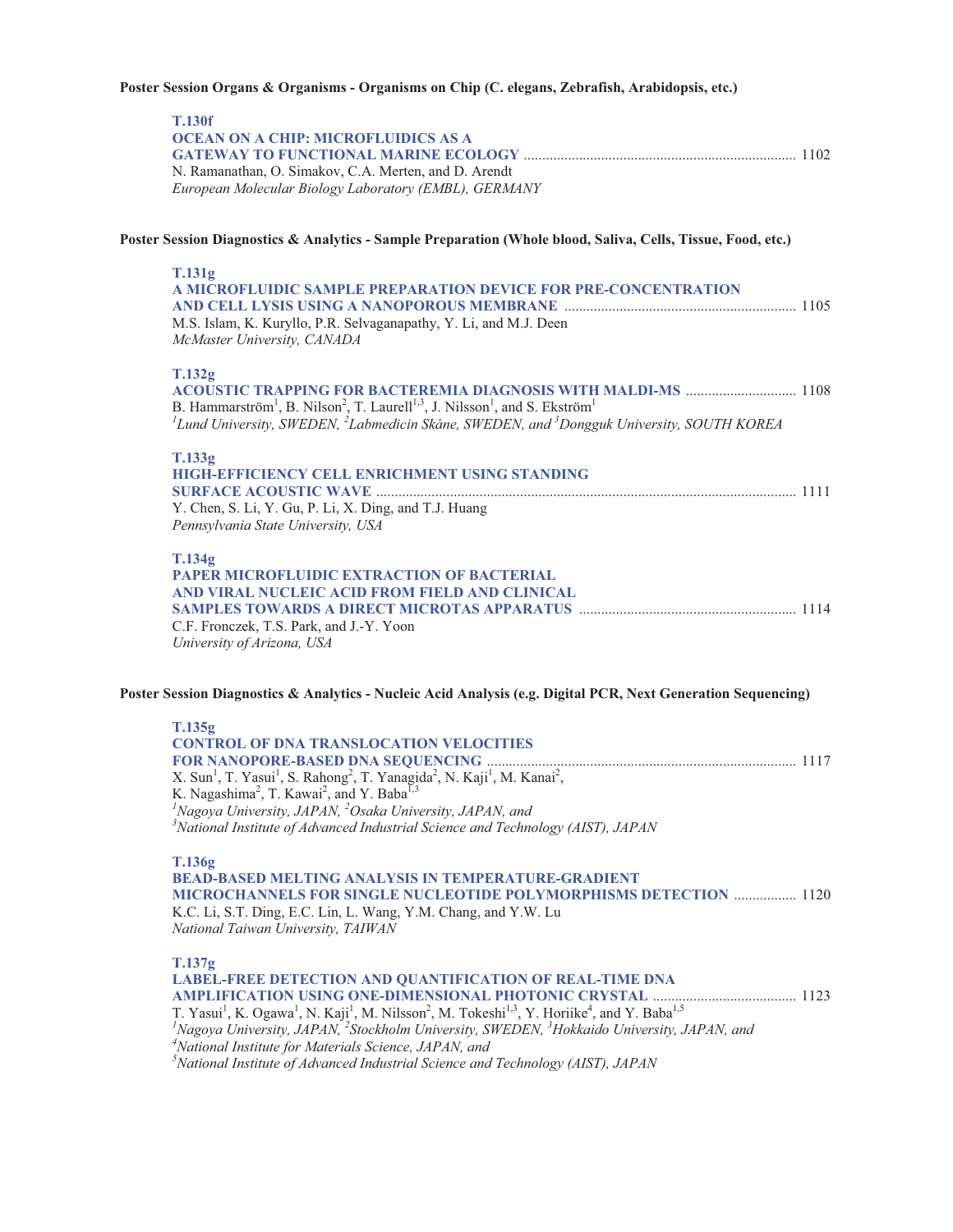| T.138g<br><b>MULTIPLEX LIGATION-DEPENDENT PROBE AMPLIFICATION (MLPA) ON-CHIP  1126</b><br>S. Peeters <sup>1</sup> , B. Jones <sup>1</sup> , O. Ibrahim <sup>1,3</sup> , R. Wiederkehr <sup>1</sup> , L. Zhang <sup>1</sup> , H. Tanaka <sup>4</sup> , T. Matsuno <sup>4</sup> ,<br>I. Yamashita <sup>4</sup> , B. Majeed <sup>1</sup> , T. Stakenborg <sup>1</sup> , P. Fiorini <sup>1</sup> , and L. Lagae <sup>1</sup><br>$\mu^I$ imec, BELGIUM, $\mu^2$ Alexandria University, EGYPT,<br>${}^{3}$ Centre of Excellence for Nano-manufacturing Applications (CENA), SAUDI ARABIA, and<br><sup>4</sup> Panasonic Corporation, JAPAN |  |
|--------------------------------------------------------------------------------------------------------------------------------------------------------------------------------------------------------------------------------------------------------------------------------------------------------------------------------------------------------------------------------------------------------------------------------------------------------------------------------------------------------------------------------------------------------------------------------------------------------------------------------------|--|
| T.139g<br>SINGLE-MOLECULE COUNTING WITH MICROFLUIDICS, DIGITAL<br>ISOTHERMAL AMPLIFICATION, AND A MOBILE PHONE IS MORE<br>D.A. Selck, M.A. Karymov, B. Sun, and R.F. Ismagilov<br>California Institute of Technology, USA                                                                                                                                                                                                                                                                                                                                                                                                            |  |
| Poster Session Diagnostics & Analytics - Protein Analysis & Characterization (e.g. Proteomics)                                                                                                                                                                                                                                                                                                                                                                                                                                                                                                                                       |  |
| T.140g<br><b>COST-EFFECTIVE MULTIPLEXED IMMUNOASSAYS USING</b><br>G. Zhou, S. Bergeron, and D. Juncker<br>McGill University and McGill Genome Innovation Centre, CANADA                                                                                                                                                                                                                                                                                                                                                                                                                                                              |  |
| T.141g<br><b>MICROFLUIDIC DEVICES TO MAP PROTEIN PHASE DIAGRAMS AND NUCLEATION</b><br>M. Heymann, A. Opathalage, M. Ludwig, and S. Fraden<br>Brandeis University, USA                                                                                                                                                                                                                                                                                                                                                                                                                                                                |  |
| T.142g<br>MULTIPLEX ANALYSIS OF CARBOHYDRATE/PROTEIN<br>F. Pastorino <sup>1</sup> and G. Simone <sup>2</sup><br><sup>1</sup> Istituto G. Gaslini, ITALY and <sup>2</sup> University of Napoli, ITALY                                                                                                                                                                                                                                                                                                                                                                                                                                 |  |
| Poster Session Diagnostics & Analytics - Clinical Chemistry                                                                                                                                                                                                                                                                                                                                                                                                                                                                                                                                                                          |  |
| T.143g<br>A RAPIDLY RECONFIGURABLE, UNIVERSAL POINT-OF-CARE TEST PLATFORM  1141<br>J. Kai <sup>1</sup> , A. Puntambekar <sup>1</sup> , S.H. Lee <sup>1</sup> , J. Han <sup>1</sup> , and C.H. Ahn <sup>1,2</sup><br>${}^{1}$ Siloam Biosciences Inc., USA and ${}^{2}$ University of Cincinnati, USA                                                                                                                                                                                                                                                                                                                                 |  |
| T.144g<br><b>CHARACTERIZATION OF SHORT INCUBATION TIME EFFECTS ON</b><br><b>CHROMOGEN SIGNAL OBTAINED BY HER2-EXPRESSING BREAST</b><br>A.T. Ciftlik <sup>1</sup> , H.-A. Lehr <sup>1,2</sup> , and M.A.M. Gijs <sup>1</sup><br><sup>1</sup> École Polytechnique Fédérale de Lausanne (EPFL), SWITZERLAND and<br>$^{2}$ Universitaire Vaudois, and Universite de Lausanne, SWITZERLAND                                                                                                                                                                                                                                                |  |
| T.145g<br>SINGLE-STEP, MULTI-PARAMETER MONITORING OF LIVER<br>C.E. Nwankire, M. Czugala, R. Burger, D. Diamond, and J. Ducrée<br>Dublin City University, IRELAND                                                                                                                                                                                                                                                                                                                                                                                                                                                                     |  |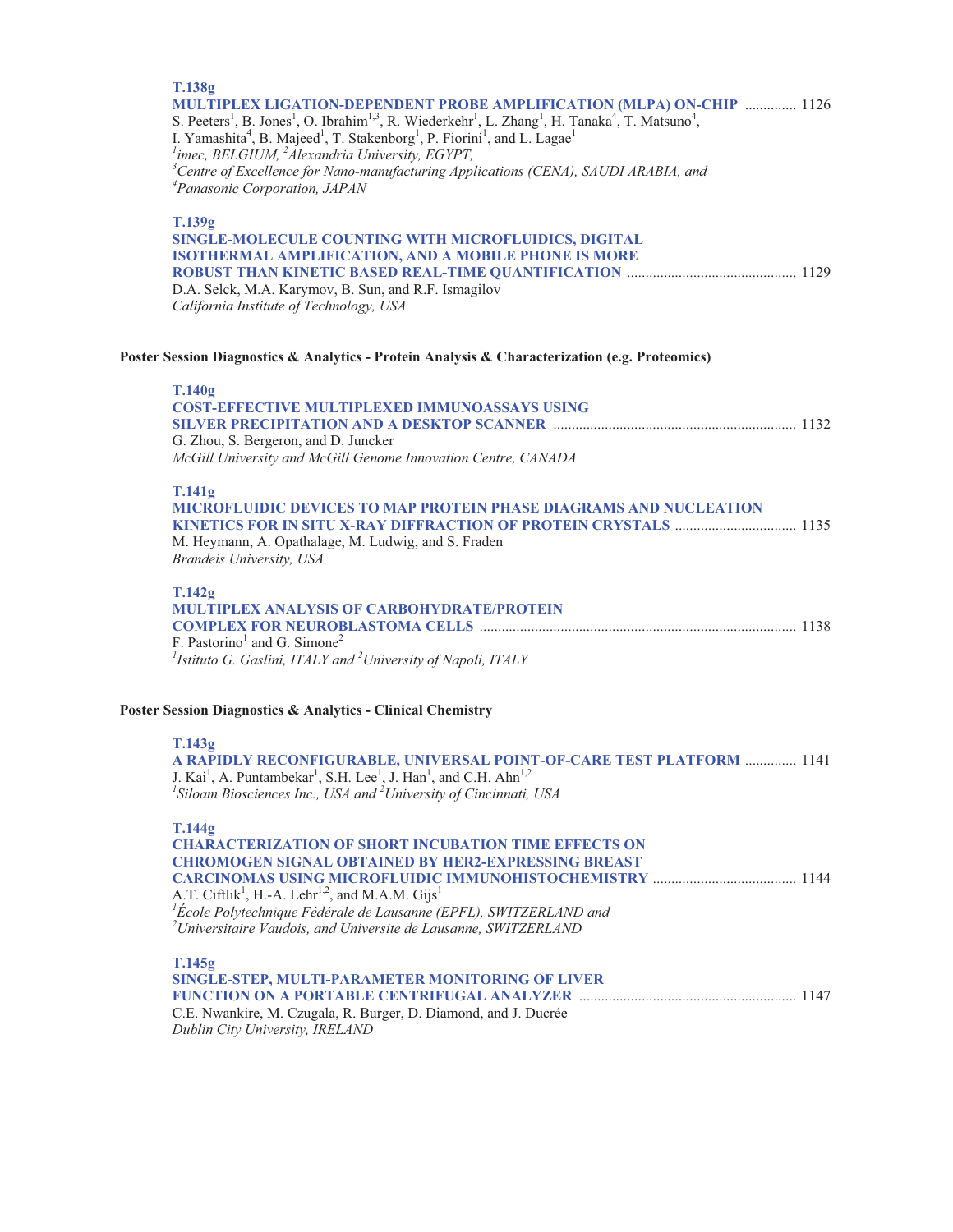# **Poster Session Diagnostics & Analytics - Others**

**T.146g** 

| 1.14 <sub>0</sub> g<br>A MICROFLUIDIC ARCHITECTURE FOR EFFICIENT REAGENT INTEGRATION,<br>REAGENT RELEASE, AND ANALYTE DETECTION IN LIMITED SAMPLE VOLUME  1150<br>B. Eker, M. Hitzbleck, R.D. Lovchik, Y. Temiz, and E. Delamarche<br>IBM Research GmbH, SWITZERLAND                                                                                                                                                                                                                                                                                                                                                                                      |  |
|-----------------------------------------------------------------------------------------------------------------------------------------------------------------------------------------------------------------------------------------------------------------------------------------------------------------------------------------------------------------------------------------------------------------------------------------------------------------------------------------------------------------------------------------------------------------------------------------------------------------------------------------------------------|--|
| T.147g<br>PHASEGUIDE ASSISTED LIQUID LAMINATION FOR MAGNETIC BEAD-BASED ASSAYS  1153<br>C. Phurimsak <sup>1</sup> , E. Yildirim <sup>2,3</sup> , S.J. Trietsch <sup>2,4</sup> , T. Hankemeier <sup>2</sup> , M.D. Tarn <sup>1</sup> , N. Pamme <sup>1</sup> , and P. Vulto <sup>2,4</sup><br>$^l$ University of Hull, UK, $^2$ University of Leiden, THE NETHERLANDS, $^3$ Cankaya University, TURKEY, and<br><sup>4</sup> MIMETAS VB, THE NETHERLANDS                                                                                                                                                                                                    |  |
| Poster Session Medical Research & Applications - Cancer Research                                                                                                                                                                                                                                                                                                                                                                                                                                                                                                                                                                                          |  |
| <b>T.148h</b><br>CIRCULATING TUMOR CELL (CTC) ENRICHMENT: ULTRA HIGH<br><b>THROUGHPUT PROCESSING OF CLINICALLY RELEVANT BLOOD</b><br>M.E. Warkiani <sup>1</sup> , B.L. Khoo <sup>1,2</sup> , D.S.W. Tan <sup>3</sup> , A.A.S. Bhagat <sup>4</sup> , W.T. Lim <sup>3</sup> , J. Han <sup>1,5</sup> , and C.T. Lim <sup>1,2,4</sup><br><sup>1</sup> Singapore-MIT Alliance for Research and Technology (SMART), SINGAPORE,<br><sup>2</sup> National University of Singapore, SINGAPORE, <sup>3</sup> National Cancer Centre Singapore, SINGAPORE,<br>$^{4}$ ClearbridgeBioMedics Pte Ltd., SINGAPORE, and $^{5}$ Massachusetts Institute of Technology, USA |  |
| <b>T.149h</b><br><b>MICROFLUIDIC LIPOSOMES TARGETING</b><br>A.U. Andar <sup>1</sup> , R.R. Hood <sup>2</sup> , W.N. Vreeland <sup>3</sup> , A. Yang <sup>1</sup> , P. Shapiro <sup>1</sup> , D.L. DeVoe <sup>2</sup> , and P.W. Swaan <sup>1</sup><br><sup>1</sup> University of Maryland, Baltimore, USA, $^2$ University of Maryland, College Park, USA, and<br><sup>3</sup> National Institute of Standards and Technology (NIST), USA                                                                                                                                                                                                                 |  |
| <b>T.150h</b><br><b>REAL TIME BIO MECHANICAL CHARACTERIZATION OF</b><br>G. Perret <sup>1,3</sup> , T. Lacornerie <sup>2</sup> , M. Kumemura <sup>1</sup> , N. Lafitte <sup>1</sup> , H. Guillou <sup>1</sup> , L. Jalabert <sup>1</sup> ,<br>E. Lartigau <sup>2</sup> , T. Fujii <sup>1</sup> , F. Cleri <sup>3</sup> , H. Fujita <sup>1</sup> , and D. Collard <sup>1,4</sup><br><sup>1</sup> University of Tokyo, JAPAN, <sup>2</sup> University of Lille 2, FRANCE, and <sup>3</sup> University of Lille 1, FRANCE,                                                                                                                                    |  |
| Poster Session Medical Research & Applications - Personalized Medicine                                                                                                                                                                                                                                                                                                                                                                                                                                                                                                                                                                                    |  |
| <b>T.151h</b><br>DEVELOPMENT OF 3RD GENERATION IMMUNO-PILLAR DEVICE<br>N. Nishiwaki <sup>1</sup> , T. Kasama <sup>2</sup> , A. Ishida <sup>1</sup> , H. Tani <sup>1</sup> , Y. Baba <sup>2,3</sup> , and M. Tokeshi <sup>1,2</sup><br>${}^{1}$ Hokkaido University, JAPAN, ${}^{2}$ Nagoya University, JAPAN, ${}^{3}$ The Priority Research Project, JAPAN                                                                                                                                                                                                                                                                                               |  |
| T.152h<br>TOWARDS PERSONALIZED MENTAL HEALTHCARE:<br>AN ELECTROCHEMICALLY-AMPLIFIED BIOSENSOR                                                                                                                                                                                                                                                                                                                                                                                                                                                                                                                                                             |  |

H. Ben-Yoav<sup>1</sup>, T.E. Winkler<sup>1</sup>, S.E. Chocron<sup>1</sup>, G.R. Costa<sup>1</sup>, S.M. Restaino<sup>1</sup>, N. Woolsey<sup>1</sup>, E. Kim<sup>1</sup>, D.L. Kelly<sup>2</sup>, G.P. Payne<sup>1</sup>, and R. Ghodssi<sup>1</sup><br><sup>*1*</sup> University of Maryland, College Park, USA and <sup>2</sup> University of Maryland School of Medicine, USA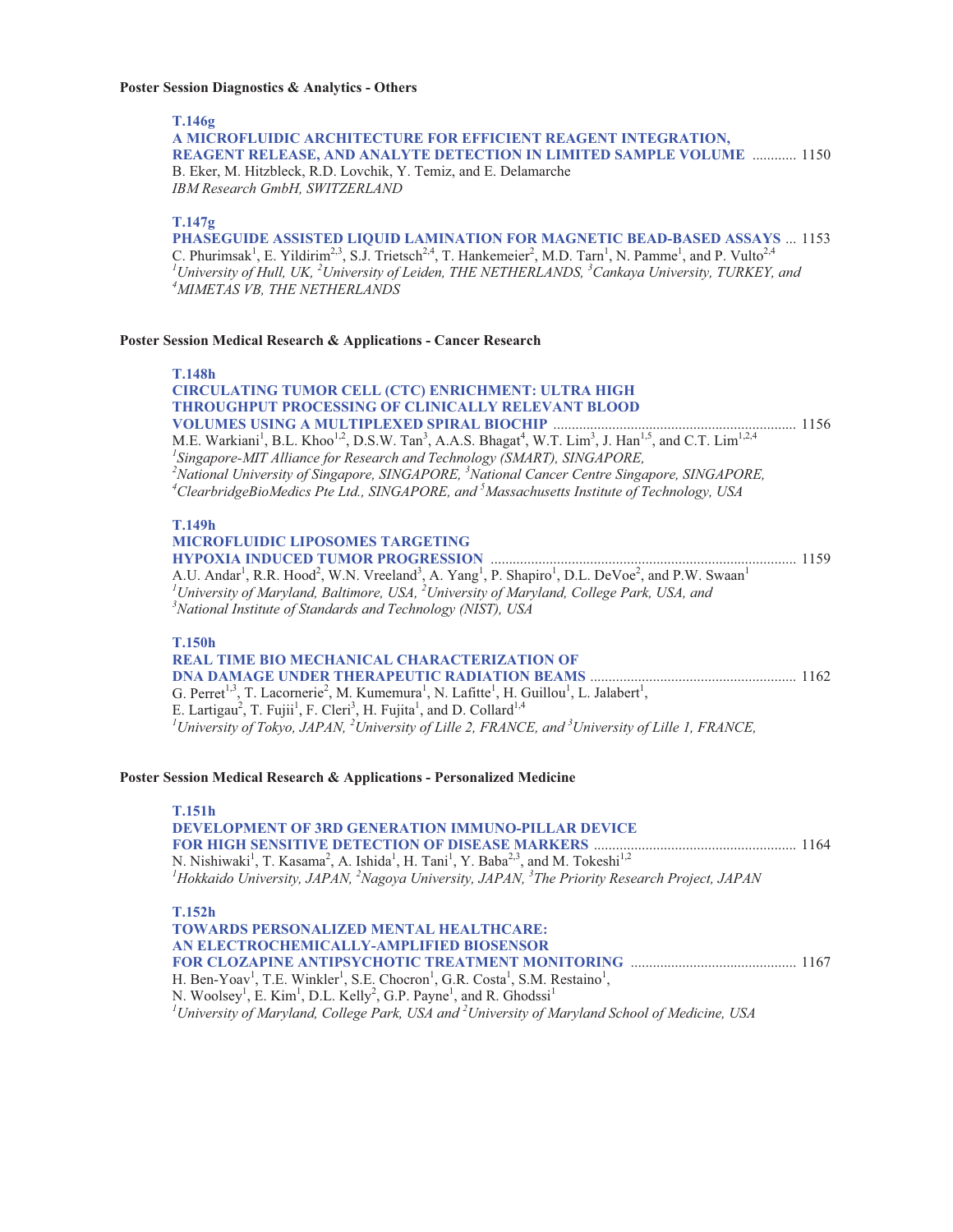## **Poster Session Medical Research & Applications - Drug Delivery Systems**

| <b>T.153h</b><br><b>HIGH THROUGHPUT PURIFICATION DEVICES FOR IN VIVO APPLICATIONS</b><br>OF GENE-DELIVERY MULTIFUNCTIONAL ENVELOPE-TYPE NANODEVICES  1170<br>N. Kaji <sup>1</sup> , D. Shigenaka <sup>1</sup> , M. Ukawa <sup>2</sup> , M. Tokeshi <sup>2</sup> , H. Akita <sup>2</sup> , H. Harashima <sup>2</sup> , and Y. Baba <sup>1,3</sup><br>${}^{1}$ Nagoya University, JAPAN, ${}^{2}$ Hokkaido University, JAPAN, and<br>$3$ National Institute of Advanced Industrial Science and Technology (AIST), JAPAN                               |  |
|-----------------------------------------------------------------------------------------------------------------------------------------------------------------------------------------------------------------------------------------------------------------------------------------------------------------------------------------------------------------------------------------------------------------------------------------------------------------------------------------------------------------------------------------------------|--|
| <b>T.154h</b><br>MULTIPHASE-LADEN GAS-LIQUID INTERFACE<br>H. Kuriki <sup>1</sup> , S. Takasawa <sup>2</sup> , M. Iwabuchi <sup>1</sup> , K. Ohsumi <sup>1</sup> , T. Suzuki <sup>1</sup> ,<br>T. Higashiyama <sup>1</sup> , S. Sakuma <sup>3</sup> , F. Arai <sup>1</sup> , and Y. Yamanishi <sup>2</sup><br>${}^{1}$ Nagoya University, JAPAN, ${}^{2}$ Shibaura Institute of Technology, JAPAN, and ${}^{3}$ Osaka University, JAPAN                                                                                                              |  |
| Poster Session Medical Research & Applications - Regenerative Medicine & Tissue Engineering                                                                                                                                                                                                                                                                                                                                                                                                                                                         |  |
| T.155h<br><b>CONTINUOUS MANUFACTURING OF ROBUST LIVING FIBERS THAT WITHSTAND</b><br><b>COMMON TEXTILE PROCESSING FOR TISSUE ENGINEERING APPLICATIONS  1176</b><br>M. Akbari <sup>1,2,3</sup> , A. Tamayol <sup>1,2,3</sup> , V. Laforte <sup>1</sup> , N. Annabi <sup>2,3</sup> , A. Khademhosseini <sup>2,3</sup> , and D. Juncker <sup>1</sup><br><sup>1</sup> McGill University, CANADA, <sup>2</sup> Harvard-MIT Division of Health Sciences and Technology, USA, and<br><sup>3</sup> Brigham and Women's Hospital, Harvard Medical School, USA |  |
| <b>T.156h</b><br>IN SITU CROSSLINKABLE HYDROGEL FOR RAPID ENGINEERING OF VASCULAR-LIKE<br>STRUCTURES BY USING ELECTROCHEMICAL DETACHMENT OF CELLS  1179<br>T. Kageyama <sup>1,2</sup> , T. Kakegawa <sup>1,2</sup> , T. Osaki <sup>1,2</sup> , T. Ito <sup>3</sup> , T. Nittami <sup>2</sup> , and J. Fukuda <sup>2</sup><br><sup>1</sup> University of Tsukuba, JAPAN, <sup>2</sup> Yokohama National University, JAPAN, and <sup>3</sup> University of Tokyo, JAPAN                                                                               |  |
| T.157h<br>PANCREATIC BETA-CELL-LADEN CONTACT LENS BASED<br>Y.J. Heo, S. Iwanaga, and S. Takeuchi<br>University of Tokyo, JAPAN and Japan Science and Technology Agency (JST), JAPAN                                                                                                                                                                                                                                                                                                                                                                 |  |
| Poster Session Medical Research & Applications - Implantable and Surgical Microdevices                                                                                                                                                                                                                                                                                                                                                                                                                                                              |  |
| <b>T.158h</b><br><b>MECHANICAL INTERACTION BETWEEN SINGLE-SHAFT</b><br>Z. Fekete, A. Németh, G. Márton, I. Ulbert, P. Fürjes, and A. Pongrácz<br>Hungarian Academy of Sciences, HUNGARY                                                                                                                                                                                                                                                                                                                                                             |  |
| Poster Session Medical Research & Applications - Devices for Better Quality-of-Life (QOL)                                                                                                                                                                                                                                                                                                                                                                                                                                                           |  |
| <b>T.159h</b><br>AN ARTIFICIAL LUNG BASED ON GAS EXCHANGE                                                                                                                                                                                                                                                                                                                                                                                                                                                                                           |  |
| T. Rieper <sup>1</sup> , P. Čvančara <sup>1</sup> , S. Gast <sup>2</sup> , B. Wehrstein <sup>2</sup> , A.N. Maurer <sup>2</sup> , C. Mueller <sup>1</sup> , and H. Reinecke <sup>1</sup><br><sup>1</sup> University of Freiburg - IMTEK, GERMANY and <sup>2</sup> Novalung GmbH, GERMANY                                                                                                                                                                                                                                                            |  |

**T.160h SIMULTANEOUS PROBING OF SINGLE ERYTHROCYTE BIOCHEMICAL AND MECHANICAL PROPERTIES FOR EFFICIENT BLOOD TRANSFUSION** ..................................... 1191 S. Huang, H.W. Hou, and J. Han *Massachusetts Institute of Technology, USA*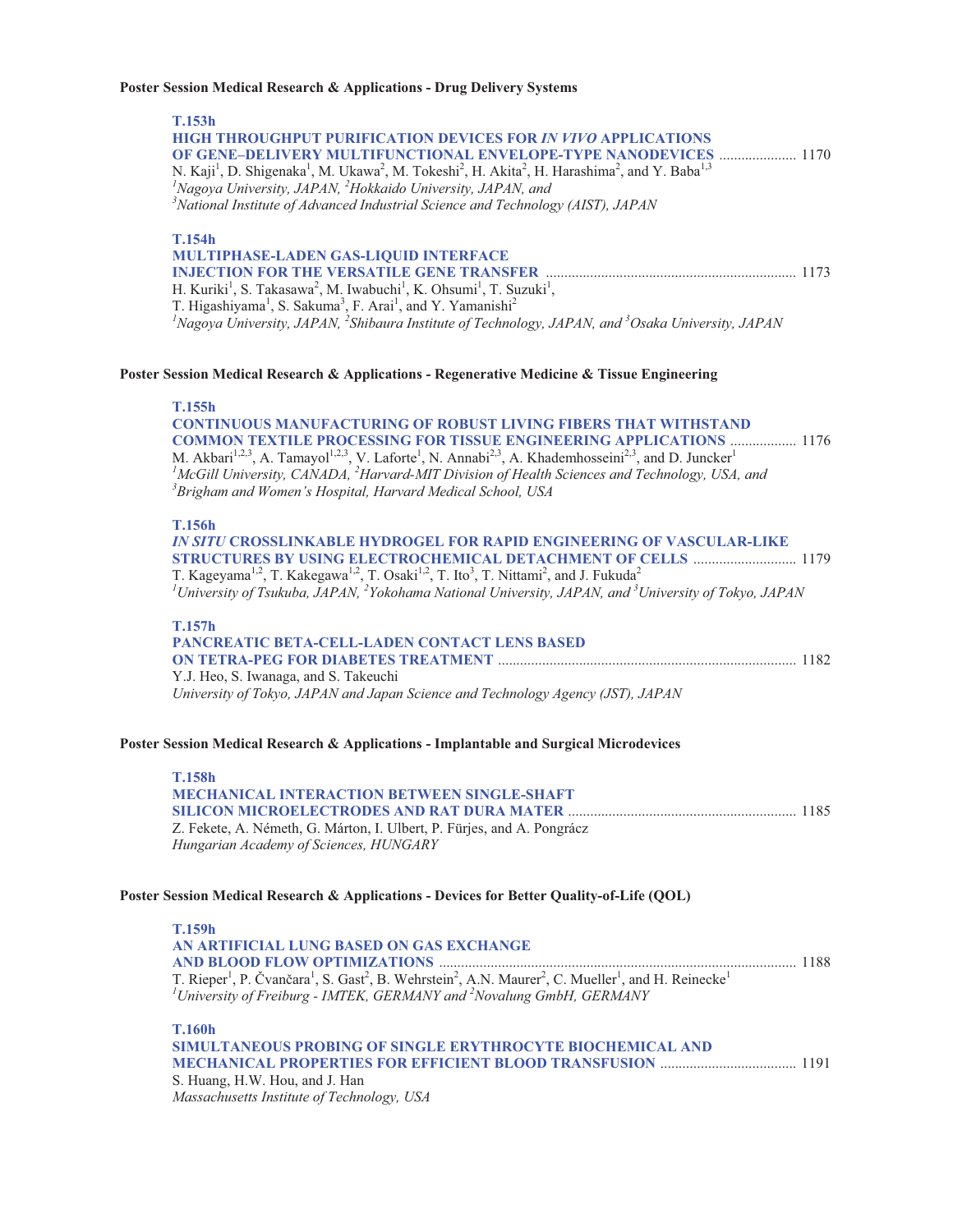# **Poster Session Medical Research & Applications - Neurobiology/Neuroscience**

**T.161h** 

**STUDYING AXON PATHFINDING IN CONTROLLED MICROFLUIDIC ENVIRONMENTS** ..... 1194 S. Moorjani, N. Bhattacharjee, and A. Folch *University of Washington, USA* 

# **Poster Session Separation Technologies - Electrophoretic Separations**

| <b>T.162i</b><br>S. Wang and W. Du<br>Renmin University of China, CHINA                                                                                                                                                                                                                                                                                                                                                                                                                                                                    |  |
|--------------------------------------------------------------------------------------------------------------------------------------------------------------------------------------------------------------------------------------------------------------------------------------------------------------------------------------------------------------------------------------------------------------------------------------------------------------------------------------------------------------------------------------------|--|
| T.163i<br><b>DEVELOPMENT OF MICROFLUIDIC BLOTTING</b><br>Y. Fukushima <sup>1</sup> , T. Naito <sup>1</sup> , K. Sueyoshi <sup>2</sup> , T. Kubo <sup>1</sup> , and K. Otsuka <sup>1</sup><br>${}^{1}$ Kyoto University, JAPAN and ${}^{2}$ Osaka Prefecture University, JAPAN                                                                                                                                                                                                                                                              |  |
| T.164i<br><b>EFFECT OF INTERMITTENT AND HIGH FIELD ON TRAPPING OF MEGABASE-SIZED</b><br><b>DNA UNDER ASYMMETRIC PULSED FIELD IN NANOPOROUS STRUCTURES ON CHIP  1203</b><br>H. Sheng <sup>1</sup> and D.J. Harrison <sup>1,2</sup><br>${}^{1}$ University of Alberta, CANADA and ${}^{2}$ National Research Council, CANADA                                                                                                                                                                                                                 |  |
| T.165i<br><b>HIGH-SPEED MICRO-RNA ISOLATION FROM DNA</b><br>Q. Wu <sup>1</sup> , T. Yasui <sup>1</sup> , S. Rahong <sup>2</sup> , T. Yanagida <sup>2</sup> , M. Kanai <sup>2</sup> , N. Kaji <sup>1</sup> , M. Tokeshi <sup>3</sup> , K. Nagashima <sup>1</sup> ,<br>T. Kawai <sup>1</sup> , and Y. Baba <sup>1,4</sup><br><sup>1</sup> Nagoya University, JAPAN, <sup>2</sup> Osaka University, JAPAN, <sup>3</sup> Hokkaido University, JAPAN, and<br>$4$ National Institute of Advanced Industrial Science and Technology (AIST), JAPAN |  |
| <b>T.166i</b><br><b>INTEGRATION OF FLUORESCENT PH SENSORS IN MICROFLUIDIC FREE-FLOW</b><br><b>ISOELECTRIC FOCUSING PLATFORMS USING AUTOMATED INKJET PRINTING  1209</b><br>C. Herzog <sup>1</sup> , E. Beckert <sup>2</sup> , and S. Nagl <sup>1</sup><br><sup>1</sup> Leipzig University, GERMANY and<br>${}^{2}$ Fraunhofer-Institut für Angewandte Optik und Feinmechanik (IOF), GERMANY                                                                                                                                                 |  |
| T.167i<br>J.D.P. Thomas <sup>1</sup> , D.W. Olson <sup>1</sup> , M.N. Joswiak <sup>1,2</sup> , S.-G. Park <sup>3</sup> , and K.D. Dorfman <sup>1</sup><br><sup>1</sup> University of Minnesota, USA, $^{2}$ University of California, Santa Barbara, USA, and<br><sup>3</sup> Korea Institute of Materials Science (KIMS), SOUTH KOREA                                                                                                                                                                                                     |  |
| <b>Poster Session Separation Technologies - Chromatographic Separations</b>                                                                                                                                                                                                                                                                                                                                                                                                                                                                |  |
| <b>T.168i</b><br><b>ATTOLITER CHROMATOGRAPHY AND DETECTION FOR NONFLUORESCENT</b><br>H. Shimizu <sup>1,2</sup> , A. Smirnova <sup>1,2</sup> , K. Mawatari <sup>1,2</sup> , and T. Kitamori <sup>1,2</sup><br><sup>1</sup> University of Tokyo and <sup>2</sup> Japan Science and Technology Agency (JST), JAPAN                                                                                                                                                                                                                            |  |
| T.169i<br><b>TEMPERATURE OPTIMIZED DNA CHROMATOGRAPHY IN A VAPOR</b><br>L. Zhang <sup>1,2</sup> , P. Fiorini <sup>1</sup> , B. Majeed <sup>1</sup> , L. Lagae <sup>1,2</sup> , C. Van Hoof <sup>1,2</sup> , B. Jones <sup>1</sup> , and W. De Malsche <sup>3</sup><br>$^l$ imec, BELGIUM, <sup>2</sup> Katholieke Universiteit Leuven, BELGIUM, and <sup>3</sup> Vrije Universiteit Brussel, BELGIUM                                                                                                                                       |  |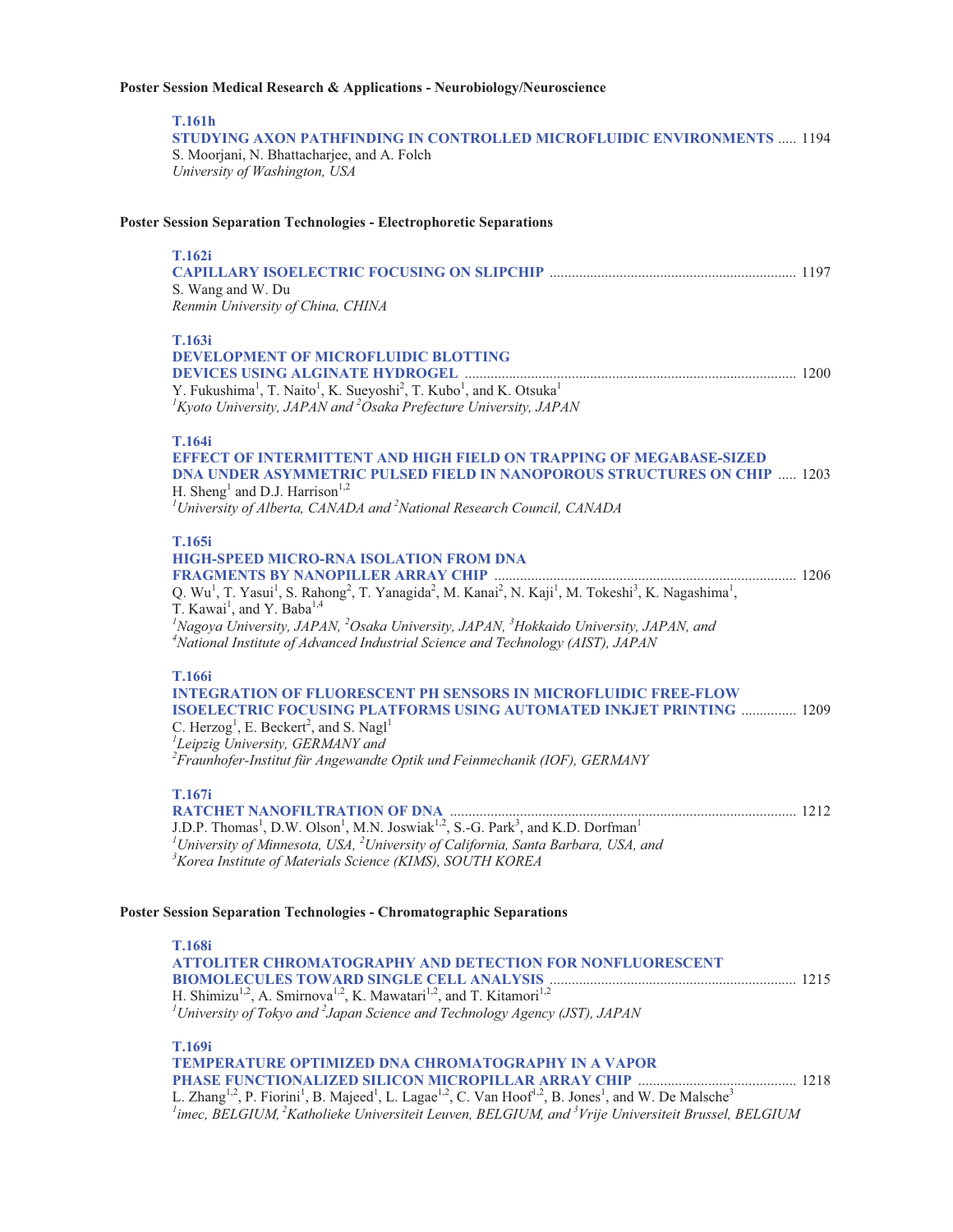# **Poster Session Separation Technologies - Particle Separations**

| <b>T.170i</b><br><b>CONTINUOUS CONCENTRATOR FOR NANOPARTICLE BASED</b><br>K. Yamasaki and M. Motosuke<br>Tokyo University of Science, JAPAN                                                                                                                                                                                                                                                                                                                                                                                                                |  |
|------------------------------------------------------------------------------------------------------------------------------------------------------------------------------------------------------------------------------------------------------------------------------------------------------------------------------------------------------------------------------------------------------------------------------------------------------------------------------------------------------------------------------------------------------------|--|
| <b>T.171i</b><br><b>COMBINED DENSITY AND SIZE-BASED SORTING IN DETERMINISTIC</b><br>S.H. Holm, J.P. Beech, and J.O. Tegenfeldt<br>Lund University, SWEDEN                                                                                                                                                                                                                                                                                                                                                                                                  |  |
| Poster Session Microreaction Technology & Synthesis - Microreactors & Micromixers                                                                                                                                                                                                                                                                                                                                                                                                                                                                          |  |
| T.172j<br><b>ACOUSTOFLUIDIC MICROMIXER USING</b><br>P.H. Huang <sup>1</sup> , Y. Xie <sup>1</sup> , D. Ahmed <sup>1</sup> , N. Nama <sup>1</sup> , Y. Chao <sup>1</sup> , C.Y. Chan <sup>1</sup> , L. Wang <sup>2</sup> , and T.J. Huang <sup>1</sup><br><sup>1</sup> Pennsylvania State University, USA and $^{2}$ Ascent Bio-Nano Technologies Inc., USA                                                                                                                                                                                                 |  |
| T.173j<br><b>INVESTIGATION OF BURSTING OF HEATED DROPLETS FOR</b><br>G.J. Shah <sup>1,2</sup> , A. Saucedo <sup>2</sup> , and R.M. van Dam <sup>2</sup><br><sup>1</sup> Sofie Biosciences, USA and <sup>2</sup> University of California, Los Angeles, USA                                                                                                                                                                                                                                                                                                 |  |
| T.174j<br>REACTION CONTROL BY STIRRING-INDUCED, DISCRETE, RECURSIVE<br>FUSION AND DIVISION OF FEMTOLITER COMPARTMENTS IN EMULSION  1233<br>T. Ichii <sup>1</sup> , G. Tanahashi <sup>2</sup> , H. Suzuki <sup>1,3</sup> , and T. Yomo <sup>1,3</sup><br><sup>1</sup> Japan Science and Technology Agency (JST), JAPAN, <sup>2</sup> Osaka University, JAPAN, and <sup>3</sup> Chuo University,<br><i>JAPAN</i>                                                                                                                                             |  |
| Poster Session Microreaction Technology & Synthesis - Filtering & Separation                                                                                                                                                                                                                                                                                                                                                                                                                                                                               |  |
| T.175j<br><b>GUIDING OF LIQUIDS VIA PATTERNED SURFACE COATINGS TO</b><br>M. Rendl, T. Brandstetter, and J. Rühe<br>University of Freiburg - IMTEK, GERMANY                                                                                                                                                                                                                                                                                                                                                                                                 |  |
| Poster Session Microreaction Technology & Synthesis - Chemical Synthesis                                                                                                                                                                                                                                                                                                                                                                                                                                                                                   |  |
| T.176j<br><b>CELL-FREE PROTEIN SYNTHESIS IN VERTICALLY-ORIENTED</b><br>K. Jackson and Z.H. Fan<br>University of Florida, USA                                                                                                                                                                                                                                                                                                                                                                                                                               |  |
| T.177j<br>HIGH THROUGHPUT SYNTHESIS OF OLIGONUCLEOTIDE UTILIZING INKJET<br>PRINTER AND MICRO-REACTOR ARRAY FILLED WITH ROBUST OPAL  1242<br>H. Li <sup>1</sup> , Y. Huang <sup>1</sup> , H.Q. Yu <sup>1</sup> , Y. Ma <sup>1</sup> , C.Y. Tang <sup>2</sup> , Z.W. Wei <sup>3</sup> , Z.C. Liang <sup>1</sup> , W. Wang <sup>1</sup> , Z.J. Yang <sup>1</sup> , and Z.H. Li <sup>1</sup><br><sup>1</sup> Peking University, CHINA, <sup>2</sup> Multimedia University, MALAYSIA, and<br><sup>3</sup> National Center for Nanoscience and Technology, CHINA |  |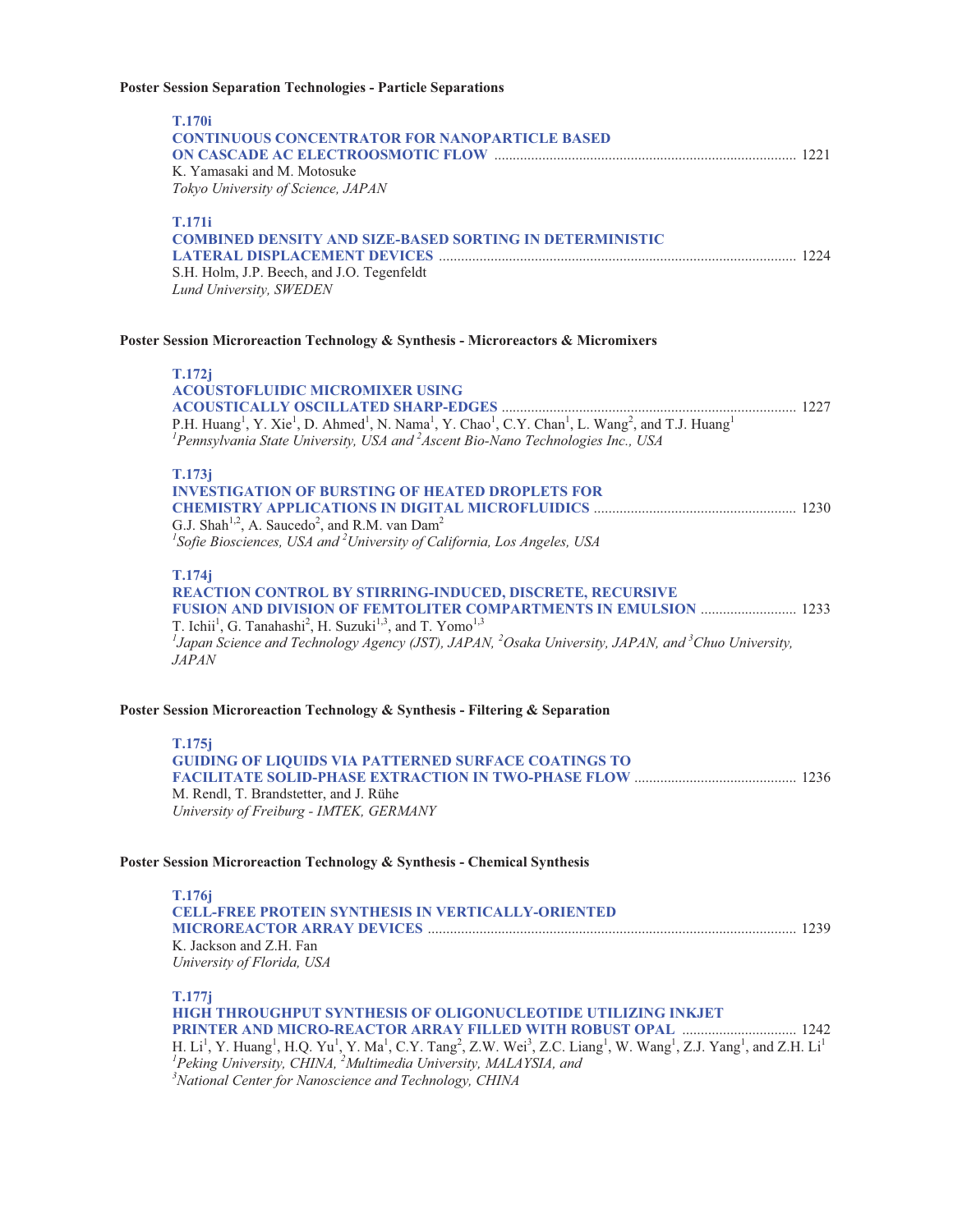#### **Poster Session Microreaction Technology & Synthesis - Particle Synthesis**

| <b>T.178j</b>                                                                                                                       |      |
|-------------------------------------------------------------------------------------------------------------------------------------|------|
| <b>CENTRIFUGE-BASED STEPWISE CHEMICAL LOADING DISC FOR</b>                                                                          |      |
|                                                                                                                                     | 1245 |
| B.H. Park, J.H. Jung, S.J. Oh, D.C. Lee, and T.S. Seo                                                                               |      |
| Korea Advanced Institute of Science and Technology (KAIST), SOUTH KOREA                                                             |      |
|                                                                                                                                     |      |
| <b>T.179i</b>                                                                                                                       |      |
| <b>MICROFLUIDIC PREPARATION OF BIOCATALYTIC PROTEIN</b>                                                                             |      |
| <b>MICROSPHERES UTILISING ON-CHIP CROSS-LINKING METHOD </b>                                                                         | 1248 |
| M.B. Mbanjwa <sup>1</sup> , H. Chen <sup>2</sup> , and K. Land <sup>1</sup>                                                         |      |
| $^{1}$ Council for Scientific and Industrial Research (CSIR), SOUTH AFRICA and $^{2}$ University of the Witwatersrand, SOUTH AFRICA |      |
|                                                                                                                                     |      |
|                                                                                                                                     |      |
|                                                                                                                                     |      |

#### **Poster Session Applications to Green & Environmental Technologies - Fuel Cells**

| - 1.10VK                                                                                                                                             |  |
|------------------------------------------------------------------------------------------------------------------------------------------------------|--|
|                                                                                                                                                      |  |
| J.P. Esquivel <sup>1</sup> , F.J. del Campo <sup>1</sup> , J.L. Gómez de la Fuente <sup>3</sup> , S. Rojas <sup>3</sup> , and N. Sabaté <sup>1</sup> |  |
| <sup>1</sup> IMB-CNM (CSIC), SPAIN and <sup>2</sup> University of Washington, USA,                                                                   |  |
| <sup>3</sup> Spanish Council for Scientific Research (CSIC), SPAIN                                                                                   |  |

#### **Poster Session Applications to Green & Environmental Technologies - Other Energy/Power Devices**

#### **T.181k**

**T.180k** 

**A LOW-TEMPERATURE POM MICRO METHANOL REFORMER WITH HIGH FUEL CONVERSION RATE AND HYDROGEN PRODUCTION YIELD** .............................. 1254 H.-S. Wang, Y.-C. Su, Y.-J. Huang, and F.-G. Tseng *National Tsing Hua University, TAIWAN* 

#### **T.182k**

**STREAMING CURRENT OF A ROTARY ATOMIZER FOR ENERGY HARVESTING** ................ 1257 T. Nguyen, H. de Boer, T. Tran, A. van den Berg, and J.C.T. Eijkel *MESA+, University of Twente, THE NETHERLANDS* 

#### **Poster Session MicroTAS for Other Applications - Synthetic Biology**

**T.183l SOFTWARE AUTOMATED GENOMIC ENGINEERING (SAGE) ENABLED BY ELECTROWETTING-ON-DIELECTRIC DIGITAL MICROFLUIDICS** ..................................... 1260 M. Sandahl<sup>1</sup>, S. Punnamaraju<sup>1</sup>, A. Madison<sup>2</sup>, J. Harrington<sup>1</sup>, M. Royal<sup>2</sup>, R. Fair<sup>2</sup>, A. Eckhardt<sup>1</sup>, A. Sudarsan<sup>1</sup>, and M. Pollack<sup>1</sup> *1 Advanced Liquid Logic, Inc., USA and <sup>2</sup> Duke University, USA* 

#### **Poster Session MicroTAS for Other Applications - Bioinspired, Biomimetic & Biohybrid Devices**

**T.184l CIRCULAR HYDROGEL PATTERN FOR CELL ALIGNMENT UNDER UNIFORM STRAIN STIMULATION** ........................................................................................ 1264 H.Y. Hsieh<sup>1,2,3</sup>, T.W. Huang<sup>2</sup>, G. Camci-Unal<sup>3,4</sup>, F.G. Tseng<sup>2,5</sup>, S.K. Fan<sup>1</sup>, and A. Khademhosseini<sup>3,4,6</sup> <sup>1</sup>National Taiwan University, TAIWAN, <sup>2</sup>National Tsing Hua University, TAIWAN, <sup>3</sup>Brigham and Women's *Hospital, Harvard Medical School, USA, 4 Massachusetts Institute of Technology, USA, 5 Academia Sinica, TAIWAN, and 6 Harvard University, USA*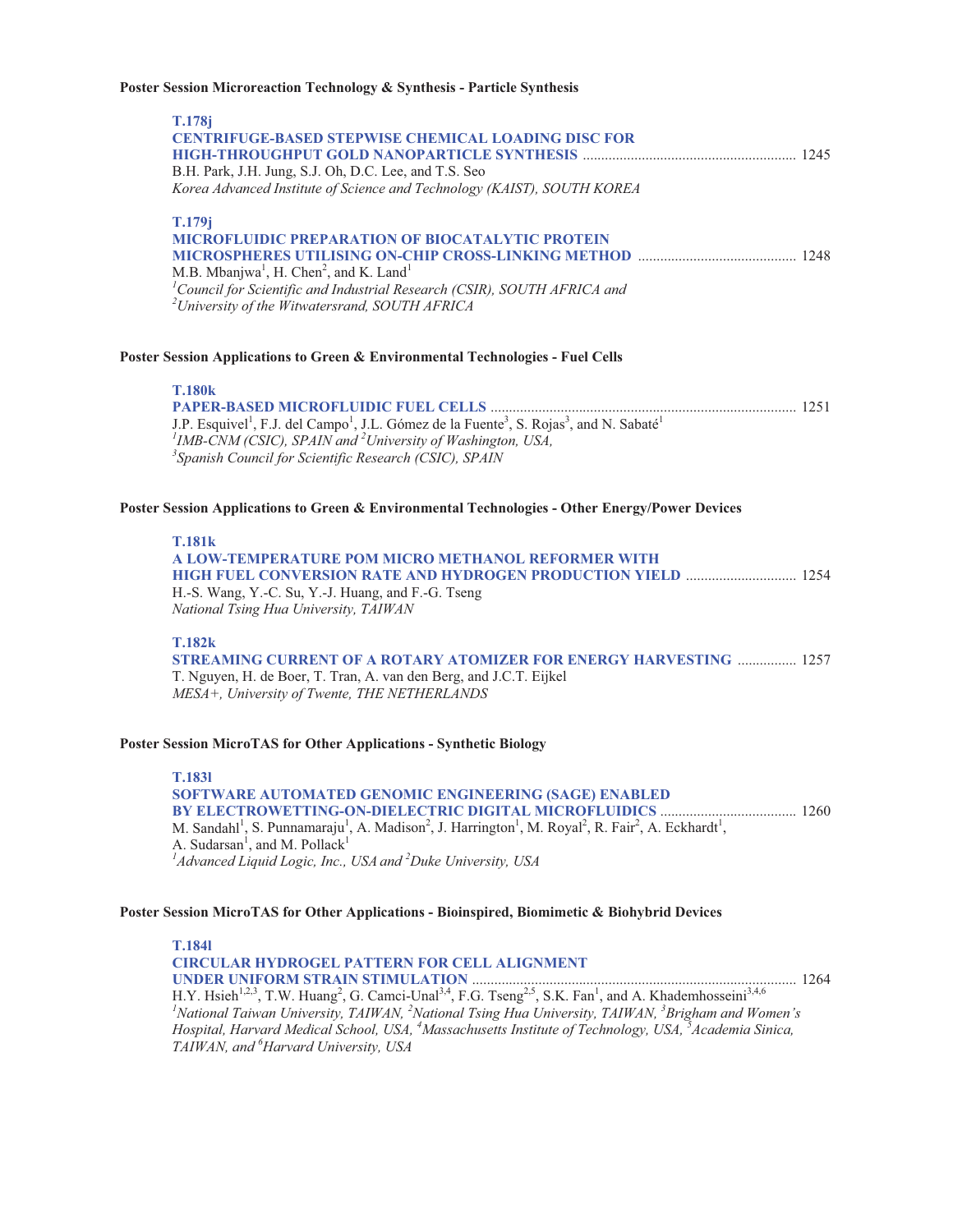| <b>T.1851</b><br>STUDY OF MOLECULAR TRANSPORT THROUGH SPECIFIC<br>Y. Kazoe, L. Li, H. Chinen, H. Kizoe, T. Saruko, T. Yamashita, K. Mawatari, and T. Kitamori<br>University of Tokyo, JAPAN                                                                                                                                                                                                                                                                                                                                                                                                              |
|----------------------------------------------------------------------------------------------------------------------------------------------------------------------------------------------------------------------------------------------------------------------------------------------------------------------------------------------------------------------------------------------------------------------------------------------------------------------------------------------------------------------------------------------------------------------------------------------------------|
| Poster Session MicroTAS for Other Applications - Bioprocess Technology                                                                                                                                                                                                                                                                                                                                                                                                                                                                                                                                   |
| <b>T.1861</b><br><b>DROPLET BASED DIRECTED EVOLUTION OF YEAST CELL FACTORIES</b><br>S.L. Sjostrom <sup>1</sup> , Y. Bai <sup>1</sup> , M. Huang <sup>2</sup> , J. Nielsen <sup>1,2,3</sup> , H.N. Joensson <sup>1</sup> , and H. Andersson Svahn <sup>1</sup><br><sup>1</sup> Roval Institute of Technology (KTH), SWEDEN, <sup>2</sup> Chalmers University of Technology, SWEDEN, and<br><sup>3</sup> Technical University of Denmark, DENMARK                                                                                                                                                          |
| <b>T.1871</b><br><b>SIMPLE MICROFLUIDICS FOR COMPLEX ORGANISMS: A MICROFLUIDIC CHIP</b><br><b>SYSTEM FOR GROWTH AND MORPHOGENESIS STUDIES OF FILAMENTOUS FUNGI  1273</b><br>A. Grünberger, K. Schmitz, C. Probst, W. Wiechert, S. Noack, and D. Kohlheyer<br>Forschungszentrum Jülich GmbH, GERMANY                                                                                                                                                                                                                                                                                                      |
| Poster Session MicroTAS for Other Applications - Food & Nutrition                                                                                                                                                                                                                                                                                                                                                                                                                                                                                                                                        |
| <b>T.1881</b><br><b>CENTRIFUGAL LABTUBE FOR FULLY AUTOMATED DNA EXTRACTION &amp; LAMP</b><br><b>AMPLIFICATION BASED ON AN INTEGRATED, LOW-COST HEATING SYSTEM  1276</b><br>M.M. Hoehl <sup>1</sup> , M. Weißert <sup>2</sup> , N. Paust <sup>3,4</sup> , R. Zengerle <sup>3,4</sup> , A.H. Slocum <sup>1</sup> , and J. Steigert <sup>2</sup><br><sup>1</sup> Massachusetts Institute of Technology, USA, <sup>2</sup> Robert Bosch GmbH, GERMANY, <sup>3</sup> Institute for Micromachining<br>and Information Technology (HSG-IMIT), GERMANY, and <sup>4</sup> University of Freiburg - IMTEK, GERMANY |
| <b>Plenary Presentation V</b><br><b>BIO-INSPIRED, SMART, MULTISCALE INTERFACIAL</b><br>Lei Jiang<br>Chinese Academy of Sciences, CHINA                                                                                                                                                                                                                                                                                                                                                                                                                                                                   |
| <b>Session 2A3 - Electrochemical Detection and Imaging</b>                                                                                                                                                                                                                                                                                                                                                                                                                                                                                                                                               |
| <b>DENSIFIED ELECTROCHEMICAL SENSOR BASED ON VERTICALLY</b><br>SEPARATED ELECTRODE ARRAY FOR ELECTROCHEMICAL IMAGING  1282<br>K. Ino, Y. Kanno, K. Komaki, H. Shiku, and T. Matsue<br>Tohoku University, JAPAN                                                                                                                                                                                                                                                                                                                                                                                           |
| PAPER-BASED MICROFLUIDIC ELECTROCHEMICAL IMMUNODEVICES<br><b>INTEGRATED WITH NANOBIOPROBES ON GRAPHENE FILM FOR</b><br>Y. Wu <sup>1</sup> , P. Xue <sup>1</sup> , K.M. Hui <sup>2</sup> , and Y. Kang <sup>1</sup><br>${}^{1}$ Nanyang Technological University, SINGAPORE and ${}^{2}$ National Cancer Center, SINGAPORE                                                                                                                                                                                                                                                                                |
| NON-FARADAIC ELECTROCHEMICAL DETECTION OF PATHOGENIC DNA<br><b>AMPLIFIED BY TARGET DRIVEN SELF ASSEMBLY ON A CMOS PLATFORM  1288</b><br>K. Jayant, M.R. Hartman, E.J. Rice, D. Luo, and E.C. Kan<br>Cornell University, USA                                                                                                                                                                                                                                                                                                                                                                              |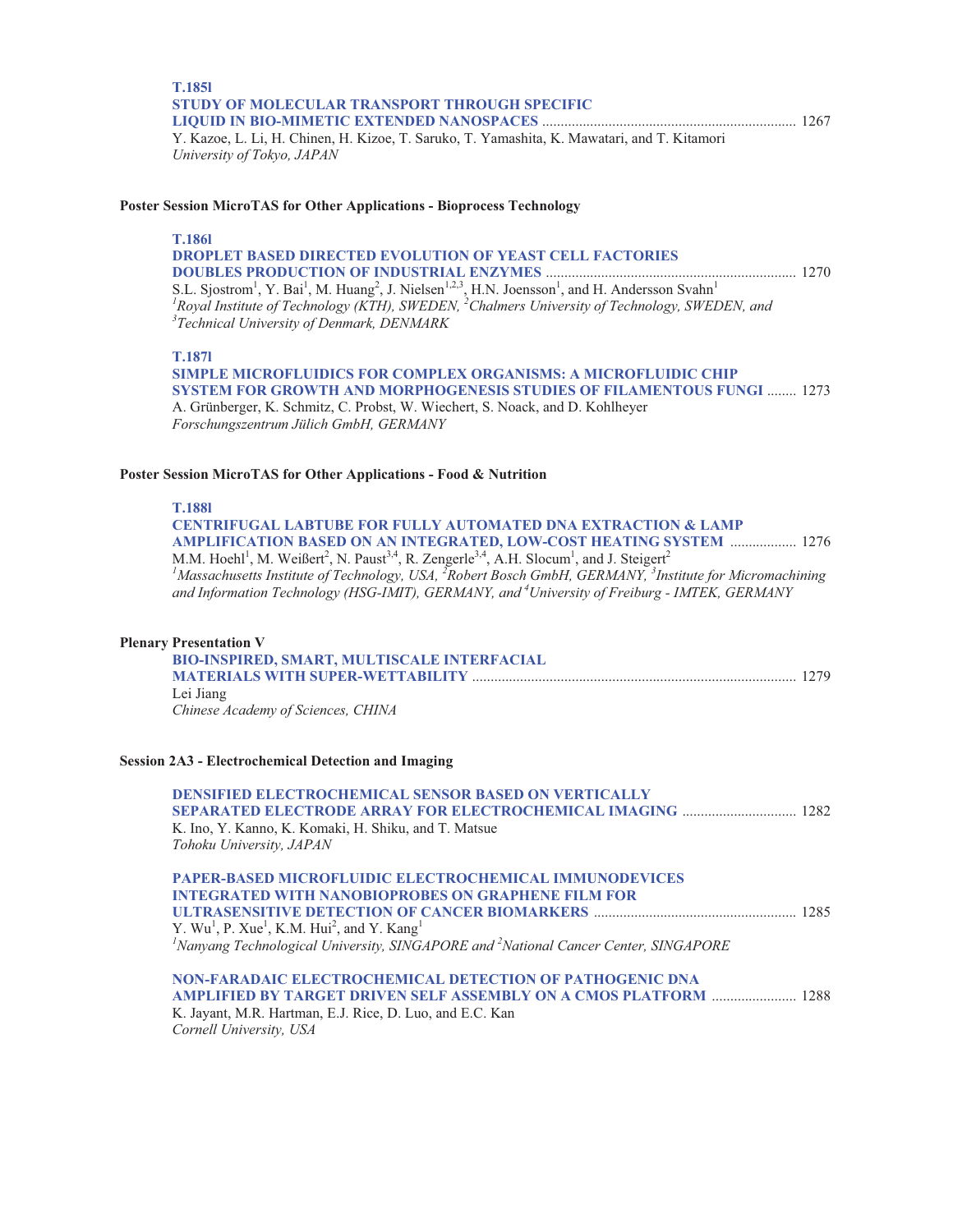| <b>SELF-ASSEMBLED MELAMINE MICROLENS ARRAYS</b>                                                                |  |
|----------------------------------------------------------------------------------------------------------------|--|
|                                                                                                                |  |
| H. Yang, H.C. Tekin, A. Sayah, and M.A.M. Gijs<br>École Polytechnique Fédérale de Lausanne (EPFL), SWITZERLAND |  |
| <b>SEQUENCE-SELECTIVE DNA METHVLATION ANALYSIS INDUCED BV RULCE SPECIFIC</b>                                   |  |

# **SEQUENCE-SELECTIVE DNA METHYLATION ANALYSIS INDUCED BY BULGE SPECIFIC IMMUNO-RECOGNITION ON A SURFACE PLASMON RESONANCE FLUIDIC CHIP** .............. 1294 R. Kurita, H. Yanagisawa, K. Yoshioka, and O. Niwa

*National Institute of Advanced Industrial Science and Technology (AIST), JAPAN* 

## **ENHANCEMENT OF IMMUNOREACTION ON MICROARRAY-INTEGRATED OPTOELECTROFLUIDIC ASSAY SYSTEM** ......................................................................................... 1297 D. Han, H.J. Gi, and J.-K. Park

*Korea Advanced Institute of Science and Technology (KAIST), SOUTH KOREA*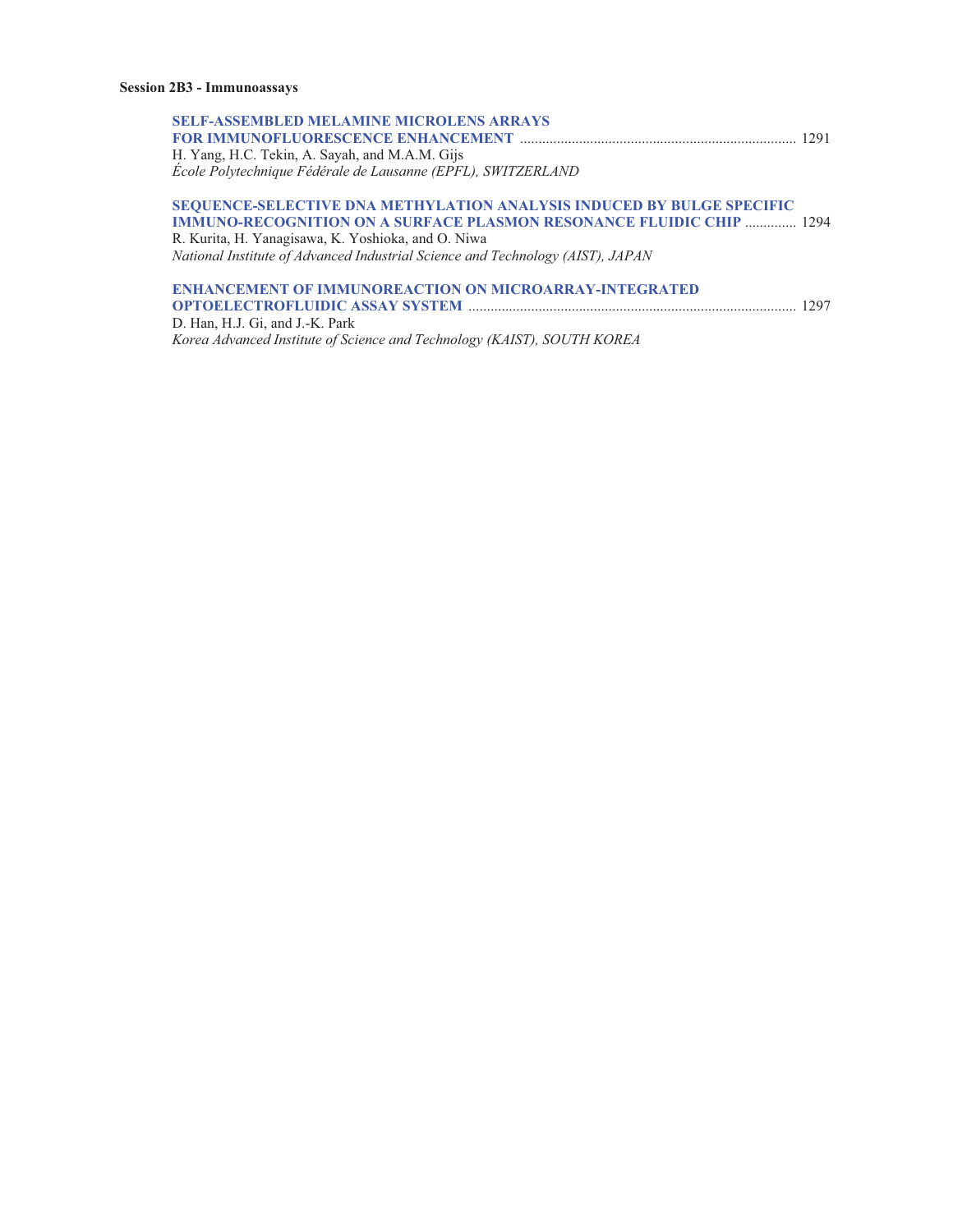# **Day 3 - Wednesday 30 October**

| <b>Plenary Presentation VI</b>                                                                                                                                                                                                                                                                                                 |  |
|--------------------------------------------------------------------------------------------------------------------------------------------------------------------------------------------------------------------------------------------------------------------------------------------------------------------------------|--|
| <b>MICROFLUIDIC FABRICATION OF CELL AND TISSUE ARCHITECTURE  1300</b>                                                                                                                                                                                                                                                          |  |
| Shoji Takeuchi                                                                                                                                                                                                                                                                                                                 |  |
| University of Tokyo, Kanagawa Academy of Science and Technology, and<br>Japan Science and Technology Agency (JST), JAPAN                                                                                                                                                                                                       |  |
|                                                                                                                                                                                                                                                                                                                                |  |
| Session 3A1 - Point-of-Care Nucleic Acid Analysis                                                                                                                                                                                                                                                                              |  |
| <b>LOW-COST BACTERIAL DETECTION SYSTEM FOR FOOD SAFETY BASED</b>                                                                                                                                                                                                                                                               |  |
| ON AUTOMATED DNA EXTRACTION, AMPLIFICATION AND READOUT  1302                                                                                                                                                                                                                                                                   |  |
| M. Hoehl <sup>1,2</sup> , E. Schulte Bocholt <sup>2</sup> , N. Karippai <sup>2</sup> , R. Zengerle <sup>3,4</sup> , J. Steigert <sup>2</sup> , and A. Slocum <sup>1</sup>                                                                                                                                                      |  |
| <sup>1</sup> Massachusetts Institute of Technology, USA, <sup>2</sup> Robert Bosch GmbH, GERMANY, <sup>3</sup> Institute for Micromachining<br>and Information Technology (HSG-IMIT), GERMANY, and <sup>4</sup> University of Freiburg - IMTEK, GERMANY                                                                        |  |
| DEVELOPMENT OF THE POCT-ORIENTED PCR DEVICE DRIVEN                                                                                                                                                                                                                                                                             |  |
|                                                                                                                                                                                                                                                                                                                                |  |
| M. Saito, Y. Kiriyama, K. Yamanaka, and E. Tamiya<br>Osaka University, JAPAN                                                                                                                                                                                                                                                   |  |
| SAMPLE-PRETREATMENT OF INFLUENZA A VIRUS BASED ON                                                                                                                                                                                                                                                                              |  |
|                                                                                                                                                                                                                                                                                                                                |  |
| J.H. Jung, B.H. Park, S.J. Oh, and T.S. Seo                                                                                                                                                                                                                                                                                    |  |
| Korea Advanced Institute of Science and Technology (KAIST), SOUTH KOREA                                                                                                                                                                                                                                                        |  |
| <b>Session 3B1 - Protein Processing and Analysis 1</b>                                                                                                                                                                                                                                                                         |  |
| <b>PROBING PHYSICAL PROPERTIES OF DNA-PROTEIN</b>                                                                                                                                                                                                                                                                              |  |
|                                                                                                                                                                                                                                                                                                                                |  |
| K. Frykholm <sup>1</sup> , M. Alizadehheidari <sup>1</sup> , L. Fornander <sup>1</sup> , J. Fritzsche <sup>1</sup> , J. Wigenius <sup>1</sup> ,<br>P. Beuning <sup>2</sup> , M. Modesti <sup>3</sup> , F. Persson <sup>4</sup> , and F. Westerlund <sup>1</sup>                                                                |  |
| <sup>1</sup> Chalmers University of Technology, SWEDEN, $^{2}$ Northeastern University, USA,                                                                                                                                                                                                                                   |  |
| $3$ Universite Aix-Marseille, FRANCE, and $4$ Uppsala University, SWEDEN                                                                                                                                                                                                                                                       |  |
| <b>HIGH THROUGHPUT FORMATION OF SUB-MILLION LIPID MEMBRANE</b>                                                                                                                                                                                                                                                                 |  |
|                                                                                                                                                                                                                                                                                                                                |  |
| R. Watanabe <sup>1,2</sup> , D. Fujita <sup>3</sup> , K.V. Tabata <sup>1,2</sup> , L. Yamauchi <sup>1</sup> , N. Soga <sup>1</sup> , S.H. Kim <sup>1</sup> , H. Suga <sup>1</sup> , and H. Noji <sup>1,2</sup><br><sup>1</sup> University of Tokyo, JAPAN, <sup>2</sup> Japan Science and Technology Agency (JST), JAPAN, and  |  |
| <sup>3</sup> Pohang University of Science and Technology, SOUTH KOREA                                                                                                                                                                                                                                                          |  |
| PROTEIN CRYSTALLIZATION INDUCED BY ELECRICALLY DRIVEN BUBBLE KNIFE  1317                                                                                                                                                                                                                                                       |  |
| H. Kuriki <sup>1</sup> , S. Takasawa <sup>2</sup> , S. Sakuma <sup>3</sup> , K. Shinmura <sup>3</sup> , G. Kurisu <sup>3</sup> , F. Arai <sup>1</sup> , and Y. Yamanishi <sup>2</sup><br><sup>1</sup> Nagoya University, JAPAN, <sup>2</sup> Shibaura Institute of Technology, JAPAN, and <sup>3</sup> Osaka University, JAPAN |  |
| <b>Session 3C1 - Blood Processing</b>                                                                                                                                                                                                                                                                                          |  |
| <b>ACOUSTOPHORESIS SEPARATION OF BACTERIA FROM</b>                                                                                                                                                                                                                                                                             |  |
|                                                                                                                                                                                                                                                                                                                                |  |
| P.D. Ohlsson, K. Petersson, P. Augustsson, and T. Laurell<br>Lund University, SWEDEN                                                                                                                                                                                                                                           |  |
| <b>ONE-STEP DIGITAL PLASMA SEPARATION FOR MOLECULAR DIAGNOSTICS  1323</b>                                                                                                                                                                                                                                                      |  |
| E.-C. Yeh, and L.P. Lee<br>University of California, Berkeley, USA                                                                                                                                                                                                                                                             |  |
|                                                                                                                                                                                                                                                                                                                                |  |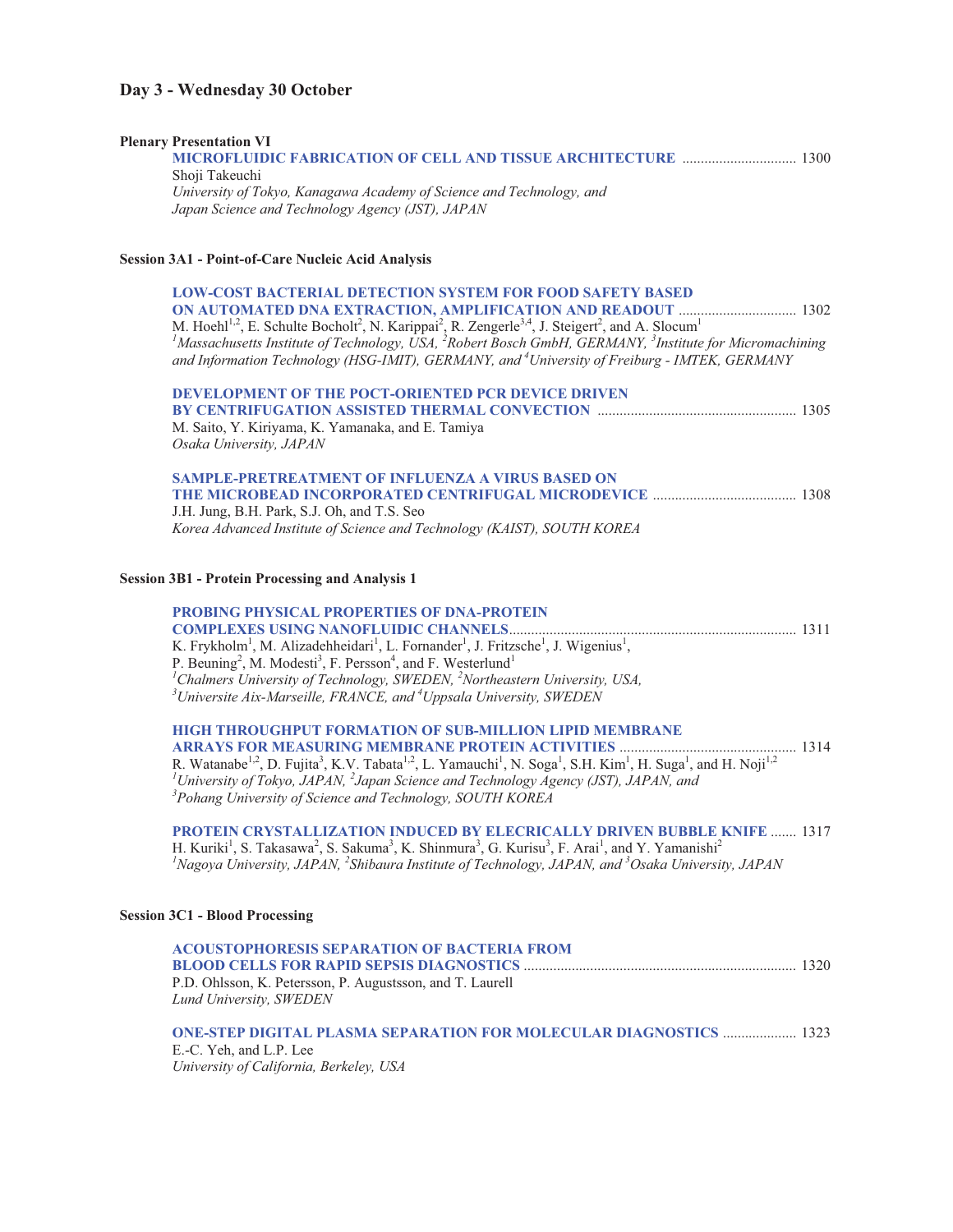| H. Ito <sup>1</sup> , G.S. Prihandana <sup>1</sup> , I. Sanada <sup>1</sup> , M. Hayashi <sup>1</sup> , Y. Kanno <sup>2</sup> , and N. Miki <sup>1</sup>                           |  |
|------------------------------------------------------------------------------------------------------------------------------------------------------------------------------------|--|
| ${}^{1}$ Keio University, JAPAN and ${}^{2}$ Tokyo Medical University, JAPAN                                                                                                       |  |
| <b>Session 3A2 - Single Cell Processing and Analysis 1</b>                                                                                                                         |  |
| <b>CYTOPLASMIC TRANSFER BETWEEN ADHERED</b>                                                                                                                                        |  |
|                                                                                                                                                                                    |  |
| K.-I. Wada, E. Kondo, K. Hosokawa, Y. Ito, and M. Maeda                                                                                                                            |  |
| Institute of Physical and Chemical Research (RIKEN), JAPAN                                                                                                                         |  |
| <b>MICROFLUIDIC ELECTRO-SONOPORATION BY SIMULTANEOUS</b>                                                                                                                           |  |
|                                                                                                                                                                                    |  |
| H. Wang <sup>1,2</sup> , W. Longsine-Parker <sup>1</sup> , C. Koo <sup>1</sup> , J. Kim <sup>2</sup> , B.J. Kim <sup>3</sup> , A. Jayaraman <sup>1</sup> , and A. Han <sup>1</sup> |  |
| ${}^{1}$ Texas A&M University, USA, ${}^{2}$ Dankook University Graduate School, SOUTH KOREA, and                                                                                  |  |
| <sup>3</sup> University of Tokyo, JAPAN                                                                                                                                            |  |
| ELECTROACTIVE MICROWELL ARRAY FOR QUANTITATIVE MEASUREMENT                                                                                                                         |  |
|                                                                                                                                                                                    |  |
| S.H. Kim <sup>1,2</sup> , T. Fujii <sup>1,2</sup> , and D. Fourmy <sup>3</sup>                                                                                                     |  |
| <sup>1</sup> University of Tokyo, JAPAN, <sup>2</sup> Japan Science and Technology Agency (JST), JAPAN, and <sup>3</sup> CNRS, FRANCE                                              |  |
|                                                                                                                                                                                    |  |
| <b>Session 3B2 - Protein Processing and Analysis 2</b>                                                                                                                             |  |
|                                                                                                                                                                                    |  |
| A.J. Hughes, D.P. Spelke, Z. Xu, D.V. Schaffer, and A.E. Herr                                                                                                                      |  |
| University of California, Berkeley, USA                                                                                                                                            |  |
| HIGH-THROUGHPUT MICRODROPLET-BASED ANALYSIS OF POST-TRANSLATIONAL                                                                                                                  |  |
|                                                                                                                                                                                    |  |
| S.K. Küster, M. Pabst, R. Zenobi, and P.S. Dittrich                                                                                                                                |  |
| ETH Zürich, SWITZERLAND                                                                                                                                                            |  |
| DETERMINISTIC PROTEIN EXTRACTION FROM DROPLETS                                                                                                                                     |  |
|                                                                                                                                                                                    |  |
| G.K. Kurup and A.S. Basu                                                                                                                                                           |  |
| Wayne State University, USA                                                                                                                                                        |  |
|                                                                                                                                                                                    |  |
| <b>Session 3C2 - Point-of-Care Bacterial Detection</b>                                                                                                                             |  |
| <b>SMARTPHONE DETECTION OF ESCHERICHIA COLI FROM</b>                                                                                                                               |  |
|                                                                                                                                                                                    |  |
| T.S. Park, D.K. Harshman, C.F. Fronczek, and J.-Y. Yoon                                                                                                                            |  |
| University of Arizona, USA                                                                                                                                                         |  |
| A SIMPLE INTEGRATED DIAGNOSTIC PLATFORM FOR DNA                                                                                                                                    |  |
|                                                                                                                                                                                    |  |
| D.J. Shin, L. Chen, and T.H. Wang                                                                                                                                                  |  |
| Johns Hopkins University, USA                                                                                                                                                      |  |
| MICROFLUIDIC PLATFORM FOR RAPID ANTIBIOTIC                                                                                                                                         |  |
|                                                                                                                                                                                    |  |
| R. Mohan, C. Sanpitakseree, E. Sevgen, A.V. Desai, C.M. Schroeder, and P.J.A. Kenis                                                                                                |  |
| University of Illinois, Urbana-Champaign, USA                                                                                                                                      |  |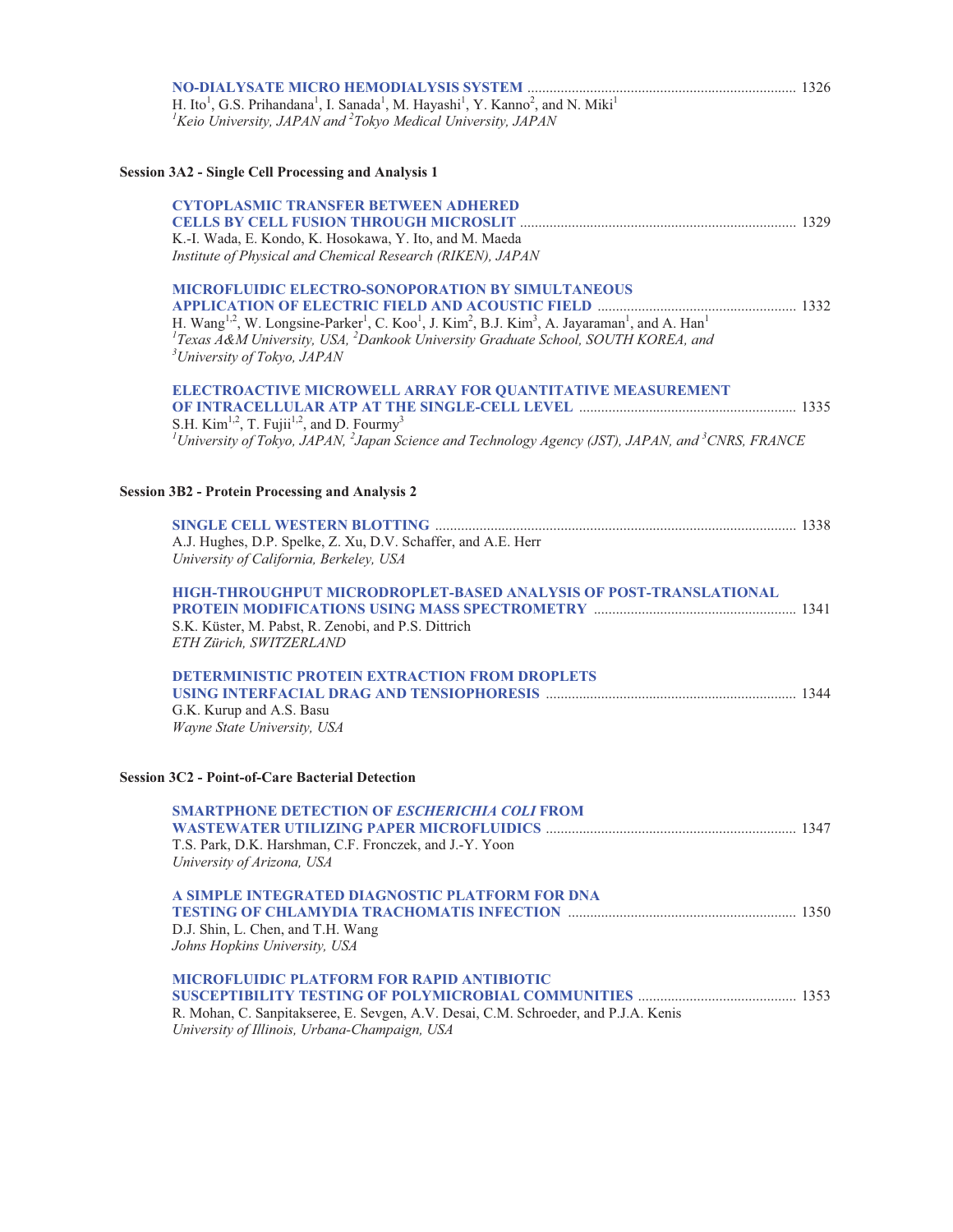| <b>Plenary Presentation VII</b>                                                                                                                                                                                                                                                            |  |
|--------------------------------------------------------------------------------------------------------------------------------------------------------------------------------------------------------------------------------------------------------------------------------------------|--|
| Piotr Garstecki                                                                                                                                                                                                                                                                            |  |
| Polish Academy of Sciences, POLAND                                                                                                                                                                                                                                                         |  |
| Poster Session Fundamentals in Microfluidics and Nanofluidics - Electrokinetic Phenomena                                                                                                                                                                                                   |  |
| <b>W.001a</b>                                                                                                                                                                                                                                                                              |  |
| <b>DIELECTROPHORETIC SORTING OF MICROPARTICLES</b>                                                                                                                                                                                                                                         |  |
| K. Tatsumi <sup>1</sup> , H. Shintani <sup>1</sup> , Y. Katsumoto <sup>2</sup> , and K. Nakabe <sup>1</sup>                                                                                                                                                                                |  |
| ${}^{1}$ Kyoto University, JAPAN and ${}^{2}$ Sony Corporation, JAPAN                                                                                                                                                                                                                      |  |
| <b>W.002a</b>                                                                                                                                                                                                                                                                              |  |
| <b>SELF-ROTATION AND ELECTROKINETIC PROPERTIES OF</b>                                                                                                                                                                                                                                      |  |
|                                                                                                                                                                                                                                                                                            |  |
| C. Benoit <sup>1</sup> , T. Honegger <sup>2</sup> , and D. Peyrade <sup>1</sup><br>${}^{1}LTM$ -CNRS, FRANCE and ${}^{2}M$ assachussett's Institute of Technology, USA                                                                                                                     |  |
| Poster Session Fundamentals in Microfluidics and Nanofluidics - Droplets & Plugs, Multiphase Systems                                                                                                                                                                                       |  |
| W.003a                                                                                                                                                                                                                                                                                     |  |
| A HIGHLY PARALLEL MICROFLUIDIC DROPLET METHOD                                                                                                                                                                                                                                              |  |
|                                                                                                                                                                                                                                                                                            |  |
| Z. Guan, Z. Zhu and C.J. Yang<br>Xiamen University, CHINA                                                                                                                                                                                                                                  |  |
|                                                                                                                                                                                                                                                                                            |  |
| <b>W.004a</b>                                                                                                                                                                                                                                                                              |  |
| <b>ACTIVE SEQUENTIAL MERGING OF TWO REAGENTS</b>                                                                                                                                                                                                                                           |  |
|                                                                                                                                                                                                                                                                                            |  |
| A. Jamshaid, D.H. Yoon, T. Sekiguchi, and S. Shoji<br>Waseda University, JAPAN                                                                                                                                                                                                             |  |
| W.005a                                                                                                                                                                                                                                                                                     |  |
| <b>CONTINUOUS MICROFLUIDIC ASSEMBLY OF ANISOTROPIC MICROPARTICLE DIMERS  1370</b>                                                                                                                                                                                                          |  |
| A.X. Lu, K. Jiang, S.R. Raghavan, and D.L. Devoe                                                                                                                                                                                                                                           |  |
| University of Maryland, College Park, USA                                                                                                                                                                                                                                                  |  |
| <b>W.006a</b>                                                                                                                                                                                                                                                                              |  |
| <b>HIGH THROUGHPUT SINGLE CANCER CELL ENCAPSULATION AND</b>                                                                                                                                                                                                                                |  |
| SELF SORTING FOR PROTEASE ASSAY BY USING JETTING MICROFLUIDICS  1373                                                                                                                                                                                                                       |  |
| T. Jing <sup>1,2</sup> , R. Ramji <sup>1</sup> , M.E. Warkiani <sup>2</sup> , C.T. Lim <sup>1,2</sup> , J. Han <sup>2,3</sup> , and C.-H. Chen <sup>1,4</sup><br><sup>1</sup> National University of Singapore, SINGAPORE, <sup>2</sup> Singapore-MIT Alliance for Research and Technology |  |
| (SMART), SINGAPORE, <sup>3</sup> Massachusetts Institute of Technology, USA, and                                                                                                                                                                                                           |  |
| <sup>4</sup> Singapore Institute for Neurotechnology (SiNAPSE), SINGAPORE                                                                                                                                                                                                                  |  |
| W.007a                                                                                                                                                                                                                                                                                     |  |
| <b>NON-INVASIVE CHARACTERIZATION OF DISSOLVED OXYGEN DYNAMICS IN</b>                                                                                                                                                                                                                       |  |
| <b>WATER-IN-OIL DROPLET MICROFLUIDICS - TOWARDS 3D MICRO TUMOR</b>                                                                                                                                                                                                                         |  |
| J.B. Erhardt <sup>1,2</sup> , V. Nock <sup>1</sup> , J. Kieninger <sup>2</sup> , and G.A. Urban <sup>2</sup>                                                                                                                                                                               |  |
| <sup>1</sup> University of Canterbury, NEW ZEALAND and <sup>2</sup> University of Freiburg - IMTEK, GERMANY                                                                                                                                                                                |  |
| <b>W.008a</b>                                                                                                                                                                                                                                                                              |  |
| PRECISE NANOLITER DROPLET GENERATION AND VOLUME                                                                                                                                                                                                                                            |  |
|                                                                                                                                                                                                                                                                                            |  |
| Y. Liu, A. Banerjee, and I. Papautsky<br>University of Cincinnati, USA                                                                                                                                                                                                                     |  |
|                                                                                                                                                                                                                                                                                            |  |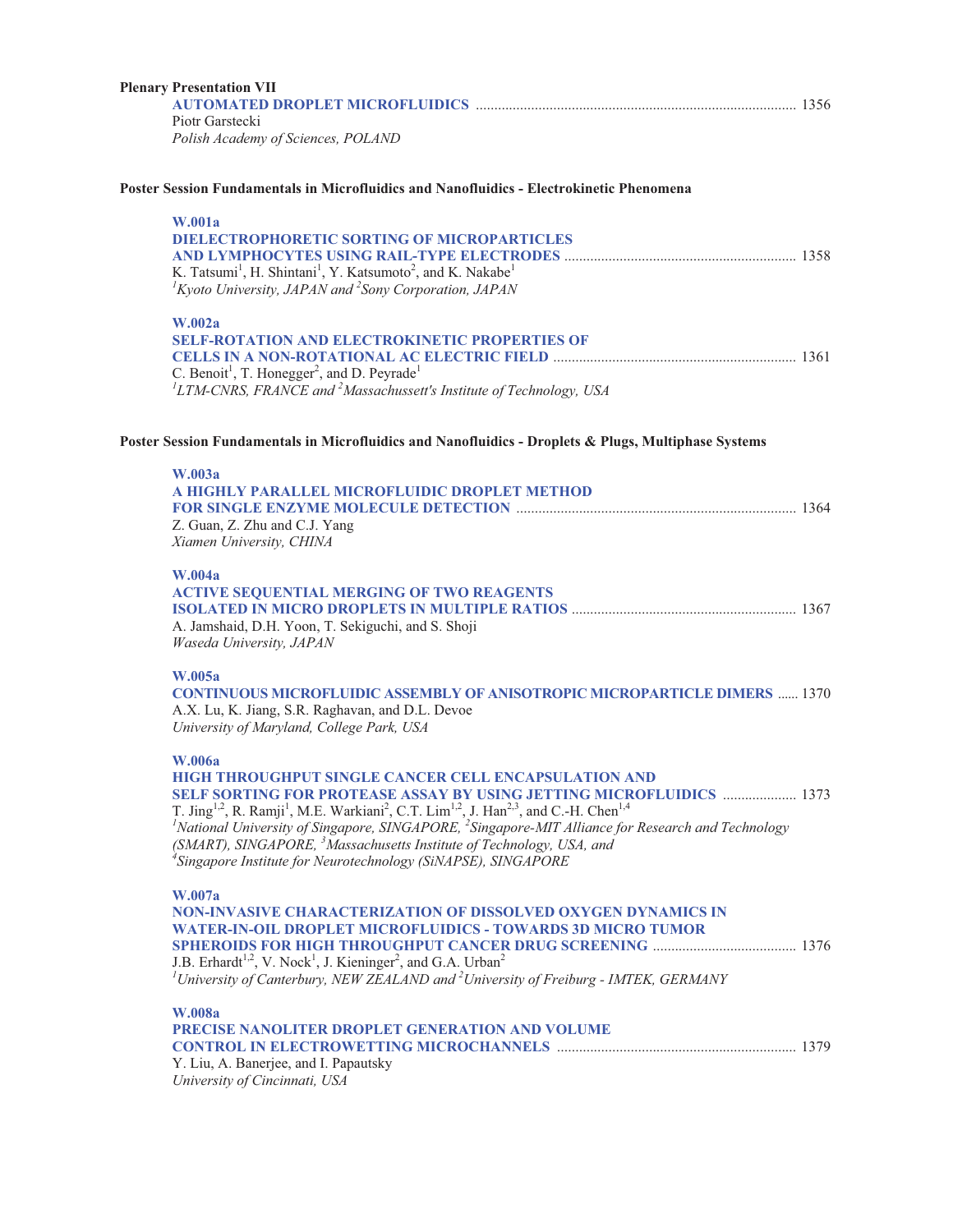| W.009a                                      |  |
|---------------------------------------------|--|
| <b>SIZE BASED DROPLET SORTING WITH WIDE</b> |  |
|                                             |  |
| G.K. Kurup, and A.S. Basu                   |  |

*Wayne State University, USA* 

#### **Poster Session Fundamentals in Microfluidics and Nanofluidics - Optofluidics**

# **W.010a**

| A NOVEL PARALLEL NANOMIXER FOR HIGH-THROUGHPUT                                                                 |  |
|----------------------------------------------------------------------------------------------------------------|--|
|                                                                                                                |  |
| K. Mathwig <sup>1</sup> , S. Schlautmann <sup>1</sup> , S.G. Lemay <sup>1</sup> , and J. Hohlbein <sup>2</sup> |  |
| $^{1}$ MESA+, University of Twente, THE NETHERLANDS and $^{2}$ Wageningen University, THE NETHERLANDS          |  |
|                                                                                                                |  |

#### **W.011a**

| LABEL-FREE OPTOFLUIDIC BIOMOLECULAR SENSING USING                                      |  |
|----------------------------------------------------------------------------------------|--|
|                                                                                        |  |
| P. $Kang1$ , Y.-F. Chen <sup>2</sup> , and D. Erickson <sup>1</sup>                    |  |
| $^{1}$ Cornell University, USA and <sup>2</sup> National Cheng Kung University, TAIWAN |  |

#### **W.012a**

**NEGATIVE PHOTOTAXIS BEHAVIOR OF ORGANIC DROPLETS IN CHANNELS** ................... 1391 L. Florea<sup>1</sup>, K. Wagner<sup>2</sup>, P. Wagner<sup>2</sup>, D.L. Officer<sup>2</sup>, G.W. Wallace<sup>2</sup>, F. Benito-Lopez<sup>1,3</sup>, and D. Diamond<sup>1</sup><br><sup>1</sup>Dublin City University, IRELAND, <sup>2</sup>University of Wollongong, AUSTRALIA, and <sup>3</sup>CIC microGUNE, SPAIN

**Poster Session Fundamentals in Microfluidics and Nanofluidics - Magnetofluidics (Magnetic Particles & Related Phenomena)** 

# **W.013a**

| <b>MAGNETIC FLUIDIZED BED IN MICROFLUIDICS: HYDRODYNAMIC</b>                                                                                                       |  |
|--------------------------------------------------------------------------------------------------------------------------------------------------------------------|--|
|                                                                                                                                                                    |  |
| S. Tabnaoui <sup>1</sup> , I. Pereiro <sup>1</sup> , M. Fermigier <sup>2</sup> , S. Descroix <sup>1</sup> , J.L. Viovy <sup>1</sup> , and L. Malaquin <sup>1</sup> |  |
| <sup>1</sup> Institut Curie, FRANCE and <sup>2</sup> PMMH-ESPCI, FRANCE                                                                                            |  |

#### **Poster Session Fundamentals in Microfluidics and Nanofluidics - Acoustic Phenomena (BULK & Surface Based)**

**W.014a ACOUSTIC CONTROL OF LIQUIDS IN MICROCHANNELS** ........................................................... 1397 S. Deshmukh<sup>1,2</sup>, P. Augustsson<sup>1</sup>, Z. Brzozka<sup>2</sup>, and T. Laurell<sup>1,3</sup> <sup>1</sup>Lund University, SWEDEN, <sup>2</sup>Warsaw University of Technology, POLAND, and <sup>3</sup>Donaguk University SOUTH KORE 4 *Dongguk University, SOUTH KOREA*  **W.015a MAGNITUDE AND VARIANCE OF ACOUSTIC ENERGY DENSITY IN MICROCHANNEL ACOUSTOPHORESIS: COMPARISON BETWEEN** 

**SINGLE-FREQUENCY AND FREQUENCY-MODULATED ACTUATION** ...................................... 1400 I. Iranmanesh<sup>1</sup>, R. Barnkob<sup>2</sup>, H. Bruus<sup>2</sup>, and M. Wiklund<sup>1</sup> *1 Royal Institute of Technology (KTH), SWEDEN and 2 Danmarks Tekníske Uníversítet (DTU), DENMARK* 

## **Poster Session Fundamentals in Microfluidics and Nanofluidics - Nanofluidic Phenomena (Nanochannels, -Tubes & -Pores)**

**W.016a LABEL-FREE NANOFLUIDIC PRECONCENTRATION WITH MULTI-OPERATIONAL MODES BY LOOP CURRENTS MONITORING FOR BIOLOGICAL APPLICATION** .................. 1403 P.-S. Chung, Y.-L. Liu, K.-P. Liao, Y.-J. Fan, K.-B. Sung, H.-J. Sheen, and W.-C. Tian *National Taiwan University, TAIWAN*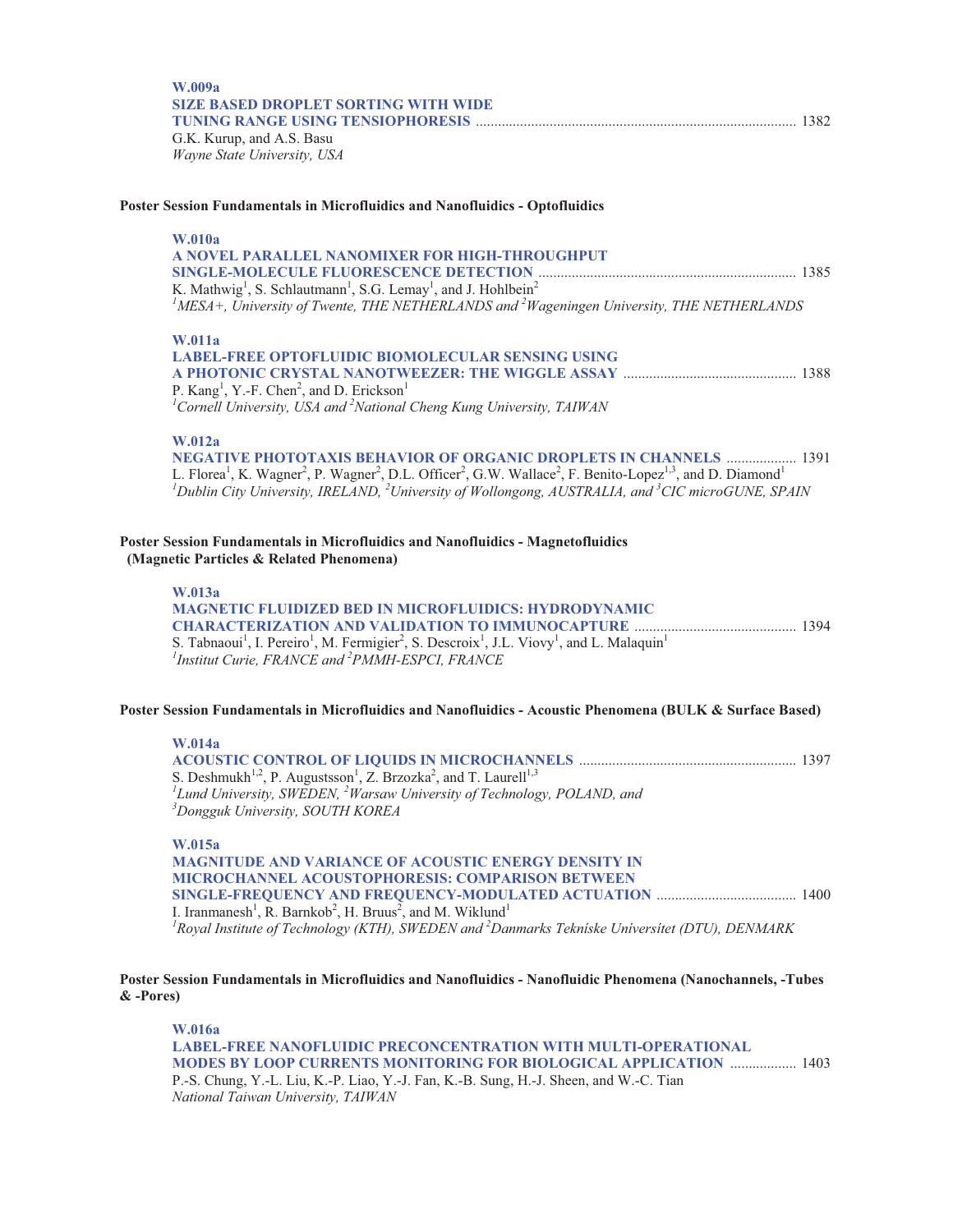| W.017a<br><b>RAPID MONITORING LOW ABUNDANCE PROSTATE SPECIFIC</b>                                                                                                                                                                                                                                                                                                                 |  |
|-----------------------------------------------------------------------------------------------------------------------------------------------------------------------------------------------------------------------------------------------------------------------------------------------------------------------------------------------------------------------------------|--|
| K.-T. Liao <sup>1,2</sup> , N.S. Swami <sup>2</sup> , and C.-F. Chou <sup>1</sup><br><sup>1</sup> Academia Sinica, TAIWAN, <sup>2</sup> University of Virginia, USA, <sup>3</sup> National Institute of Standards and Technology<br>(NIST), USA, and <sup>4</sup> University of Maryland, College Park, USA                                                                       |  |
| Poster Session Micro- and Nanoengineering - Micro- & Nanofabrication/-Patterning/-Integration                                                                                                                                                                                                                                                                                     |  |
| <b>W.018b</b>                                                                                                                                                                                                                                                                                                                                                                     |  |
| A FLEXIBLE METHOD FOR RAPID-PROTOTYPING OF PDMS MICROFLUIDIC CHIPS<br><b>USING DIRECT-WRITING FOR GENERATION OF POLYMER-MASTER-STRUCTURES  1409</b><br>L. Gutzweiler <sup>1</sup> , F. Stumpf <sup>2</sup> , L. Riegger <sup>1</sup> , P. Koltay <sup>1</sup> , R. Zengerle <sup>1</sup> , and L. Tanguy <sup>2</sup><br><sup>1</sup> University of Freiburg - IMTEK, GERMANY and |  |
| <sup>2</sup> Institute for Micromachining and Information Technology (HSG-IMIT), GERMANY                                                                                                                                                                                                                                                                                          |  |
| W.019b                                                                                                                                                                                                                                                                                                                                                                            |  |
| A MANUFACTURABLE PLATFORM FOR IN VITRO ELECTROPHYSIOLOGICAL                                                                                                                                                                                                                                                                                                                       |  |
| S. Khoshfetrat Pakazad <sup>1</sup> , A. Savov <sup>1</sup> , and R. Dekker <sup>1,2</sup><br>${}^{1}$ Delft University of Technology, THE NETHERLANDS and ${}^{2}$ Philips Research Eindhoven, THE<br><b>NETHERLANDS</b>                                                                                                                                                         |  |
| <b>W.020b</b><br><b>DIRECT CHEMICAL-COMPUTER INTERFACE FOR LIVING CELL ANALYSIS  1415</b><br>T. Hoshino, A. Wagatsuma, and K. Mabuchi                                                                                                                                                                                                                                             |  |
| University of Tokyo, JAPAN                                                                                                                                                                                                                                                                                                                                                        |  |
| <b>W.021b</b><br><b>FABRICATION OF GOLD-NANOPARTICLE ARRAYS USING</b><br>L. de Vreede, K. Göeken, R. Gill, A. van den Berg, and J. Eijkel                                                                                                                                                                                                                                         |  |
| MESA+, University of Twente, THE NETHERLANDS                                                                                                                                                                                                                                                                                                                                      |  |
| W.022b<br><b>NOVEL NANOPLASMONIC-ENHANCED D2PA MICROFLUIDIC</b>                                                                                                                                                                                                                                                                                                                   |  |
| <b>IMMUNOASSAY WITH 2.8 NG/ML (66 PM) SENSITIVITY IN</b>                                                                                                                                                                                                                                                                                                                          |  |
| S.Y. Chou, R. Peng, L. Zhou, and Q. Zhang<br>Princeton University, USA                                                                                                                                                                                                                                                                                                            |  |
| W.023b                                                                                                                                                                                                                                                                                                                                                                            |  |
| <b>MULTIDIRECTIONAL TILTED UV LITHOGRAPHY: A KEY</b><br>S.J. Lee <sup>1</sup> , B.I. Kim <sup>1</sup> , K.G. Lee <sup>2</sup> , T.J. Lee <sup>1</sup> , and B.G. Choi <sup>2</sup><br><sup>1</sup> National Nanofab Center, SOUTH KOREA and <sup>2</sup> University of Michigan, USA                                                                                              |  |
| <b>W.024b</b>                                                                                                                                                                                                                                                                                                                                                                     |  |
| <b>PARYLENE C-MEDIATED-PDMS: AN APPROACH FOR</b><br>L. Zhang <sup>1</sup> , H. Sun <sup>1</sup> , Y. Wu <sup>1</sup> , W. Wang <sup>1</sup> , D. Li <sup>2</sup> , H.A. Zhang <sup>1</sup> , W. Wu <sup>1</sup> and, Z. Li <sup>1</sup><br><sup>1</sup> Peking University, CHINA and <sup>2</sup> Tianjin University, CHINA                                                       |  |
|                                                                                                                                                                                                                                                                                                                                                                                   |  |
| <b>W.025b</b><br>SCALEABLE BLM ARRAYS FOR PARALLEL ION CHANNEL RECORDING  1430<br>S.C. Saha <sup>1</sup> , F. Thei <sup>2</sup> , M.R.R. de Planque <sup>1</sup> , and H. Morgan <sup>1</sup><br><sup>1</sup> University of Southampton, UK and <sup>2</sup> University of Bologna, ITALY                                                                                         |  |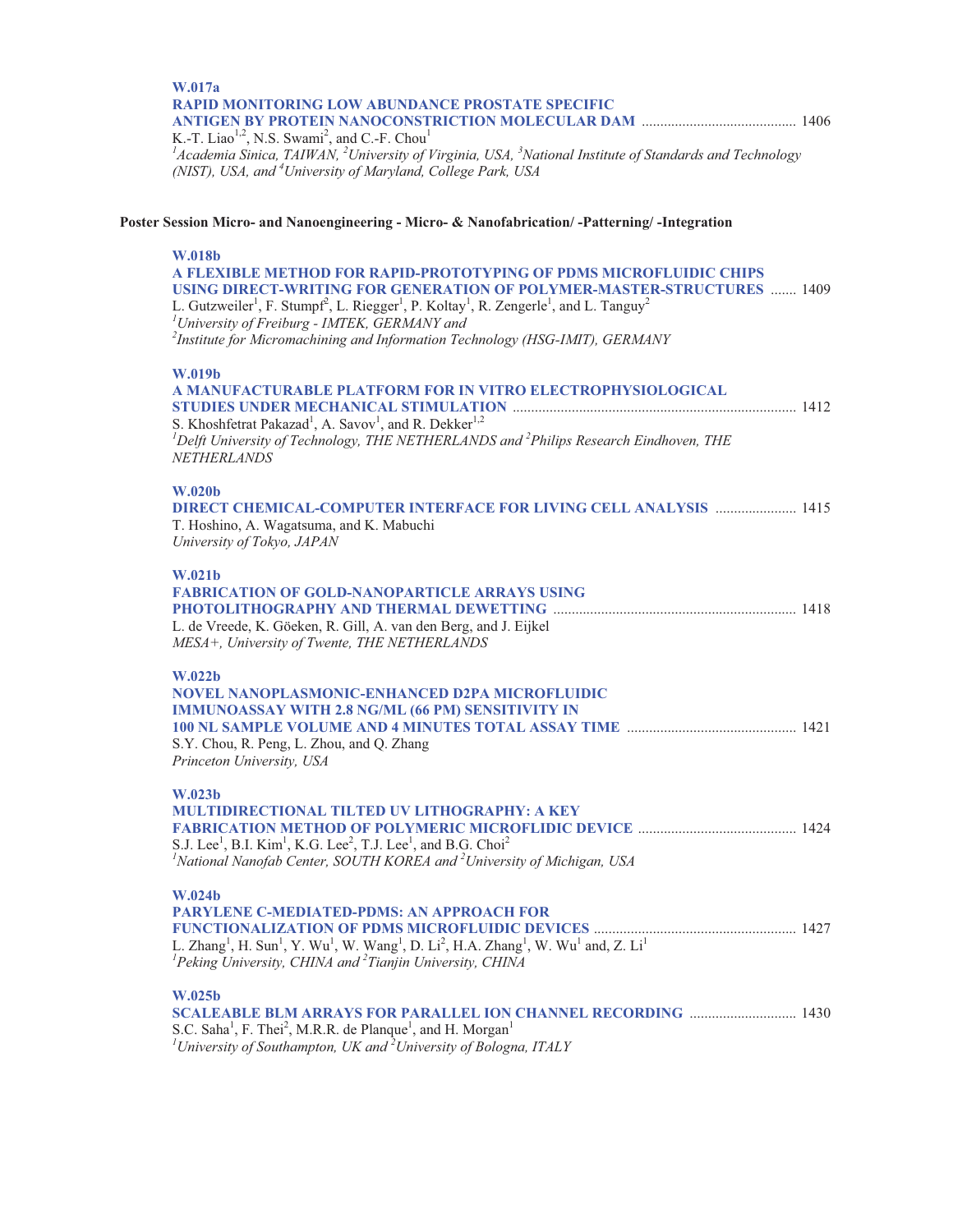# **W.026b MICRO-SCALE DROPLET CONTACT METHOD BY MECHANICAL MOTION: REPRODUCIBLE AND ROBUST LIPID BILAYER FORMATION** .................................................... 1433

L.N.S. Zaleha<sup>1,2</sup>, R. Kawano<sup>1</sup>, H. Yasuga<sup>1,2</sup>, K. Kamiya<sup>1</sup>, T. Osaki<sup>1,3</sup>, N. Miki<sup>1,2</sup>, and S. Takeuchi<sup>1,3</sup> <sup>1</sup> Kanagawa Academy of Science and Technology, JAPAN, <sup>2</sup>Keio University, JAPAN, and<br><sup>3</sup>University of Telpio, JAPAN *University of Tokyo, JAPAN* 

## **Poster Session Micro- and Nanoengineering - Bonding, Sealing & Interfacing Technologies**

| W.027h                                                  |  |
|---------------------------------------------------------|--|
| <b>MICROFLUIDIC TRANSWELL INSERTS FOR GENERATION OF</b> |  |
|                                                         |  |
| C.G. Sip and A. Folch                                   |  |
| University of Washington, USA                           |  |

#### **Poster Session Micro- and Nanoengineering - Novel/Smart/Responsive Materials**

| <b>W.028b</b> |  |
|---------------|--|
|               |  |
|               |  |

| <b>ENGINEERING SUPERLYOPHOBIC SURFACES ON CURABLE MATERIALS</b>                                                                             |  |
|---------------------------------------------------------------------------------------------------------------------------------------------|--|
|                                                                                                                                             |  |
| L. Yuan <sup>1</sup> , W. Zhang <sup>1</sup> , Z. Tang <sup>1</sup> , T. Wu <sup>2</sup> , L. Zhang <sup>3</sup> , and L. Luan <sup>4</sup> |  |
| <sup>1</sup> Sun Yat-sen University, CHINA, <sup>2</sup> Chinese Academy of Sciences, CHINA, ${}^{3}$ Tsinghua University, CHINA, and       |  |
| <sup>4</sup> Kuang-Chi Institute of Advanced Technology, CHINA                                                                              |  |
|                                                                                                                                             |  |
|                                                                                                                                             |  |

#### **W.029b**

**MICROFLUIDIC FORMATION OF STIMULUS RESPONSIVE SOFT MATERIALS** .................... 1442 H. Chen and A. Guenther *University of Toronto, CANADA* 

#### **W.030b**

**SIMPLE AND SMART MICROFLUIDIC GEL ACTUATOR** ............................................................... 1445 K. Ito<sup>1</sup>, S. Sakuma<sup>2</sup>, Y. Yokoyama<sup>3</sup>, and F. Arai<sup>1</sup> <sup>1</sup>Nagoya University, JAPAN, <sup>2</sup>Osaka University, JAPAN, and <sup>3</sup>Toyama Industrial Technology Center, JAPAN

#### **Poster Session Micro- and Nanoengineering - Surface Modification**

**W.031b MASKED PLASMA OXIDATION METHOD AS A SIMPLE MICROPATTERNING OF EXTRACELLULAR MATRIX IN A CLOSED MICROCHAMBER ARRAY** .............................. 1448 K. Hattori<sup>1</sup>, R. Yoshimitsu<sup>2</sup>, S. Sugiura<sup>1</sup>, A. Maruyama<sup>2</sup>, K. Ohnuma<sup>2</sup>, and T. Kanamori<sup>1</sup> *1 National Institute of Advanced Industrial Science and Technology (AIST), JAPAN and 2 Nagaoka University of Technology, JAPAN* 

**W.032b POLYHEMA SOFT LITHOGRAPY FOR SELECTIVE CELL SEEDING, MIGRATION BLOCKING, AND HIGH-THROUGHPUT SUSPENSION CELL CULTURE** .................................... 1451 P.N. Ingram, Y.-C. Chen, and E. Yoon *University of Michigan, USA* 

**Poster Session Micro- and Nanoengineering - Molecular Systems & Nanochemistry** 

**W.033b MICROTUBULE GLIDING AT THE BOUNDARY OF KINESIN AND DYNEIN PATTERNED SURFACE** ................................................................................ 1454 J. Ikuta<sup>1</sup>, N.K. Kamisetty<sup>2</sup>, H. Shintaku<sup>1</sup>, H. Kotera<sup>1</sup>, and R. Yokokawa<sup>1,2</sup> *1 Kyoto University, JAPAN and 2 Japan Science and Technology Agency (JST), JAPAN*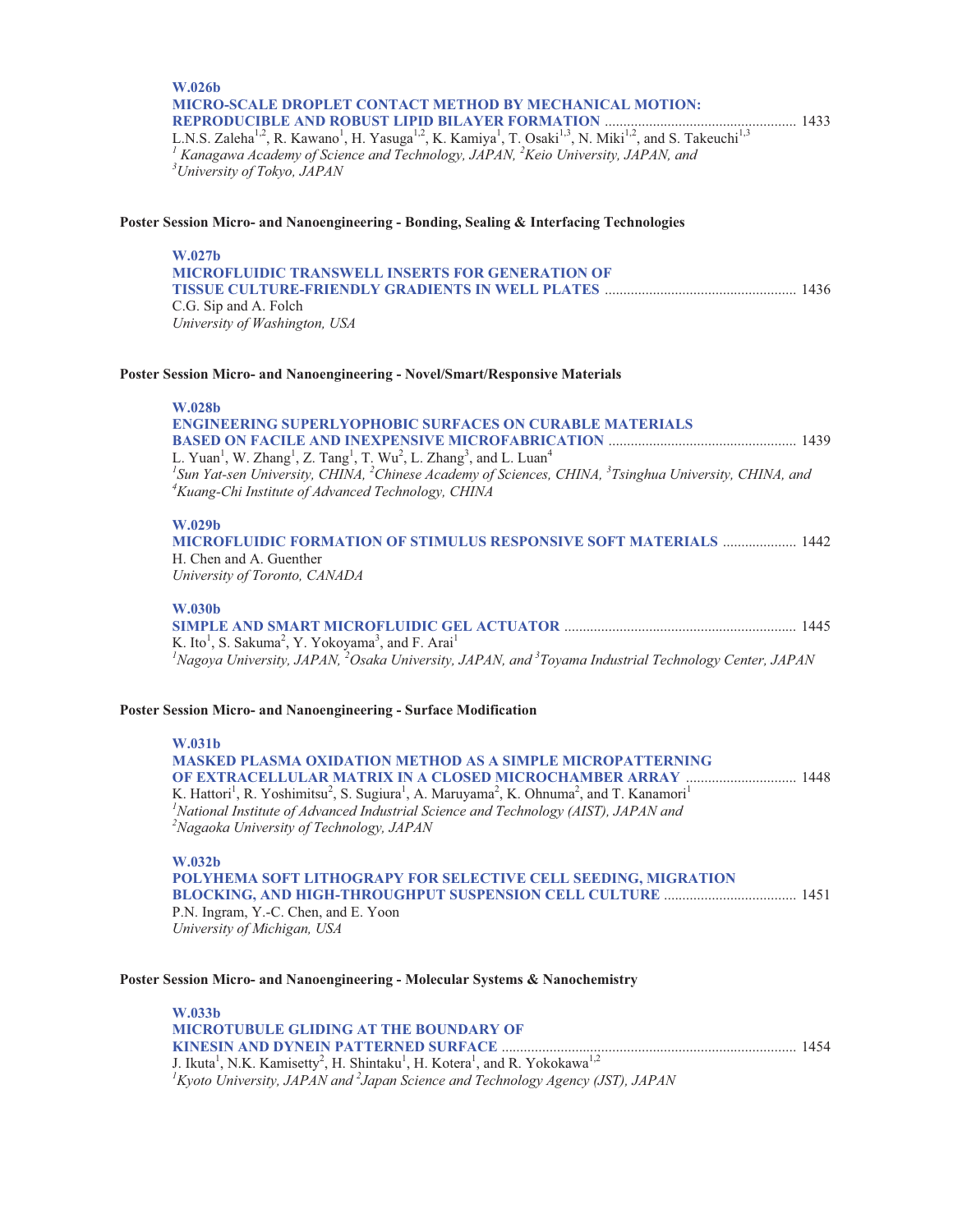#### **Poster Session Micro- and Nanoengineering - Nanobiotechnology**

**W.035b FABRICATION OF PLANAR MICROFLUIDIC DEVICE FOR ARTIFICIAL DARWINIAN SELECTION TECHNOLOGY** ................................................................. 1460 S. Sato<sup>1,2</sup>, T. Fukuda<sup>1</sup>, T. Hirai<sup>1,2</sup>, S. Ueno<sup>1,2</sup>, M. Biyani<sup>1,2</sup>, T. Akagi<sup>1,2</sup>, and T. Ichiki<sup>1,2</sup> *1 University of Tokyo, JAPAN and <sup>2</sup> Japan Science and Technology Agency (JST), JAPAN*  **W.036b PROTEIN-DNA CONJUGATE ARRAY CHIP FOR ON-CHIP DIRECTED EVOLUTION** ............. 1463 S. Ueno<sup>1,2</sup>, R. Kobayashi<sup>1</sup>, M. Biyani<sup>1,2</sup>, and T. Ichiki<sup>1,2</sup> *1 University of Tokyo, JAPAN and <sup>2</sup> Japan Science and Technology Agency (JST), JAPAN*  **Poster Session Micro- and Nanoengineering - Nanoassembly W.037b NANOWIRE FORMATION USING SPECIFIC METALLIZATION OF DOUBLE-STRANDED DNA** ............................................................................ 1466 T. Himuro, R. Araki, H. Ikedo, S. Sato, S. Takenaka, and T. Yasuda *Kyushu Institute of Technology, JAPAN*  **Poster Session Sensors & Actuators, Detection Technologies - Micropumps, -Valves, -Dispensers W.038c A MICRO CONTROL VALVE WITH INTEGRATED CAPACITIVE SENSING FOR AMBULANT BLOOD PRESSURE WAVEFORM MONITORING ..............** M.S. Groen<sup>1</sup>, R.A. Brookhuis<sup>1</sup>, M.J. van Houwelingen<sup>2</sup>, D.M. Brouwer<sup>1,3</sup>, J.C. Lotters<sup>1,4</sup>, and R.J. Wiegerink<sup>1</sup><br><sup>*IMESA+, University of Twente, THE NETHERLANDS, <sup>2</sup>Finapres Medical Systems B.V., THE NETHERLANDS,*<br><sup>3</sup></sup> *DEMCON Advanced Mechatronics B.V., THE NETHERLANDS, and 4 Bronkhorst High-Tech B.V., THE NETHERLANDS*  **W.039c ON-CHIP PUMP SYSTEM FOR HIGH-PRESSURE MICROFLUIDIC APPLICATIONS** ............... 1472 S. Ogden, S. Knaust, A.P. Dahlin, K. Hjort, and R. Bodén *Uppsala University, SWEDEN*  **W.040c TOTALLY GLASS-BASED MICROCHIPS WITH VALVES AND PUMPS USING FLEXIBILITY OF ULTRA THIN GLASS** .................................................................................. 1475 Y. Tanaka *Institute of Physical and Chemical Research (RIKEN), JAPAN* 

## **Poster Session Sensors & Actuators, Detection Technologies - Physical Sensors**

**W.041c A NEW MICROWAVE BIO-MICROSENSOR WITH MINUTE DROPLET OF LIPOSOME SUSPENSION AND TARGET BIOMOLECULES USING S-PARAMETER METHOD FOR DIELECTRIC DISPERSION ANALYSIS** ...................................... 1478 K. Takada, K. Yamashita, and M. Noda *Kyoto Institute of Technology, JAPAN*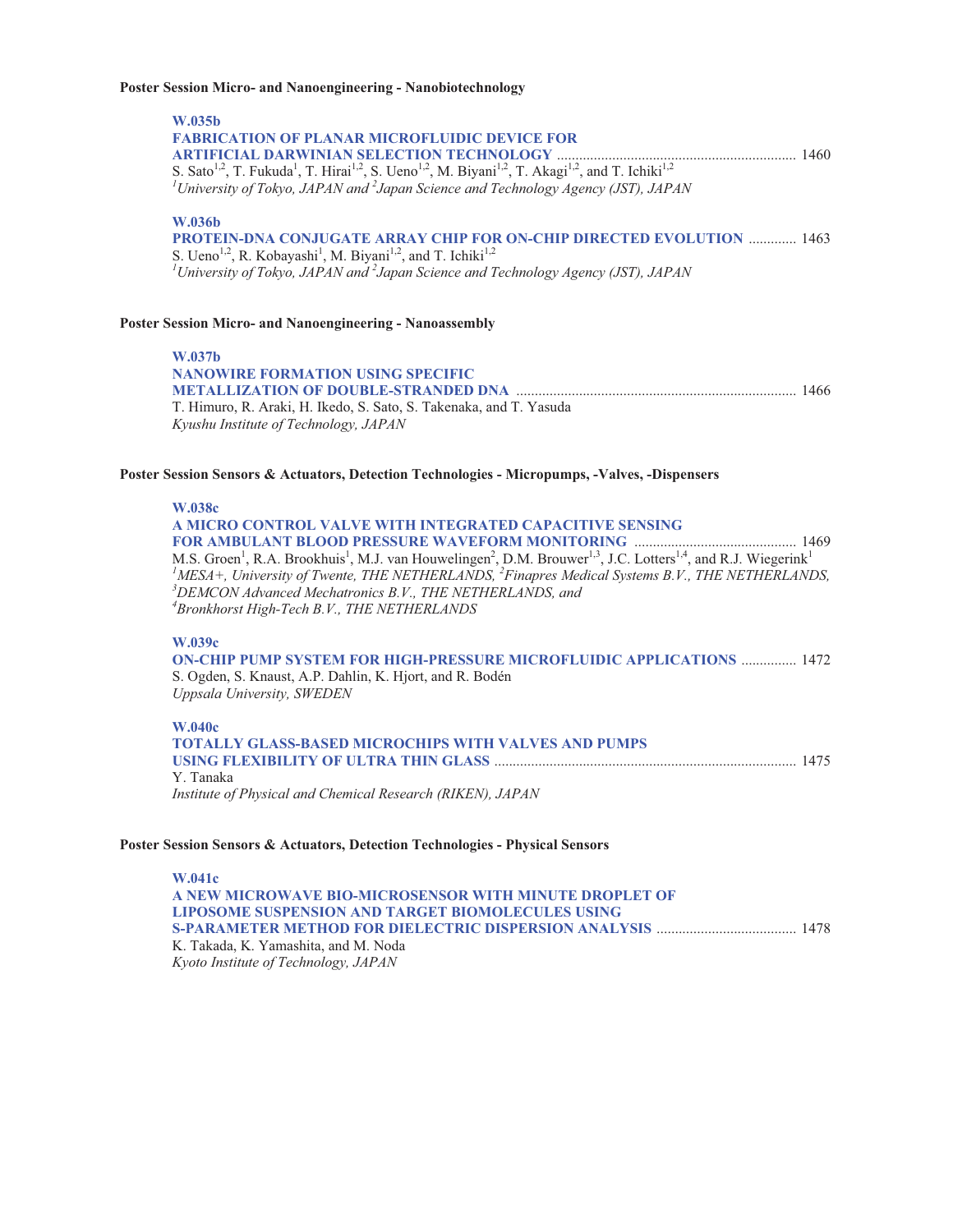| <b>W.042c</b><br><b>NOVEL THERMAL MICROSENSOR METHOD FOR ONLINE</b><br>O. Behrmann, D.F. Reyes Romero, G. Dame, and G.A. Urban<br>University of Freiburg - IMTEK, GERMANY                                                                                                                                                                                                            |      |
|--------------------------------------------------------------------------------------------------------------------------------------------------------------------------------------------------------------------------------------------------------------------------------------------------------------------------------------------------------------------------------------|------|
| Poster Session Sensors & Actuators, Detection Technologies - Biosensors                                                                                                                                                                                                                                                                                                              |      |
| <b>W.043c</b><br><b>HIGH-DENSITY 3D NANOSTRUCTURED PILLAR ARRAYS OF SURFACE</b><br><b>ENHANCED RAMAN SCATTERING (SERS) BIOSENSOR FOR SINGLE</b><br>J.-K.Wu <sup>1</sup> , C.-W. Lee <sup>1</sup> , T.-F. Kuo <sup>1</sup> , H.-Y. Chang <sup>1</sup> , and F.-G. Tseng <sup>1,2</sup><br><sup>1</sup> National Tsing Hua University, TAIWAN and <sup>2</sup> Academia Sinica, TAIWAN |      |
| <b>W.044c</b><br>A NEW CONCEPT FOR A HIGHLY INTEGRATED AND FLEXIBLE BIOSENSOR<br>SYSTEM USING AN ARRAY OF SURFACE ACOUSTIC WAVE (SAW) SENSORS  1487<br>F. Gruhl, R. Tjahyawati, J. Krattenmacher, and M. Rapp,<br>Karlsruhe Institute of Technology, GERMANY                                                                                                                         |      |
| W.045c<br>R. Gupta, and N.J. Goddard<br>University of Manchester, UK                                                                                                                                                                                                                                                                                                                 |      |
| <b>W.046c</b><br>AN OPTICAL BIOSENSING PLATFORM USING<br>Y.D. Han, Y.H. Jang, and H.C. Yoon<br>Ajou University, SOUTH KOREA                                                                                                                                                                                                                                                          |      |
| W.047c<br>B. Ibarlucea <sup>1</sup> , X. Munoz-Berbel <sup>1</sup> , P. Ortiz <sup>1</sup> , S. Büttgenbach <sup>2</sup> , C. Fernández-Sánchez <sup>1</sup> , and A. Llobera <sup>1</sup><br>$1$ Institut de Microelectronica de Barcelona, IMB-CNM (CSIC), SPAIN and<br><sup>2</sup> Technische Universität Braunschweig, GERMANY                                                  |      |
| <b>W.048c</b><br><b>CHARACTERIZATION OF APTAMER-BASED BIOSENSOR</b><br>M. Hamon, J. Dai, J. Wower, and J.W. Hong<br>Auburn University, USA                                                                                                                                                                                                                                           | 1499 |
| W.049c<br><b>DIELECTRIC ANALYSIS OF CHANGES IN ELECTRIC PROPERTIES</b><br>OF DOXORUBICIN RESISTANT K562 LEUKEMIC CELLS THROUGH<br>G. Bahrieh, M. Erdem, E. Özgur, U. Gündüz, and H. Külah<br>Middle East Technical University (METU), TURKEY                                                                                                                                         |      |
| <b>W.050c</b><br><b>HYDROGEL-BASED IMAGING SENSOR FOR THE ASSAY OF EXERCISE-DEPENDENT</b><br>K. Nagamine, K. Okamoto, H. Kaji, M. Kanzaki, and M. Nishizawa<br>Tohoku University, JAPAN                                                                                                                                                                                              |      |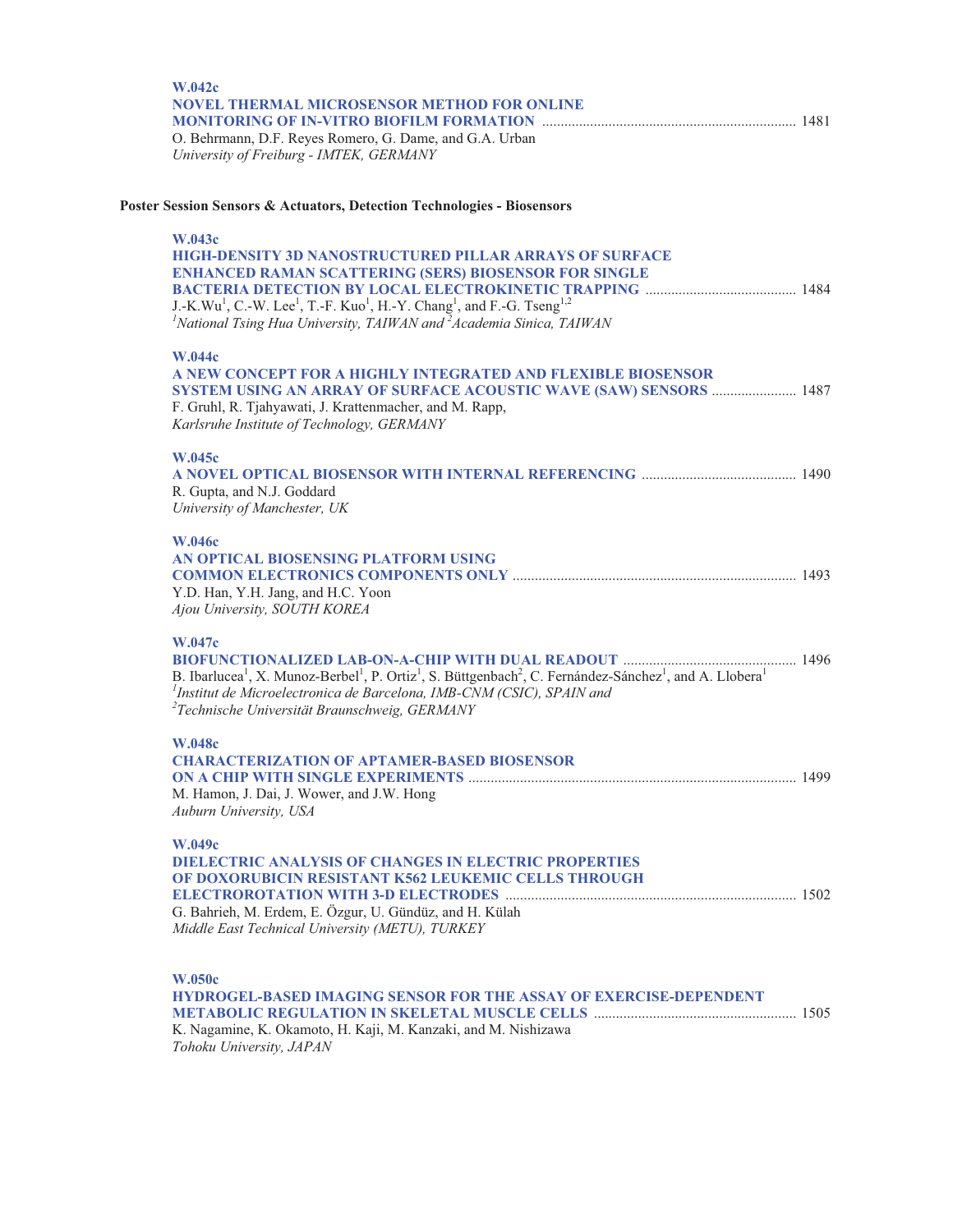| <b>W.051c</b><br><b>LABEL-FREE CHARACTERIZATION OF AMYLOID GROWTH</b><br>Y. Wang, M.M. Modena, and T.P. Burg<br>Max Planck Institute for Biophysical Chemistry, GERMANY                                                                                                                                                                                                                                         |  |
|-----------------------------------------------------------------------------------------------------------------------------------------------------------------------------------------------------------------------------------------------------------------------------------------------------------------------------------------------------------------------------------------------------------------|--|
| <b>W.052c</b><br><b>MICROFLUIDIC INTEGRATION OF PLASMONIC</b><br>C.Y. Xiao <sup>1,3</sup> , Z. Cao <sup>2</sup> , Z.F. Huang <sup>1</sup> , Z. Xu <sup>3</sup> , J.X. Fu <sup>1</sup> , and L. Yobas <sup>2</sup><br><sup>1</sup> Hong Kong Baptist University, HONG KONG, <sup>2</sup> Hong Kong University of Science and Technology, HONG<br>KONG, and <sup>3</sup> Beijing Jiaotong University, CHINA       |  |
| W.053c<br><b>MULTI-TARGET TOXIC DETECTIONS BASED</b><br>R. Zhao, J. Zhang, J. Yang, Y. Wen, and X. Yu<br>Peking University, CHINA                                                                                                                                                                                                                                                                               |  |
| W.054c<br><b>NOISE-IMMUNE SILICON NANOWIRE/CMOS HYBRID</b><br>J. Lee <sup>1</sup> , S. Hwang <sup>1</sup> , B. Choi <sup>1</sup> , S. Choi <sup>1</sup> , J.H. Lee <sup>2</sup> , B.-G. Park <sup>2</sup> , D.M. Kim <sup>1</sup> , S.-J. Choi <sup>1</sup> , and D.H. Kim <sup>1</sup><br><sup>1</sup> Kookmin University, SOUTH KOREA and <sup>2</sup> Seoul National University, SOUTH KOREA                 |  |
| W.055c<br><b>RAPID AND AUTOMATED FORMATION OF SUSPENDED LIPID BILAYER</b><br>ARRAYS FOR PARALLEL ION CHANNEL AND PROTEIN NANOPORE RECORDING  1520<br>G. Baaken <sup>1,2</sup> , E. Zaitseva <sup>1,2</sup> , S. Petersen <sup>1,2</sup> , J.M. del Rio Martinez <sup>1</sup> , and J.C. Behrends <sup>1</sup><br><sup>1</sup> University of Freiburg, GERMANY and $^{2}$ Ionera Technologies GmbH i.G., GERMANY |  |
| <b>W.056c</b><br>SINGLE NUCLEOTIDE POLYMORPHISM (SNP) DETECTION<br>G. Rizzi, F.W. Østerberg, M. Dufva, and M.F. Hansen<br>Danmarks Tekniske Universitet (DTU), DENMARK                                                                                                                                                                                                                                          |  |
| Poster Session Sensors & Actuators, Detection Technologies - Chemical & Electrochemical Sensors                                                                                                                                                                                                                                                                                                                 |  |
| W.057c<br>A MICROMACHINED MICROPRECONCENTRATOR DESIGN BASED ON QUANTITATIVE<br>SIMULATION STUDY FOR VOLATILE ORGANIC COMPOUNDS GAS SENSING  1526<br>N. Kakita <sup>1</sup> , H. Miyashita <sup>1</sup> , S. Kishida <sup>1</sup> , J.-O. Lee <sup>2</sup> , and S.-S. Lee <sup>1</sup><br><sup>1</sup> Tottori University, JAPAN and <sup>2</sup> Korea Research Institute of Chemical Technology, SOUTH KOREA  |  |
| <b>W.058c</b><br>A VOC SENSOR BASED ON MICROMECHANICAL CANTILEVER<br>${}^{1}$ Koc University, TURKEY, ${}^{2}$ Gebze Institute of Technology, TURKEY, and<br><sup>3</sup> Mus Alparslan University, TURKEY                                                                                                                                                                                                      |  |
| W.059c<br><b>DIFFUSION COEFFICIENT MEASUREMENT BASED ON</b><br>H.T. Zhao, Y. Yang, L.K. Chin, and A.Q. Liu                                                                                                                                                                                                                                                                                                      |  |

*Nanyang Technological University, SINGAPORE*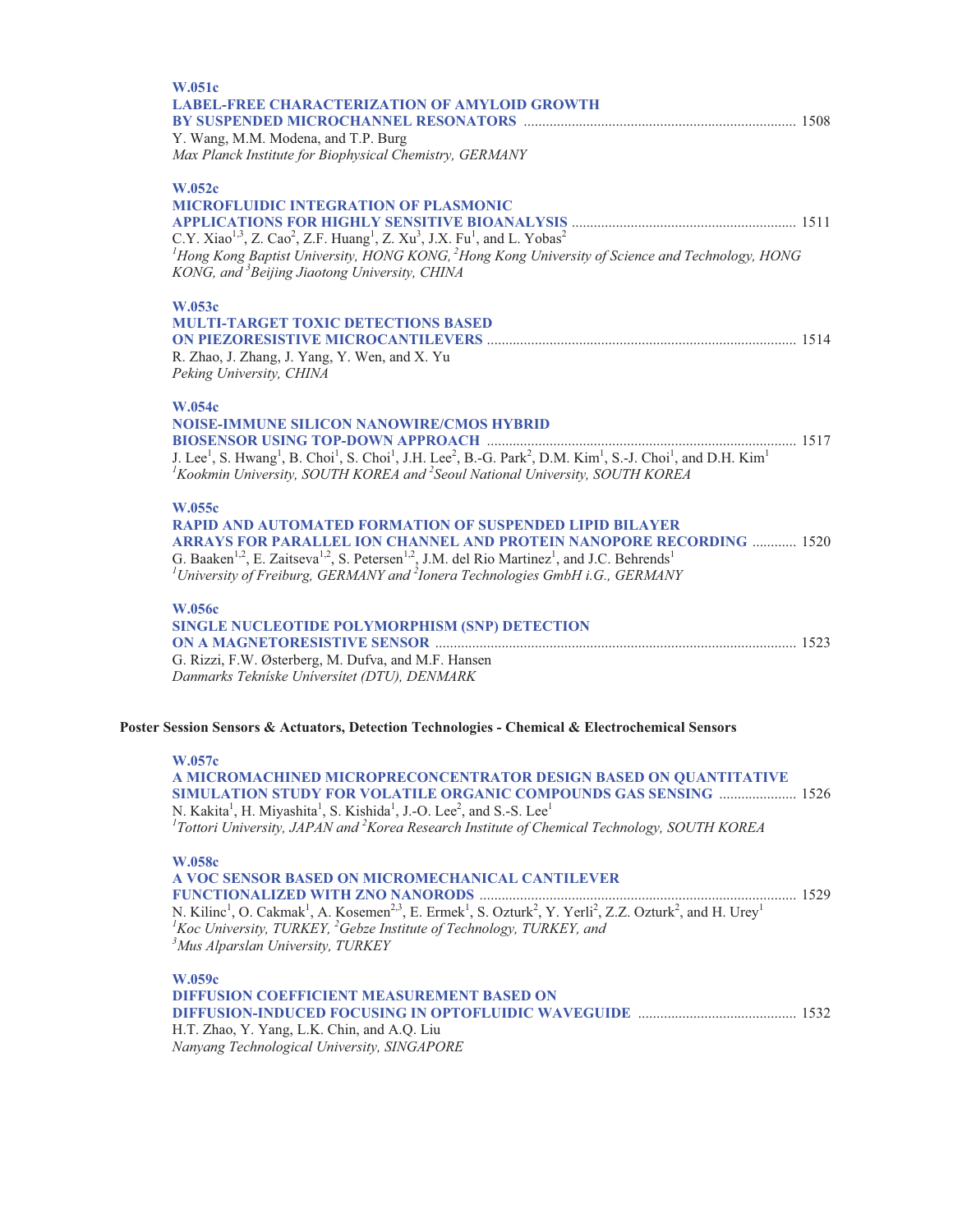| <b>W.060c</b><br><b>FOUR ELECTRODE 3D CONTACLESS CONDUCTIVITY</b><br>K. Maciejewska (Blaszczyk), K. Zukowski, M. Balcerzak, D. Kapica,<br>J. Janiszewska, M. Chudy, Z. Brzozka, and A. Dybko<br>Warsaw University of Technology, POLAND                                                                                                                                                                                                                         |  |
|-----------------------------------------------------------------------------------------------------------------------------------------------------------------------------------------------------------------------------------------------------------------------------------------------------------------------------------------------------------------------------------------------------------------------------------------------------------------|--|
| <b>W.061c</b><br><b>MAGNETIC SENSOR PARTICLES: A NEW TOOL FOR THE</b><br>B. Ungerböck, J. Ehgartner, S. Fellinger, P. Sulzer, and T. Mayr<br>Graz University of Technology, AUSTRIA                                                                                                                                                                                                                                                                             |  |
| <b>W.062c</b><br><b>NANOFLUIDIC CRYSTAL BASED LEAD SENSOR</b><br>R. Zhang <sup>1</sup> , J. Sang <sup>1</sup> , J. Huang <sup>1,2</sup> , W. Wang <sup>1,2</sup> , M. Chu <sup>1</sup> , Y. Wang <sup>1</sup> ,<br>H. Li <sup>1</sup> , H.A. Zhang <sup>1,2</sup> , W. Wu <sup>1,2</sup> , and Z. Li <sup>1,2</sup><br><sup>1</sup> Peking University, CHINA and<br>${}^{2}$ National Key Laboratory of Science and Technology on Micro/Nano Fabrication, CHINA |  |
| <b>W.063c</b><br>SINGLE-STEP CASPASE-3 INHIBITOR ASSAY BY USING<br>T. Ishimoto, K. Jigawa, T.G. Henares, K. Sueyoshi, T. Endo, and H. Hisamoto<br>Osaka Prefecture University, JAPAN                                                                                                                                                                                                                                                                            |  |
| Poster Session Sensors & Actuators, Detection Technologies - Visualization & Imaging Technologies                                                                                                                                                                                                                                                                                                                                                               |  |
| <b>W.064c</b><br><b>FUNCTIONALIZED PARTICLE IMAGE VELOCIMETRY FOR SIMULTANEOUS</b><br>Y. Kazoe, K. Yamamoto, K. Mawatari, and T. Kitamori<br>University of Tokyo, JAPAN                                                                                                                                                                                                                                                                                         |  |
| W.065c<br><b>MICRO/NANO XCT FOR COMPLEX MULTILAYER</b><br>A. Iles <sup>1,2</sup> , D. Bernard <sup>3</sup> , and D. Sideris <sup>1</sup><br><sup>1</sup> Genetic Microdevices Ltd., UK, <sup>2</sup> University of Hull, UK, and <sup>3</sup> Nordson DAGE Ltd, UK                                                                                                                                                                                              |  |
| <b>W.066c</b><br>E. Zang, M. Tovar, S. Brandes, M.T. Figge, and M. Roth<br>Hans-Knöll-Institute, GERMANY                                                                                                                                                                                                                                                                                                                                                        |  |
| Poster Session Sensors & Actuators, Detection Technologies - Optical Detection                                                                                                                                                                                                                                                                                                                                                                                  |  |
| W.067c<br><b>TRACE HEAVY METAL ANALYSIS USING WHISPERING GALLERY MODE SENSING  1556</b><br>S. Panich, K.A. Wilson, and J.B. Edel<br>Imperial College London, UK                                                                                                                                                                                                                                                                                                 |  |
| <b>W.068c</b><br><b>COMBINATION OF MULTI LEDS LIGHT SOURCE AND LIGHT ABSORPTION</b><br><b>CELL DESIGNED FOR COLORIMETRIC ANALYSIS OF BLOOD PLASMA  1559</b><br>H. Matsui <sup>1</sup> , F. Hagihara <sup>2</sup> , T. Wada <sup>2</sup> , and S. Konishi <sup>1</sup><br><sup>1</sup> Ritsumeikan University, JAPAN and ${}^{2}$ Kyokko Electric Co., Ltd., JAPAN                                                                                               |  |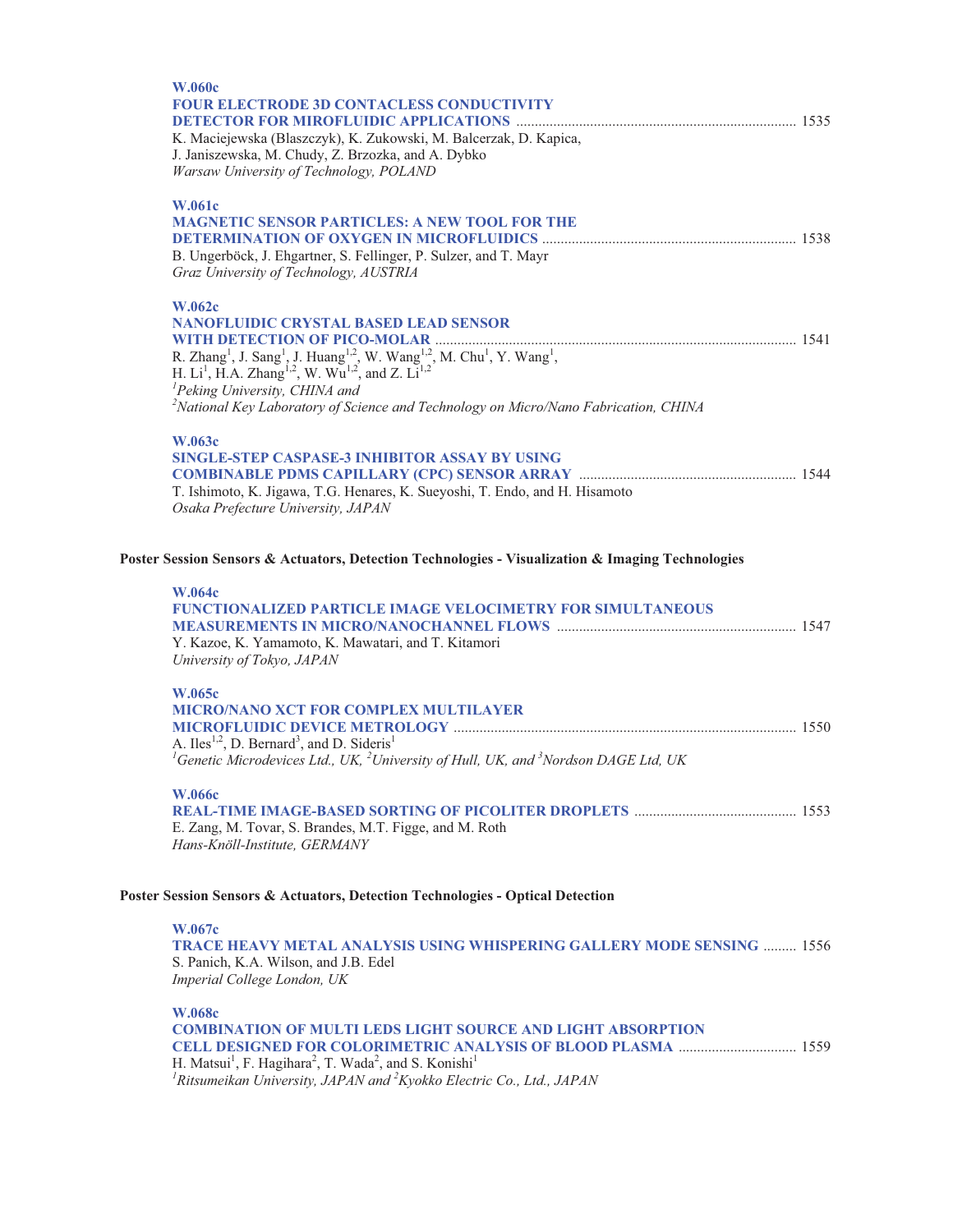| W.069c<br><b>FABRICATION OF HYDROGEL-BASED TWO-DIMENSIONAL</b><br>T. Araki, T. Endo, K. Sueyoshi, and H. Hisamoto<br>Osaka Prefecture University, JAPAN                                                                                                                                                                                                                                                                                                                                                  |  |
|----------------------------------------------------------------------------------------------------------------------------------------------------------------------------------------------------------------------------------------------------------------------------------------------------------------------------------------------------------------------------------------------------------------------------------------------------------------------------------------------------------|--|
| <b>W.070c</b><br><b>LENSLESS CMOS-BASED IMAGING DEVICE FOR FLUORESCENT</b><br>K. Sasagawa <sup>1,3</sup> , S.H. Kim <sup>1,2</sup> , K. Miyazawa <sup>1</sup> , H. Takehara <sup>1</sup> , T. Noda <sup>1,3</sup> ,<br>T. Tokuda <sup>1,3</sup> , R. Iino <sup>2,3</sup> , H. Noji <sup>2,3</sup> , and J. Ohta <sup>1,3</sup><br><sup>1</sup> Nara Institute of Science and Techonology, JAPAN, $^{2}$ University of Tokyo, JAPAN, and<br><sup>3</sup> Japan Science and Technology Agency (JST), JAPAN |  |
| W.071c<br>NEAR-FIELD ILLUMNINATION METHOD FOR THE SPECTROSCOPIC<br>R. Ohta, K. Mawatari, Y. Kazoe, Y. Pihosh, and T. Kitamori<br>University of Tokyo, JAPAN                                                                                                                                                                                                                                                                                                                                              |  |
| W.072c<br>RAPID A BACTERIOPHAGE DETECTION VIA CO-CULTURE OF HOST CELL ESCHERICHIA<br>J.Q. Yu, W. Huang, L.K. Chin, L. Lei, Y.J. Zheng, W. Ser, and A.Q. Liu<br>Nanyang Technological University, SINGAPORE                                                                                                                                                                                                                                                                                               |  |
| Poster Session Sensors & Actuators, Detection Technologies - Others                                                                                                                                                                                                                                                                                                                                                                                                                                      |  |
| W.073c<br><b>CONTROLLING PARTICLE POSITION USING A NANOPORE TRAPPING METHOD  1574</b><br>Y. Maeda, M. Tsutsui, K. Doi, S. Kawano, T. Kawai, and M. Taniguchi<br>Osaka University, JAPAN                                                                                                                                                                                                                                                                                                                  |  |
| Poster Session Novel Functionalities in Integrated Microfluidic Platforms - Platforms Based on Capillary Forces<br>(Paper Based Microfluidics, Lateral Flow Tests)                                                                                                                                                                                                                                                                                                                                       |  |
| W.074d<br><b>ENHANCEMENT OF CAPILLARY CONDENSATION IN EXTENDED</b><br>K. Kasai <sup>1</sup> , C. Wang <sup>1,2</sup> , H. Shimizu <sup>1,2</sup> , Y. Kazoe <sup>1,2</sup> , K. Mawatari <sup>1,2</sup> , and T. Kitamori <sup>1,2</sup><br><sup>1</sup> University of Tokyo, JAPAN and $^{2}$ Japan Science and Technology Agency (JST), JAPAN                                                                                                                                                          |  |
| W.075d<br><b>FABRICATION OF THREE-DIMENSIONAL MICROFLUIDIC</b><br>X. Li and X.Y. Liu<br>McGill University, CANADA                                                                                                                                                                                                                                                                                                                                                                                        |  |
| W.076d<br><b>PORTABLE AND SELF-POWERED PAPER-BASED</b><br>S.-S. Chen, Y.-C. Liao, and J.-T. Yang<br>National Taiwan University, TAIWAN                                                                                                                                                                                                                                                                                                                                                                   |  |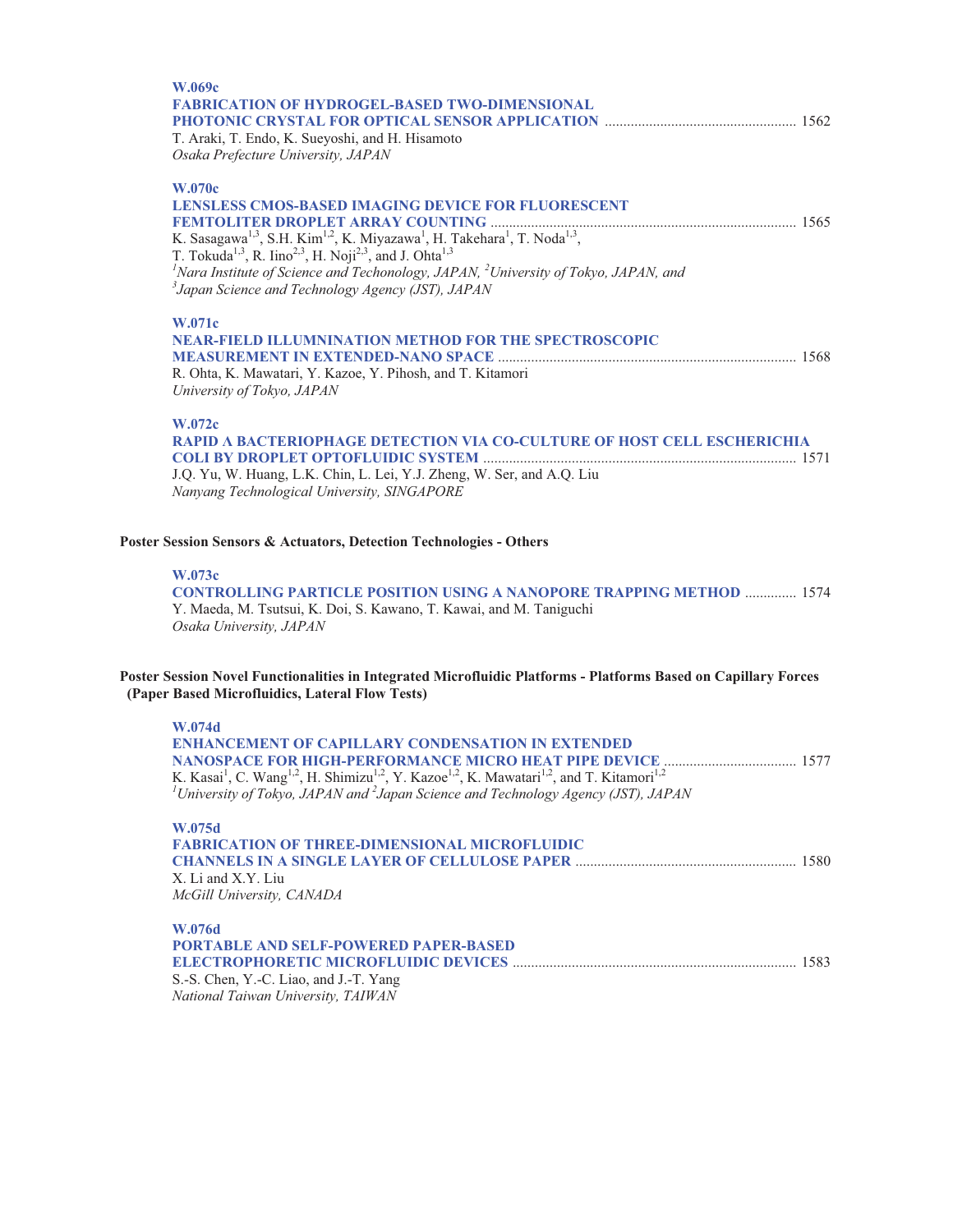## **Poster Session Novel Functionalities in Integrated Microfluidic Platforms - Microfluidic Large Scale Integration**

#### **W.077d**

**A MICROFLUIDIC BASED FUNCTIONAL HIGH THROUGHPUT SCREEN TO DEVELOP 'PATHOGENICITY LANDSCAPES' OF INDWELLING DEVICE-RELATED PATHOGENS** ....... 1586 W.M. Weaver, V. Milisavljevic, R. Damoiseaux, J.F. Miller, and D. Di Carlo *University of California, Los Angeles, USA* 

## **Poster Session Novel Functionalities in Integrated Microfluidic Platforms - Digital Microfluidics on Surfaces**

| W.078d<br><b>CORRELATION OF RAYLEIGH-SAW STREAMING AND THERMAL EFFECT</b><br>FOR PREDICTION OF HEAT TRANSFER MECHANISM(S) WITHIN MICRODROPLET  1589<br>D. Beyssen, T. Roux-Marchand, I. Perry, and F. Sarry<br>Université de Lorraine, FRANCE      |  |
|----------------------------------------------------------------------------------------------------------------------------------------------------------------------------------------------------------------------------------------------------|--|
| W.079d<br><b>PLANARIZATION OF THE SURFACE OF ELECTROWETTING ON</b><br>C. Lee <sup>1</sup> , H.C. Kim <sup>1</sup> , and H. Chun <sup>2</sup><br><sup>1</sup> Seoul National University, SOUTH KOREA and <sup>2</sup> Korea University, SOUTH KOREA |  |
| Poster Session Novel Functionalities in Integrated Microfluidic Platforms - Segmented Flow &<br><b>Droplet Based Microfluidics in Channels</b>                                                                                                     |  |
| <b>W.080d</b><br>A MULTIPLEXED MICROFLUIDIC DROPLET PLATFORM<br>T.D. Rane, H.C. Zec, and T.-H. Wang<br>Johns Hopkins University, USA                                                                                                               |  |
| W.081d<br>A SIMPLE SYSTEM FOR IN-DROPLET INCUBATION AND<br>D. Castro, R. Kodzius, and I.G. Foulds<br>King Abdullah University of Science and Technology (KAUST), SAUDI ARABIA                                                                      |  |
| <b>W.082d</b><br>M. Leman, A.D. Griffiths, and P. Tabeling<br>Ecole Supérieure de Physique et de Chimie Industrielles (ESPCI), FRANCE                                                                                                              |  |
| <b>W.083d</b><br>ON-DEMAND PICOLITER-SCALE DROPLET GENERATION<br>D.J. Collins, T. Alan, K. Helmerson, and A. Neild<br>Monash University, AUSTRALIA                                                                                                 |  |
| Poster Session Novel Functionalities in Integrated Microfluidic Platforms - Centrifugal Microfluidics                                                                                                                                              |  |

**W.084d AN INTEGRATED LAB-ON-A-CHIP SYSTEM WITH DNA EXTRACTION, PRE- AND MAIN PCR AMPLIFICATION FOR AUTOMATED DETECTION OF LOW CONCENTRATED PATHOGENS** .............................. 1607 G. Czilwik<sup>1</sup>, O. Strohmeier<sup>1</sup>, I. Schwarz<sup>1</sup>, N. Paust<sup>1</sup>, S. Zehnle<sup>1</sup>, F. von Stetten<sup>1,2</sup>, R. Zengerle<sup>1,2,3</sup>, and D. Mark<sup>1</sup> <sup>1</sup> Institute for Micromachining and Information Technology (HSG-IMIT), GERMANY,<br><sup>2</sup>University of Excityres - IMTEK, GERMANY, and <sup>3</sup>University of Excityres - RIOSS *University of Freiburg – IMTEK, GERMANY, and <sup>3</sup> University of Freiburg – BIOSS, GERMANY*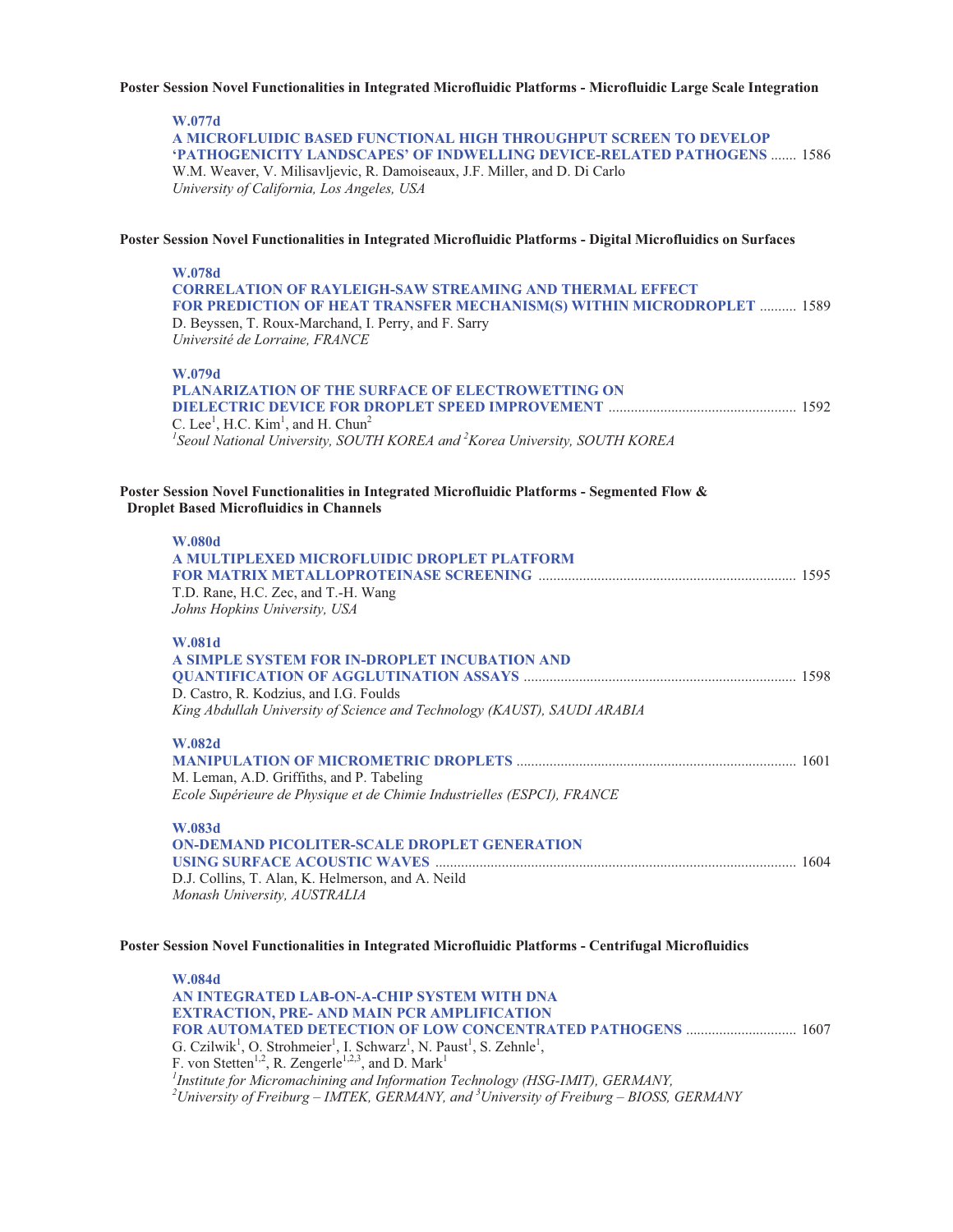| W.085d<br><b>EFFICIENT LEUKOCYTE ISOLATION BY DENSITY-GRADIENT</b><br>D.J. Kinahan, S.M. Kearney, and J. Ducree<br>Dublin City University, IRELAND                                                                                                                                                                                                                                                                                                                                   |  |
|--------------------------------------------------------------------------------------------------------------------------------------------------------------------------------------------------------------------------------------------------------------------------------------------------------------------------------------------------------------------------------------------------------------------------------------------------------------------------------------|--|
| <b>W.086d</b><br><b>INTEGRATION OF PINWHEEL ASAY ON A</b><br>Y. Ouyang, J. Li, and J.P. Landers<br>University of Virginia, USA                                                                                                                                                                                                                                                                                                                                                       |  |
| W.087d<br>MODIFIED DVD-DRIVE AS AN INTEGRATED MICROFLUIDIC SYSTEM<br>M. Amasia, S. Zelenin, H. Ramachandraiah, P. Asalapuram, and A. Russom<br>Royal Institute of Technology (KTH), SWEDEN                                                                                                                                                                                                                                                                                           |  |
| Poster Session Novel Functionalities in Integrated Microfluidic Platforms - Electrokinetic Microfluidics                                                                                                                                                                                                                                                                                                                                                                             |  |
| <b>W.088d</b><br><b>ELECTROKINETIC CONCENTRATION ON A MICROFLUIDIC CHIP USING</b><br>POLYELECTROLYTIC GEL PLUGS FOR SMALL MOLECULE DETECTION  1619<br>D. Han <sup>1</sup> , Y.-R. Kim <sup>2</sup> , J. Kim <sup>3</sup> , and T.D. Chung <sup>1</sup><br>${}^{1}$ Seoul National University, SOUTH KOREA, ${}^{2}$ University of Warwick, UK, and<br><sup>3</sup> Kyung Hee University, SOUTH KOREA                                                                                 |  |
| Poster Session Novel Functionalities in Integrated Microfluidic Platforms - Other & Novel Microfluidic Platforms                                                                                                                                                                                                                                                                                                                                                                     |  |
| W.089d<br><b>3D PRINTED MICROFLUIDIC DEVICES FOR RECONFIGURABLE ANALYSIS SYSTEM  1622</b><br>K. Aritome <sup>1</sup> , W.P. Bula <sup>1</sup> , K. Sakamoto <sup>2</sup> , Y. Murakami <sup>3</sup> , and R. Miyake <sup>4</sup><br><sup>1</sup> Hiroshima University, JAPAN, ${}^{2}K$ yushu Institute of Technology, JAPAN,<br>$3$ Toyohashi University of Technology, JAPAN, and $4$ University of Tokyo, JAPAN                                                                   |  |
| <b>W.090d</b><br><b>COMPACT MICROFLUIDIC PROBE SYSTEM WITH SELF-ALIGNED</b><br>J.F. Cors, R.D. Lovchik, E. Delamarche, and G.V. Kaigala<br>IBM Research GmbH, SWITZERLAND                                                                                                                                                                                                                                                                                                            |  |
| W.091d<br><b>DISPOSABLE LABTUBE CARTRIDGES FOR AUTOMATED</b><br>A. Kloke <sup>1</sup> , S. Niekrawietz <sup>1</sup> , A.R. Fiebach <sup>1</sup> , J. Bernhardt <sup>1</sup> , R. Kneusel <sup>2</sup> , K. Schemel <sup>2</sup> ,<br>J. Ritzel <sup>2</sup> , F. von Stetten <sup>1</sup> , R. Zengerle <sup>1</sup> , and N. Paust <sup>1</sup><br><sup>1</sup> Institute for Micromachining and Information Technology (HSG-IMIT), GERMANY and<br><sup>2</sup> Diarect AG, GERMANY |  |
| W.092d<br><b>INTERFACING PICOLITER DROPLET MICROFLUIDICS</b><br>E. Weibull, Y. Bai, H.N. Joensson, and H. Andersson-Svahn<br>Royal Institute of Technology (KTH), SWEDEN                                                                                                                                                                                                                                                                                                             |  |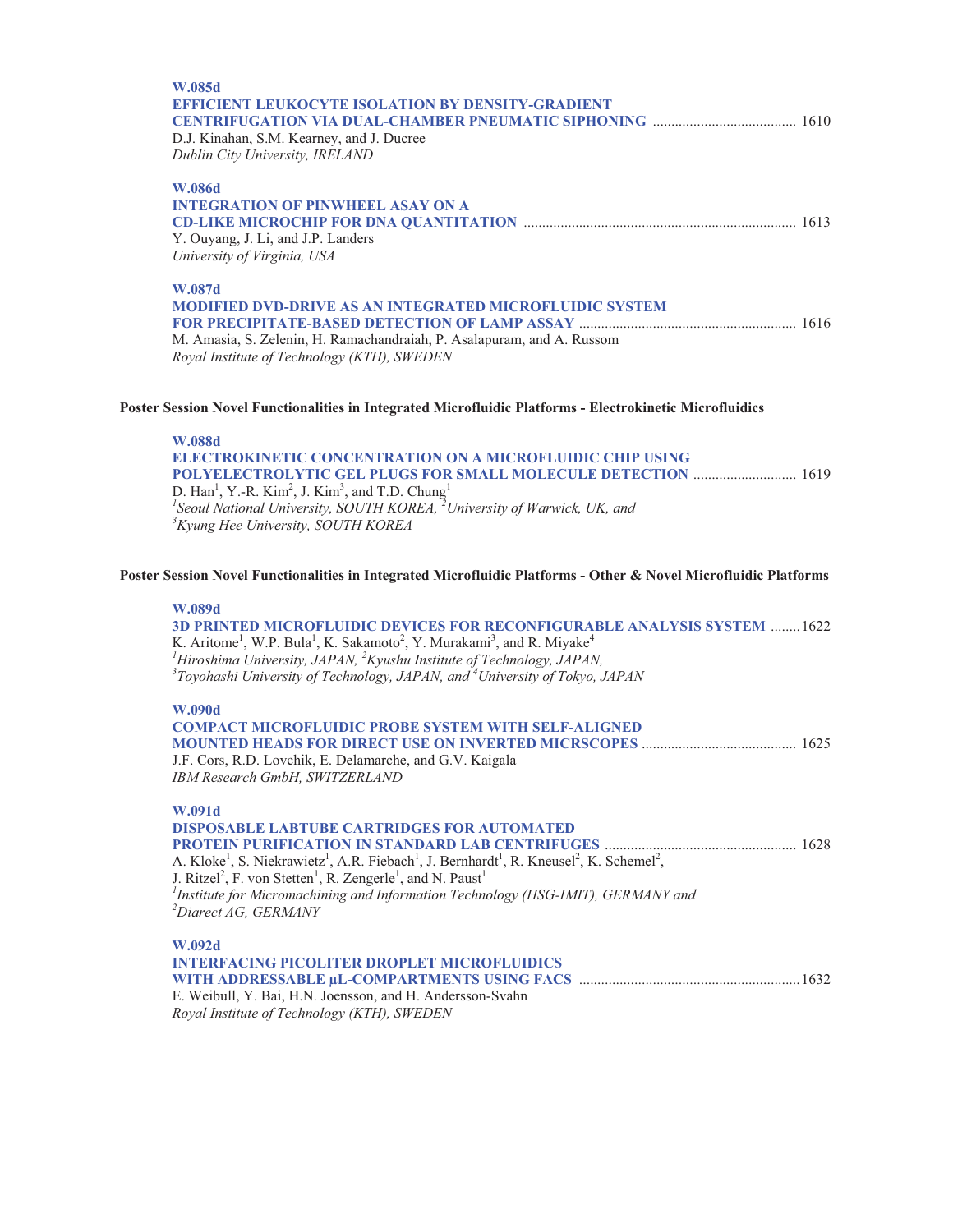| W.093d<br><b>ON-CHIP ENUCLEATION OF OOCYTE USING UNTETHERD</b><br>A. Ichikawa <sup>1</sup> , S. Sakuma <sup>2</sup> , T. Shoda <sup>3</sup> , F. Arai <sup>3</sup> , and S. Akagi <sup>4</sup><br><sup>1</sup> Meijo University, JAPAN, $^{2}$ Osaka University, JAPAN, $^{3}$ Nagoya University, JAPAN, and<br><sup>4</sup> NARO Institute of Livestock and Grassland Science, JAPAN |  |
|---------------------------------------------------------------------------------------------------------------------------------------------------------------------------------------------------------------------------------------------------------------------------------------------------------------------------------------------------------------------------------------|--|
| W.094d<br>Ph SHIFT IN FROZEN ELECTROLYTE CAUSED BY IMBALANCE OF<br>H. Watanabe and T. Okada<br>Tokyo Institute of Technology, JAPAN                                                                                                                                                                                                                                                   |  |
| W.095d<br><b>TOWARDS POINT-OF-CARE DIAGNOSTICS: A MICROFLUIDIC SAMPLE PREPARATION</b><br>CHIP FOR CONCENTRATION OF BACTERIA AND RNA EXTRACTION  1641<br>H. Hubbe, S. Hakenberg, G. Dame, and G.A. Urban<br>University of Freiburg - IMTEK, GERMANY                                                                                                                                    |  |
| Poster Session Cells & Liposomes on Chip - Cell Capture, Counting, & Sorting                                                                                                                                                                                                                                                                                                          |  |
| <b>W.096e</b><br><b>A CELL-BASED SENSOR OF FLUID SHEAR STRESS FOR MICROFLUIDICS  1644</b><br>S. Varma, H. Wei Hou, J. Han, and J. Voldman<br>Massachusetts Institute of Technology, USA                                                                                                                                                                                               |  |
| W.097e<br><b>BRIDGING THE GAP: TOWARDS MICROFLUIDIC SINGLE</b><br>F. Kurth, R.E. Wilson, A.J. Trüssel, D.J. Webster, R. Müller, and P.S. Dittrich<br>ETH Zürich, SWITZERLAND                                                                                                                                                                                                          |  |
| <b>W.098e</b><br><b>CONTINUOUS FLOW CELL SEPARATION USING MICROFLUIDIC RATCHETS  1650</b><br>C. Jin <sup>1</sup> , S.M. McFaul <sup>1</sup> , and H. Ma <sup>1,2</sup><br><sup>1</sup> University of British Columbia, CANADA and <sup>2</sup> Vancouver General Hospital, CANADA                                                                                                     |  |
| W.099e<br><b>LABEL-FREE CELL SEPARATION BASED ON SIZE AND DEFORMABILITY</b><br>W. Beattie <sup>1</sup> , X. Qin <sup>1</sup> , and H. Ma <sup>1,2</sup><br><sup>1</sup> University of British Columbia, CANADA and $^{2}V$ ancouver General Hospital, CANADA                                                                                                                          |  |
| <b>W.100e</b><br>PIEZOELECTRIC INKJET-BASED SINGLE-CELLS PRINTING BY IMAGE<br>PROCESSING FOR HIGH EFFICIENCY AND AUTOMATIC CELL PRINTING  1656<br>R. The <sup>1</sup> , S. Yamaguchi <sup>2</sup> , A. Ueno <sup>2</sup> , Y. Akiyama <sup>1</sup> , and K. Morishima <sup>1</sup><br>${}^{1}$ Osaka University, JAPAN and ${}^{2}$ Microjet Corporation, JAPAN                       |  |
| <b>W.101e</b><br>STANDING SURFACE ACOUSTIC WAVE BASED ON-CHIP,<br>Y. Chen <sup>1</sup> , A.A. Nawaz <sup>1</sup> , Y. Zhao <sup>1</sup> , L. Wang <sup>2</sup> , and T.J. Huang <sup>1</sup><br><sup>1</sup> Pennsylvania State University, USA and $^{2}$ Ascent Bio-Nano Technologies Inc., USA                                                                                     |  |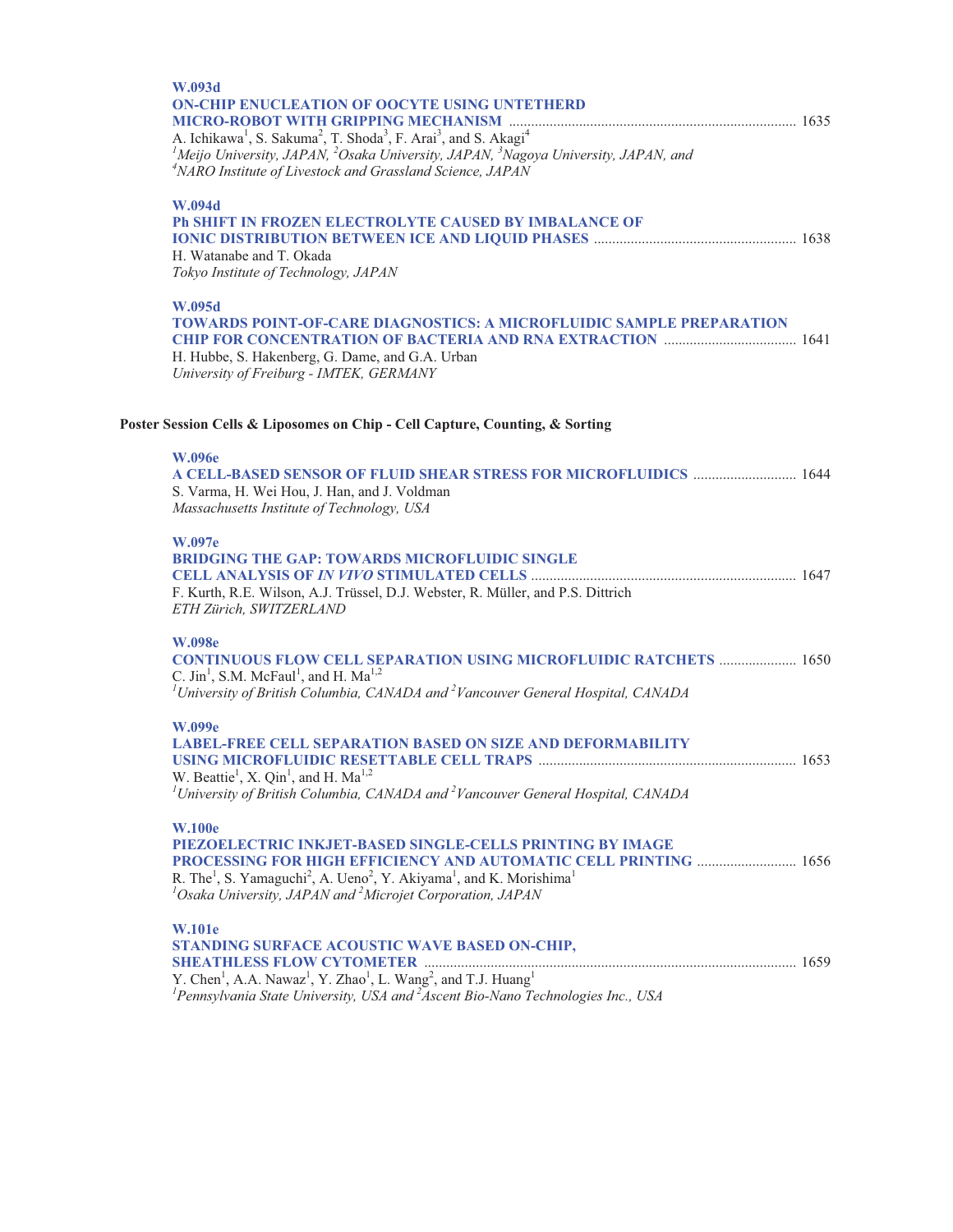# **Poster Session Cells & Liposomes on Chip - Circulating Tumor Cells**

| <b>W.102e</b>                                                                                                                                                                                                                                                                      |  |
|------------------------------------------------------------------------------------------------------------------------------------------------------------------------------------------------------------------------------------------------------------------------------------|--|
| <b>CELL LAYOUTER: LABEL-FREE CELL ISOLATION AND</b>                                                                                                                                                                                                                                |  |
| T. Masuda <sup>1</sup> , Y. Sun <sup>1</sup> , M. Niimi <sup>1</sup> , A. Yusa <sup>2</sup> , H. Nakanishi <sup>3</sup> , and F. Arai <sup>1</sup>                                                                                                                                 |  |
| ${}^{1}$ Nagoya University, JAPAN, ${}^{2}$ Aichi Science and Technology Foundation, JAPAN, and                                                                                                                                                                                    |  |
| <sup>3</sup> Aichi Cancer Center Research Institute, JAPAN                                                                                                                                                                                                                         |  |
|                                                                                                                                                                                                                                                                                    |  |
| <b>W.103e</b><br><b>NOVEL MICROFLUIDIC PLATFORMS FOR THE INTERROGATION OF</b>                                                                                                                                                                                                      |  |
|                                                                                                                                                                                                                                                                                    |  |
| S.M. Santana, M.A. Antonyak, C. Fischbach-Teschl, R.A. Cerione, and B.J. Kirby                                                                                                                                                                                                     |  |
| Cornell University, USA                                                                                                                                                                                                                                                            |  |
| <b>W.104e</b>                                                                                                                                                                                                                                                                      |  |
| ULTRA-HIGH PURITY CAPTURE OF CIRCULATING                                                                                                                                                                                                                                           |  |
|                                                                                                                                                                                                                                                                                    |  |
| J. Autebert, B. Coudert, J. Champ, F.C. Bidard, J.Y. Pierga, S. Descroix, L. Malaquin, and J.L. Viovy                                                                                                                                                                              |  |
| <b>Institut Curie, FRANCE</b>                                                                                                                                                                                                                                                      |  |
|                                                                                                                                                                                                                                                                                    |  |
| Poster Session Cells & Liposomes on Chip - Single Cell Analysis                                                                                                                                                                                                                    |  |
| <b>W.105e</b>                                                                                                                                                                                                                                                                      |  |
| <b>CELL ORDERING USING PINCH FLOW MICROCHANNEL</b>                                                                                                                                                                                                                                 |  |
|                                                                                                                                                                                                                                                                                    |  |
| <sup>1</sup> National University of Singapore, SINGAPORE, <sup>2</sup> ClearBridge Biomedics Pte. Ltd., SINGAPORE, and                                                                                                                                                             |  |
| <sup>3</sup> Singapore Institute for Neurotechnology (SiNAPSE), SINGAPORE                                                                                                                                                                                                          |  |
| <b>W.106e</b>                                                                                                                                                                                                                                                                      |  |
| <b>DYNAMIC BEHAVIOR ANALYSIS OF SINGLE CELLS</b>                                                                                                                                                                                                                                   |  |
|                                                                                                                                                                                                                                                                                    |  |
| M.A. Khorshidi <sup>1</sup> , P.K. Periyannan Rajeswari <sup>1</sup> , C. Wahlby <sup>2</sup> , H.N. Joensson <sup>1</sup> , and H. Andersson Svahn <sup>1</sup><br><sup>1</sup> Royal Institute of Technology (KTH), SWEDEN and <sup>2</sup> Uppsala University, SWEDEN           |  |
|                                                                                                                                                                                                                                                                                    |  |
| W.107e                                                                                                                                                                                                                                                                             |  |
| LAB-ON-A-CHIP SPECTROPHOTOMETRIC "FIELD OF QUALITY"                                                                                                                                                                                                                                |  |
| P. Śniadek <sup>1</sup> , R. Walczak <sup>1</sup> , J. Dziuban <sup>1</sup> , M. Woźna <sup>2</sup> , M. Rybska <sup>2</sup> , D. Bukowska <sup>2</sup> , and J. Jaskowski <sup>2</sup>                                                                                            |  |
|                                                                                                                                                                                                                                                                                    |  |
|                                                                                                                                                                                                                                                                                    |  |
| <sup>1</sup> Wroclaw University of Technology, POLAND and <sup>2</sup> Poznan University of Life Sciences, POLAND                                                                                                                                                                  |  |
| <b>W.108e</b>                                                                                                                                                                                                                                                                      |  |
| MICROFLUIDIC SENSOR USING RESONANCE FREQUENCY                                                                                                                                                                                                                                      |  |
|                                                                                                                                                                                                                                                                                    |  |
| N. Haandbæk <sup>1</sup> , O. With <sup>1</sup> , S.C. Bürgel <sup>1</sup> , F. Heer <sup>2</sup> , and A. Hierlemann <sup>1</sup><br><sup>1</sup> ETH Zürich, SWITZERLAND and <sup>2</sup> Zurich Instruments AG, SWITZERLAND                                                     |  |
|                                                                                                                                                                                                                                                                                    |  |
| <b>W.109e</b>                                                                                                                                                                                                                                                                      |  |
| <b>OOCYTE MECHANICAL CHARACTERIZATION BY ROBOT INTEGRATED</b>                                                                                                                                                                                                                      |  |
| MICROFLUIDIC CHIP FOR HIGH-THROUGHPUT QUALITY EVALUATION  1683<br>S. Sakuma <sup>1</sup> and F. Arai <sup>2</sup>                                                                                                                                                                  |  |
| ${}^{1}$ Osaka University, JAPAN and ${}^{2}$ Nagoya University, JAPAN                                                                                                                                                                                                             |  |
| <b>W.110e</b>                                                                                                                                                                                                                                                                      |  |
| <b>REAL-TIME SECRETION ANALYSIS REVEALED CORRELATION OF</b>                                                                                                                                                                                                                        |  |
|                                                                                                                                                                                                                                                                                    |  |
| Y. Shirasaki <sup>1</sup> , M. Yamagishi <sup>1</sup> , K. Izawa <sup>2</sup> , K. Nakagawa <sup>2</sup> , A. Nakahara <sup>3</sup> , N. Suzuki <sup>1</sup> ,                                                                                                                     |  |
| J. Mizuno <sup>3</sup> , T. Sekiguchi <sup>3</sup> , T. Heike <sup>2</sup> , R. Nishikomori <sup>2</sup> , S. Shoji <sup>3</sup> , and O. Ohara <sup>1</sup><br><sup>1</sup> Institute of Physical and Chemical Research (RIKEN), JAPAN, <sup>2</sup> Kyoto University, JAPAN, and |  |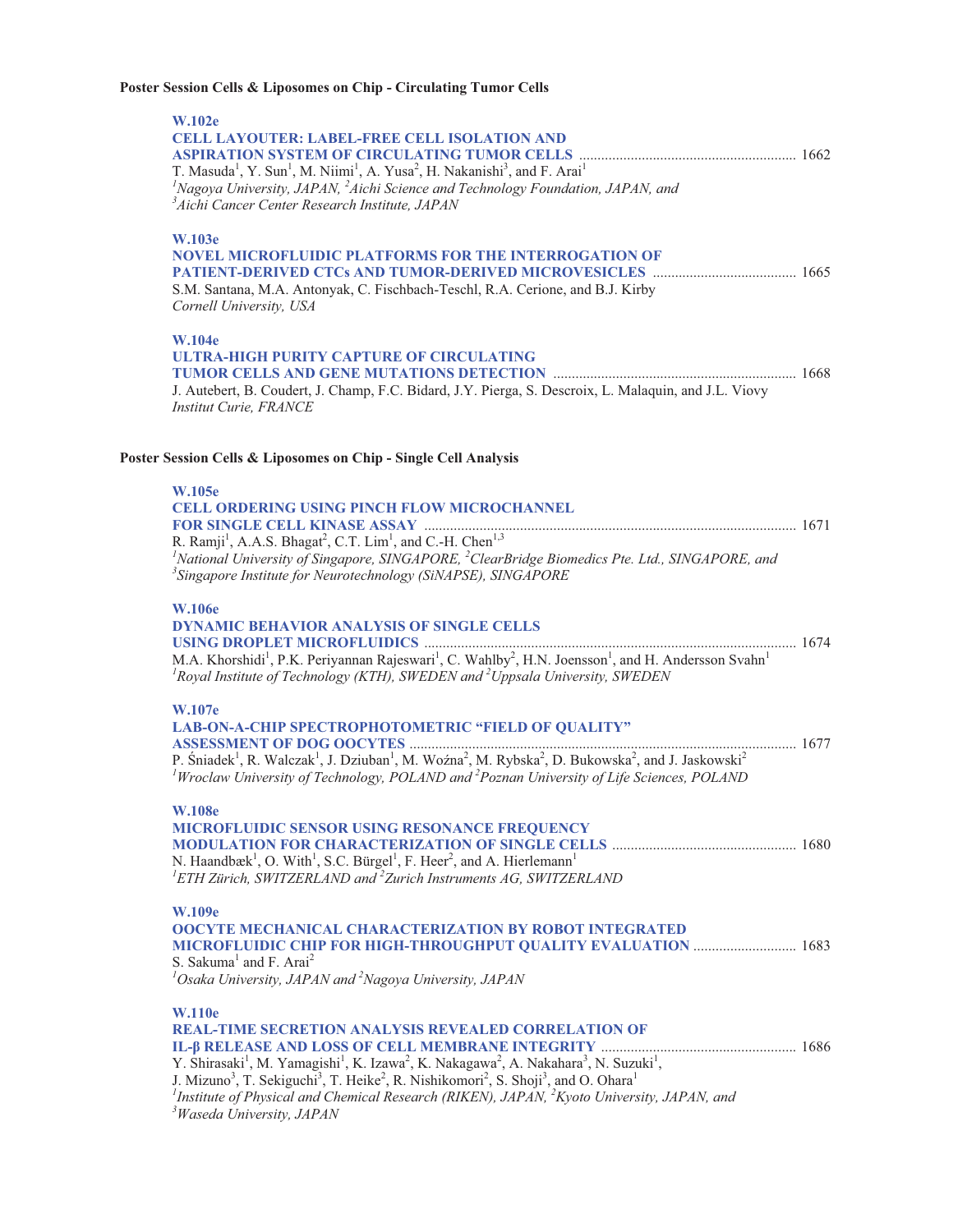| <b>W.111e</b>                                       |  |
|-----------------------------------------------------|--|
| <b>SINGLE CELL TRACKING OF SYNECHOCYSTIS GROWTH</b> |  |
| IN A MICROFLUIDIC CULTURE DEVICE USING A            |  |
|                                                     |  |
| F. Yu, K. Song, M.A. Horowitz, and S.R. Quake       |  |
| Stanford University, USA                            |  |

## **Poster Session Cells & Liposomes on Chip - Liposomes/Vesicles**

#### **W.112e**

**ACTIVE DRUG LOADING OF MICROFLUIDIC-SYNTHESIZED LIPOSOMES** ........................... 1692 R.R. Hood<sup>1</sup>, W.N. Vreeland<sup>2</sup>, and D.L. DeVoe<sup>1</sup> <sup>1</sup>University of Maryland, College Park, USA and <sup>2</sup>National Institute of Standards and Technology (NIST), USA

#### **W.113e**

**ON THE DYNAMICS OF GIANT UNILAMELLAR VESICLES UNDER FLOW – TOWARDS A MODEL FOR SHEAR STRESS TRANSDUCTION ON CELLS** .................................. 1695 B. Sebastian and P.S. Dittrich *ETH Zürich, SWITZERLAND* 

#### **W.114e**

**UNIFORM-SIZED PROTEOLIPOSOME FORMATION BY USING ELECTROSPRAY FOR MICROSCOPIC MEMBRANE PROTEIN ASSAYS** ................................... 1698 T. Osaki<sup>1,2</sup>, K. Kamiya<sup>1</sup>, R. Kawano<sup>1</sup>, R. Iino<sup>2,3</sup>, H. Noji<sup>2,3</sup>, and S. Takeuchi<sup>1,2</sup><br><sup>*I*</sup> Kanagawa Academy of Science and Technology, JAPAN, <sup>2</sup> University of Tokyo, JAPAN, and <sup>3</sup> Japan, Science and Technology Aga *Japan Science and Technology Agency (JST), JAPAN* 

# **Poster Session Cells & Liposomes on Chip - Stem Cells**

#### **W.115e**

| <b>CULTIVATION OF HUMAN INDUCED PLURIPOTENT STEM CELLS</b>                                                                                                                                                 |  |
|------------------------------------------------------------------------------------------------------------------------------------------------------------------------------------------------------------|--|
| WITH CONTROLLED AGGREGATE SIZE AND GEOMETRICAL                                                                                                                                                             |  |
|                                                                                                                                                                                                            |  |
| T. Satoh <sup>1</sup> , S. Sugiura <sup>1</sup> , K. Sumaru <sup>1</sup> , S. Ozaki <sup>2</sup> , S. Gomi <sup>2</sup> , T. Kurakazu <sup>2</sup> , Y. Oshima <sup>2</sup> , and T. Kanamori <sup>1</sup> |  |
| <sup>1</sup> National Institute of Advanced Industrial Science and Technology (AIST), JAPAN and                                                                                                            |  |
| <sup>2</sup> Tokyo Electron Limited, JAPAN                                                                                                                                                                 |  |

# **Poster Session Cells & Liposomes on Chip - Cell-Surface Interaction**

**W.116e CELL-SURFACE AFFINITY OF THE REFERENCE SURFACE IS KEY TO OBSERVE SPECIFIC CELL RESPONSES TO SUBSTRATE-BOUND CUES** ................................... 1704 S.G. Ricoult, G.H. Thompson-Steckel, J.P. Correia, T.E. Kennedy, and D. Juncker *McGill University, CANADA*  **W.117e MICROSTRUCTURED THERMORESPONSIVE POLYMER COATINGS AS A PROMISING TOOL FOR CONTROLLING NEURITE OUTGROWTH IN ARTIFICIAL NEURONAL NETWORKS** ........................................................................................... 1707 M. Kirschbaum, G. Boerner, K. Uhlig, and C. Duschl *Fraunhofer IBMT, GERMANY*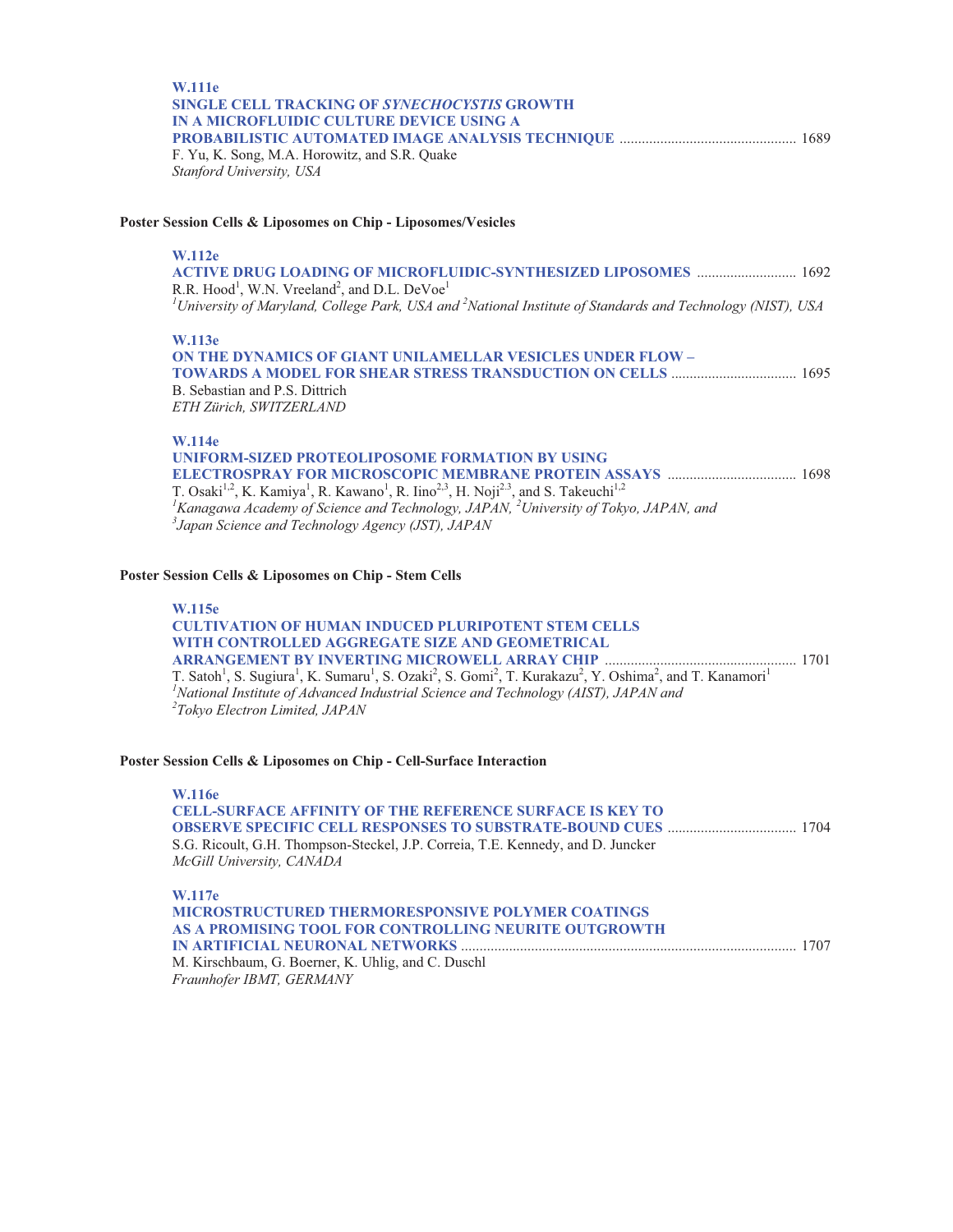**Poster Session Cells & Liposomes on Chip - Cell-Culturing & Perfusion (2D & 3D)** 

| <b>W.118e</b><br><b>ALGINATE ENCAPSULATION OF CELL-LADEN BEADS FOR</b><br>C. Bayly, L. Yu, and K.C. Cheung<br>University of British Columbia, CANADA                                                                                                                                                                                                                                                                         |  |
|------------------------------------------------------------------------------------------------------------------------------------------------------------------------------------------------------------------------------------------------------------------------------------------------------------------------------------------------------------------------------------------------------------------------------|--|
| W.119e<br><b>COMPARATIVE MICROFLUIDIC CULTURING OF IMMOBILIZED</b><br>Z. Zhu, O. Frey, D. Ottoz, F. Rudolf, and A. Hierlemann<br>ETH Zürich, SWITZERLAND                                                                                                                                                                                                                                                                     |  |
| <b>W.120e</b><br><b>MATRIGEL-ALGINATE CORE-SHELL BEADS FOR</b><br>L. Yu, C. Bayly, and K. Cheung<br>University of British Columbia, CANADA                                                                                                                                                                                                                                                                                   |  |
| <b>W.121e</b><br>MONO-, CO- AND MIXED CULTURE OF CELLS IN THE MICROSYSTEM<br>E. Jastrzebska, N. Bajkowska, K. Zukowski, M. Chudy, A. Dybko, and Z. Brzozka<br>Warsaw University of Technology, POLAND                                                                                                                                                                                                                        |  |
| <b>W.122e</b><br><b>RECONSTRUCTION OF CAPILLARY NETWORKS IN HUVEC-MSC COCULTURE</b><br><b>CULTURED IN STATIC/FLOW CONDITIONS IN A MICROFLUIDIC PLATFORM  1722</b><br>K. Tanimura, K. Yamamoto, and R. Sudo<br>Keio University, JAPAN                                                                                                                                                                                         |  |
| Poster Session Cells & Liposomes on Chip - Inter- & Intracellular Signaling, Cell Migration                                                                                                                                                                                                                                                                                                                                  |  |
| <b>W.123e</b><br>A PDMS-SEALED HYDROGEL DEVICE FOR RAPID AND ACCUARATE<br>M. Kim, M. Jia and T. Kim<br>Ulsan National Institute of Science and Technology (UNIST), SOUTH KOREA                                                                                                                                                                                                                                               |  |
| <b>W.124e</b><br><b>IN-SITU MONITORING TO MECHANOSTRESS</b><br>Y. Nakashima <sup>1</sup> , Y. Yang <sup>2</sup> , and K. Minami <sup>2</sup><br><sup>1</sup> Kumamoto University, JAPAN and <sup>2</sup> Yamaguchi University, JAPAN                                                                                                                                                                                         |  |
| <b>W.125e</b><br><b>ON-CHIP IMMUNOELECTROPHORESIS FOR EVALUATING SURFACE PROTEINS</b><br>OF EXOSOMES AT SINGLE-PARTICLE LEVEL FOR DIAGNOSTIC APPLICATION  1731<br>T. Akagi <sup>1</sup> , K. Kato <sup>1</sup> , N. Hanamura <sup>1</sup> , N. Kosaka <sup>2</sup> , T. Ochiya <sup>2</sup> , and T. Ichiki <sup>1</sup><br><sup>1</sup> University of Tokyo, JAPAN and <sup>2</sup> National Institute Cancer Center, JAPAN |  |
| Poster Session Cells & Liposomes on Chip - Others                                                                                                                                                                                                                                                                                                                                                                            |  |
| <b>W.126e</b><br><b>DIRECT ELECTROPORATION OF ADHERENT CELLS</b><br>M. Nishizawa <sup>1</sup> and K. Nagamine <sup>2</sup><br>${}^{1}$ Tohoku University, JAPAN and ${}^{2}$ Japan Science and Technology Agency (JST), JAPAN                                                                                                                                                                                                |  |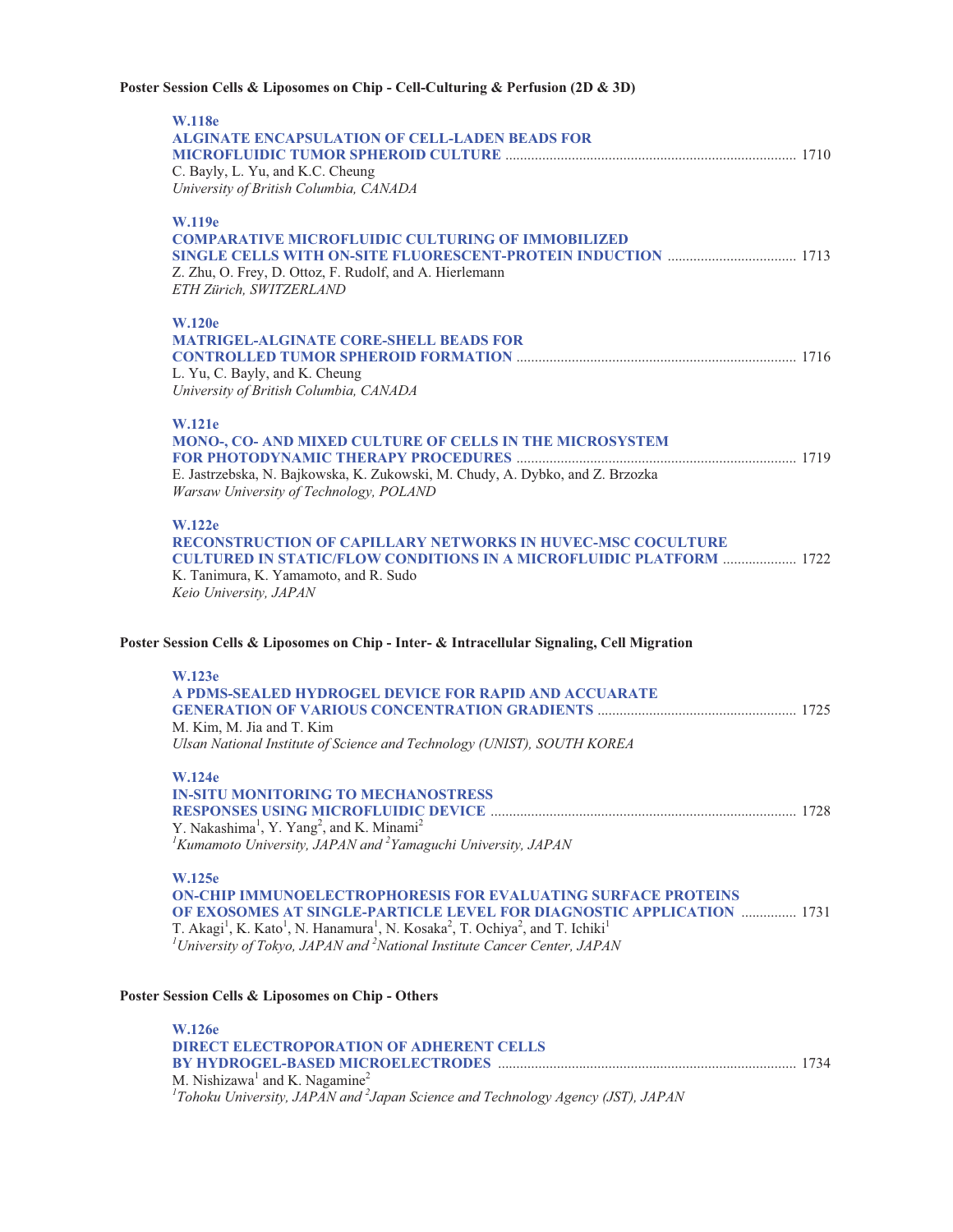# **W.127e PARALLEL cDNA SYNTHESIS FROM THOUSANDS OF INDIVIDUALLY ENCAPSULATED CANCER CELLS – TOWARDS LARGE SCALE SINGLE CELL GENE EXPRESSION ANALYSIS** ............................... 1737 L.M. Soderberg, H.N. Joensson, and H. Andersson Svahn *Royal Institute of Technology (KTH), SWEDEN*  **W.128e TIME-LAPSE SCREENING BY PARALLELIZED LENSFREE IMAGING** ...................................... 1740 V. Haguet<sup>1,2,3</sup>, P. Obeïd,<sup>1,2,3</sup> R. Griffin<sup>1,2,3,4</sup>, D. Freida<sup>1,2,3</sup>, L. Guyon<sup>1,2,3</sup>, and X. Gidrol<sup>1,2,3</sup><br><sup>*1</sup>Commissariat à l'énergie atomique (CEA), FRANCE, <sup>2</sup>INSERM, FRANCE,<br><sup>3</sup>University Grapoble Alpes, EPANCE, </sup> University Grenoble-Alpes, FRANCE, and 4 CNRS, FRANCE*  **Poster Session Organs & Organisms - Organs on Chip W.129f HUMAN SPLENON-ON-A-CHIP: DESIGN AND VALIDATION OF A MICROFLUIDIC MODEL RESEMBLING THE INTERSTITIAL SLITS AND THE FAST AND SLOW MICROCIRCULATIONS** .......................................................... 1743 L.G. Rigat-Brugarolas<sup>1</sup>, M. Bernabeu<sup>2</sup>, A. Elizalde<sup>2</sup>, M. de Niz<sup>2</sup>, L. Martin-Jaular<sup>2</sup>, C. Fernandez-Becerra<sup>2</sup>, A. Homs-Corbera<sup>1</sup>, H.A. del Portillo<sup>2</sup>, and J. Samitier<sup>1</sup> *1 Institute for Bioengineering of Catalonia (IBEC), SPAIN, 2 Centro de Investigación Biomédica en Red de Bioingeniería, Biomateriales y Nanomedicina, SPAIN, 3 Barcelona Centre for International Health Research (CRESIB), SPAIN, 4 Barcelona University, SPAIN and <sup>5</sup> Institució Catalana de Recerca i Estudis Avançats (ICREA), SPAIN*  **W.130f ON-CHIP ABSORPTION AND METABOLISM MODEL FOR PHARMACOKINETIC STUDIES** 1746 H. Kimura<sup>1</sup>, T. Ikeda<sup>2</sup>, Y. Sakai<sup>2</sup>, and T. Fujii<sup>2</sup> *1 Tokai University, JAPAN and <sup>2</sup> University of Tokyo, JAPAN*

## **Poster Session Organs & Organisms - Organisms on Chip (C. elegans, Zebrafish, Arabidopsis, etc.)**

#### **W.131f**

| ELECTROPHYSIOLOGICAL ANALYSIS OF NEMATODE LARVAE |  |
|--------------------------------------------------|--|
|                                                  |  |
| C. Hu, V. O'Connor, L. Holden-Dye, and H. Morgan |  |
| University of Southampton, UK                    |  |

## **W.132f**

| <b>ON-CHIP CHEMOTAXIS ASSAY OF PLANT-PARASITIC NEMATODE</b>                                                                           |  |
|---------------------------------------------------------------------------------------------------------------------------------------|--|
|                                                                                                                                       |  |
| H. Hida <sup>1,4</sup> , H. Nishiyama <sup>2</sup> , S. Sawa <sup>2</sup> , T. Higashiyama <sup>1,3</sup> , and H. Arata <sup>1</sup> |  |
| <sup>1</sup> Japan Science and Technology Agency (JST), JAPAN, ${}^{2}$ Kumamoto University, JAPAN,                                   |  |
| <sup>3</sup> Nagoya University, JAPAN, and <sup>4</sup> Kobe University, JAPAN                                                        |  |

### **Poster Session Diagnostics & Analytics - Sample Preparation (Whole blood, Saliva, Cells, Tissue, Food, etc.)**

**W.133g A NUCLEIC ACID EXTRACTION MEMBRANE FOR POINT OF CARE DEVICES** ..................... 1755 R.E. Mackay, N. Garg, P. Craw, J.C. Ahern, and W. Balachandran *Brunel University, UK*  **W.134g** 

| W.1342                                                     |  |
|------------------------------------------------------------|--|
| <b>AUTOMATED WHOLE BLOOD PROCESSING WITH A PORTABLE</b>    |  |
|                                                            |  |
| H. Li, H. Jayamohan, C. Lambert, S. Mohanty, and B.K. Gale |  |
| University of Utah, USA                                    |  |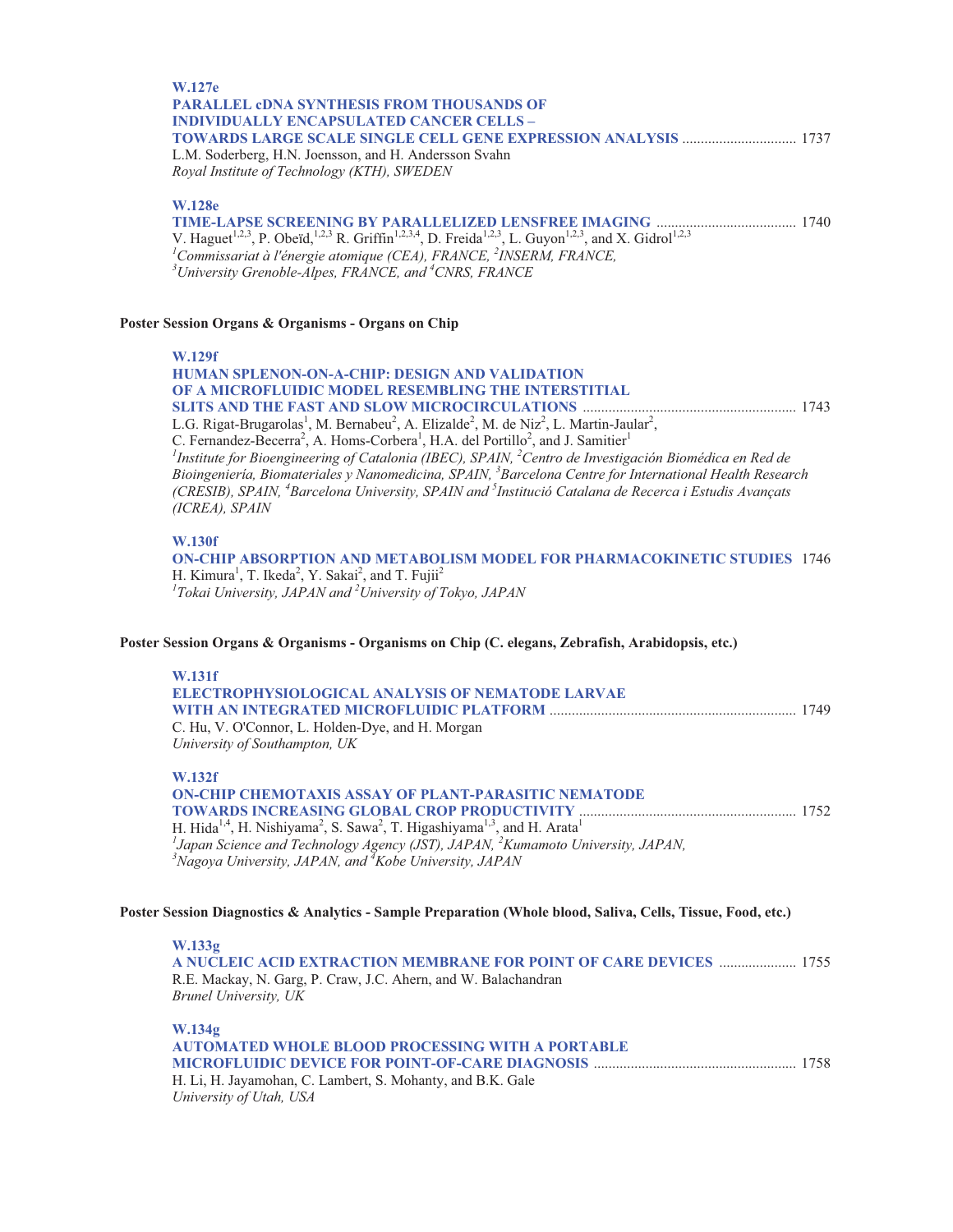| W.135g<br><b>MICROFLUIDIC IMMUNOPHENOTYPING ASSAY PLATFORM FOR</b><br>W. Chen, N. Huang, B. Oh, T.T. Cornell, T.P. Shanley, K. Kurabayashi, and J. Fu<br>University of Michigan, USA                                                                                                                                                                                                                                                                                                                                                                                                                                                                                               |
|------------------------------------------------------------------------------------------------------------------------------------------------------------------------------------------------------------------------------------------------------------------------------------------------------------------------------------------------------------------------------------------------------------------------------------------------------------------------------------------------------------------------------------------------------------------------------------------------------------------------------------------------------------------------------------|
| W.136g<br>PORTABLE DIGITAL MICROFLUIDIC/MASS SPECTROMETRY<br>N.M. Lafrenière <sup>1</sup> , A.E. Kirby <sup>1</sup> , B. Seale <sup>1</sup> , E. Gritzan <sup>1</sup> , J.T. Shelley <sup>2</sup> , P.I. Hendricks <sup>2</sup> ,<br>R.G. Cooks <sup>2</sup> , and A.R. Wheeler <sup>1</sup><br><sup>1</sup> University of Toronto, CANADA and <sup>2</sup> Purdue University, USA                                                                                                                                                                                                                                                                                                 |
| Poster Session Diagnostics & Analytics - Nucleic Acid Analysis (e.g. Digital PCR, Next Generation Sequencing)                                                                                                                                                                                                                                                                                                                                                                                                                                                                                                                                                                      |
| W.137g<br><b>DETECTION OF OIL-UTILIZING MICROORGANISMS BY NUCLEIC ACID</b><br>SEQUENCE-BASED AMPLIFICATION IN A TOTAL ANALYSIS LAB-ON-A-CHIP DEVICE  1767<br>B.K. Honsvall <sup>1,2</sup> , A. Ezkerra <sup>3,4</sup> , A. Gulliksen <sup>5</sup> , T. Dong <sup>1</sup> , and F. Karlsen <sup>1,5</sup><br><sup>1</sup> Vestfold University College, NORWAY, <sup>2</sup> Trilobite Microsystems AS, NORWAY,<br><sup>3</sup> CIC MicroGUNE, SPAIN, <sup>4</sup> IK4-Ikerlan, SPAIN, and <sup>5</sup> NorChip AS, NORWAY                                                                                                                                                           |
| W.138g<br><b>FOIL-BASED DNA MELTING CURVE ANALYSIS PLATFORM FOR</b><br>A. Ohlander <sup>1</sup> , S. Bauer <sup>1</sup> , H. Ramachandraiah <sup>2</sup> , A. Russom <sup>2</sup> , and K. Bock <sup>1,3</sup><br><sup>1</sup> Fraunhofer Research Institution for Modular Solid State Technologies EMFT, GERMANY,<br><sup>2</sup> KTH Royal Institute of Technology, SWEDEN, and <sup>3</sup> Technical University Berlin, GERMANY                                                                                                                                                                                                                                                |
| W.139g<br>LEVERAGING PEPTIDE NUCLEIC ACID PROBES AND ISOTACHOPHORESIS<br>N. Ostromohov, O. Schwartz, and M. Bercovici<br>Technion - Israel Institute of Technology, ISRAEL                                                                                                                                                                                                                                                                                                                                                                                                                                                                                                         |
| <b>W.140g</b><br>ON-CHIP MULTIPLEX PCR AMPLIFICATION DIRECTLY FROM WHOLE BLOOD  1776<br>R.S. Wiederkehr <sup>1,2</sup> , B. Jones <sup>1</sup> , S. Peeters <sup>1</sup> , T. Stakenborg <sup>1</sup> , O. Ibrahim <sup>3,4</sup> , P. Fiorini <sup>1</sup> , H. Tanaka <sup>5</sup> ,<br>I. Yamashita <sup>5</sup> , T. Matsuno <sup>5</sup> , and L. Lagae <sup>1,2</sup><br><sup>1</sup> imec, BELGIUM, <sup>2</sup> Katholieke Universiteit Leuven, BELGIUM, <sup>3</sup> Alexandria University, Alexandria, EGYPT,<br><sup>4</sup> Consortium Centre of Excellence for Nano-manufacturing Applications (CENA), SAUDI ARABIA, and<br><sup>5</sup> Panasonic Corporation, JAPAN |
| <b>W.141g</b><br>C.R. Phaneuf <sup>1</sup> , N. Pak <sup>1</sup> , D.C. Saunders <sup>1</sup> , E. Popler <sup>2</sup> , N. Nagpal <sup>1</sup> , R. Jerris <sup>3</sup> , A. Shane <sup>2</sup> , and C.R. Forest <sup>1</sup><br><sup>1</sup> Georgia Institute of Technology, USA, <sup>2</sup> Emory University, USA, and <sup>3</sup> Children's Healthcare of Atlanta, USA                                                                                                                                                                                                                                                                                                   |
| Poster Session Diagnostics & Analytics - Protein Analysis & Characterization (e.g. Proteomics)                                                                                                                                                                                                                                                                                                                                                                                                                                                                                                                                                                                     |
| W.142g<br><b>INTEGRATED MICROFLUIDIC FEMTOLITER ARRAY FOR</b>                                                                                                                                                                                                                                                                                                                                                                                                                                                                                                                                                                                                                      |

Y. Zeng and T. Wang *University of Kansas, USA*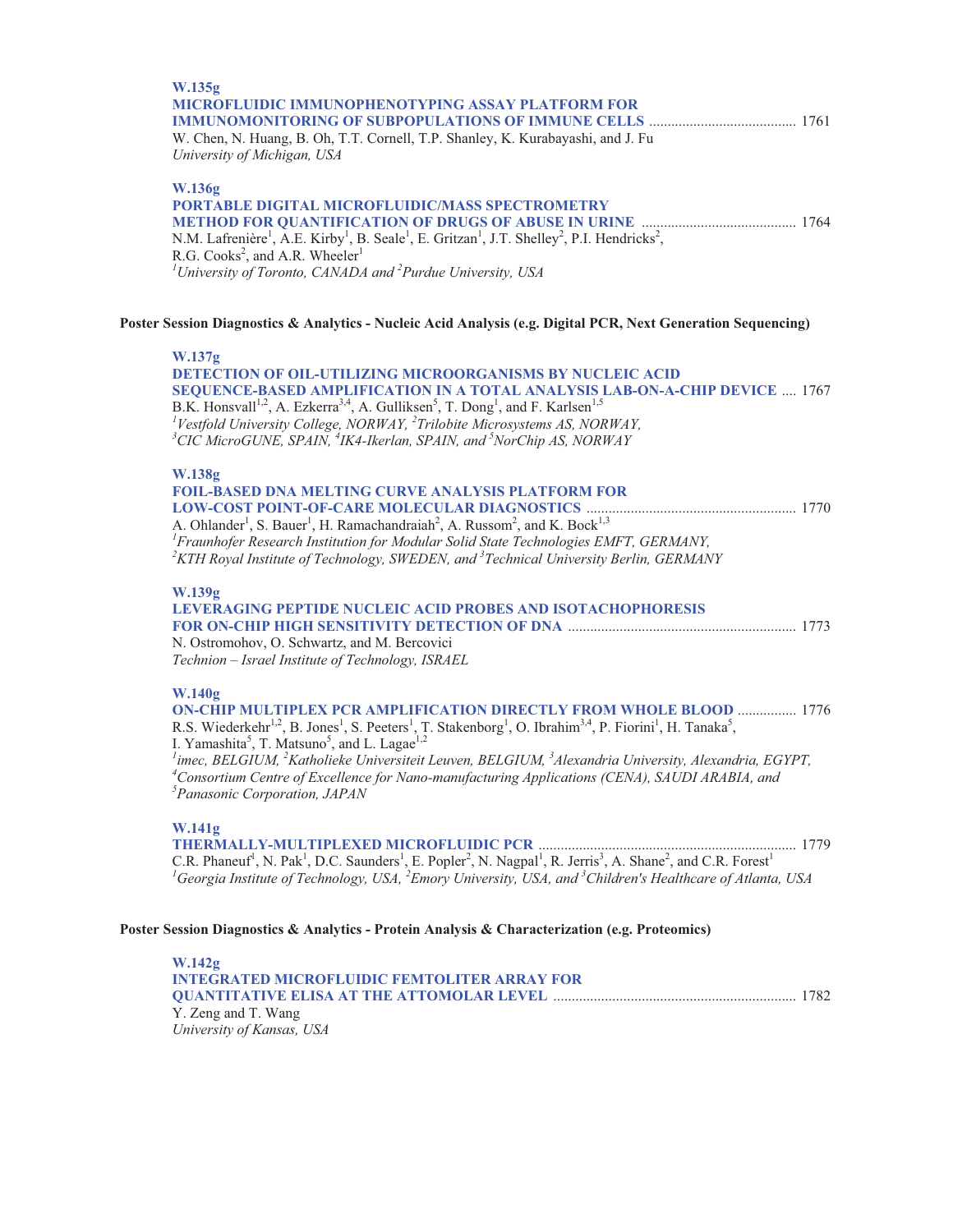| W.143g<br><b>MICROFLUIDICS TO ISOLATE UNTAGGED PROTEINS FROM CELL</b><br>D. Giss, S. Kemmerling, V. Dandey, H. Stahlberg, and T. Braun<br>University of Basel, SWITZERLAND                                                                                                                                                                                                                                                               |  |
|------------------------------------------------------------------------------------------------------------------------------------------------------------------------------------------------------------------------------------------------------------------------------------------------------------------------------------------------------------------------------------------------------------------------------------------|--|
| W.144g<br>TOWARDS A HIGH-THROUGHPUT, DROPLET-BASED VIRAL-FUSION<br>S. Mashaghi and A.M. van Oijen<br>University of Groningen, THE NETHERLANDS                                                                                                                                                                                                                                                                                            |  |
| Poster Session Diagnostics & Analytics - Clinical Chemistry                                                                                                                                                                                                                                                                                                                                                                              |  |
| W.145g<br>AN OPTICAL LAB-ON-A-CHIP SYSTEM BASED ON SPR<br>D. Li, H. Yu, J. Wu, D. Yang, and K. Xu<br>Tianjin University, CHINA                                                                                                                                                                                                                                                                                                           |  |
| <b>W.146g</b><br><b>QUANTITATIVE DETERMINATION OF BRANCHED-CHAIN AMINO ACIDS</b><br>IN HUMAN PLASMA USING PRESSURE-DRIVEN LIQUID<br>Y. Song <sup>1</sup> , K. Takatsuki <sup>2</sup> , M. Isokawa <sup>1</sup> , T. Sekiguchi <sup>2</sup> , J. Mizuno <sup>2</sup> , T. Funatsu <sup>1</sup> , S. Shoji <sup>2</sup> , and M. Tsunoda <sup>1</sup><br><sup>1</sup> University of Tokyo, JAPAN and <sup>2</sup> Waseda University, JAPAN |  |
| Poster Session Diagnostics & Analytics - Drug Development                                                                                                                                                                                                                                                                                                                                                                                |  |
| W.147g<br>ELECTRICAL IMPEDANCE SPECTROSCOPY FOR LABEL-FREE, CONTINUOUS<br>S.C. Bürgel, J.Y. Kim, A. Hierlemann, and O. Frey<br>ETH Zürich, SWITZERLAND                                                                                                                                                                                                                                                                                   |  |
| <b>Poster Session Diagnostics &amp; Analytics - Others</b>                                                                                                                                                                                                                                                                                                                                                                               |  |
| W.148g<br>KINETIC MEASUREMENTS USING THE FREQUENCY RESPONSE OF<br><b>INTERACTING BIOMOLECULES SUBJECTED TO A THERMAL MODULATION  1800</b><br>K. Bournine, X. Zhao, and C. Gosse<br>CNRS, FRANCE                                                                                                                                                                                                                                          |  |
| W.149g<br><b>RAPID AND HIGH SENSITIVITY MALARIA DIAGNOSIS:</b><br><sup>1</sup> Singapore-MIT Alliance for Research and Technology (SMART), SINGAPORE, <sup>2</sup> Nanyang Technological<br>University, SINGAPORE, <sup>3</sup> Griffith University, AUSTRALIA, and <sup>4</sup> Massachusetts Institute of Technology, USA                                                                                                              |  |
|                                                                                                                                                                                                                                                                                                                                                                                                                                          |  |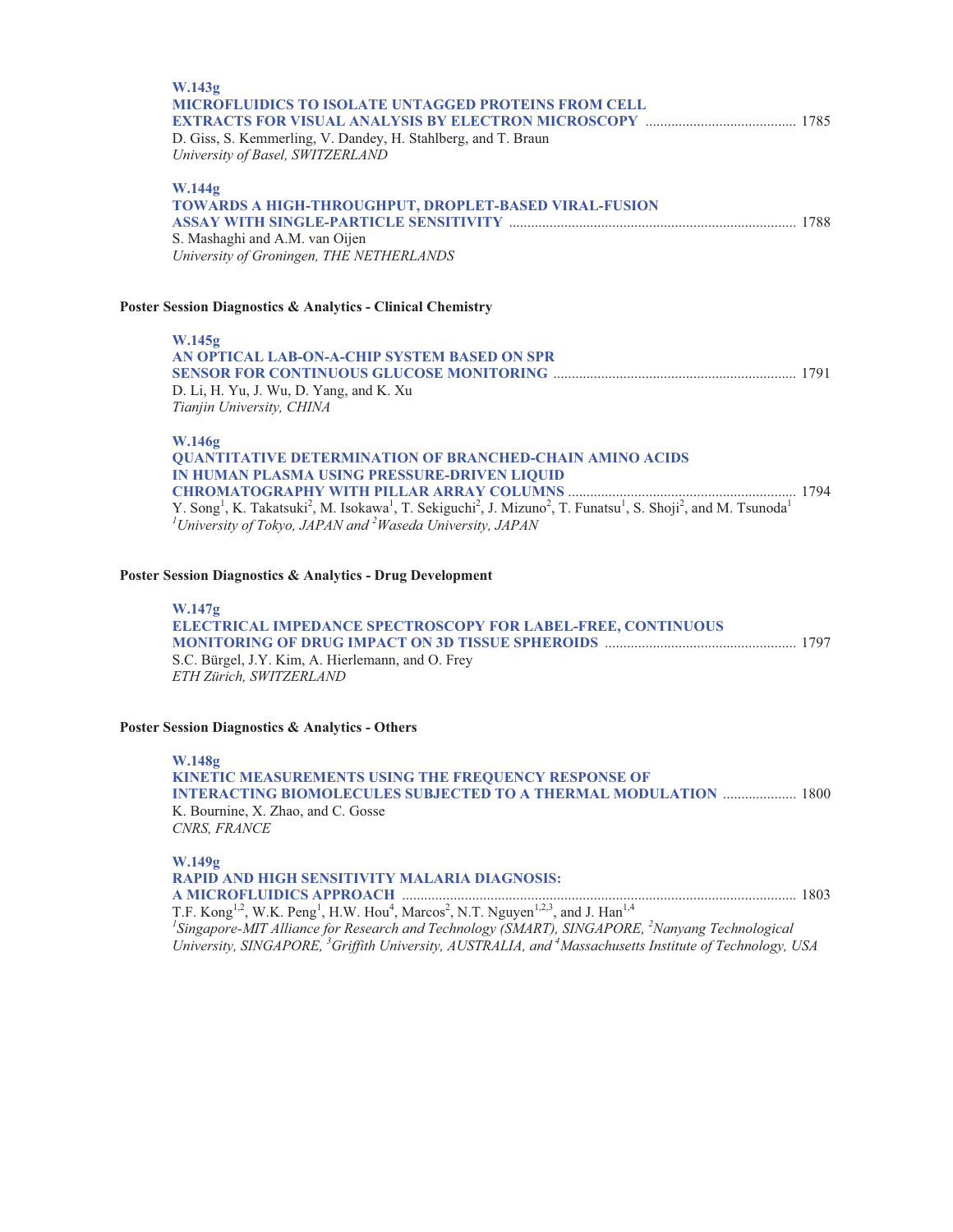#### **Poster Session Medical Research & Applications - Cancer Research**

**W.150h** 

**DETECTION AND QUANTIFICATION OF MINORITY KRAS SUBCLONES IN TUMORS USING DROPLET-BASED MICROFLUIDICS: CLINICAL IMPLICATION** ................. 1806 D. Pekin<sup>1,2</sup>, C. Normand<sup>1</sup>, S. Kotsopoulos<sup>3</sup>, X. Li<sup>3</sup>, L. Benhaim<sup>1</sup>, O. Bouché<sup>4</sup>, T. Lecomte<sup>5</sup>, D. Le Corre<sup>1</sup>, T. Hor<sup>1</sup>, Z. El Harrak<sup>1</sup>, P. Nizard<sup>1</sup>, D. Link<sup>3</sup>, J.B. Hutchison<sup>3</sup>, P. Laurent-Puig<sup>1</sup>, and V. Taly<sup>1</sup><br><sup>*I*</sup>University Paris Descartes, FRANCE, <sup>2</sup>Université de Strasbourg, FRANCE, <sup>3</sup>Raindance Technologies, USA, <sup>4</sup> *Centre Hospitalier Universitaire de Reims, FRANCE, and 5 Université de Tours, FRANCE* 

### **W.151h**

**INVESTIGATION OF ENDOTHELIAL GROWTH USING A POLYCARBONATE BASED MICROFLUIDIC CHIP AS ARTIFICIAL BLOOD CAPILLARY VESSEL WITH INTEGRATED IMPEDANCE SENSORS FOR APPLICATION IN CANCER RESEARCH** ............ 1809 T. Rajabi<sup>1</sup>, V. Huck<sup>2</sup>, R. Ahrens<sup>1</sup>, Ch. Bassing<sup>1</sup>, J. Fauser<sup>1</sup>, S.W. Schneider<sup>2</sup>, and A.E. Guber<sup>1</sup> *1 Karlsruhe Institute of Technology, GERMANY and 2 Heidelberg University, GERMANY* 

#### **W.152h**

**STREAMLINING CELL BIOLOGY WORKFLOWS: INTEGRATING SUSPENSION CULTURE, CELL LYSIS, PROTEIN EXTRACTION AND NUCLEIC ACID EXTRACTION** ...................................................... 1812 T.E. de Groot, B.P. Casavant, K.S. Veserat, L.N. Strotman, S.M. Berry, and D.J. Beebe *University of Wisconsin, USA* 

### **Poster Session Medical Research & Applications - Personalized Medicine**

## **W.153h MULTIPLEX DETECTION OF** *KRAS* **POINT MUTATIONS FROM TUMOR CELL DNA ON A CENTRIFUGAL MICROFLUIDIC CARTRIDGE (GENESLICE) FOR CHOICE OF PERSONALIZED CANCER THERAPY** ...................................... 1815 O. Strohmeier<sup>1,2</sup>, S. Laßmann<sup>3,4,5,6</sup>, B. Riedel<sup>3,6</sup>, M. Werner<sup>3,5,6</sup>, D. Mark<sup>1</sup>, R. Zengerle<sup>1,2,4</sup>, and F. von Stetten<sup>1,2</sup> *1 Institute for Micromachining and Information Technology (HSG-IMIT), GERMANY, 2 University of Freiburg - IMTEK, GERMANY, <sup>3</sup> University Medical Center Freiburg, GERMANY, 4 University of Freiburg - BIOSS, GERMANY, <sup>5</sup> Comprehensive Cancer Center Freiburg, GERMANY, and 6 German Cancer Consortium (DKTK) and German Cancer Research Center (DKFZ), GERMANY*

## **Poster Session Medical Research & Applications - Drug Delivery Systems**

**W.154h CHARACTERIZATION OF NANOPARTICLE PERMEABILITY ON A MEMBRANE-INTEGRATED MICROFLUIDIC DEVICE** ......................................................... 1818 N. Sasaki<sup>1</sup>, M. Tatanou<sup>2</sup>, Y. Anraku<sup>3</sup>, A. Kishimura<sup>4</sup>, K. Kataoka<sup>3</sup>, and K. Sato<sup>2</sup> <sup>1</sup> Toyo University, JAPAN, <sup>2</sup>Japan Women's University, JAPAN, <sup>3</sup>University of Tokyo, JAPAN, and <sup>4</sup>Kwaku University 14PAN *Kyushu University, JAPAN*  **W.155h MICROFLUIDIC DEVICE FOR MICROINJECTION OF CAENORHABDITIS ELEGANS** .......... 1821

R. Ghaemi, J. Tong, P.R. Selvaganapathy, and B.P. Gupta *McMaster University, CANADA* 

**W.156h** 

| SINGLE-STEP DRUG CRYSTALLIZATION AND FORMULATION -                                                                                            |  |
|-----------------------------------------------------------------------------------------------------------------------------------------------|--|
|                                                                                                                                               |  |
| R.A.L. Leon <sup>1</sup> , W.Y. Wan <sup>1</sup> , A.Z.M. Badruddoza <sup>1</sup> , T.A. Hatton <sup>2,3</sup> , and S.A. Khan <sup>1,2</sup> |  |
| <sup>1</sup> National University of Singapore, SINGAPORE, <sup>2</sup> Singapore-MIT Alliance for Research and Technology                     |  |
| (SMART), SINGAPORE and <sup>3</sup> Massachusetts Institute of Technology, USA                                                                |  |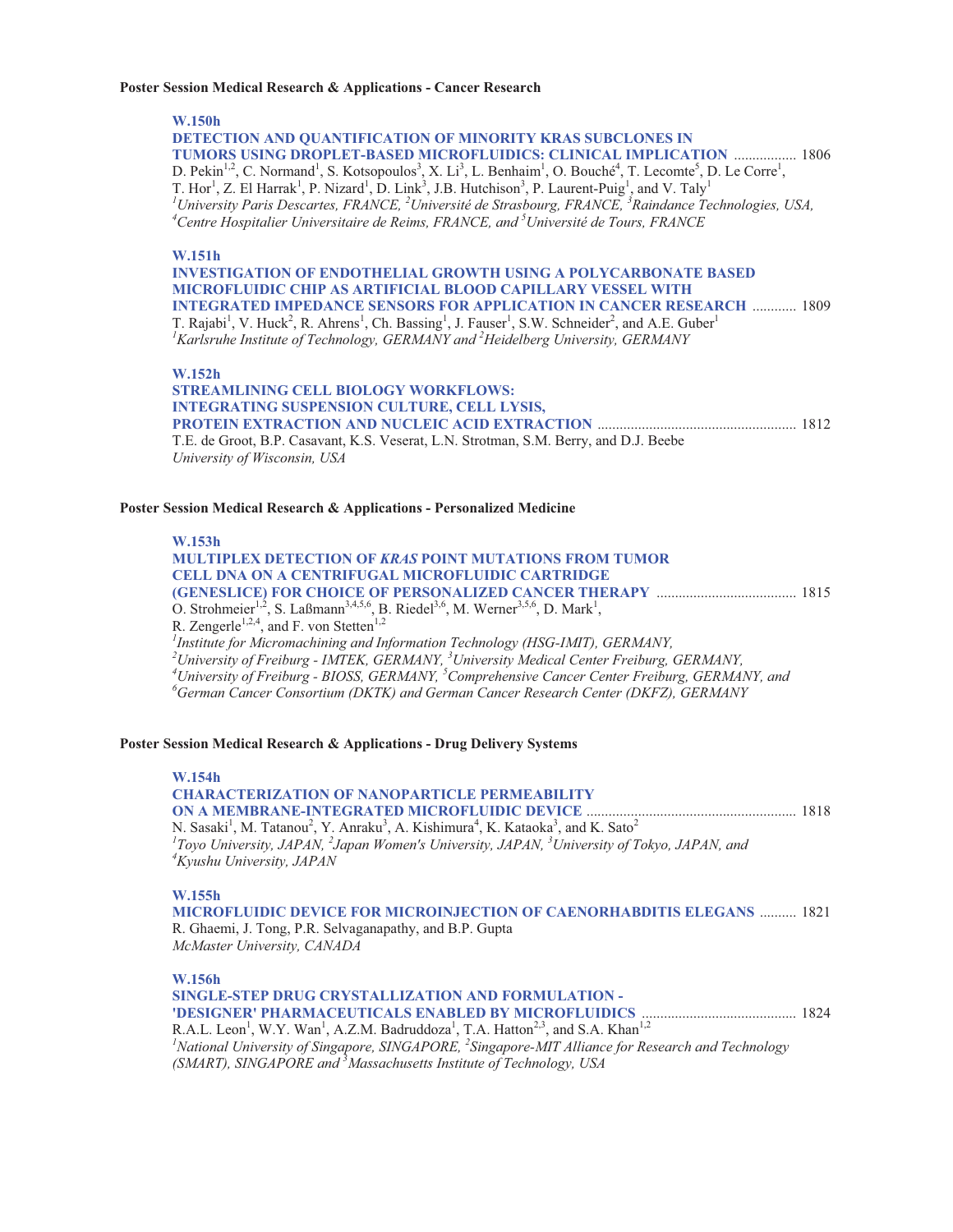# **Poster Session Medical Research & Applications - Regenerative Medicine & Tissue Engineering**

| W.157h<br><b>ENGINEERING OF THREE-DIMENSIONAL LIVER MICRO-TISSUE</b><br><b>CONTAINING SINUSOIDAL ULTRASTRUCTURE THROUGH</b><br>D.Y. No, S.A. Lee, and S.H. Lee<br>Korea University, SOUTH KOREA                                                                                                                                    |  |
|------------------------------------------------------------------------------------------------------------------------------------------------------------------------------------------------------------------------------------------------------------------------------------------------------------------------------------|--|
| W.158h<br><b>MATHEMATICAL MODELING FOR THE SELF-ORGANIZATION OF CELLS  1830</b><br>N. Kojima <sup>1</sup> , Y. Ogata <sup>2</sup> , S. Nakaoka <sup>3</sup> , and Y. Sakai <sup>1</sup><br><sup>1</sup> Yokohama City University, JAPAN, <sup>2</sup> University of Tokyo, JAPAN, and <sup>3</sup> Riken Yokohama Institute, JAPAN |  |
| W.159h<br><b>SKIN PRINTER: MICROFLUIDIC APPROACH FOR</b><br>L. Leng <sup>1</sup> , S. Amini-Nik <sup>1,2</sup> , Q. Ba <sup>1</sup> , M. Jeschke <sup>1,2</sup> , and A. Günther <sup>1</sup><br><sup>1</sup> University of Toronto, CANADA and $^{2}$ Sunnybrook Health Sciences Centre, CANADA                                   |  |
| Poster Session Medical Research & Applications - Implantable and Surgical Microdevices                                                                                                                                                                                                                                             |  |
| <b>W.160h</b><br><b>LONG-TERM IMPLANTATION OF PRIMARY ISLET CELL-ENCAPSULATING</b><br>H. Onoe <sup>1,2</sup> , T. Okitsu <sup>1,2</sup> , A. Itou <sup>1,2</sup> , and S. Takeuchi <sup>1,2</sup><br><sup>1</sup> University of Tokyo and <sup>2</sup> Japan Science and Technology Agency (JST), JAPAN                            |  |
| Poster Session Medical Research & Applications - Devices for Better Quality-of-Life (QOL)                                                                                                                                                                                                                                          |  |
| <b>W.161h</b><br><b>AUTONOMOUS IMPLANTABLE DEVICE WITH APPLICATION IN</b><br>V. Oncescu, S. Lee, A. Gumus, K. Karlsson, and D. Erickson<br>Cornell University, USA                                                                                                                                                                 |  |
| <b>W.162h</b><br><b>SKIN-EMITTED ACETONE DETECTION TOWARD</b><br>Y. Yamada <sup>1</sup> , S. Hiyama <sup>1</sup> , T. Toyooka <sup>1</sup> , H. Onoe <sup>2</sup> , and S. Takeuchi <sup>2</sup><br><sup>1</sup> NTT DOCOMO, Inc., JAPAN and <sup>2</sup> University of Tokyo, JAPAN                                               |  |
| Poster Session Medical Research & Applications - Others                                                                                                                                                                                                                                                                            |  |
| W.163h<br>A NOVEL MICROFLUIDIC "CELL-BASED" BLOOD DIALYSIS<br>H.W. Hou <sup>1</sup> , M.P. Vera <sup>2</sup> , B.D. Levy <sup>2</sup> , R.M. Baron <sup>2</sup> , and J. Han <sup>1</sup><br><sup>1</sup> Massachusetts Institute of Technology, USA and<br>${}^{2}$ Brigham and Women's Hospital, and Harvard Medical School, USA |  |
| <b>Poster Session Separation Technologies - Electrophoretic Separations</b>                                                                                                                                                                                                                                                        |  |
| W.164i<br><b>CHARACTERIZATION OF SIALYLATED GLYCANS BY COVALENT</b><br>I. Mitra, C.M. Snyder, W.R. Alley, M.V. Novotny, and S.C. Jacobson<br>Indiana University, USA                                                                                                                                                               |  |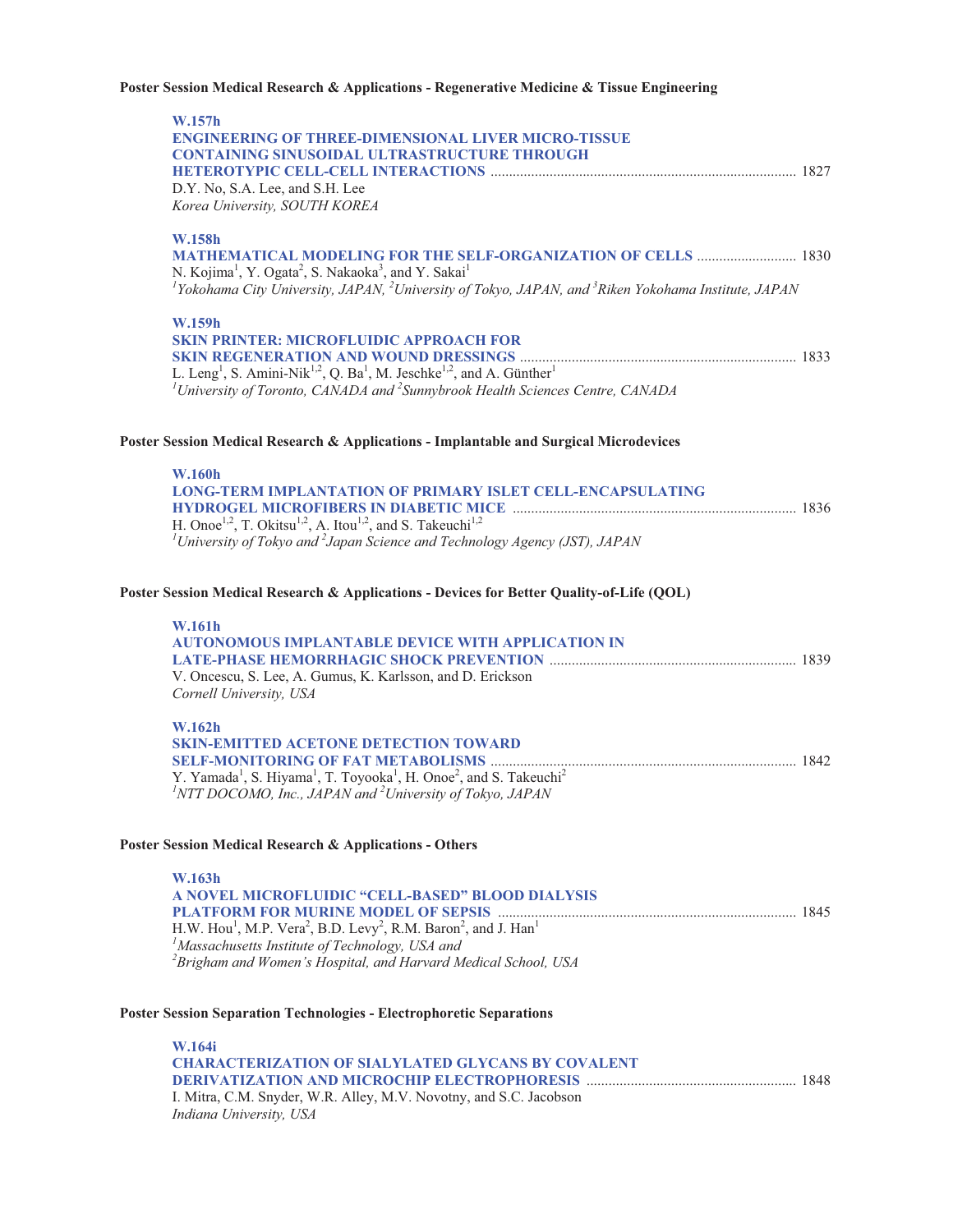| W.165i                                                                                                                                                                                                                                                                |  |
|-----------------------------------------------------------------------------------------------------------------------------------------------------------------------------------------------------------------------------------------------------------------------|--|
| <b>DROPLET-BASED COMPARTMENTALIZATION</b>                                                                                                                                                                                                                             |  |
|                                                                                                                                                                                                                                                                       |  |
| Y. Zhao <sup>1</sup> , F. Pereira <sup>2</sup> , A. de Mello <sup>2</sup> , H. Morgan <sup>1</sup> , and X. Niu <sup>1</sup><br><sup>1</sup> University of Southampton, UK, and ${}^{2}ETH$ Zürich, SWITZERLAND                                                       |  |
|                                                                                                                                                                                                                                                                       |  |
| W.166i                                                                                                                                                                                                                                                                |  |
| ELECTROOSMOTICALLY ACTUATED ON-CHIP SOLID-PHASE                                                                                                                                                                                                                       |  |
| <b>EXTRACTION WITH MICROCHIP ELECTRPHORESISELECTROSPRAY</b>                                                                                                                                                                                                           |  |
|                                                                                                                                                                                                                                                                       |  |
| N. Nordman <sup>1</sup> , B. Barrios-Lopez <sup>1</sup> , S. Laurén <sup>2</sup> , P. Suvanto <sup>2</sup> , T. Kotiaho <sup>1</sup> ,                                                                                                                                |  |
| S. Franssila <sup>2</sup> , R. Kostiainen <sup>1</sup> , and T. Sikanen <sup>1</sup>                                                                                                                                                                                  |  |
| <sup>1</sup> University of Helsinki, FINLAND and $^{2}$ Aalto University, FINLAND                                                                                                                                                                                     |  |
| W.167i                                                                                                                                                                                                                                                                |  |
| HYDRODYNAMIC CONTROL FOR NON-BIASED INJECTION AND                                                                                                                                                                                                                     |  |
|                                                                                                                                                                                                                                                                       |  |
| A.J. Gaudry, M.C. Breadmore, and R.M. Guijt                                                                                                                                                                                                                           |  |
| University of Tasmania, AUSTRALIA                                                                                                                                                                                                                                     |  |
| <b>W.168i</b>                                                                                                                                                                                                                                                         |  |
| <b>MEASURING THE EFFECT OF CRYSTALLINE ORDER ON</b>                                                                                                                                                                                                                   |  |
|                                                                                                                                                                                                                                                                       |  |
| S.B. King and K.D. Dorfman                                                                                                                                                                                                                                            |  |
| University of Minnesota, USA                                                                                                                                                                                                                                          |  |
|                                                                                                                                                                                                                                                                       |  |
| W.169i<br>TUNING THE MOBILITY OF FLUORESCENT, DNA-TEMPLATED, SILVER                                                                                                                                                                                                   |  |
| <b>NANOCLUSTERS FOR ELECTROPHORETIC SEPARATIONS IN MICROCHANNELS  1863</b>                                                                                                                                                                                            |  |
| J.T. Del Bonis-O'Donnell, D. Fygenson, and S. Pennathur                                                                                                                                                                                                               |  |
| University of California, Santa Barbara, USA                                                                                                                                                                                                                          |  |
| <b>Poster Session Separation Technologies - Chromatographic Separations</b>                                                                                                                                                                                           |  |
|                                                                                                                                                                                                                                                                       |  |
| W.170i                                                                                                                                                                                                                                                                |  |
| DEVELOPMENT OF MILLION PLATES LIQUID CHROMATOGRAPHY                                                                                                                                                                                                                   |  |
|                                                                                                                                                                                                                                                                       |  |
| Y. Liu <sup>1,2</sup> , H. Shimizu <sup>1,2</sup> , A. Smirnova <sup>1,2</sup> , K. Mawatari <sup>1,2</sup> , and T. Kitamori <sup>1,2</sup>                                                                                                                          |  |
| <sup>1</sup> University of Tokyo and <sup>2</sup> Japan Science and Technology Agency (JST), JAPAN                                                                                                                                                                    |  |
|                                                                                                                                                                                                                                                                       |  |
| <b>Poster Session Separation Technologies - Particle Separations</b>                                                                                                                                                                                                  |  |
| W.171i                                                                                                                                                                                                                                                                |  |
| A LOW-POWER AND SMALL-VOLUME PARTICLE SEPARATION DEVICE                                                                                                                                                                                                               |  |
|                                                                                                                                                                                                                                                                       |  |
| S.-C. Lin <sup>1</sup> , Y.-L. Sung <sup>1</sup> , Y.-C. Tung <sup>2</sup> , and C.-T. Lin <sup>1</sup>                                                                                                                                                               |  |
| <sup>1</sup> National Taiwan University, TAIWAN and $^{2}$ Academia Sinica, TAIWAN                                                                                                                                                                                    |  |
| W.172i                                                                                                                                                                                                                                                                |  |
|                                                                                                                                                                                                                                                                       |  |
|                                                                                                                                                                                                                                                                       |  |
| L. Xu, H. Lee, and K.W. Oh                                                                                                                                                                                                                                            |  |
| University of Buffalo, State University of New York, USA                                                                                                                                                                                                              |  |
|                                                                                                                                                                                                                                                                       |  |
| W.173i                                                                                                                                                                                                                                                                |  |
| LOW CONCENTRATION OIL SEPARATION AND DETECTION FROM<br><b>ENVIRONMENTAL WATER SAMPLES THROUGH ACOUSTOPHORESIS  1875</b>                                                                                                                                               |  |
| H. Wang <sup>1</sup> , S. Kim <sup>1</sup> , C. Koo <sup>1</sup> , Y. Cho <sup>2</sup> , Y.-J. Kim <sup>1</sup> , and A. Han <sup>1</sup><br><sup>1</sup> Texas A&M University, USA and <sup>2</sup> Seoul National University of Science and Technology, SOUTH KOREA |  |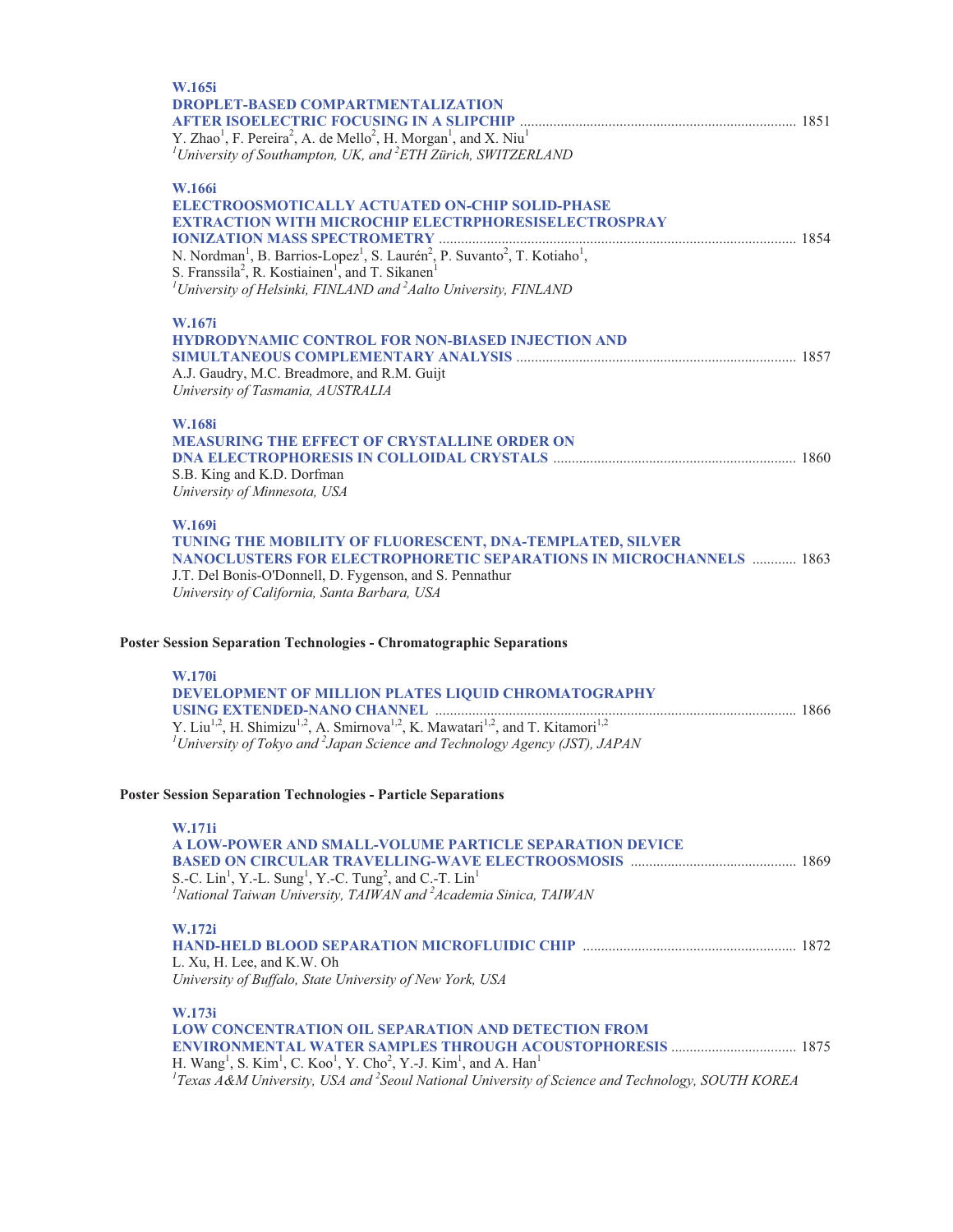## **Poster Session Microreaction Technology & Synthesis - Microreactors & Micromixers**

| W.174j<br>AN ULTRA-LOW CONSUMPTION PLATFORM FOR<br>E. Fradet, P. Abbyad, and C.N. Baroud<br>Ecole Polytechnique, FRANCE                                                                                                                                                                                                                                                                                                                                                                  |
|------------------------------------------------------------------------------------------------------------------------------------------------------------------------------------------------------------------------------------------------------------------------------------------------------------------------------------------------------------------------------------------------------------------------------------------------------------------------------------------|
| W.175j<br><b>LOGIC OPERATION IN DNA NANO DEVICE: ELECTRICAL</b><br>K. Inoue <sup>1,3</sup> , R. Kawano <sup>1</sup> , H. Yasuga <sup>1,3</sup> , M. Takinoue <sup>4</sup> , T. Osaki <sup>1,2</sup> , K. Kamiya <sup>1</sup> , N. Miki <sup>1,3</sup> , and S. Takeuchi <sup>1,2</sup><br><sup>1</sup> Kanagawa Academy of Science and Technology, JAPAN, <sup>2</sup> University of Tokyo, JAPAN,<br>${}^{3}$ Keio University, JAPAN, and ${}^{4}$ Tokyo Institute of Technology, JAPAN |
| W.176j<br>TRANSPARENT P(VDF-TRFE) TRANSDUCER-BASED ACOUSTIC<br>V.F. Cardoso, L. Rebouta, S. Lanceros-Méndez, and G. Minas<br>University of Minho, PORTUGAL                                                                                                                                                                                                                                                                                                                               |
| Poster Session Microreaction Technology & Synthesis - Filtering & Separation                                                                                                                                                                                                                                                                                                                                                                                                             |
| W.177j<br>S. Ito <sup>1</sup> , T. Yasui <sup>1</sup> , H. Yong <sup>2</sup> , T. Yanagida <sup>2</sup> , S. Rahong <sup>2</sup> , M. Kanai <sup>2</sup> ,<br>K. Nagashima <sup>2</sup> , H. Yukawa <sup>1</sup> , N. Kaji <sup>1</sup> , T. Kawai <sup>2</sup> , and Y. Baba <sup>1,3</sup><br><sup>1</sup> Nagoya University, JAPAN, <sup>2</sup> Osaka University, JAPAN, and<br>$3N$ ational Institute of Advanced Industrial Science and Technology, (AIST), JAPAN                  |
| Poster Session Microreaction Technology & Synthesis - Chemical Synthesis                                                                                                                                                                                                                                                                                                                                                                                                                 |
| W.178j<br><b>COPPER COMPLEXATION OF MACROCYCLIC MOLECULES: TOWARDS</b><br>M.D. Tarn, B. Lu, R. Smith, B.P. Burke, S.J. Archibald, and N. Pamme<br>University of Hull, UK                                                                                                                                                                                                                                                                                                                 |
| W.179j<br>M. Abolhasani, Y. Hassan, E. Kumacheva, G. Scholes, and A. Günther<br>University of Toronto, CANADA                                                                                                                                                                                                                                                                                                                                                                            |
| Poster Session Microreaction Technology & Synthesis - Particle Synthesis                                                                                                                                                                                                                                                                                                                                                                                                                 |
| <b>W.180i</b>                                                                                                                                                                                                                                                                                                                                                                                                                                                                            |

**POLYPLEX SYNTHESIS BY ''MICROFLUIDIC DRIFTING'' BASED THREE-DIMENSIONAL HYDRODYNAMIC FOCUSING METHOD** ............................................... 1896 M. Lu<sup>1</sup>, Y.-P. Ho<sup>2,3</sup>, C.L. Grigsby<sup>2</sup>, A.A. Nawaz<sup>1</sup>, P.-H. Huang<sup>1</sup>, K.W. Leong<sup>2</sup>, and T.J. Huang<sup>1</sup><br><sup>*1</sup>Pennsylvania State University, USA, <sup>2</sup>Duke University, USA, and <sup>3</sup>Interdisciplinary Nancosiones Contae (iNANO)</sup> Interdisciplinary Nanoscience Center (iNANO), DENMARK*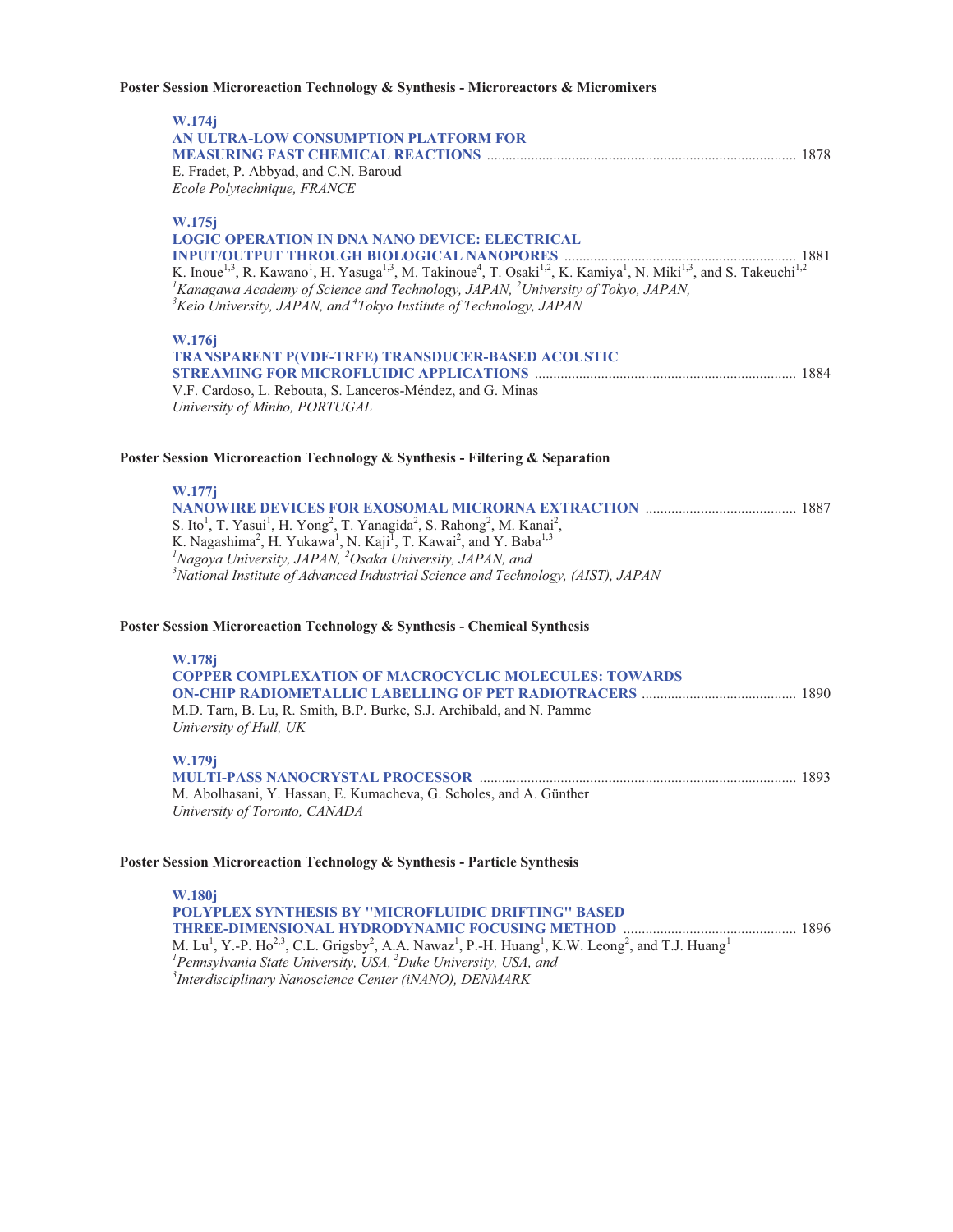#### **Poster Session Applications to Green & Environmental Technologies - Fuel Cells**

## **W.181k DEVELOPMENT OF A MICRO FUEL CELL DEVICE BASED ON THE MICROFLUIDIC CHIP** ................................................................................................ 1899 Y. Pihosh<sup>1,2</sup>, H. Chinen<sup>1</sup>, K. Mawatari<sup>1,2</sup>, and T. Kitamori<sup>1,2</sup> *1 University of Tokyo, JAPAN and <sup>2</sup> Japan Science and Technology Agency (JST), JAPAN*

## **Poster Session Applications to Green & Environmental Technologies - Water/Air/Soil Management**

#### **W.182k**

**LOW-COST PAPER MICROFLUIDICS FOR ECOTOXICOLOGICAL ANALYSIS** ....................... 1902 J. Petr, P. Svobodová, L. Vojtková, A. Suchomelová, A. Pibylka, and R. Knob *Palacký University, Olomouc, CZECH REPUBLIC* 

#### **Poster Session Applications to Green & Environmental Technologies - Other Energy/Power Devices**

| W.183k                                                         |  |
|----------------------------------------------------------------|--|
| <b>GATE CONTROLLED HIGH EFFICIENCY</b>                         |  |
|                                                                |  |
| Y. Xie, D. Bos, H. de Boer, A. van den Berg, and J.C.T. Eijkel |  |
| MESA+, University of Twente, THE NETHERLANDS                   |  |

### **Poster Session MicroTAS for Other Applications - Synthetic Biology**

#### **W.184l**

**PATTERNING AND FUNCTIONALIZATION OF THERMOPLASTIC MICROCHIP FOR AUTOMATED HIGH-THROUGHPUT MICROARRAY GENE SYNTHESIS** ......................... 1908 S. Ma, I.A. Saaem, and J. Tian *Duke University, USA* 

### **Poster Session MicroTAS for Other Applications - Integrative Biology, Systems Biology**

## **W.185l FATE MANIPULATION OF PC-12 CELL USING MICROFLUIDIC DEVICE** ................................. 1911 H. Ryu<sup>1</sup>, M. Chung<sup>1</sup>, S.S. Lee<sup>2</sup>, N.L. Jeon<sup>1</sup>, and O. Pertz<sup>3</sup> *1 Seoul National University, SOUTH KOREA, <sup>2</sup> ETH Zürich, SWITZERLAND, and 3 University of Basel, SWITZERLAND*

#### **Poster Session MicroTAS for Other Applications - Bioinspired, Biomimetic & Biohybrid Devices**

**W.186l DROPLET-BOX: A PLATFORM FOR BIOLOGICAL-NANOPORE-BASED LOGICAL OPERATION USING LIPID-COATED DROPLET NETWORK** ...................................... 1914 H. Yasuga<sup>1,3</sup>, R. Kawano<sup>1</sup>, M. Takinoue<sup>4</sup>, Y. Tsuji<sup>1</sup>, T. Osaki<sup>1,2</sup>, K. Kamiya<sup>1</sup>, N. Miki<sup>1,3</sup>, and S. Takeuchi<sup>1,2</sup> <sup>1</sup> Kanagawa Academy of Science and Technology, JAPAN, <sup>2</sup> University of Tokyo, JAPAN, <sup>3</sup> Keio, University of Tokyo, JAPAN, *Keio University, JAPAN, and 4 Tokyo Institute of Technology, JAPAN* 

# **W.187l**

| L. MacQueen, Z. Gong, B. Chen, J. Liu, H. Liu, C. Simmons, and Y. Sun |  |
|-----------------------------------------------------------------------|--|
| University of Toronto, CANADA                                         |  |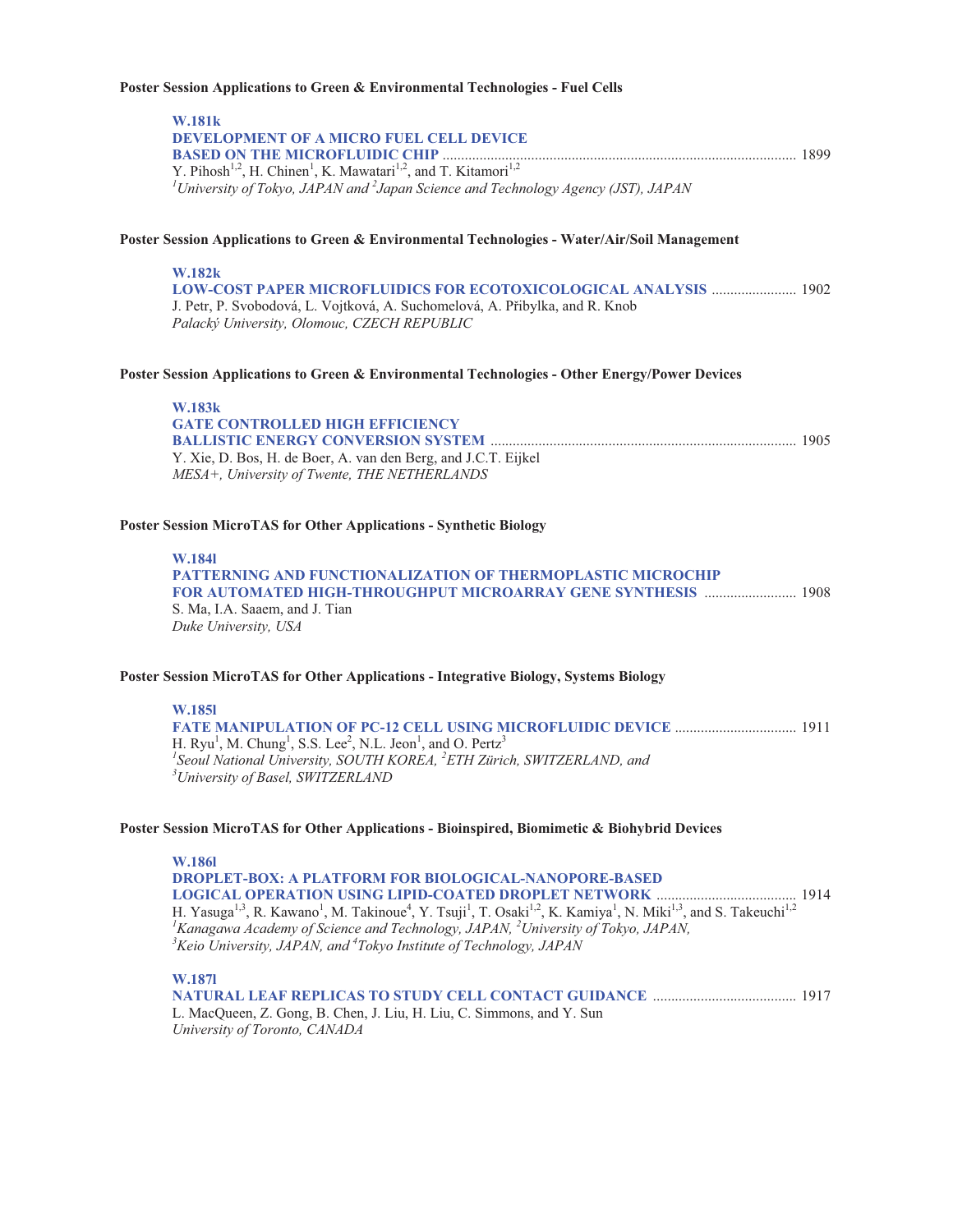# **Poster Session MicroTAS for Other Applications - Bioprocess Technology**

| <b>W.1881</b><br>MICROALGAL CULTURE, LIPID PRODUCTION AND EXTRACTION<br>H.S. Lim, J.Y.H. Kim, H.S. Kwak, and S.J. Sim                                                                                                                                                                                                                                                                                   |  |
|---------------------------------------------------------------------------------------------------------------------------------------------------------------------------------------------------------------------------------------------------------------------------------------------------------------------------------------------------------------------------------------------------------|--|
| Korea University, SOUTH KOREA                                                                                                                                                                                                                                                                                                                                                                           |  |
| Poster Session MicroTAS for Other Applications - Food & Nutrition                                                                                                                                                                                                                                                                                                                                       |  |
| W.1891<br><b>AUTOMATED ON-SITE DETECTION OF ORGANOPHOSPHOROUS</b>                                                                                                                                                                                                                                                                                                                                       |  |
| L. Drechsel <sup>1</sup> , M. Schulz <sup>1</sup> , F. von Stetten <sup>1,2</sup> , R. Zengerle <sup>1,2,3</sup> , and N. Paust <sup>1,2</sup><br><sup>1</sup> Institute for Micromachining and Information Technology (HSG-IMIT), GERMANY,<br><sup>2</sup> University of Freiburg – IMTEK, GERMANY, and <sup>3</sup> University of Freiburg – BIOSS, GERMANY                                           |  |
| <b>Session 3A3 - Single Cell Processing and Analysis 2</b>                                                                                                                                                                                                                                                                                                                                              |  |
| M. Junkin, A. Kaestli, and S. Tay<br>ETH Zürich, SWITZERLAND                                                                                                                                                                                                                                                                                                                                            |  |
| <b>OPTICAL CELL PICKING IN PHOTODEGRADABLE HYDROGELS BASED</b><br>M. Tamura <sup>1</sup> , F. Yanagawa <sup>2</sup> , S. Sugiura <sup>2</sup> , T. Takagi <sup>2</sup> , K. Sumaru <sup>2</sup> , H. Matsui <sup>1</sup> , and T. Kanamori <sup>2</sup><br><sup>1</sup> University of Tsukuba, JAPAN and<br><sup>2</sup> National Institute of Advanced Industrial Science and Technology (AIST), JAPAN |  |
| <b>CIRCUMFERENTIAL MOLECULAR DELIVERY INTO SINGLE CELLS VIA</b><br><b>CELL-ROLLING MEDIATED ELECTROPORATION IN MICROFLUIDIC CHANNELS  1932</b><br>M. Zheng, J.W. Shan, H. Lin, D.I. Shreiber, and J.D. Zahn<br>Rutgers, USA                                                                                                                                                                             |  |
| <b>LIPID SCREENING IN SINGLE MICROALGAE USING</b><br>D.-H. Lee, J.-I. Han, and J.-K. Park<br>Korea Advanced Institute of Science and Technology (KAIST), SOUTH KOREA                                                                                                                                                                                                                                    |  |
| <b>Session 3B3 - Droplets &amp; Plugs</b>                                                                                                                                                                                                                                                                                                                                                               |  |
| M. Abolhasani, A. Oskooei, E. Kumacheva, and A. Günther<br>University of Toronto, CANADA                                                                                                                                                                                                                                                                                                                |  |
| <b>DROPLET INCUBATION CHAMBER ARRAY: JOURNEY OF DROPLETS ON A CHIP  1941</b><br>H.S. Rho, and H. Gardeniers<br>MESA+, University of Twente, THE NETHERLANDS                                                                                                                                                                                                                                             |  |
| <b>AUTOSIZING, CLOSED-LOOP DROP GENERATOR</b><br>R. Kebriaei and A.S. Basu<br>Wayne State University, USA                                                                                                                                                                                                                                                                                               |  |
| <b>CHARACTERIZATION OF DYE LEAKAGE IN MICROFLUIDIC DROPLETS  1947</b><br>Y. Chen, M. Pan and S.K.Y. Tang<br>Stanford University, USA                                                                                                                                                                                                                                                                    |  |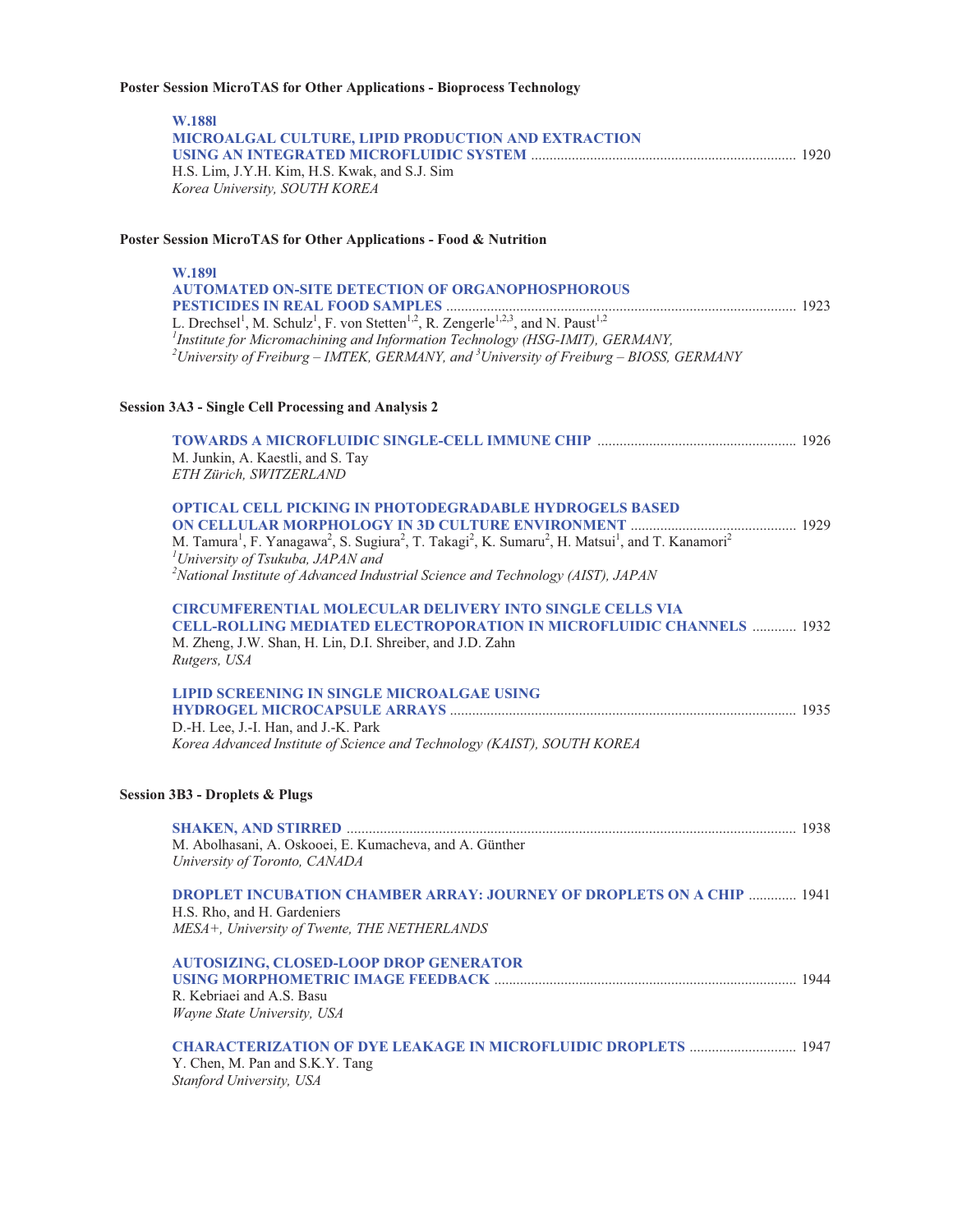# **Session 3C3 - Tools for Cancer Analysis**

| <b>MICROENGINEERED HYDROGEL FIBERS FOR EVALUATING</b><br>Y. Kitagawa, M. Yamada, and M. Seki<br>Chiba University, JAPAN                                                                                                                                                                                                                                                                                                                               |  |
|-------------------------------------------------------------------------------------------------------------------------------------------------------------------------------------------------------------------------------------------------------------------------------------------------------------------------------------------------------------------------------------------------------------------------------------------------------|--|
| <b>CANCER CELL-SPECIFIC OLIGOPEPTIDE SELECTED BY MICROFLUIDIC SYSTEM</b><br>C.H. Wang <sup>1</sup> , C.-H. Weng <sup>2</sup> , Y.-J. Che <sup>1</sup> , K. Wang <sup>3</sup> , and G.-B. Lee <sup>1,2</sup><br><sup>1</sup> National Tsing Hua University, TAIWAN, <sup>2</sup> National Cheng Kung University, TAIWAN, and<br><sup>3</sup> Academia Sinica, TAIWAN                                                                                   |  |
| UNDERSTANDING TUMOR HETEROGENEITY AS AN ENCOURAGER FOR<br><b>CANCER METASTASIS (IN VITRO MODEL OF TUMOR HETEROGENEITY)  1956</b><br>Y. Shin and S. Chung<br>Korea University, SOUTH KOREA                                                                                                                                                                                                                                                             |  |
| <b>MULTIPLEX REAL-TIME MONITORING OF CELLULAR METABOLIC</b><br>L.C. Hsiung, V. Krivitsky, V. Naddaka, Y.K. Conroy, H. Peretz-Soroka, and F. Patolsky<br>$T_{\rm{u}}$ $T_{\rm{u}}$ $T_{\rm{u}}$ $T_{\rm{u}}$ $T_{\rm{u}}$ $T_{\rm{u}}$ $T_{\rm{u}}$ $T_{\rm{u}}$ $T_{\rm{u}}$ $T_{\rm{u}}$ $T_{\rm{u}}$ $T_{\rm{u}}$ $T_{\rm{u}}$ $T_{\rm{u}}$ $T_{\rm{u}}$ $T_{\rm{u}}$ $T_{\rm{u}}$ $T_{\rm{u}}$ $T_{\rm{u}}$ $T_{\rm{u}}$ $T_{\rm{u}}$ $T_{\rm{u}}$ |  |

*Tel Aviv University, ISRAEL*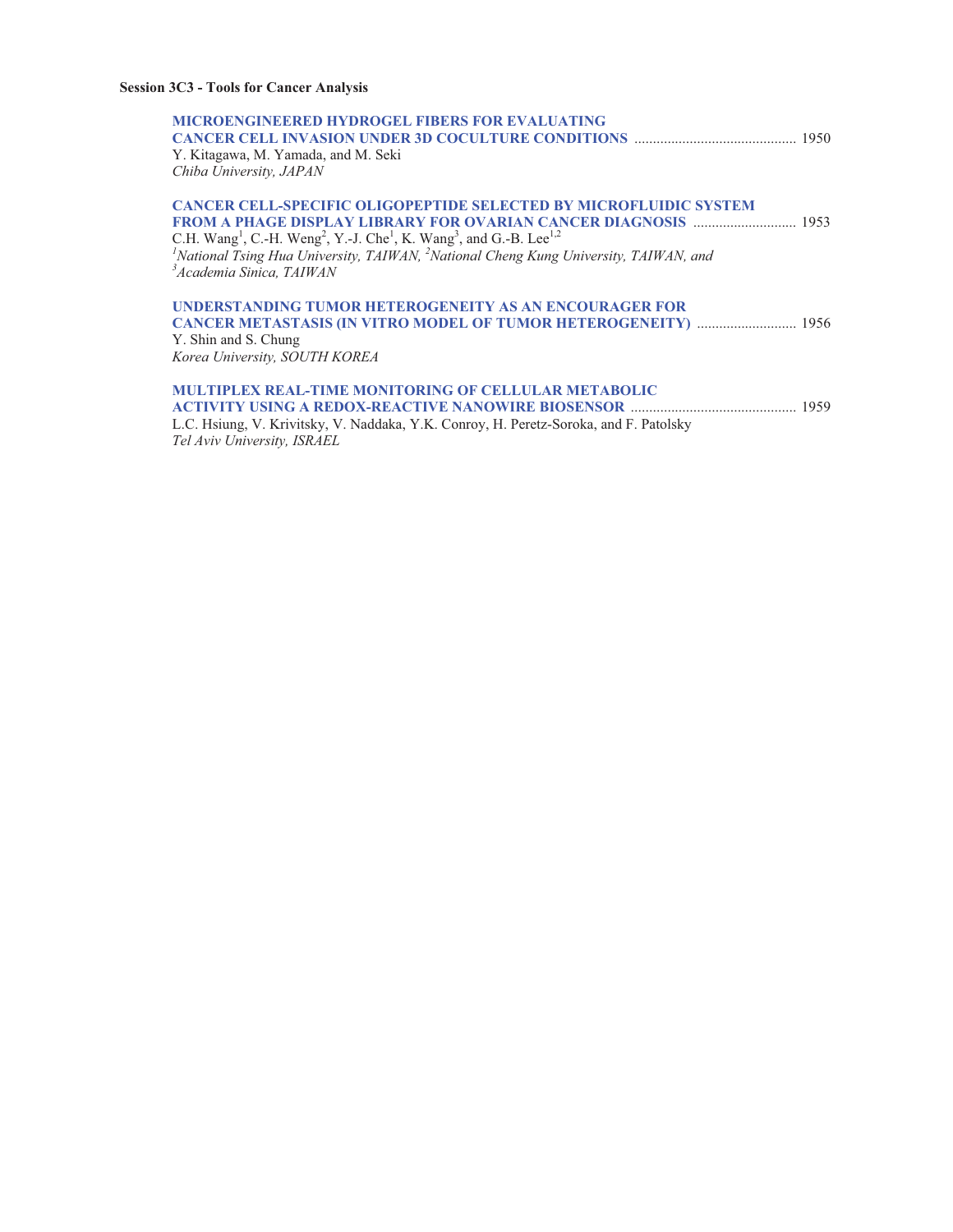# **Day 4 - Thursday 31 October**

# **Plenary Presentation VIII**

| <b>FROM SINGLE CELLS TO ARTIFICIAL CELLS: HOW MICROFLUIDICS CAN</b><br><b>CONTRIBUTE TO A BETTER UNDERSTANDING OF CELLULAR PROCESSES  1962</b><br>Petra S. Dittrich<br>ETH Zürich, SWITZERLAND                                                                                                                                                                                                                                                                                    |  |
|-----------------------------------------------------------------------------------------------------------------------------------------------------------------------------------------------------------------------------------------------------------------------------------------------------------------------------------------------------------------------------------------------------------------------------------------------------------------------------------|--|
| <b>Session 4A1 - Micromixers and Gradient Generators</b>                                                                                                                                                                                                                                                                                                                                                                                                                          |  |
| <b>COAXIAL TURBULENT JET MIXER FOR CONTROLLED</b><br>J.-M. Lim <sup>1</sup> , L.M. Gilson <sup>1</sup> , S. Chopra <sup>1</sup> , R.S. Langer <sup>1</sup> , O.C. Farokhzad <sup>2</sup> , and R. Karnik <sup>1</sup><br><sup>1</sup> Massachusetts Institute of Technology, USA and<br><sup>2</sup> Brigham and Women's Hospital-Harvard Medical School, USA                                                                                                                     |  |
| <b>TUNABLE MICROFLUIDIC GRADIENT GENERATOR VIA</b><br>P.H. Huang <sup>1</sup> , C.Y. Chan <sup>1</sup> , D. Ahmed <sup>1</sup> , Y. Xie <sup>1</sup> , L. Wang <sup>2</sup> , and T.J. Huang <sup>1</sup><br><sup>1</sup> Pennsylvania State University, USA and $^{2}$ Ascent Bio-Nano Technologies Inc., USA                                                                                                                                                                    |  |
| PARTICLE SEPARATION, CHEMICAL GRADIENT CONTROL AND MICROMIXING<br>G. Destgeer <sup>1</sup> , S. Im <sup>1</sup> , J.H. Jung <sup>1</sup> , B.H. Ha <sup>1</sup> , H.W. Kang <sup>1</sup> , K.H. Lee <sup>1</sup> , M.A. Ansari <sup>1</sup> , A. Alazzam <sup>2</sup> , and H.J. Sung <sup>1</sup><br><sup>1</sup> Korea Advanced Institute of Science and Technology (KAIST), SOUTH KOREA and<br><sup>2</sup> Khalifa University of Science, Technology & Research (KUSTAR), UAE |  |
| <b>Session 4B1 - Molecular Separation</b>                                                                                                                                                                                                                                                                                                                                                                                                                                         |  |
| DEVELOPMENT OF SUBSECOND TIME-SCALE LIQUID-LIQUID EXTRACTION<br>S. Kakegawa, M. Yamada, M. Mizuno, N. Nakajima, and M. Seki<br>Chiba University, JAPAN                                                                                                                                                                                                                                                                                                                            |  |
| ULTRA HIGH FLEXIBLE UV-VIS RADIATION SOURCE AND NOVEL<br><b>DETECTION SCHEMES FOR SPECTROPHOTOMETRIC HPLC DETECTION  1977</b><br>K. Kraiczek <sup>1</sup> , R. Bonjour <sup>2</sup> , Y. Salvadé <sup>2</sup> , and R. Zengerle <sup>3,4</sup><br>${}^{1}$ Agilent Technologies, GERMANY, ${}^{2}$ University of Applied Sciences, SWITZERLAND, and<br><sup>3</sup> University of Freiburg - IMTEK, GERMANY                                                                       |  |
| S. Thürmann, and D. Belder<br>Universität Leipzig, GERMANY                                                                                                                                                                                                                                                                                                                                                                                                                        |  |
| <b>Session 4C1 - Neurobiology</b>                                                                                                                                                                                                                                                                                                                                                                                                                                                 |  |
| <b>CONTACTLESS THREE-DIMENSIONAL GUIDANCE OF AXONAL GROWTH  1983</b><br>T. Honegger, M. Thielen, and J. Voldman<br>Massachusetts Institute of Technology, USA                                                                                                                                                                                                                                                                                                                     |  |
| <b>MOBILE MICROPLATES FOR HANDLING MORPHOLOGICALLY</b><br><sup>1</sup> University of Tokyo, JAPAN and $^{2}$ Japan Science and Technology Agency (JST), JAPAN                                                                                                                                                                                                                                                                                                                     |  |
| ANALYSIS OF AXON GUIDANCE IN SINGLE NEURONS USING A<br>N. Bhattacharjee, and A. Folch                                                                                                                                                                                                                                                                                                                                                                                             |  |

*University of Washington, USA*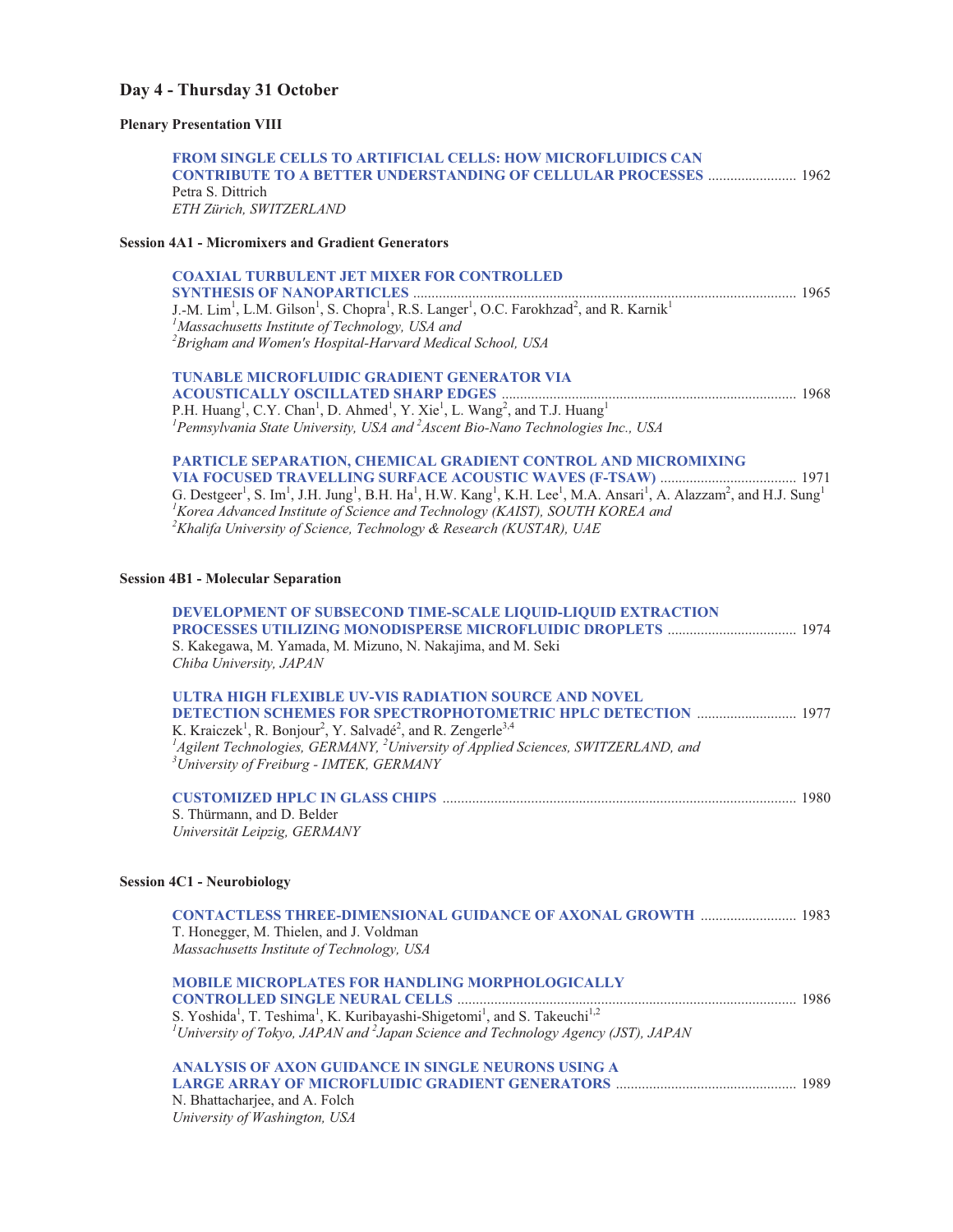| <b>ISOTHERMAL AMPLIFICATION OF DNA ON TIPS OF SILICON NANOTWEEZERS</b>                                                                                                                                                                                                                                                                                                                                                                                                                                                                                                                                                                                                                                                                                                                                                                             |  |
|----------------------------------------------------------------------------------------------------------------------------------------------------------------------------------------------------------------------------------------------------------------------------------------------------------------------------------------------------------------------------------------------------------------------------------------------------------------------------------------------------------------------------------------------------------------------------------------------------------------------------------------------------------------------------------------------------------------------------------------------------------------------------------------------------------------------------------------------------|--|
| M. Kumemura <sup>1</sup> , S.L. Karsten <sup>2</sup> , N. Lafitte <sup>1</sup> , H. Guillou <sup>3</sup> , L. Jalabert <sup>1</sup> , H. Fujita <sup>1</sup> , and D. Collard <sup>1</sup>                                                                                                                                                                                                                                                                                                                                                                                                                                                                                                                                                                                                                                                         |  |
| $^1$ University of Tokyo, JAPAN, $^2$ NeuroInDx. Inc., USA, and $^3$ CNRS and University Joseph Fourier, FRANCE                                                                                                                                                                                                                                                                                                                                                                                                                                                                                                                                                                                                                                                                                                                                    |  |
| NON-INVASIVE HANDLING OF CHROMATIN FIBERS ISOLATED FROM INDIVIDUAL<br><b>CELLS IN A MICROCHANNEL UTILIZING AN OPTICALLY DRIVEN MICROTOOL -</b>                                                                                                                                                                                                                                                                                                                                                                                                                                                                                                                                                                                                                                                                                                     |  |
| H. Oana <sup>1</sup> , K. Nishikawa <sup>1</sup> , H. Matsuhara <sup>2</sup> , A. Yamamoto <sup>2</sup> , T.G. Yamamoto <sup>3</sup> ,<br>T. Haraguchi <sup>3</sup> , Y. Hiraoka <sup>4</sup> , and M. Washizu <sup>1</sup><br>$^{1}$ University of Tokyo, JAPAN, $^{2}$ Shizuoka University, JAPAN, $^{3}$ National Institute of Information and<br>Communications Technology (NICT), JAPAN, and <sup>4</sup> Osaka University, JAPAN                                                                                                                                                                                                                                                                                                                                                                                                             |  |
|                                                                                                                                                                                                                                                                                                                                                                                                                                                                                                                                                                                                                                                                                                                                                                                                                                                    |  |
| S. Begolo <sup>1</sup> , F. Shen <sup>2</sup> and R.F. Ismagilov <sup>1</sup><br><sup>1</sup> California Institute of Technology, USA and <sup>2</sup> Slipchip LLC, USA                                                                                                                                                                                                                                                                                                                                                                                                                                                                                                                                                                                                                                                                           |  |
| <b>MICROFLUIDICS TO EXPLORE SPATIAL BEHAVIOR</b>                                                                                                                                                                                                                                                                                                                                                                                                                                                                                                                                                                                                                                                                                                                                                                                                   |  |
| A. Estévez-Torres <sup>1</sup> , L. Mzali <sup>1</sup> , A. Kalley <sup>1</sup> , A. Zadorin <sup>1</sup> , Y. Rondelez <sup>2</sup> , and J.-C. Galas <sup>1</sup><br><sup>1</sup> LPN-CNRS, FRANCE and <sup>2</sup> University of Tokyo, JAPAN                                                                                                                                                                                                                                                                                                                                                                                                                                                                                                                                                                                                   |  |
| <b>Session 4B2 - Cell Biology</b>                                                                                                                                                                                                                                                                                                                                                                                                                                                                                                                                                                                                                                                                                                                                                                                                                  |  |
| HYDROGEL DROPLET PLATFORM FOR HIGH-THROUGHPUT, HIGH-RESOLUTION<br><b>IMAGING AND SORTING OF EARLY LARVAL CAENORHABDITIS ELEGANS  2004</b><br>G. Aubry, M. Zhan, and H. Lu<br>Georgia Institute of Technology, USA                                                                                                                                                                                                                                                                                                                                                                                                                                                                                                                                                                                                                                  |  |
| <b>NEUTROPHILS MIGRATE LONGER DISTANCES IN MOVING MICROFLUIDIC</b><br>M.A. Qasaimeh, M. Astolfi, M. Pyzik, S. Vidal, and D. Juncker<br>McGill University, CANADA                                                                                                                                                                                                                                                                                                                                                                                                                                                                                                                                                                                                                                                                                   |  |
| <b>DISPOSABLE MICROFLUIDIC CHIP WITH INTEGRATED LIGHT SHEET</b><br><b>ILLUMINATION ENABLES DIAGNOSTICS BASED ON MEMBRANE VESICLES  2010</b><br>H. Deschout <sup>1</sup> , K. Raemdonck <sup>1</sup> , S. Stremersch <sup>1</sup> , P. Maoddi <sup>2</sup> , G. Mernier <sup>2</sup> , P. Renaud <sup>2</sup> ,<br>S. Jiguet <sup>2</sup> , A. Hendrix <sup>3</sup> , M. Bracke <sup>3</sup> , R. Van den Broecke <sup>3</sup> , M. Röding <sup>4</sup> , M. Rudemo <sup>4</sup> ,<br>J. Demeester <sup>1</sup> , S. De Smedt <sup>1</sup> , F. Strubbe <sup>1</sup> , K. Neyts <sup>1</sup> , and K. Braeckmans <sup>1</sup><br>${}^{1}$ Ghent University, BELGIUM, ${}^{2}$ Ecole Polytechnique Fédérale de Lausanne, SWITZERLAND,<br><sup>3</sup> Ghent University Hospital, BELGIUM, and <sup>4</sup> Chalmers University of Technology, SWEDEN |  |
| PULSED STIMULATION VIA MICROFLUIDICS REVEALS<br>Y. Liu <sup>1</sup> , W.S. Hlavacek <sup>3</sup> , B.R. Schudel <sup>1</sup> , A. Mahajan <sup>3</sup> , C.H. Hayden <sup>1</sup> ,<br>D.S. Lidke <sup>2</sup> , B.W. Wilson <sup>2</sup> , and A.K. Singh <sup>1</sup><br><sup>1</sup> Sandia National Laboratory, USA, ${}^{2}$ Los Alamos National Laboratory, USA, and<br><sup>3</sup> University of New Mexico, USA                                                                                                                                                                                                                                                                                                                                                                                                                           |  |
| <b>Session 4C2 - Tissue Engineering</b>                                                                                                                                                                                                                                                                                                                                                                                                                                                                                                                                                                                                                                                                                                                                                                                                            |  |
| <b>HANGING MICROFLUIDICS: A HIGHLY VERSATILE PLATFORM FOR</b><br>O. Frey, P.M. Misun, and A. Hierlemann<br>ETH Zürich, SWITZERLAND                                                                                                                                                                                                                                                                                                                                                                                                                                                                                                                                                                                                                                                                                                                 |  |